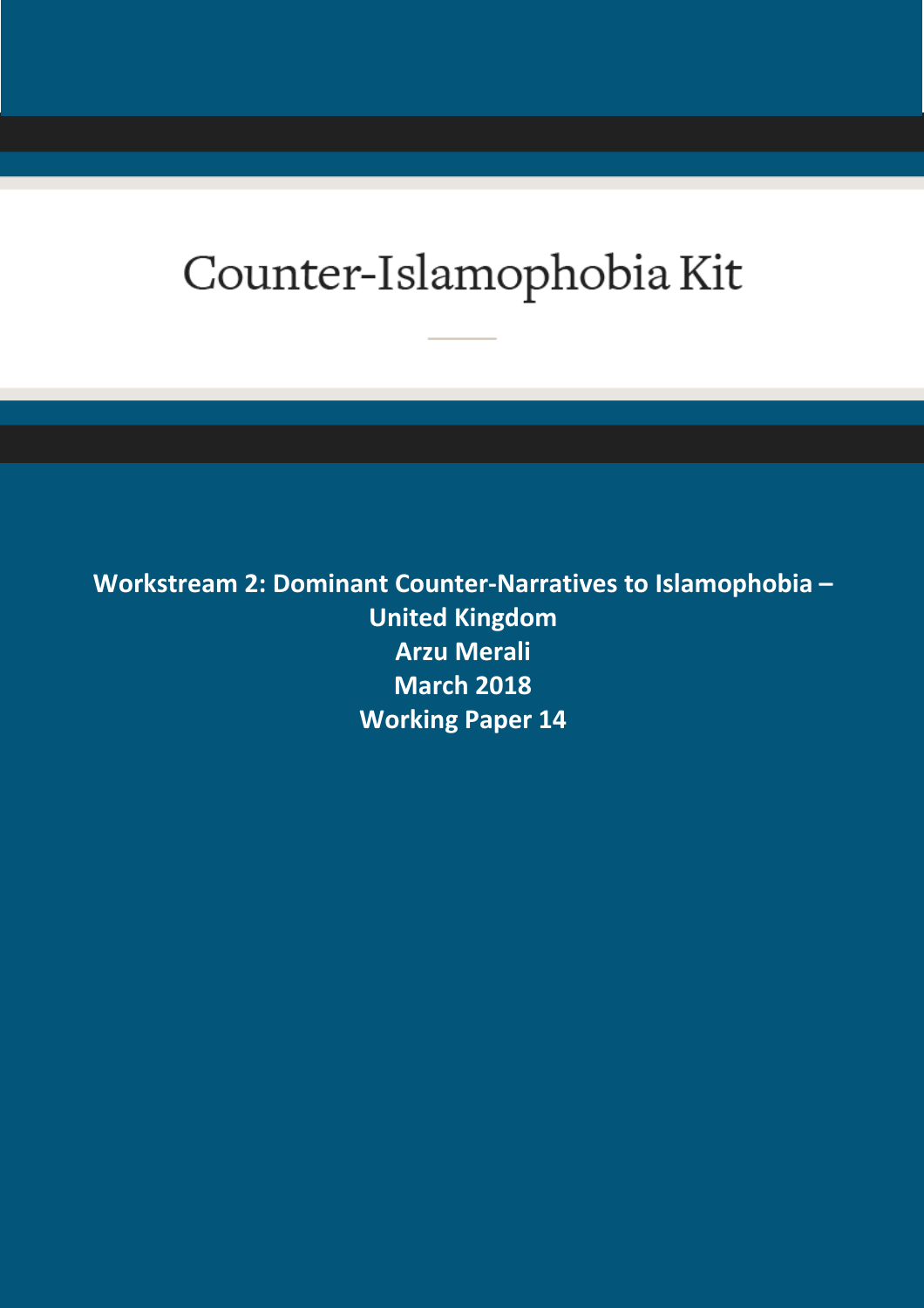*This publication has been produced with the financial support of the Rights, Equality and Citizenship (REC) Programme of the European Union. The contents of this publication are the sole responsibility of Arzu Merali and can in no way be taken to reflect the views of the European Commission*



Co-funded by the Rights, Equality and Citizenship (REC) Programme of the European Union

Counter-Islamophobia Kit

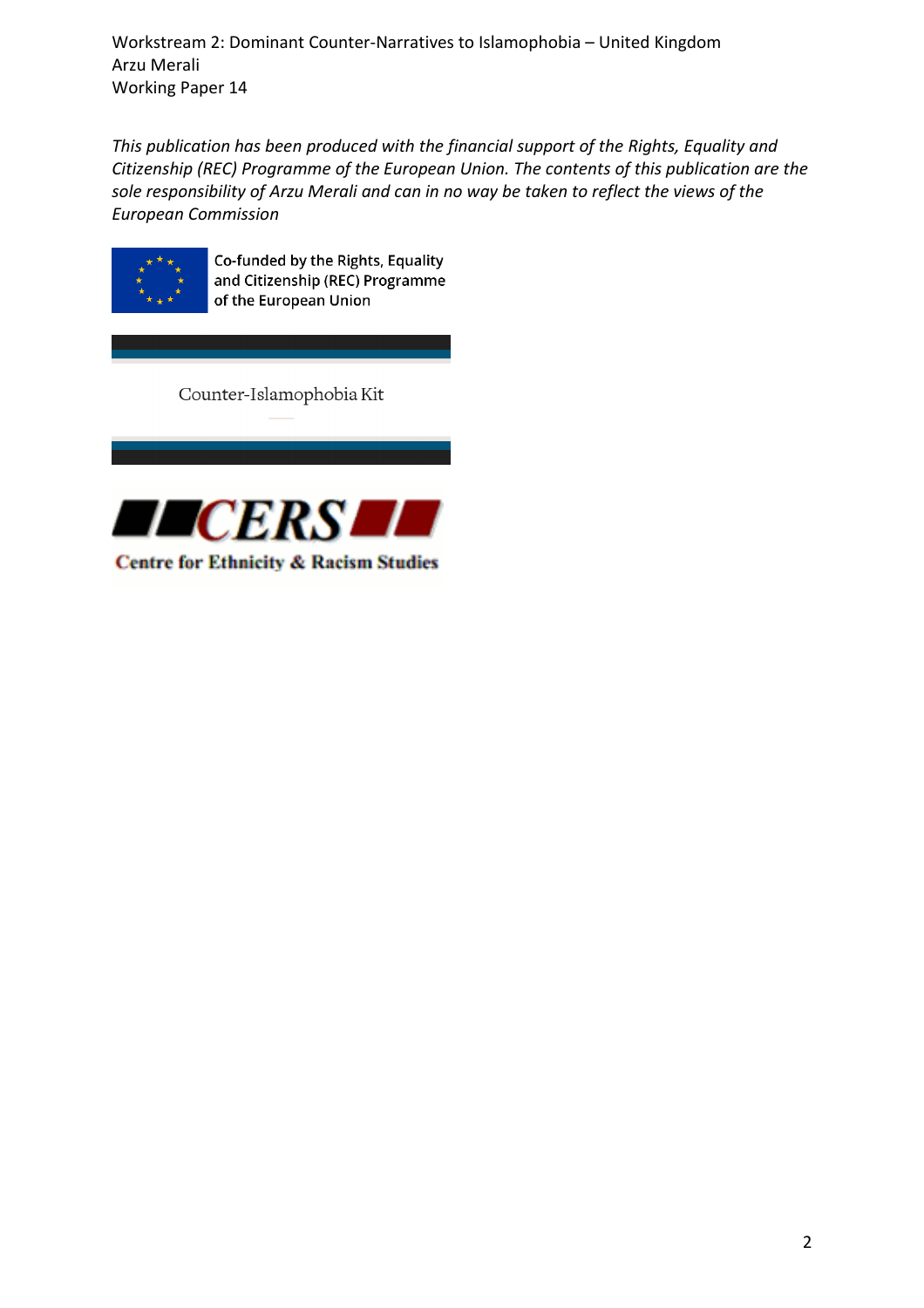## **About the CIK Project**

The *Countering Islamophobia through the Development of Best Practice in the use of Counter-Narratives in EU Member States* (Counter Islamophobia Kit, CIK) project addresses the need for a deeper understanding and awareness of the range and operation of counternarratives to anti-Muslim hatred across the EU, and the extent to which these counternarratives impact and engage with those hostile narratives. It is led by Professor Ian Law and a research team based at the Centre for Ethnicity and Racism Studies, School of Sociology and Social Policy, University of Leeds, UK. This international project also includes research teams from the Islamic Human Rights Commission, based in London, and universities in Leeds, Athens, Liège, Budapest, Prague and Lisbon/Coimbra. This project runs from January 2017 - December 2018.

## **About the Paper**

This paper is an output from the first workstream of the project which was concerned to describe and explain the discursive contents and forms that Muslim hatred takes in the eight states considered in the framework of this project: Belgium, Czech Republic, France, Germany, Greece, Hungary, Portugal and United Kingdom. This output comprises eight papers on conditions in individual member states and a comparative overview paper containing Key Messages. In addition this phase also includes assessment of various legal and policy interventions through which the European human rights law apparatus has attempted to conceptually analyse and legally address the multi-faceted phenomenon of Islamophobia. The second workstream examines the operation of identified counternarratives in a selected range of discursive environments and their impact and influence on public opinion and specific audiences including media and local decision-makers. The third workstream will be producing a transferable EU toolkit of best practice in the use of counter-narratives to anti-Muslim hatred. Finally, the key messages, findings and toolkits will be disseminated to policy makers, professionals and practitioners both across the EU and to member/regional audiences using a range of mediums and activities.

## ©CIK

The CIK consortium holds copyright for the papers published under the auspices of this project. Reproduction in whole or in part of this text is allowed for research and educational purposes with appropriate citation and acknowledgement

Centre for Ethnicity and Racism Studies, 2017. University of Leeds, Woodhouse Lane, Leeds, LS2 9JT, UK. cik@leeds.ac.uk [www.cik.leeds.ac.uk](http://www.cik.leeds.ac.uk/)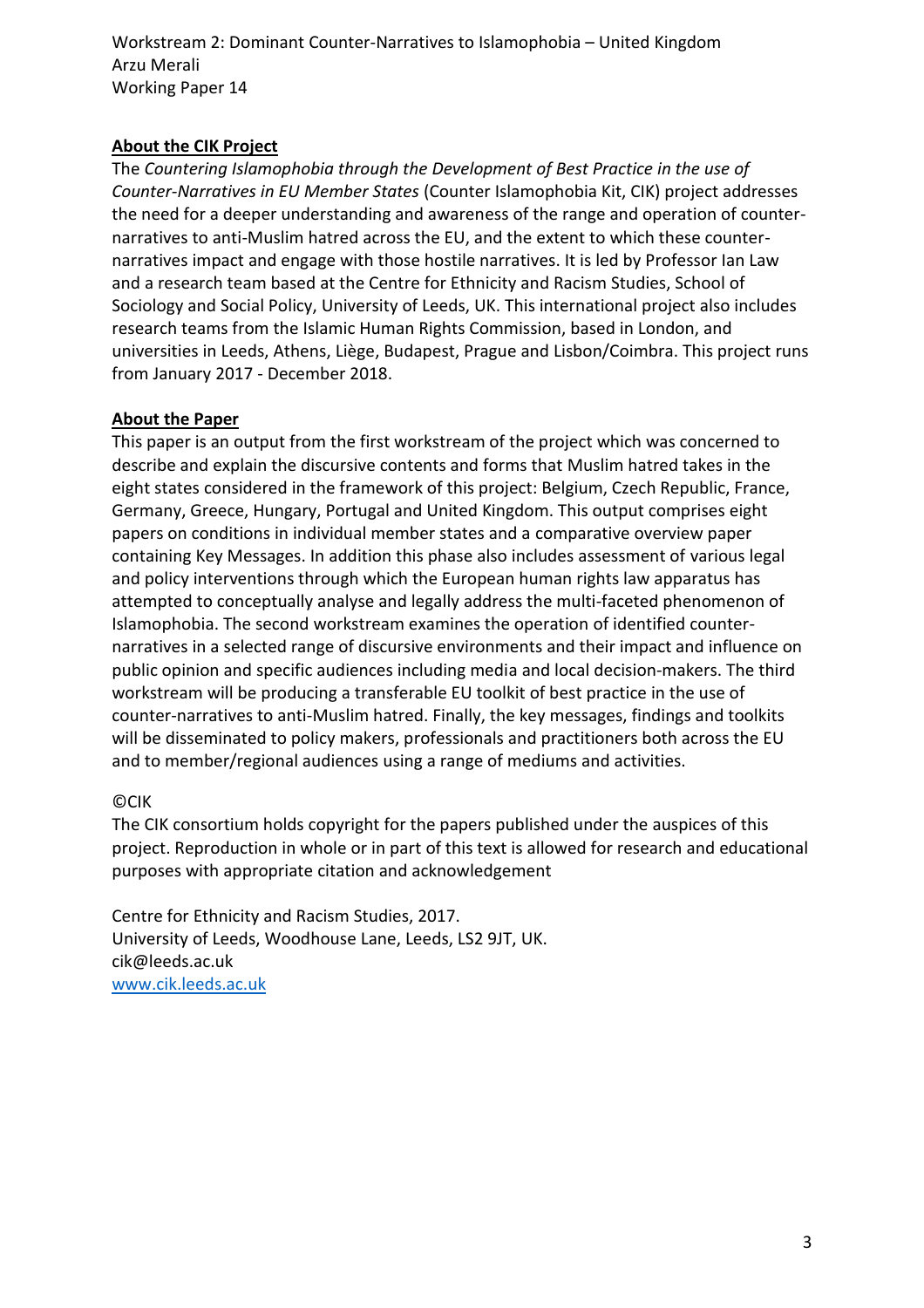## Contents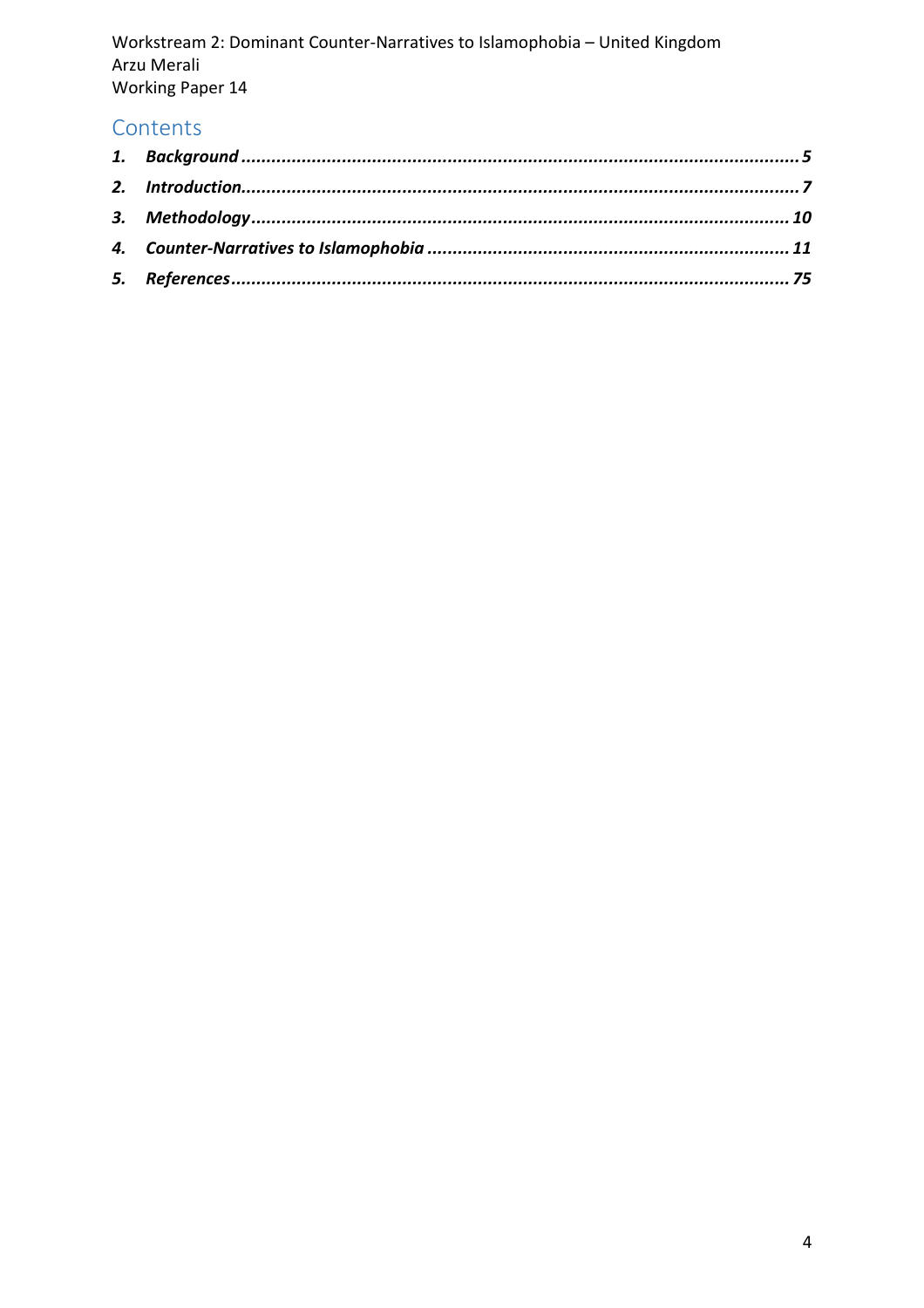## <span id="page-4-0"></span>*1. Background*

The report of Workstream 1 (Merali, 2017a) outlined the ten key narratives of Islamophobia currently operating across British social, political, legal and media discourse. The purpose of this second report is to outline key counter-narratives to Islamophobia both already in effect and which have been identified as needing more emphasis from state, its institutions, the media and civil society.

The search for effective counter-narratives is located in a relational methodology (to be expounded further below) which sees racism as the "interactive relation between repressive racial ideas and exclusionary or humiliating racist practices across place and time, unbounded by the presumptive divides of state boundaries" (Goldberg, 2009). The Domination Hate Model of Intercultural Relations (Ameli, 2012) collapses the distinctions between legal, political, educational and other institutional praxis by focusing on discursive patterns within institutions and social and political commentary. This approach also allows for an analysis of the impact of racism along a continuous scale rather than being confined to discrete areas based on their status as actionable under criminal law (e.g. hate crimes), civil law (e.g. discrimination) or other complaints mechanism (e.g. media representation) or as a matter for conceptual study, analysis and transformation. This allows for a discussion of counter-narratives by themes rather than by the necessary mechanisms proposed to effect change.

Interviews with key actors with relevance to the topic at hand, as well as investigation of existing literature from the academy, local, regional and international civil society and a variety of social media have been used in order to establish a broad ranging conceptualisation of what counternarratives do and can look like. Where possible, overlap regarding mechanisms has been reduced.

The ten key narratives of Islamophobia identified in Workstream 1 (Merali, 2017a) were:

Muslims as disloyal and a threat to internal democracy

Islam as a counter to 'Britishness' / 'Fundamental British Values'

Muslims and 'extremism'

Muslims as a security threat (and therefore in need of regulation by way of exceptional law, policy and social praxis)

Muslim misogyny and perversion and the oppressed Muslim woman

Muslims as subhuman and unable to socialize to 'human' norms

Muslims as segregationists

Muslims in need of integration (assimilation)

Immigration and the demographic threat

Muslim spaces as incubators

These were then categorised as falling within four categories, arranged in order of impact. The narratives can be subsumed under the four most powerful and fall as follows:

1. Muslims as a security threat (and therefore in need of regulation by way of exceptional law, policy and social praxis)

Whilst the idea of **Muslims as 'extremists'** is of relevance to these narratives, it is inferred in all the above. Of similar significance is the trope of **Muslim misogyny and perversion and the oppressed Muslim woman**. This carries with it now the subtext of violence, having been attached to the idea of male radicalisation both by dint of raising radicalised sons as a result of their inability to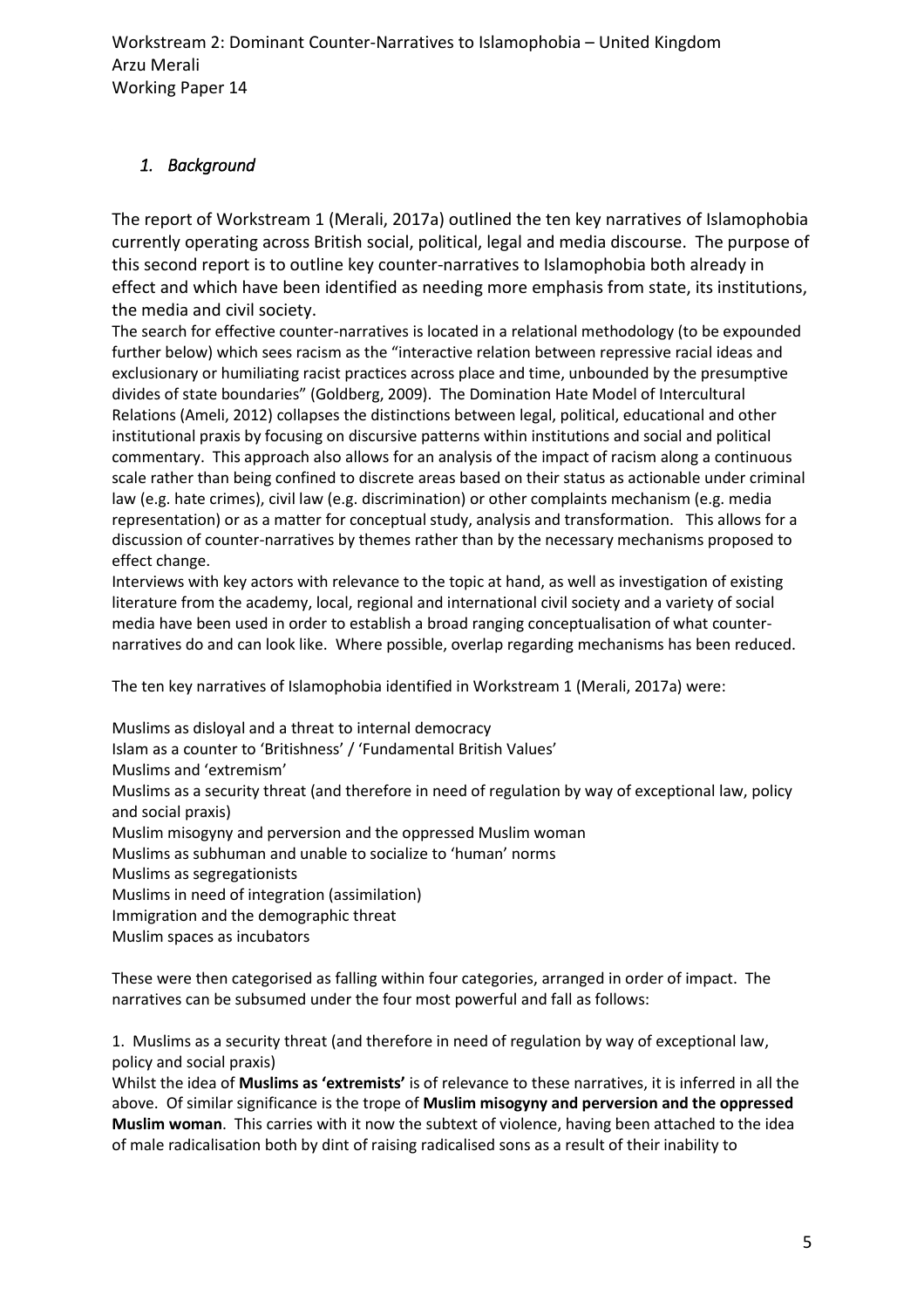communicate with them (e.g. Cameron, 2016 in Payton, 2016, Groves, 2016, Hughes, 2016), and by being themselves beacons of radicalisation and cause of social unrest (e.g. Turner, 2013).

Whilst the narrative of Muslims as **segregationists** is connected to Muslims failing or not wanting to integrate, **the failure to integrate narrative** has moved beyond the idea of Muslims as living separate lives. The narrative that has gained more currency is that of '**entryism'** and the idea that Muslims trying to integrate or to have positions in society or mobilize on social issues is a form of threat.

Suspicion and denigration of **Muslims spaces** is framed (regardless of the space, be it a mosque, school or the practice of veiling) as inherently threatening and **in need of regulatory law, praxis and discourse**. The idea of **segregationism**, based on the idea of Muslim spaces crosses over here with the overarching narrative of the 'need for Muslims to integrate'.

#### Disloyalty and the threat to internal democracy

This, and the other narratives also feed into the narrative of Muslims as the **vanguards of multiculturalism**, are used as evidence of the failure of and indeed the lack of credibility of the multicultural settlement (as ultimately evidenced when erstwhile Prime Minister, David Cameron finally ended all claims of the state to foster such an ethos, declaring instead that it was time for a 'muscular liberalism' in 2011. Arguably, the collapse of the idea of Muslims as citizens and the idea of the Britishness of the majority versus the culture(s) of immigrants (be they Muslim, Eastern European or other) has resulted in an unattainable 'Britishness', despite claims that the adoption of liberal mores is all that is needed for victimised ethnic and / or religious groups to end their victimisation.

The rise of the obsession regarding **entryism** highlights the extent to which the Muslim ability to project themselves into the future has taken hold (Sayyid, 2014), whereby Muslim aspirations based on pre-existing praxis amongst the majority is seen, not as (deferential) emulation and evidence of integration but as something other, by virtue of its 'Muslimness'.

Right-wing commentariat claims during the Brexit campaign echoed those of Murray, for example, in 2003 and 2014 regarding the Muslim **demographic time bomb**, with the possible accession of Turkey to the EU highlighted (Boffey & Helm, 2016) as a threat to the UK.

#### Islam as a counter to 'Britishness' / 'Fundamental British Values'

The idea that Muslims are **subhuman** and unable to **socialise to 'human' norms** has gained currency within civil society and caused a schism in programs to combat Islamophobia by accepting the premise that (if) some Muslim practices are beyond the pale, there must be a form of rejection of such practices and beliefs on the part of Muslims before a recognition of and redress for Islamophobia can come about. Thus, the expectations of Muslims from the government is beset with a **conditionality** in a way no other citizen, be they from a minoritized community or the majority community is required to hold.

#### Muslims in need of integration (assimilation)

Whilst the **separatist / segregationist narrative** still exists (and crosses over with the overarching narrative of security), it has more significance as a trope in far-right mobilisation where the idea of physical segregation in terms of veiling, Muslim spaces (i.e. mosques, schools etc.) is deemed aberrant and in need of redress if necessary as a result of mobilisation of the majority to attack those expressions of separateness. This can be evidenced in the rise of hate crimes. Ameli and Merali, 2015 recorded a rise to nearly 18% of all respondents reporting physical attacks against them, with the experience of verbal abuse 'often' and 'always' in 2010 was much higher than in 2014 (20.8% compared to 6.4%), this masks the overall rise in experience with those stating 'rarely'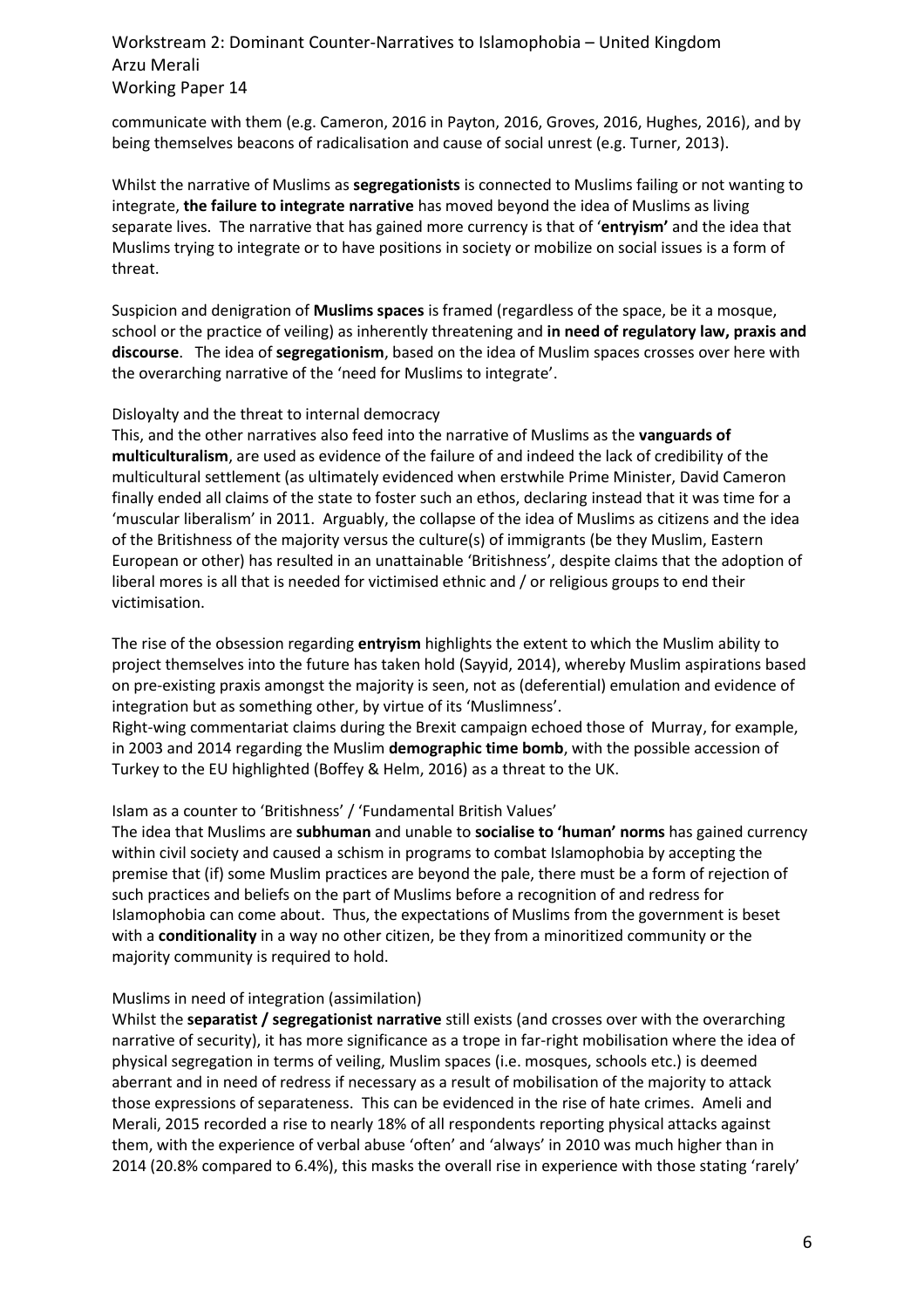and 'sometimes' rising from 11% to 49.6% (nearly half of everyone surveyed). In 2010 the overall experience ran at 38.9%, in 2014 it ran at 66%.

Whilst the majority of hate crimes are usually perpetrated by individuals with no group affiliations, there has clearly been a rise in far-right mobilizations against such spaces. This includes marches through supposedly Muslim majority areas e.g. various English Defence League marches in Luton; mosque invasions by Britain First (Dearden, 2014) particularly in 2014; continued attacks on Muslim women who wear clothing identified as Muslim, including but not solely face veils and headscarves.

These four narratives hold up the basis for all anti-terrorism laws, regardless of efficacy. The above narratives not only herald expulsion of the Muslim as citizen and equal subject before the law, but are foundational to the rise in the notion of what it means to be 'British'. This idea of Britishness whilst finding violent outlet in far-right mobilizations at street levels is established as part of mainstream policy-speak which leaves those constructed as Muslim as intrinsically on the wrong side of this identity with no ability to cross over.

#### <span id="page-6-0"></span>*2. Introduction*

The determination of national identities as identified above, constructed by virtue of exclusion are in many ways a contradiction of democratic values based on equality and difference. There is an urgent need for policy makers and institutions to acknowledge this contradiction and seek both measures that immediately mitigate the negative impacts of these narratives, and work on long term policy and strategy that both project and lead on counternarratives to Islamophobia. The impact of measures that otherise Muslims is not simply a rights issue for Muslims individually or a 'minority rights' issue for Muslims as (a) community/ies. This level of subalternisation strikes at the heart of what it means to be a democracy. The deficit caused by structural racisms, whether Islamophobia or any other form, undermines the very egalitarian claims that form the basis of democratic identity and praxis, and call into question the self-perception of the state as liberal (Johnson, 2017).

#### *An overview of Counter-narratives to Islamophobia*

Based on interviews of practitioners including lawyers, academics, policymakers, civil society representatives, journalists, artists as well as existing literature and other media resources, the following issues were identified as overarching concerns that need to be addressed and provide four metanarratives that inform the ten key counter-narratives to Islamophobia that will be outlined in this report:

- 1. The Normalisation of Islamophobia and the challenge facing society to make Islamophobia and all forms of racism unacceptable (Ahmed, 2017).
- 2. The need for a Muslim space wherein Muslims can reclaim control of their narrative(s). This speaks to the situation that the majority of interviewees have expressed, that Sayyid (2014,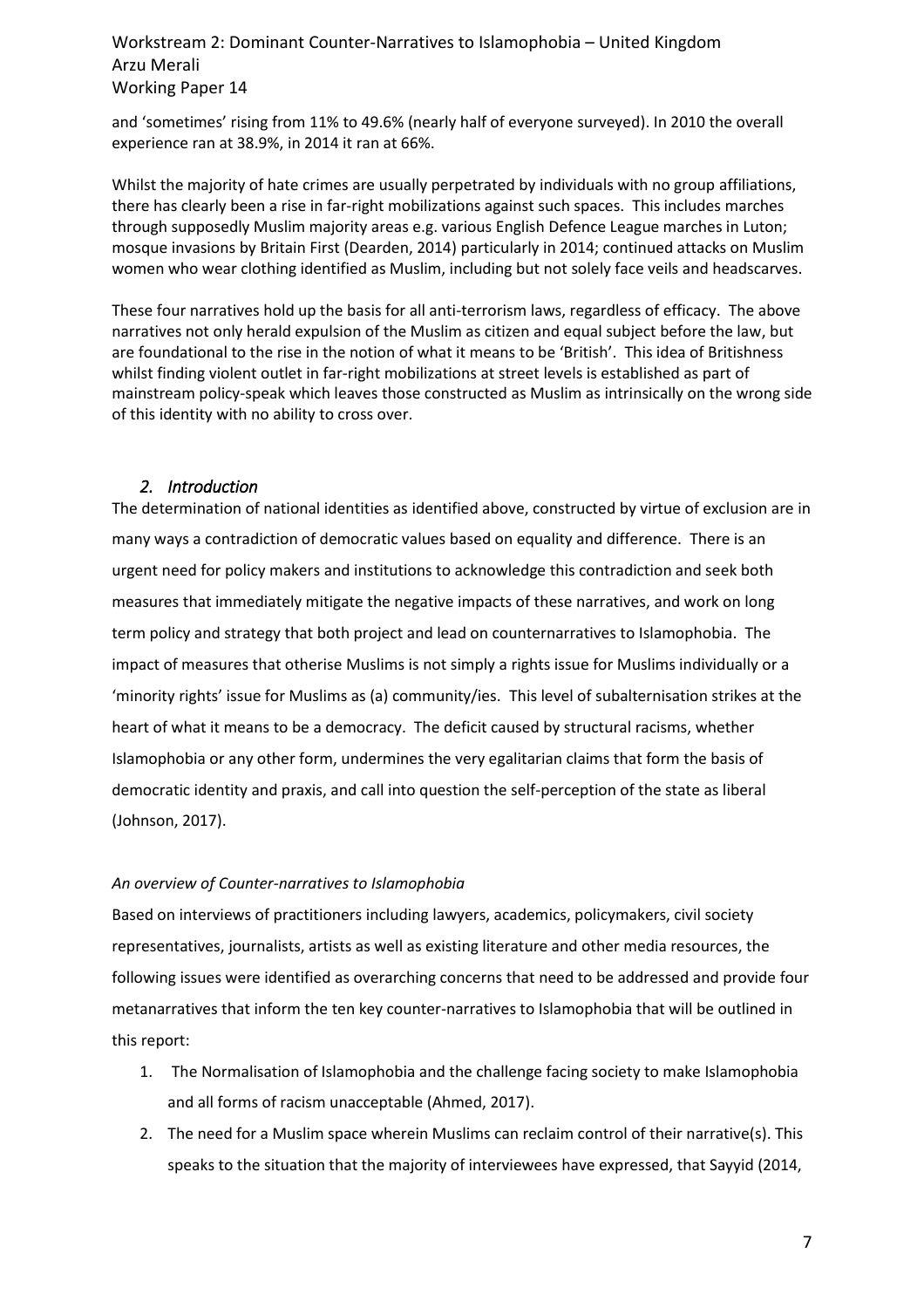referencing Klug 2013) describes as an understanding of Islamophobia as an undermining of the ability of Muslims as Muslims, to project themselves into the future. In this scenario, Muslims are not only denied the ability to define Muslimness in any of its diversity but also are defined by state and institutional discourse and praxis that is a form of violence against them. It disempowers them from having any role in the development of wider society. As Kundnani (2017) interviewed for this project states:

"Islamophobia is ultimately a symptom of bigger, wider, deeper issues in British society. Islamophobia is not just ever about Muslims, it's about a deep social crisis. But the experience of Islamophobia is also particular to Muslims and has its own particular feel and texture and history and experience and so forth, and so, the challenge in taking it on is to both enable a space where Muslims can articulate and define their own experience and their own response to Islamophobia in Britain while at the same time being able to link that particular story to the wider crisis that Islamophobia needs to be linked to. And that wider crisis will be to do with the whole structure of British society in the end and therefore implicates everyone in Britain."

- 3. Countering the obsession of law and policy with marks of Muslimness (Ameli et.al, 2012) leading to the expulsion of the Muslim subject (from equality before and the protection of) the law (Razack, 2008, Ameli and Merali, 2015). This was summarised by Ahmed (2017) "as the obsession of the courts and policy makers with what Muslim women wear rather than operation of Home Office rules that fundamentally violate human rights."
- 4. Accountability for state and institutional racism in the context where the state feels it can withhold the rights and therefore its obligations to citizens / humans because of their perceived behaviour / abnormality / lack of humanity.

The responses from interviewees in particular can be categorised into two types: those that directly address one or more of the key narratives highlighted in the first report of this project (Merali, 2017a) and; those that refuse to directly respond to demonization, but to negotiate political and social issues through differently imagined praxis and discourse.

Importantly, interviewees averred to many ongoing forms of counter-narrative that provide examples of work that needs to be 'rolled out' on a large scale to tackle directly the narratives of Islamophobia identified. However, key to the critiques raised of existing counter-narratives and / or their praxis fall into two groups: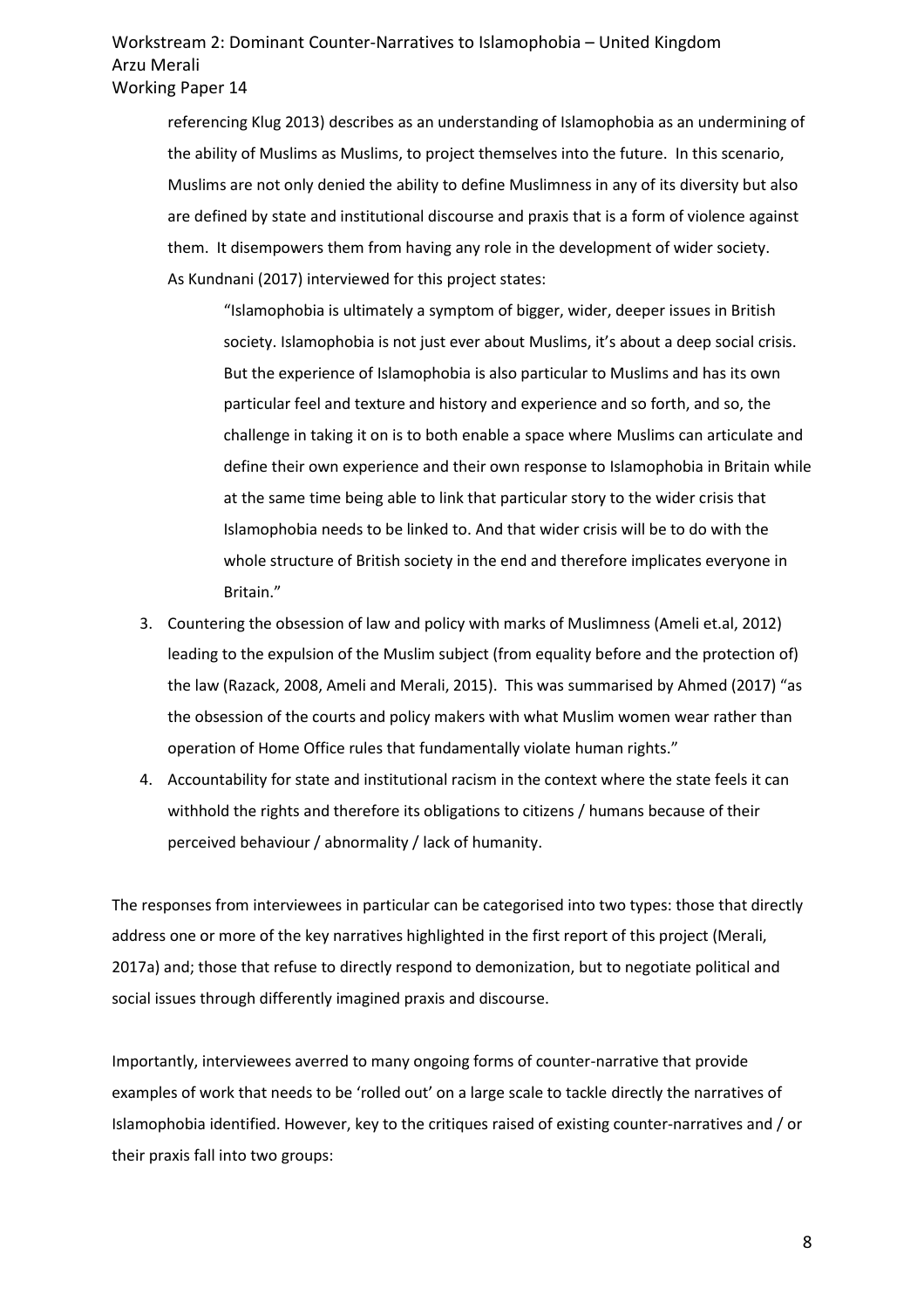(i) Reproducing a cycle of demonization by trying to respond to Islamophobic tropes by 'proving' otherwise. This approach was seen to be a set-up to fail both conceptually and practically. Many respondents averred to the endless cycle of Muslim condemnation after any incident of political violence. Narkowicz (2017) states: "'I condemn, I condemn', I just don't think that's a good counter-narrative. A good counter-narrative is to challenge the narrative on which the questions are based and this is happening but in activists' space…"

Further, attempts to prove loyalty e.g. raising awareness of Muslim participation in the world wars, and thus being worthy of remembrance (and thus inclusion in to the collective memory) or indeed aggressively promoting remembrance events (Merali, 2014, Glenton, 2015, Ahmed, S. 2015, Afzal, 2017, Baig, 2014, Leslie-Smith, 2014) in order to prove Muslim 'loyalty' were critiqued. These attempts have not resolved over twenty years or more the issue of demonization of Muslims as any of the above identified tropes. If anything the strengthening of such narratives, indicates that this is failed praxis.

Conceptually, as Malik (2014) argues, this is not to criticize Muslims for condemning acts of political violence etc. but to understand that the discourse of condemnation is an exclusionary one, and that by fulfilling the demand of condemnation, Muslims will still not be included but will be simply reinforcing their connection to something which they claim not to be connected with. Shadjareh (2004) explains the situation post the Madrid Station bombings of 2004:

"While younger organisations… called on mosques to pray for peace for all in the wake of the horror of Madrid, the Muslim Council of Britain called on mosques to report any suspicions they had about anything. It's the difference between being a part of society, however marginalised, and perpetuating the idea that you are an unruly guest, your stay determined by different conditions than for everyone else. You don't have to be disaffected youth to see the anomalies and feel the isolation."

(ii) Where 'successful' or 'innovative' or where needed but not fulfilled, these counternarratives were being provided by civil society. Whilst many interviewees and indeed many civil society projects and practitioners see the role of civil society as key, almost all interviewees saw the key lack in the current situation was the failure of the state to intervene. Whilst some saw the state as the root of or at least complicit with many if not all the narratives of Islamophobia, all identified a lack from the state and its institutions in its responsibilities. In summary, counter-narratives to Islamophobia were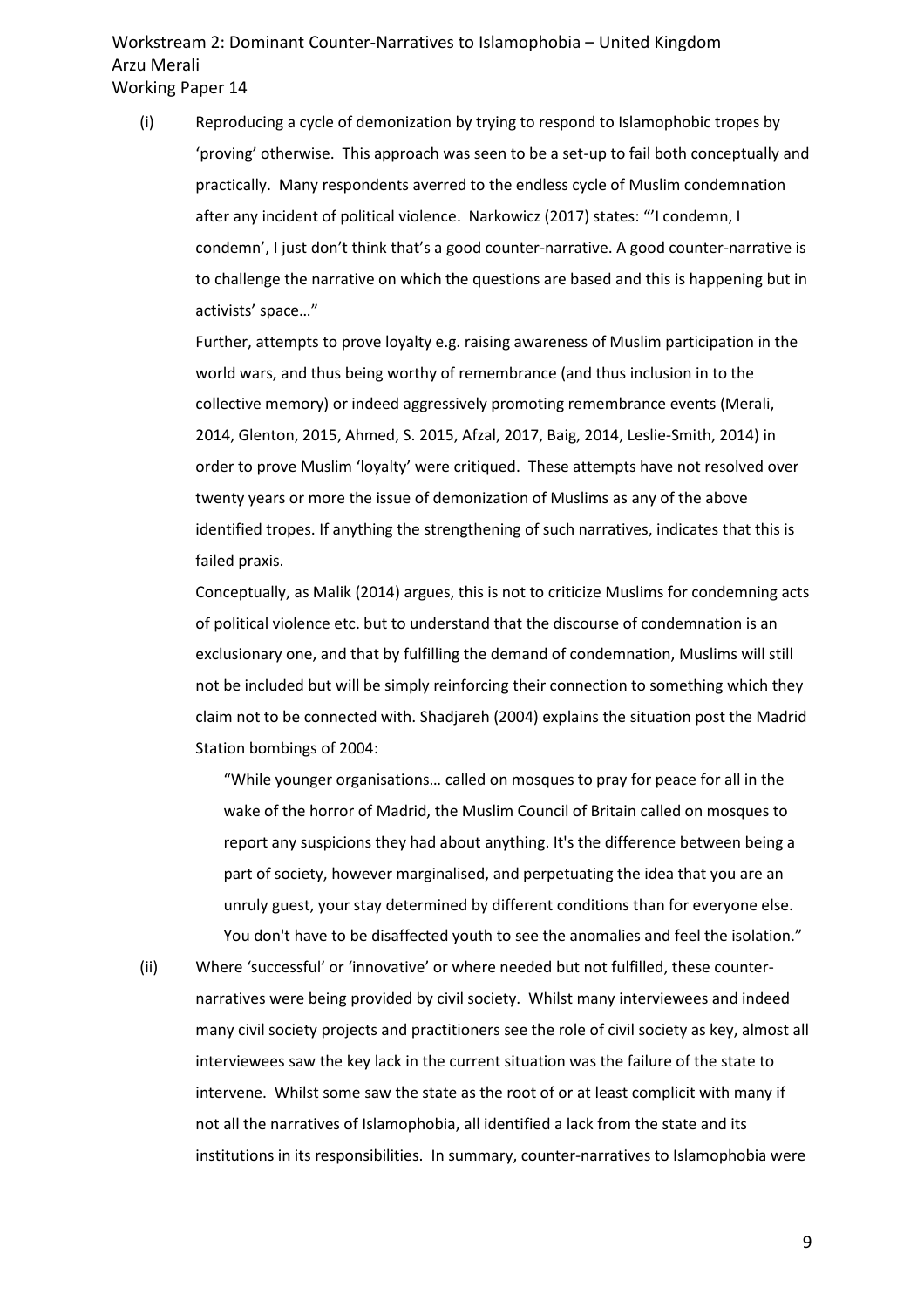> located in the space vacated by the state and were being provided by civil society (Bouattia, 2017).

The need for the state and its institutions to take action was the overwhelming demand of interviewees as expounded further below.

#### <span id="page-9-0"></span>*3. Methodology*

35 semi-structured interviews were undertaken for this part of the project. Interviewees were chosen because of their existing work on counter-narratives to Islamophobia and other forms of racialization. They included several broadcast and print journalists and editors, a former Archbishop of Canterbury and current master of a Cambridge University college, academics researching on different aspects of Islamophobia, (including (but not solely) on education, media representation, hate crimes, securitization, discrimination, sociology of religion, social cohesion), lawyers, artists, authors, charity trustees, curators and advocates. Five wished some or all of their comments to remain anonymous.

Goldberg's (2009) relational model of analysis provides the reference for analysis, centring on the "constitutively relational aspects" of racial conceptions. While granting that the exact arrangement of these aspects are "no doubt deeply local in the exact meanings and resonances they exhibit," he argues that they are "nevertheless almost always tied to extra- and transterritorial conceptions and expressions, those that circulate in wider meaning and practice" (Goldberg 2009). Embracing this relational view of racialism explains local variations in discourse, because racial ideas are adapted and modified to local needs and power structures. At the same time, however, "racial ideas, meanings, exclusionary and repressive practices in one place are influenced, shaped by and fuel those elsewhere. Racial ideas and arrangements circulate, cross borders, shore up existing or prompt new ones as they move between established political institutions" (Goldberg 2009) (Jackson, 2016).

The cross-fertilization of racial ideas between institutional settings, and the mutual reinforcement of structural Islamophobia by institutions (Ameli, 2012) informs the following analysis and interviewees were sought on the basis that by their research interests and experiences, respondents could speak to the questions raised by this thesis, even if to counter it. Interviews were not sought from solely political actors, though some of those interviewed are also political activists. Many of those interviewed were sought out for their multiple experiences in different fields (e.g. one was a political activist and journalist, another an academic and broadcaster, another a charity trustee and advocate and so on). Some interviews were sought and conducted on the recommendation of other interviewees.

10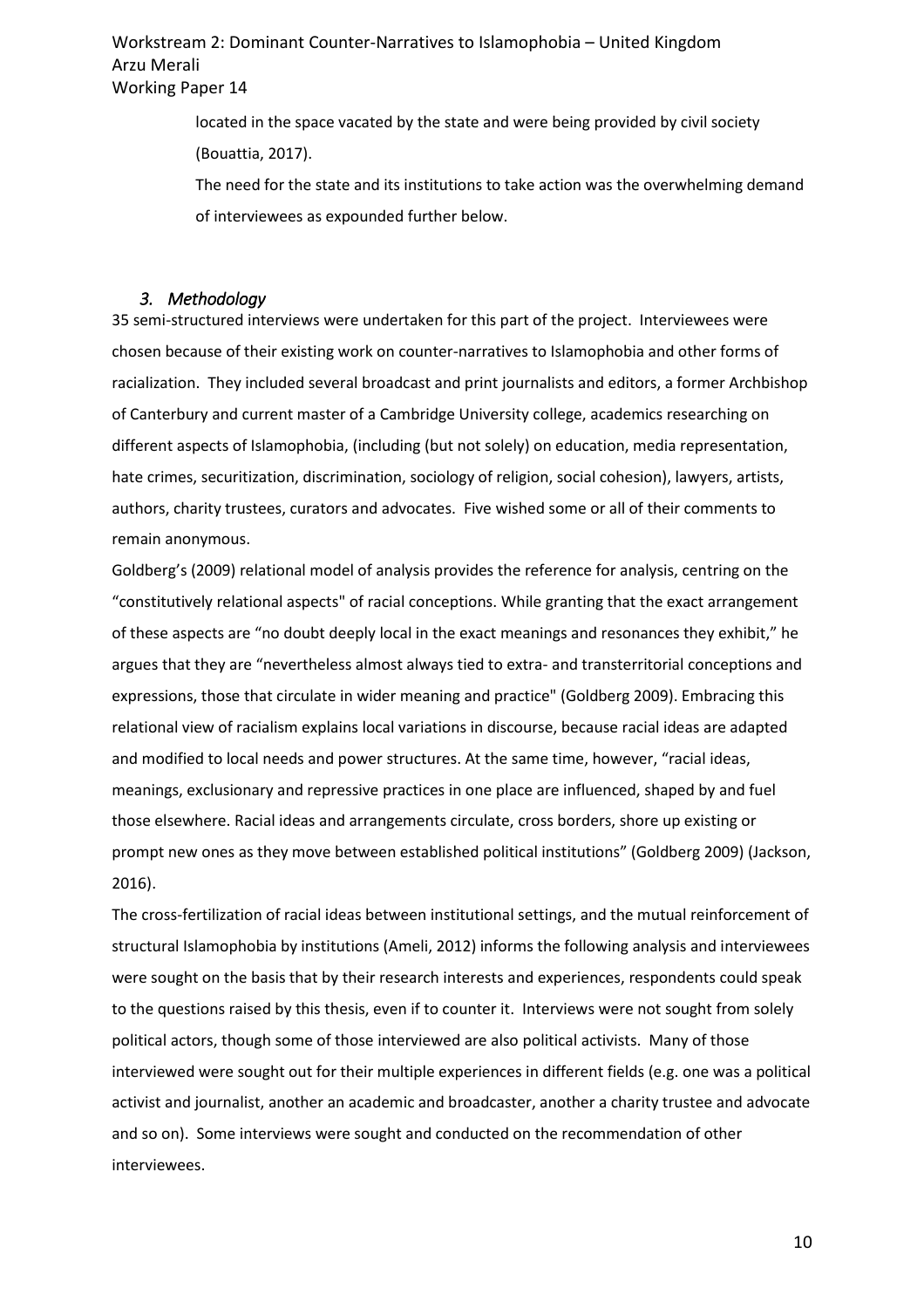#### <span id="page-10-0"></span>*4. Counter-Narratives to Islamophobia*

*1. Decentring conversations on Islam and Muslims from current institutionalised narratives.*

Upon being elected President of the University of Salford's Student Union and a National Executive Councillor of the NUS, Zamzam Ibrahim found her tweets made five years previously when she had just turned sixteen being published in the mainstream media with claims made as a result that she was an anti-white racist and an extremist (Ibrahim, 2017). Finding herself forced to explain herself (repeatedly) Ibrahim was also subjected to 48 hours of threats, including rape threats and abuse via social media. She wrote after the event of the right-wing media that:

"They often paint us as caricatures undeserving of empathy or understanding. They want to deny our humanity because they want you to be afraid of us.

"We cannot allow this situation and allow this cycle to continue in Britain today. Because **the first step of solving any problem is admitting there is one**."

This cycle of repetition is picked up by other interviewees. Samayya Afzal (2017), a former National Union of Students NEC officer, and formerly Diversity Development Officer at the Peace Museum of Bradford concurs with Ibrahim: 'it's very frustrating from my perspective or from people within the community that are constantly having to say the same things over and over again… to get people to understand that we don't deserve to be discriminated against.'

Poole (2017) laments the lack of interest shown by media and government in the plethora of research discussed in this project, which proves in great detail the existence and nature of the problems and narratives of Islamophobia. Ibrahim's demand that the problem of constant dehumanization must be acknowledged is still, sadly, the natural starting point.

The **humanisation of the Muslim subject** was repeatedly raised by interviewees not simply as an intuitive response to the idea of demonisation, dehumanisation and subalternisation (Johnson, 2017) in political and media discourses regarding Islam and Muslims, but as a basis for policy and even law. The dehumanisation of the Muslim subject is not necessarily an overtly racist act. In their submission to the Scottish Government (EHRiC) for its Inquiry into Bullying and Harassment of Children and Young People in Schools, Scotland Against Criminalising Communities (SACC) explain how this operates within an institutional setting where teachers are with all good intentions trying to help victims of racist and or Islamophobic bullying:

"In conversations with members of the majority community we often encounter the view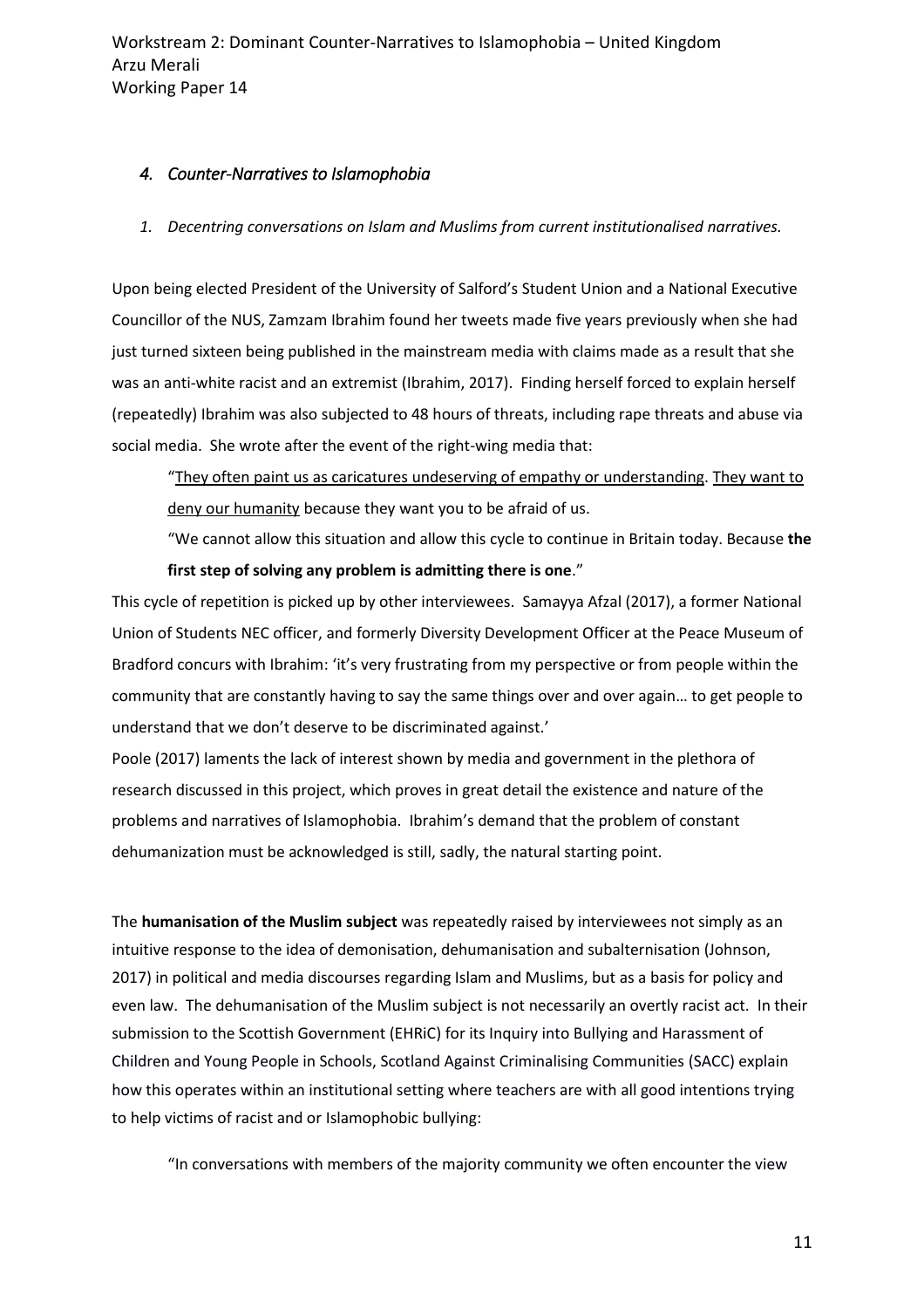that highlighting a racist/Islamophobic incident as such could risk further stigmatising the individual affected and could "make matters worse." We virtually never encounter that view from the people supposedly at risk of being stigmatised.

"Recognising a racist/Islamophobic comment or incident for what it is as an essential step towards tackling the problem. We believe that systematic failure to recognise racist/Islamophobic incidents, whatever the reason for it, is a form of institutional racism/Islamophobia."

Thus even putatively benign interventions can reproduce racism, in this case, by obviating the very outcomes that victims of racism feel are needed. Crucially, in this instance but possibly more generally the erasure of Muslim voices in countering Islamophobia (or more generally the voices of those who experience racism(s) from addressing racism) is causal. The well-intention actions implemented in order to suppress further problems in fact simply suppresses those who are the victims.

The need for this process of humanization was also indicated by interviewees to be crucial in academic and policy framing of Muslims, which even when sympathetic, had the effect of making invisible or marginalising Muslims in a way that again removed their agency (Johnson, 2017, Rajina, 2017). In so doing this:

"changes the very foundation of how you do this research because it means you're not going to be just taking, "oh, look at the poor Muslims there, look at the violated Muslim…" It's actually about these systems of oppression are killing many Muslims across the globe, but

also, we deserve to be defined by more than these systems of oppression." (Johnson, 2017) By having this 'basic understanding of the Muslim ummah's humanity' (Johnson, 2017) and an 'understanding of the way race is invoked' (Kapoor, 2017) in institutional discourses per se, made invisible ontic assumptions about Muslims as subjects (of law, the state or discourse) can begin to be challenged effectively.

Examples of how this has already been carried out include research undertaken by interviewees in the course of their doctorate or post-doctorate work as well as discrete research projects funded by the ESRC and UK universities on e.g. the **framing of and the outcomes of the framing of securitisation discourse** like the Deport, Deprive, Extradite project. The project aims to ask key questions about the praxis of government by investigating:

"the shifting dynamics of racism and the security state, exploring the interconnections between counterterrorism policing and border control as they play out in the context of the War on Terror." (Deport, Deprive, Extradite, 2017)

12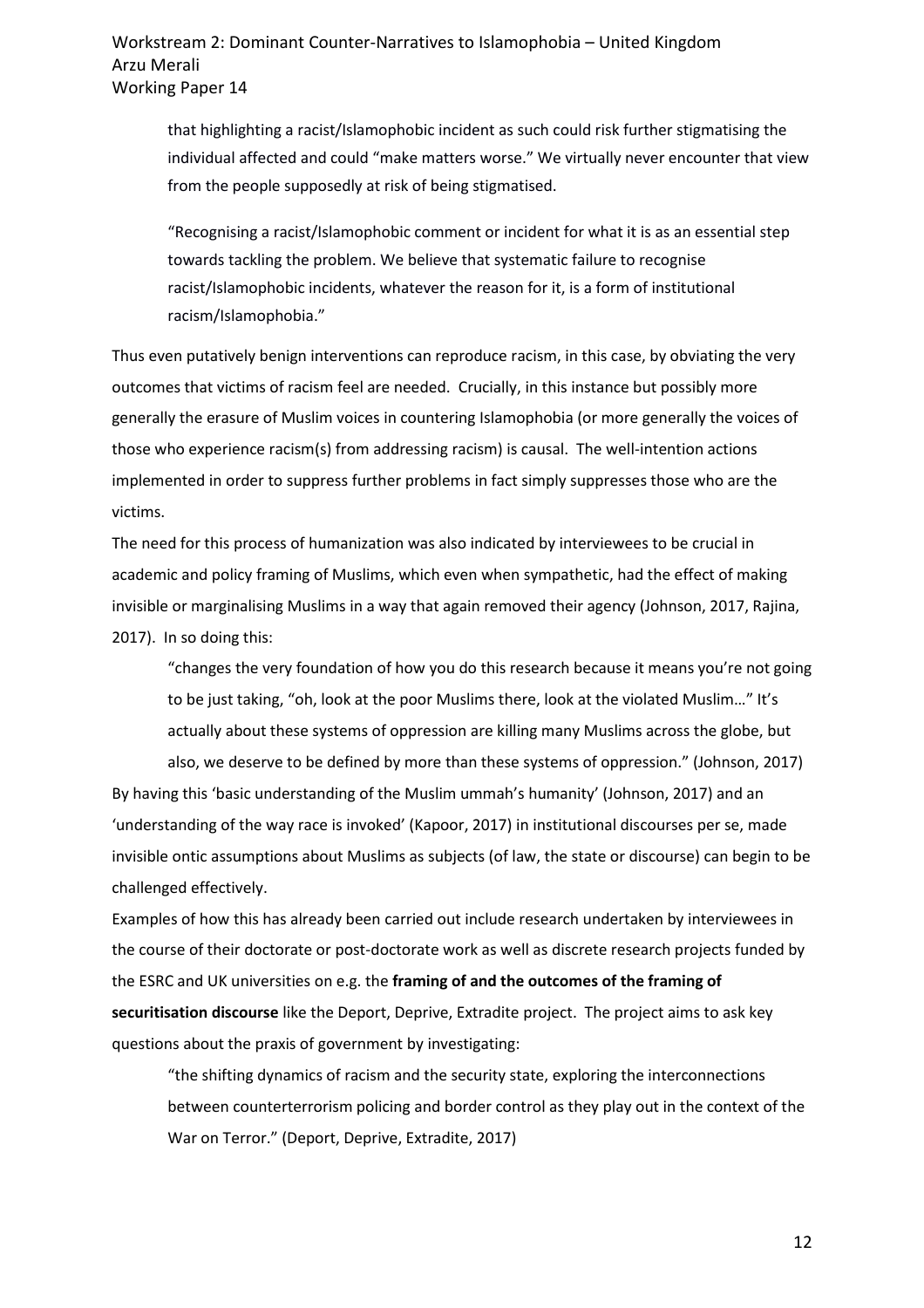In addition to garnering statistics and analyses of events and their impact on the securitisation discourse, they have produced films with renowned director Ken Fero highlighting individual cases of injustice where the narrator and subject of the films' lives have been devastated by unproven allegations and or refusing to co-operate with the intelligence agencies (Fero, 2017).

At the level of the individual, some academics referred to their own doctoral work and how they **challenged the norms of framing** the Muslim or otherwise racialized subject. Rajina (2017) found that she:

"…decided to focus on the British Bangladeshi community in East London because… a lot of the research… was all very much about the socio-economic status of being the poor migrants, the poor people... It was never about the people themselves… it was very much about just framing it within the good migrant-bad migrant discussion. And I was keen to just look at the people, and look at the landscape and see how East London has changed over the years. East London has a very, very long relationship with Bengal – not just modern-day Bangladesh but the whole of Bengal, with the East India Company being set up in the Bengal in 1600 and the British leaving India in 1947. So, we're talking about a 300-year relationship there. That intrigued me …"

"…I feel, any research around Muslims always revolves around something as nebulous as just identity or just their economic contributions, it's very rarely about the people, the development of the community, internally, how the shifts are happening between generations - this is why I compare two generations and their perceptions of dress and language. How, what is it? What are the factors that are influencing and changing those things?"

Rajina (2017) signals that the arrival within the academy of people of colour who 'disrupt' established anthropological narratives is one positive counter to existing narratives that have failed hitherto to deal with positionality, the need for reflexivity and the white male colonial gaze (2017).

However, the **natural evolution of change** whether in academia or other institutions or society per se without institutional intervention is challenged by interviewees from various backgrounds who noted that **diversity in and of itself was not enough to effect change** with institutions often socializing those who entered those institutions to its norms and prejudices. Ahmed (2017) notes that in the lower ranks of the legal profession there are many Muslims represented but that this did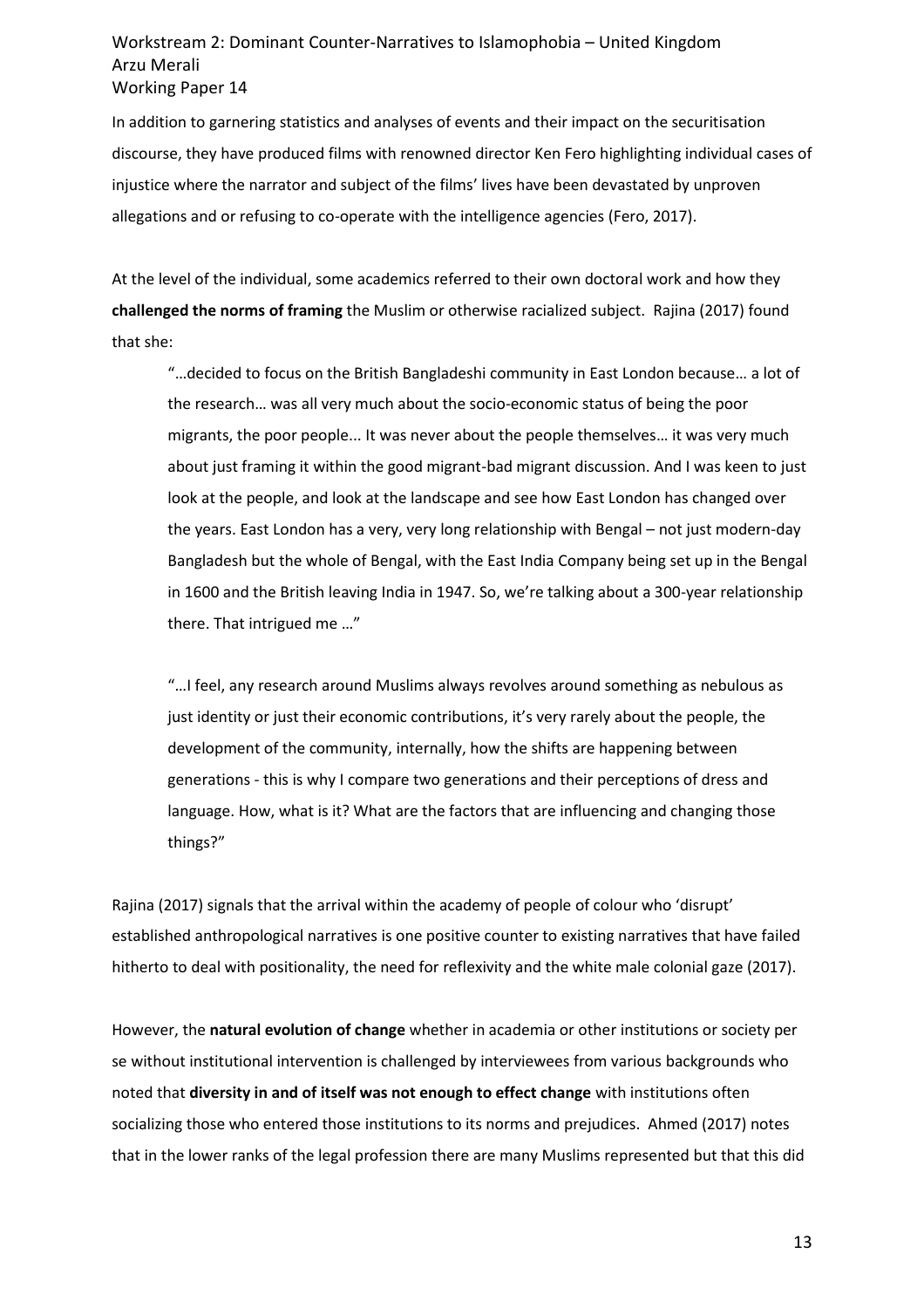not necessarily entail a critical approach to the profession or the law. Whilst Ahmed (2017) and others concede that better representation at the top of the profession is needed and welcome in ensuring that the **optics of equalities** (see counter-narrative 7 below) are fulfilled, the same caveat applies.

An **understanding of the way race is invoked** (Kapoor, 2017) is helpful across all fields discussed. Kapoor's comments apply regarding the need to understand the shifting boundaries of what is understood as race/racism apply equally to the framing of research in academia (Rajina, 2017, Johnson, 2017), the positionality of lawyers (Ahmed, 2017, Choudhury, 2017), the ontology of the law and the epistemology evoked by lawmakers (Qureshi, 2017) (whether in parliament or on the bench) or common-sense understandings of marginalised groups within society and projected by parts of the commentariat (particularly but not solely characterised within a securitisation discourse) (Ameli et.al., 2004b) Kapoor, 2017 states:

"I think specifically the big challenge is convincing people, in certain sections of mainstream population that [Islamophobia] constitutes racism in the sense that there's an argument by the similar liberal sections, political commentators but also the general public because the signifiers are centred around religion. [They say] it's not race, it's different, the Polly Toynbees<sup>1</sup> and so on, of the world... it transgresses, although it might be that it's deeply linked to seeing physical differences; colour is used in conjunction, as part of the ways in which Muslims are portrayed I think the stark racial signifiers are there but it's not necessarily the case and so one of the challenges is the way in which race is invoked … the other thing is… the way the narrative around the problem is conceptualised in terms of national security, global security, it's moved the criminalised threat, which is one way in which race is always invoked, beyond national boundaries, so it presents a greater or a more difficult challenge, one that more starkly connects racism with imperialism. It's not just a criminal figure that within the bounds of a nation state can be dealt with within the confines of a criminal justice system, it's something that links domestic racism with imperial and colonial interventions and I think the separation between racism and imperialism is part of the consequence of the separation of thinking about the two together, has enabled this distinction or separation so that the terrorist suspect is not necessarily a figure that we think

<sup>1</sup> Polly Toynbee wrote for The Independent after the launch of the Runnymede Trust Report *Islamophobia: A Challenge for Us All,* "I am an Islamophobe, and proud of it."

cited in Toynbee, P. (1997). "In Defence of Islamophobia". The Independent (23 October 1997), quoted in Naser Meer, Citizenship, Identity and the Politics of Multiculturalism: The Rise of Muslim Consciousness (London: Palgrave Macmillan, 2010), p. 182.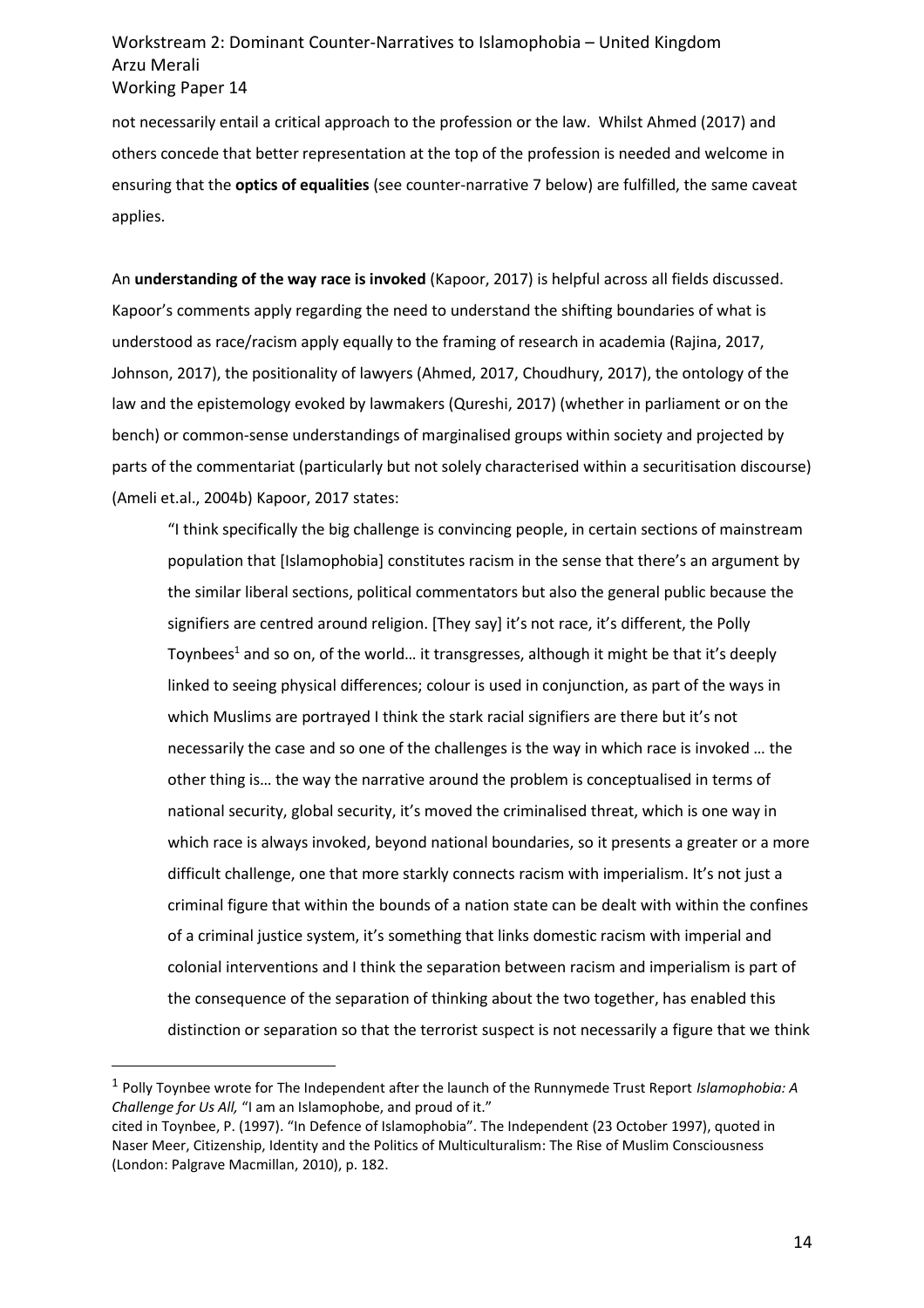about as being a racialized trope in the same way that the mugger has been in the past, the kind of criminalised black and brown figures."

Part of the Deport, Deprive and Extradite project led by Kapoor is the production of short films that convey in the words of people who have been harassed by the security services, the traumas that they have faced and the injustices laid bare e.g. the removal of their children by social services despite there being no criminal finding against them (Fero, 2017).

The challenge **variously identified of the normalization of Islamophobia and the desensitisation of society at large and institutions to its operation**, effects and its inherent injustices are interconnected issues that such projects have tried to challenge. Kapoor identifies a mix of anti-Muslim, anti-immigrant, securitised discourses that pervade the university setting, where institutions have gone above and beyond what is required by the law rather than interrogate the ideas underpinning such laws and policies. **Getting the institution to understand it's complicity in injustice is part of the challenge of unpacking the various performances and theatres of Islamophobia** (Sayyid, 2014). Kapoor's (2017) example highlights that in:

"…some senses there's an indifference, there's some sense when you try and raise the injustice, for example, of having to treat Tier 4 students differently from other students, police being on campus during freshers' week to ensure that they know they have to register if they change address or if they fail to attend supervisory meetings then they potentially face deportation."

Williams (2017) highlights the dangers, but also an example of push back against the loose use of terms, in particular 'radicalisation':

"One of the basic mistakes that government sometimes makes (I have spoken to successive ministers about this over the years) is that there is something called 'radical Islam' and something called 'moderate Islam'... that is a painfully inept grid to interpret Muslim identity... I am always wary of the way the word radicalisation is thrown around..."

"We continue to have arguments (at the university) about how radicalisation is understood and our own university [Cambridge] made a nuanced response to the government on that, noting that the word radicalisation must be used with care... unfortunately in a very short term and reactive political culture where you have to be seen to be doing something yesterday this is hard work, so I think the sheer normalisation of Muslim presence is needed."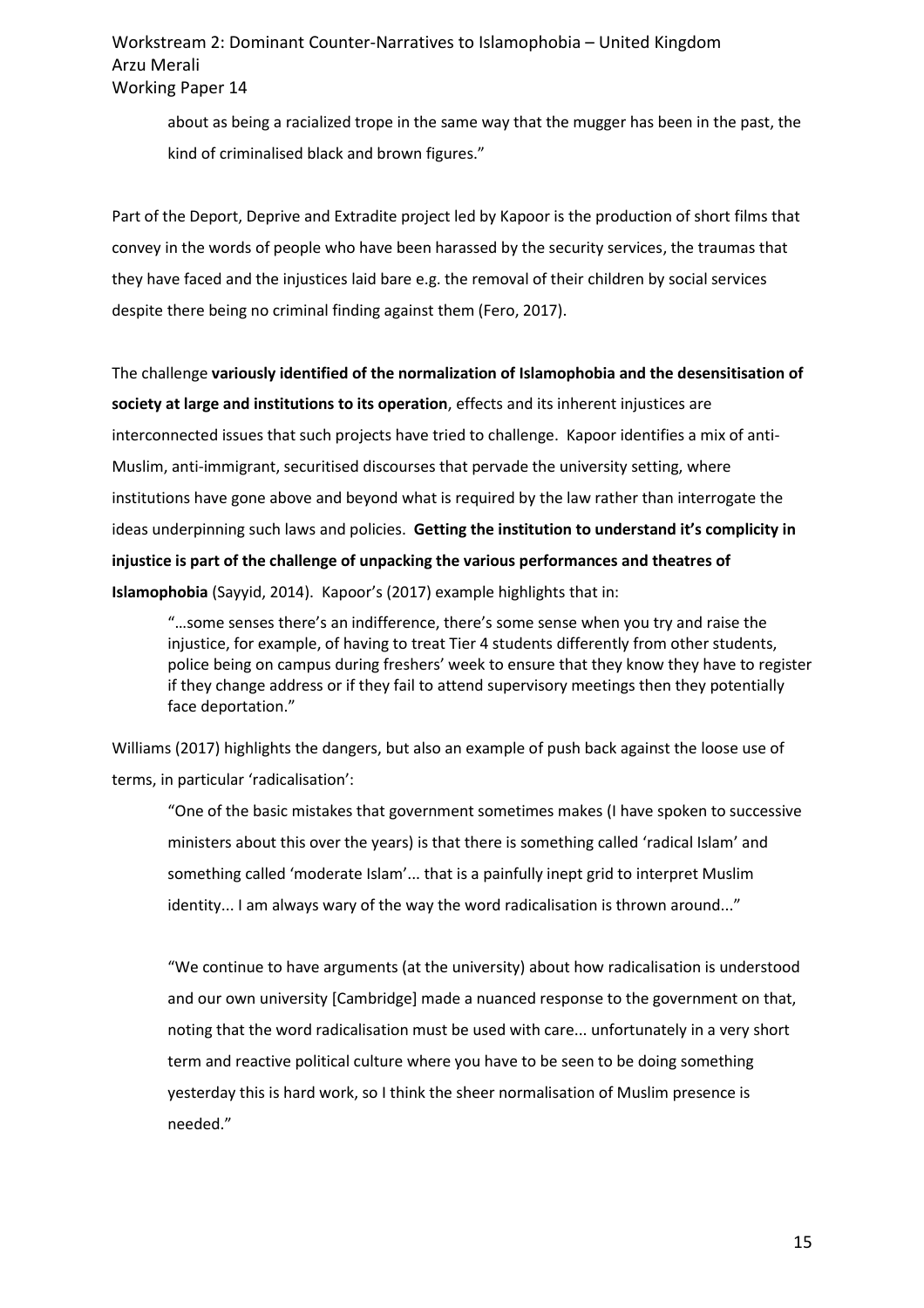Kasia Narkowicz (2017) who also works on the Deport, Deprive and Extradite project with Kapoor describes the **dilemma to humanising Muslims and the impact of celebrity 'Muslimness'** thus:

"the problem is what is effective is not effective… celebrities like Nadiya Hussain, I can see that probably does something for people, just like visual representation, when they see people who they normally dehumanise, they see them humanised… bringing Muslims to the mainstream probably does something. I personally think it is a really sad benchmark to have."

Kassam (2017) describes his project's work in this regard:

"… a [counter]narrative for Islamophobia is being able to highlight studies of Muslims that contribute to society... For example, we have recently got a *hijabi* Muslim referee who was qualified, and we have a video on that. It just offers a different perspective obviously the way in which Muslim women are portrayed. When I say mainstream I do not mean the entire mainstream elements of the mainstream, but The Daily Mail, or The Sun<sup>2</sup>. The way in which Muslim women are portrayed is often… they do not have a voice etc. and when you see this, when you see a Muslim woman in a *hijab* giving yellow cards to a bunch of guys playing football it's quite liberating, empowering. In a sense it offers a different perspective and we try to focus on those stories, whenever there is a positive story, positive contribution."

However, the cycle of humanisation and dehumanisation, is critiqued by poet Suhaiymah Manzoor-Khan in her piece, 'This is not a humanising poem' (2017). She decodes the conditionality placed on Muslim presence and acceptance:

Love is when you are not an athlete or bake cakes Love is not when we offer our homes or free taxi rides after the event.

 $\overline{a}$ 

In other words **the national conversation and the national story needs to include Muslims regardless and without conditions**. She concludes her piece with a brutal but precise critique:

 $2$  The Sun and The Daily Mail are politically and socially right leaning tabloid newspapers that have earned reputations as purveyors of scurrilous stories (particularly in the case of the former) and anti-migrant (particularly in the case latter). The anti-migrant sentiment broadly covers any number of anti-Muslim tropes discussed in this and the Workstream 1 report.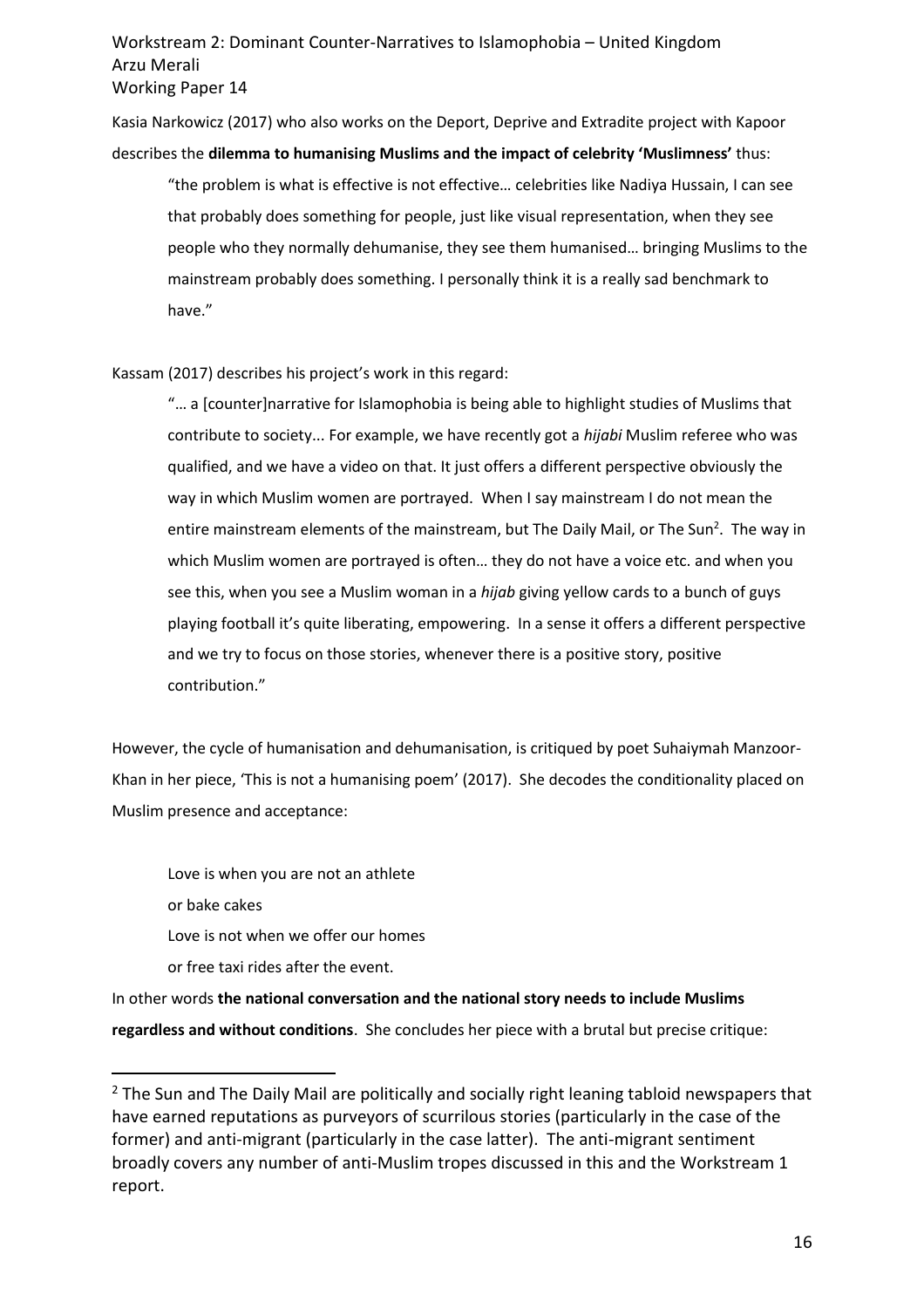'If you need me to prove my humanity

I'm not the one who's not human.'

Hooper (2017) highlights both civil society and media trends that emphasise 'positive' Muslim responses to incidents of political violence as serving to ultimately undermine the supposed aim of doing so:

"there's been a counter-narrative to the narrative that, there's some sort of incident or attack, the Islamic state is blamed, and there's an outpouring of public emotion and among those reactions are: Muslim communities raise funds or they do something which then the media seizes on as an example of "Oh look, Muslims are doing something in recognizing the horror of the Manchester bombing" or something like this. And I actually feel that the framing of these media stories is quite damaging because although it is well-meaning it actually frames Muslims… [and] it makes the point that they have a normal reaction to something horrific, something that's newsworthy and noteworthy. We have to be really careful now about how we present these stories about Muslim communities as if we somehow should be congratulating people that they have a normal human reaction to horrific events happening in the society where they live. That's a trend that I've noticed, the 'good Muslim', as it were, promoted as opposed to the 'bad Muslim'… I think that we shouldn't go [this way] because it entrenches the idea of Muslims as the 'other'. In terms of the media, this also feeds into the idea of stuff that goes viral, even the sort of emotional framing of headlines. The Independent does very cheap stories about how these Muslims reacted to the Manchester bombing… it's quite manipulative and unhelpful."

Simply reproducing cultural forms in order to provide counter-narratives to the problems caused by that form perpetuate the problem. Looking for different cultural practice, to analogise Kappeler (1986) arises from a 'changed consciousness of what culture and its practices are… It would be a practice in the interest of communication, not representation'.

Manzoor-Khan's performance of "This is not a humanising poem" has been seen on various social media platforms several million times, clearly speaking to the experience and feelings of many. The **use of art by Muslims to express their story/ies was recommended by many interviewees albeit with an understanding that the space within which those stories could be created was under severe pressure** (see El-Khairy and Latif, 2016 below), and that freedom of expression for Muslims was severely curtailed by the state, that mainstream artistic spaces are not easily accessible to Muslims or conducive to this type of work. At the time of writing Manzoor-Khan's poem and work have been profiled on mainstream arts media channels. Manzoor-Khan's work is one of the more vociferous and critical in a developing canon of 'resistance' and decolonial performance art which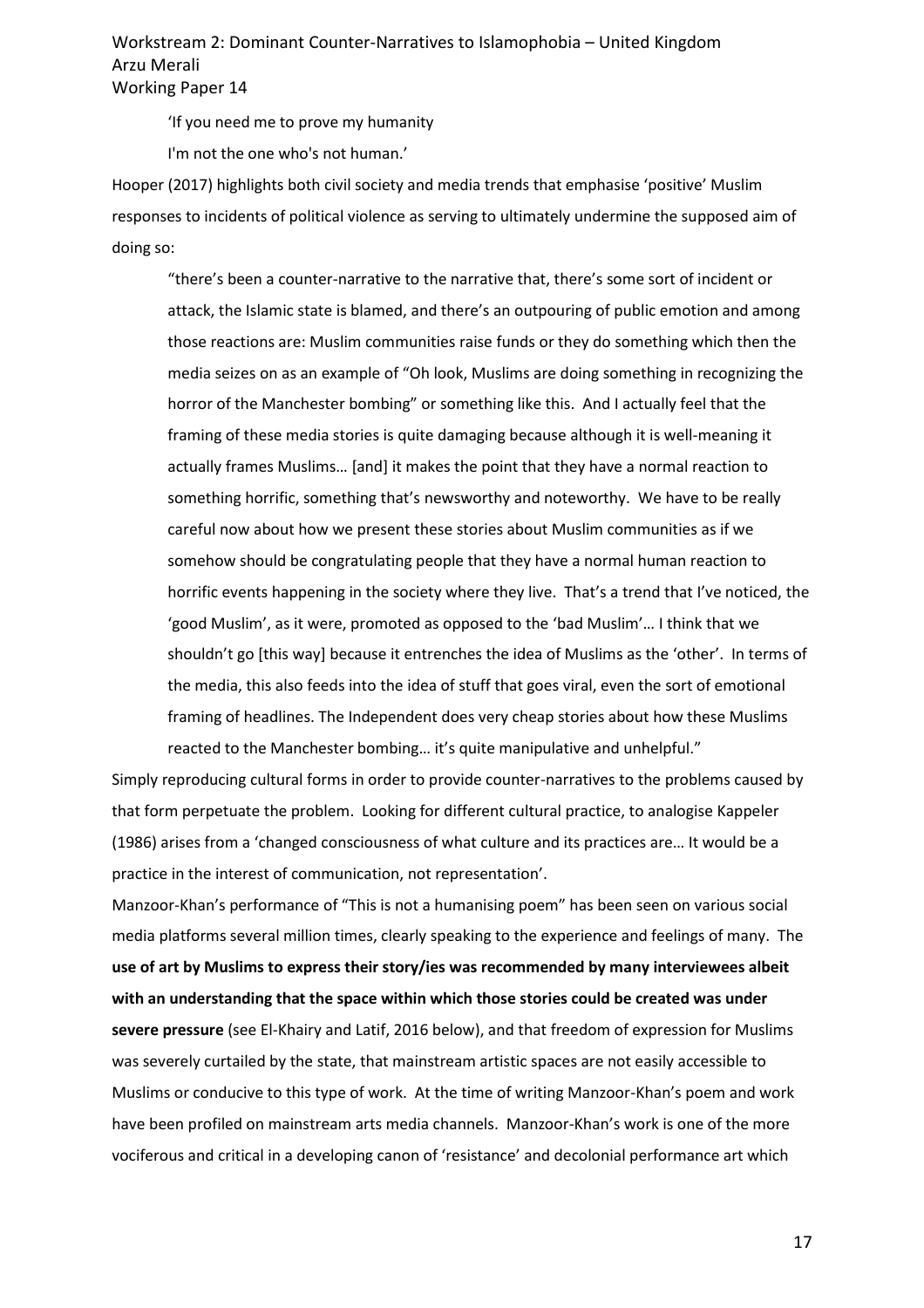broadly includes young Muslim artists like Mark Gonzales and Warsan Shire whose poem 'Home' on the experience of being a refugee, was adopted by INGO Save the Children during the so-called Refugee Crisis<sup>3</sup>. This type of cross-over into the mainstream is an important step by the **culture and arts sector that narratives of Islamophobia that deny the place of Muslims within the cultural fabric of the nation can be confronted** despite societal and institutional discursive practices that work counter to that.

The type of pressures on Muslims in arts spaces are compounded by the operation of security praxes include Prevent as highlighted by El-Khairy and Latif (2016). Their play *Homegrown* was pulled by The National Youth Theatre halfway through rehearsals. The pair highlight not just the hypocrisy of this denial of free speech, but elaborate in detail how this incident highlights the exclusion or worse, expulsion of Muslim voices from telling their own or indeed any stories by the mutually reinforcing actions of the law, media and government (Ameli & Merali, 2015).

El-Khairy and Latif report and argue the impact of the following as:

- (i) Before being cancelled, the production had already been subject to local government intervention. That intervention led to them being thrown out of their original venue; after which police had suggested security measures that included reading drafts, attending rehearsals, planting plainclothes officers in the audience, and carrying out daily sweeps of the venue by a bomb squad. This all garnered much media attention, but little dialogue. Subsequent to the cancellation there was no consistent or elucidatory explanation from any of the agencies of why any of the foregoing or the cancellation took place.
- (ii) The playwrights argue that had they, and the majority of the 113 young people involved not been Muslim this situation would not have arisen and indeed their work may have been lauded in much the same manner that Gillian Slovo and Nicholas' Kent's work 'Losing our Children to Islamic State' which was not only allowed to go ahead by the same National Theatre (NT) but framed by the artistic director as 'provocative' and 'urgent' speaking of: 'the "flak" the theatre anticipates, but [he] said it was right to take part in a "national debate".'

<sup>&</sup>lt;sup>3</sup> It has been noted that the term Refugee Crisis is in itself problematic insofar as those suffering the crisis are largely imagined to the European societies faced with an influx of refugees rather than the refugees themselves who are often fleeing war and / or extreme poverty / social deprivation. It arguably another example of dehumanising discourse.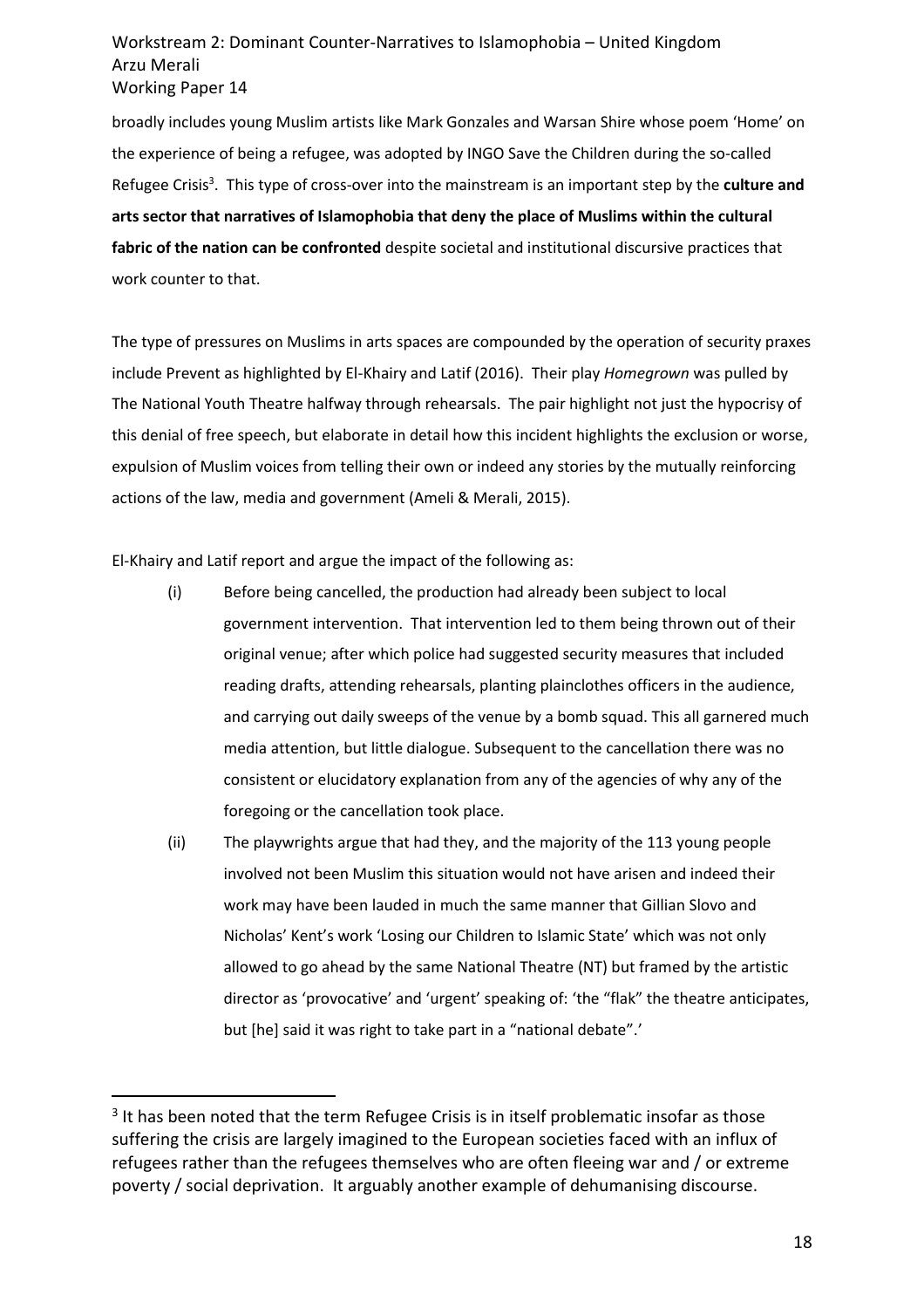As El-Khairy and Latif note: 'This framing… in relation to [Islam](https://www.theguardian.com/world/islam) not only boosts ticket sales, but also sets up a battle between brave artists and feared Muslims.'

- (iii) They summarise the duplicity of the 'national conversation' in reference to a previous attempt by the NT 'to promote a show tackling "the Muslim question" as both timely and fearless"', including in 2012 when a work that 'addressed freedom of speech, censorship and Islam – from the Salman Rushdie fatwa to the Dutch cartoons of the Prophet Muhammad." The playwrights note that: "Despite contemporary British Muslim life rarely puncturing the walls of the National, they presented Islam not only as a topic for dramatic exploration, but as an urgent problem: one that society has been too scared to confront."' This leads them to raise the core issue to this section: "Why can't Muslims tell their own stories?", but also, why did the NT not open its space to young Muslims to speak of the experiences of over-policing and Prevent, the key issues facing them and the story of their nation as told through their experience?
- (iv) They also refer to the double bind of the interpretation of Muslim absence from these 'conversations', using the example of DW8 again: 'they tend to be left out of the conversation, yet their position is always presumed to be one of irrational rage. Their absence is never interpreted as an act of ambivalence. Instead it is cultural ignorance or crude protest.'

Understanding that ambivalence and opening up conversations that interrogate the hidden operation of Islamophobic narratives – even as in the case of NT's production 'Another World' they seek to humanise the dehumanised - is desperately needed to have a 'national conversation' that decentres current institutionalised narratives on Islam and Muslims, whether overtly or covertly Islamophobic, or indeed whether they operate in existing attempts to 'humanize' the Muslim subject whilst denying that 'subject' their own voice. The importance of Muslim agency in this process crosscut with counter-narratives 9 and 10 below, and fall under the broad meta-narratives of the normalisation of Islamophobia (1) and the need for Muslim space (4).

This idea of changing the narrative has impact on the utility of legal challenges. Choudhury (2017) highlights the role his department (advocacy at IHRC) has in trying to challenge the government narrative through strategic litigation but, as will be expounded on below, has severe limitations: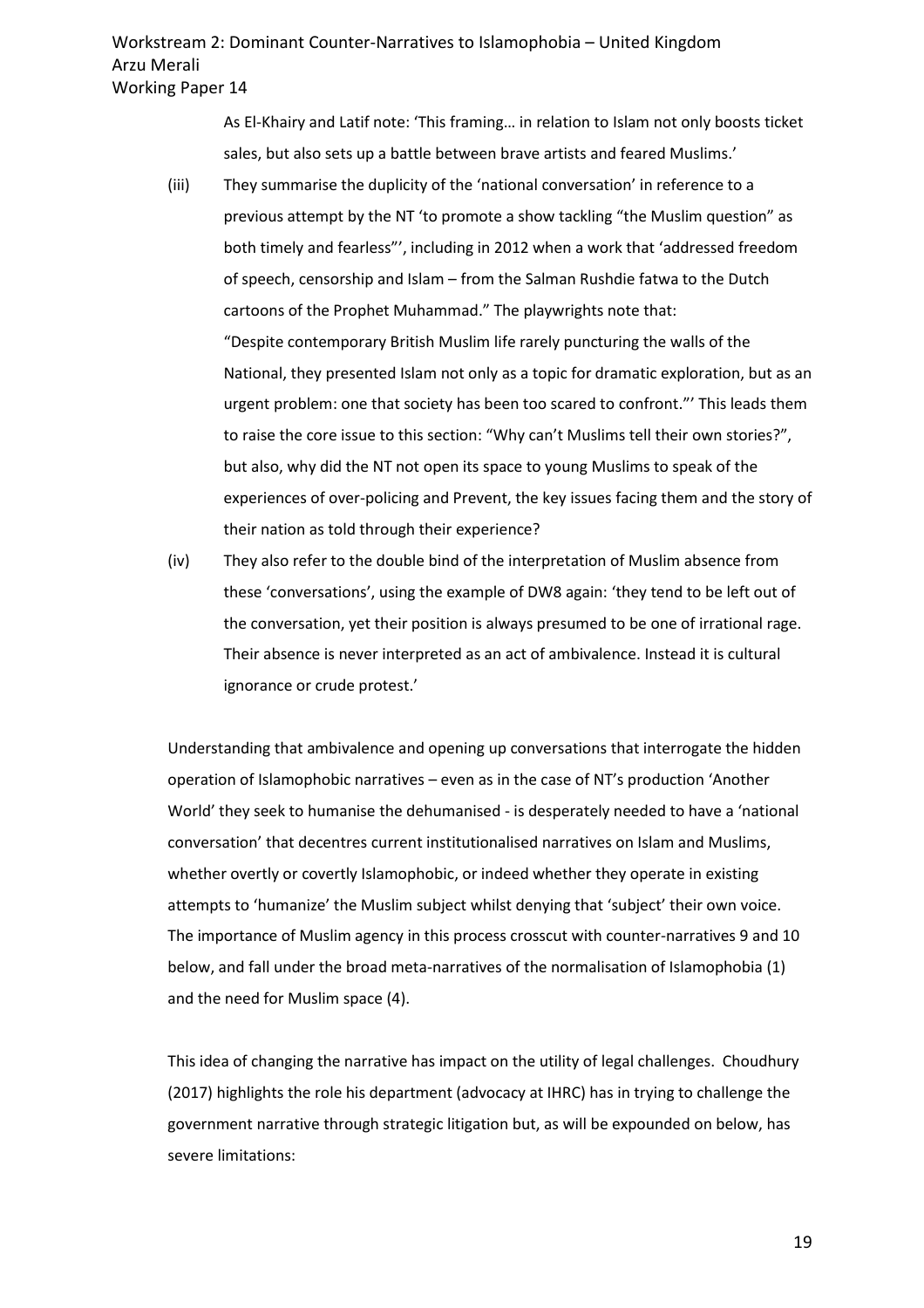> "we are constantly challenging government policies, whether it is when they put out a consultation for legislation, ... pushing back and constantly challenging these narrative and providing that alternative narrative or that alternative face on that story."

However, this has been fraught with difficulties in regard to the anti-terror legislation in particular, leading IHRC to absent itself from consultations on this issue because they felt that the government simply used such consultations as rubber-stamping exercises rather than engaging with the concerns raised (Islamic Human Rights Commission, 2015). This theme of whether to engage or not was recurring through the interviews for this research, with several advocating either strategic boycotts of institutions (Salih on the media, 2017, see counter-narrative 8 below) or no direct engagement with government.

Even where humanising narratives exist, e.g. the memorial work for Srebrenica that has taken hold over the last few years, Ahsan (2017) expressed concerns about what could be the agenda of the government which has funded such a project organisation with over £1million pounds. This frustration with established institutions and the state can be summed up by Choudhury's (2017) expectation of the political and media discourse produced around immigration:

"[it] smacks of racism, and it is a case of 'these immigrants are problem', they don't necessarily want to discuss how social problems are solved, so it just becomes all about 'immigration' … and it is what they end up doing is demonising minority communities as a result, and they need to stop doing that and that it is."

Williams (2017) feels that Muslims being seen to interact with other issues not just Muslim ones is a way that the media and political realms can send messages to wider society about the place of Muslims in the UK, where:

"… Muslim commentators in the media are seen to be addressing other intelligent and resourceful issues not just religious ones ... that is surely one of the things that would make a difference. This [Muslims] is a set of resources, identities, convictions that can contribute to a general civil discourse, not just one about religion, but about justice, poverty, the environment etc."

This visualising of Muslims as part of the story of society carries forward to the next counternarrative of diversifying the understanding of who and what constitutes the nation.

20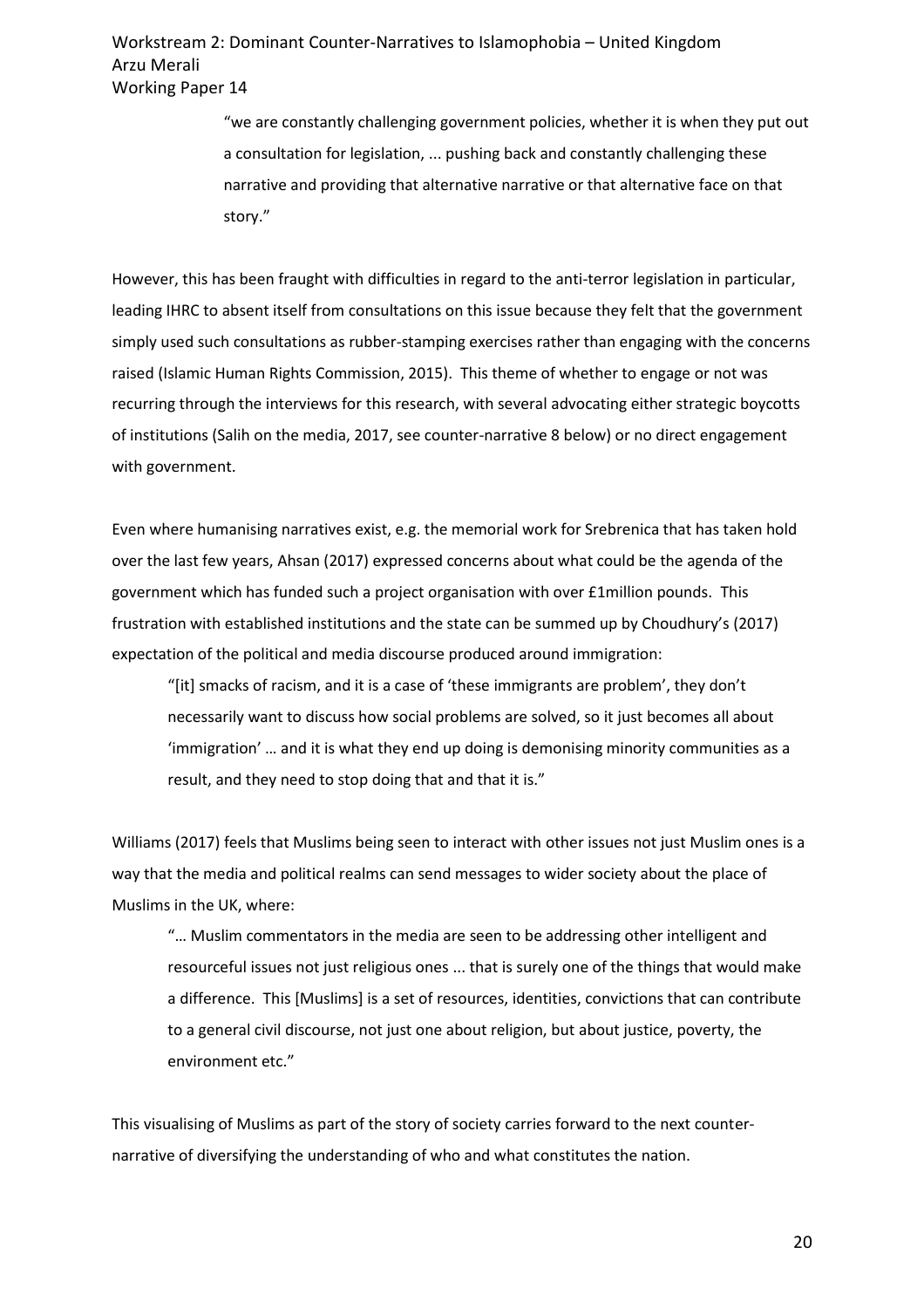*2. Diversifying the understanding of what, who and how is a Muslim, and the acceptance of this plurality within a plural understanding of the nation.* 

The rise of the idea of 'Britishness' (Merali, 2017a, and Ameli and Merali, 2015) and the narrative of Islam as a counter to 'Britishness' and 'Fundamental British Values' (FBV) has narrowed the conversation around what is the nation. Both 'identities' are homogenized in a false manner, creating a fictitious dichotomy between British and Muslim, both imaginings of which are projected AT Muslims. Muslim 'identity' in this instance is created in the absence of Muslim participation but is a projection of 'Muslimness' created through the discursive practice of policy, media and law (Ameli and Merali, 2015). Former Archbishop of Canterbury, Rowan Williams (2017) sees that the national conversation is one very much geared towards marginalizing faith per se, with Muslims bearing the brunt of both this increasing anti-religious culture as well as experiencing the effects of racialisation as Muslims.

The emphasis regardless on 'Britishness' and British values in opposition to Islam and Muslim practice even permeates civil-society where the idea that Muslims are subhuman and unable to socialise to 'human' norms has gained currency within civil society and caused a schism in programs to combat Islamophobia by accepting the premise that (if) some Muslim practices are beyond the pale, there must be a form of rejection of such practices and beliefs on the part of Muslims before a recognition of and redress for Islamophobia can come about. Thus, the expectations of Muslims from the government is beset with a conditionality in a way no other citizen, be they from a minoritised community or the majority community, is required to hold (Rajina, 2017, Shadjareh, 2004).

Sociologist of religion Sariya Contractor (2017) finds the **direction of travel of the national conversation** problematic:

"…there is too much of an emphasis on Muslims, it **has to be both ways**, Muslims may have questions about Prevent, or questions about other things so I wouldn't say that the emphasis has to be on Islam or Muslims. Perhaps again, that's difficult, why should it be the Muslims always answering the questions… the emphasis on asking questions should be about diversity, we live in plural Britain. Paul Weller, me and my colleagues argue in our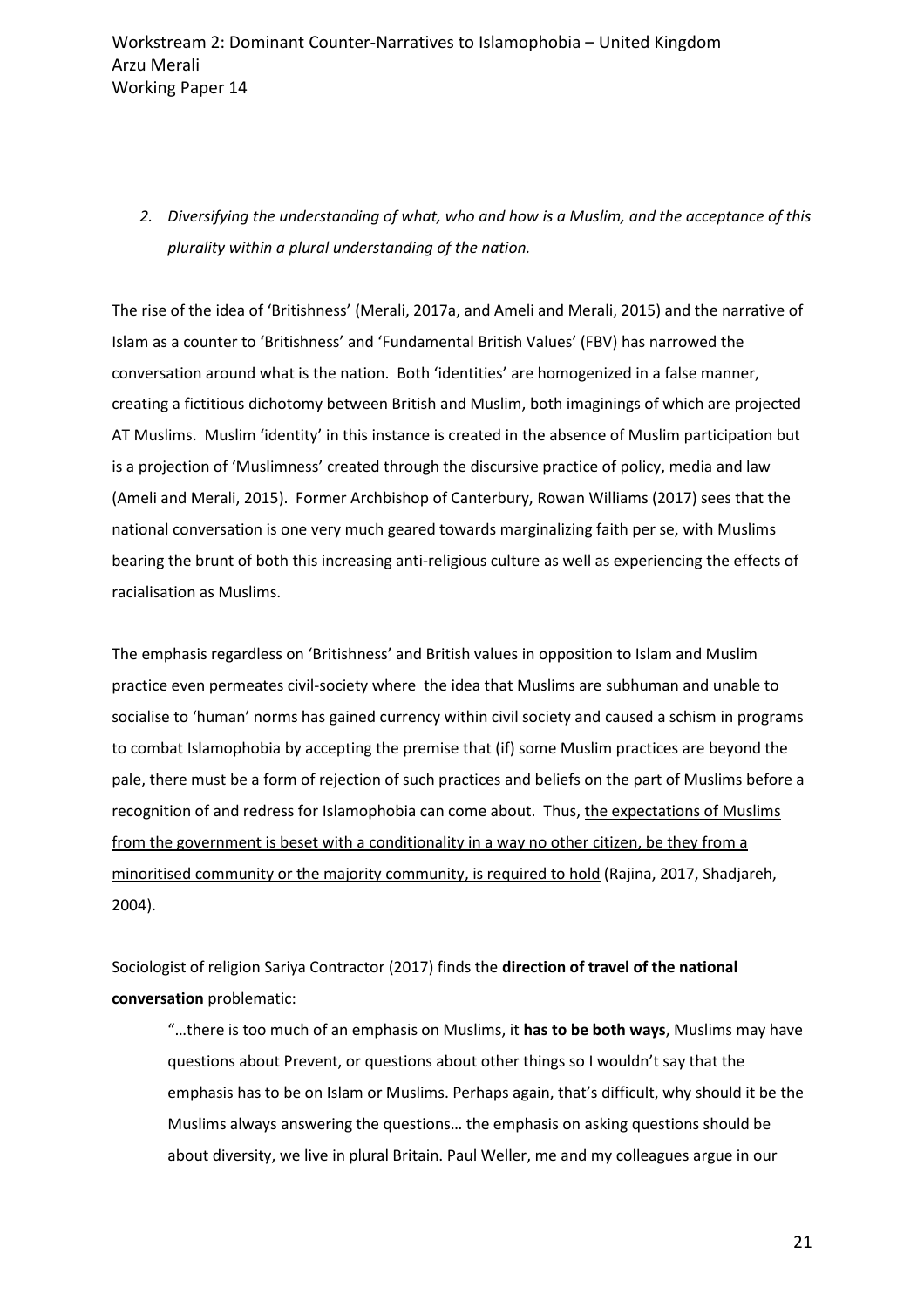book that Britain is no longer what it was, the religion belief… [is] increasingly less Christian, increasingly more plural… so the questions that have to be asked need to incorporate all the different stakeholders in society not just Muslims."

Myriam François (2017) describes the need for this process as a discussion about the story of the country and who is part of that story. Contractor identifies three examples of good practice in this from local authorities and the Church of England. Contractor (2017) refers to far-right marches by the English Defence League (EDL) in Blackburn and Leicester. The **strong network of community organisations** in Blackburn and the umbrella body of the Lancashire Council of Mosques **worked with the council and the police**, **resulting in extra vigilance and care being taken of Muslim sites**. The day passed without incident. This contrasts with reports to civil society organisations where, despite direct threats of violence, Muslim sites including mosques and schools have not received a risk assessment or support from the police or acknowledgement of the precarity of their situation from local authorities (Islamic Human Rights Commission, 2017 unpublished). At the time of writing it has been reported that Muslim sites have seen an upsurge of hate motivated attacks including arson in the period (Roberts, 2017). This would suggest a **community security focused approach** (notwithstanding the problems caused by austerity and funding cuts) to those in legitimate fear of street violence is required as a starting point for community relations.

Contractor further identifies Leicester City Council's response to an EDL march as exemplary:

"The very next day Leicester decided it was going to celebrate its One Leicester identity, they had a big celebration in the square, different faith leaders, young people came together, they had singing and music, they also had a mic for people passing by who would come and say why they were One Leicester and they were very careful or sensitive to the fact that Muslims have different sensibilities but also includes Muslims. They were very aware of the fact that this EDL narrative is often anti-Muslim rather than anti-immigrant and they conflate these identities… it really seemed to work. Over and over again when I interviewed people they spoke about 'our' celebration to counter the EDL's message of hate. Now what was key about this was it did not focus on Muslims, what it did was focus on Leicester as a diverse community that was inclusive, included Hindus, Muslims, Christians, people that were not religious and who were Muslim. I think the focus on inclusivity is key."

Choudhury (2017) emphasizes the need for grassroots organisations that can legitimately claim to be representatives of the people in that area be consulted by and be in communication with local

22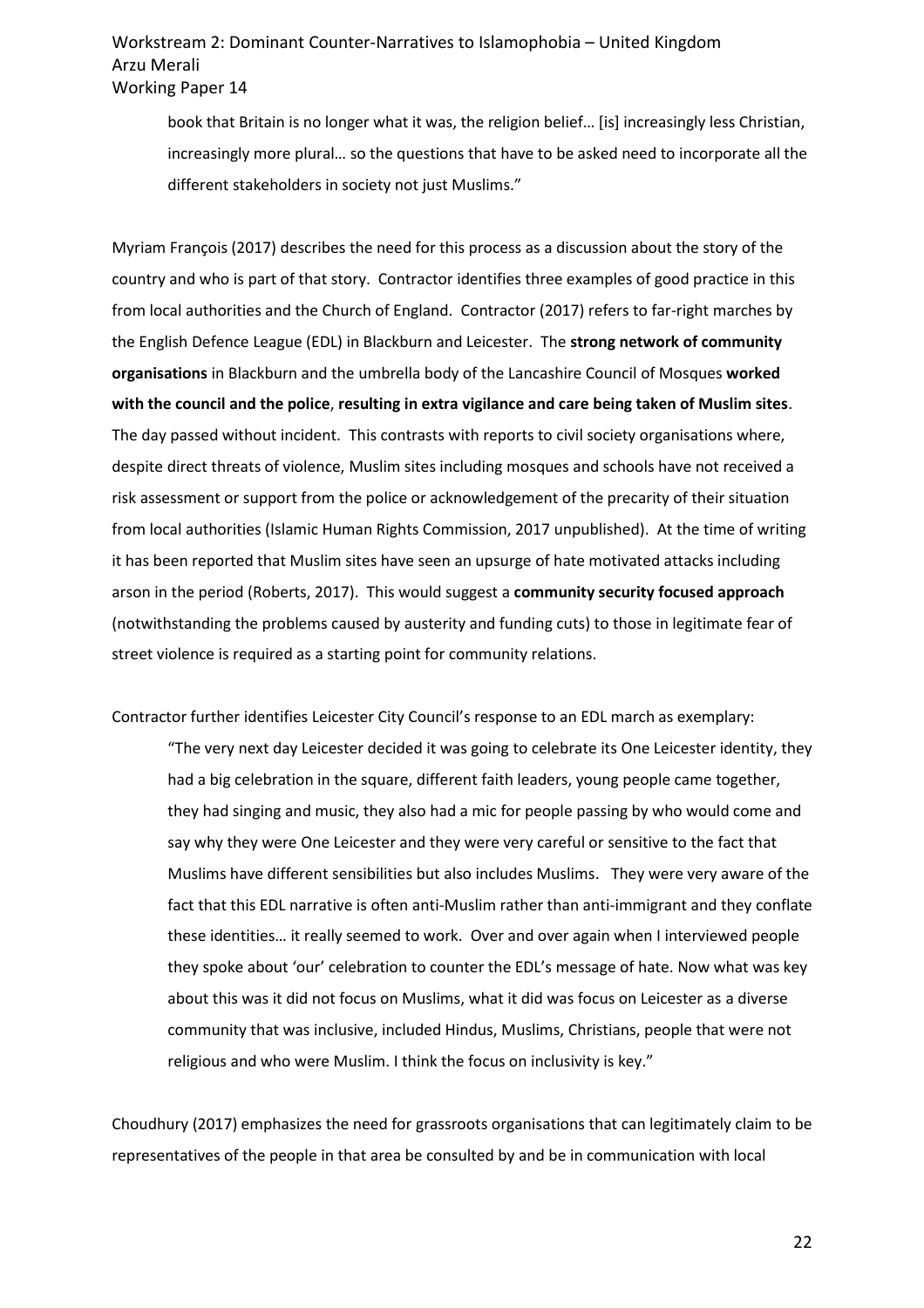authorities. Rajina (2017), El-Shayyaal (2017), Hamid (2017) are among several who refer to the need to understand the broader Muslim experience in particular regional and class differences, which make Muslims invisible as they do others who are non-London/south of England based and/or are working class. This ties in with concerns about equalities outside of a purely 'Muslim' focus on national problems to be discussed further in section seven below. As well as regional difference there is also the importance of analysing how Islamophobic narratives in one context bleed through when unchallenged not just regions but generations. Afzal (2017), herself a young woman recently graduated from university found in reviewing oral histories of Bradford recurring mentions of the Honeyford Affair and the devastating impact it had on the lives of those identified as Muslim in the city. This finding and reminder is counter-intuitive to the idea that politicised Muslim subject was created in discourse and praxis in the post-9/11 moment or in the UK after the Salman Rushdie affair of the 1990s. It is a reminder that the long-running tropes of racialisation need to be factored into any policy relevant work. Whilst a full analysis of the Honeyford affair is beyond the remit of this paper it is worth highlighting that the incident revolved around comments by a headteacher in the city that there was in effect a conspiracy by Asians to 'produce Asian ghettoes' and their 'value system' (as opposed to a perceived British system) and that there was a "an influential group of black intellectuals of aggressive disposition, who know little of the British traditions of understatement, civilised discourse and respect for reason" (Parkinson, 2017). The ghosts of Honeyford can be found in the Trojan Horse Affair which arose in relation to a hoax alleging a conspiracy to export an already existing Islamist takeover of schools in Birmingham to Bradford in 2014 (Ameli and Merali, 2015). Whilst contemporary politics eventually saw Honeyford discredited, his death in 2012 provided an opportunity for a public reappraisal of his views in what is now a culture that has discarded much of its equalities and human rights discourse on the basis that this simply fosters a now much demonized multiculturalism. Parkinson's (2012) article for the BBC was entitled "Ray Honeyford: Racist or Right?". This framing as a question, signified a shift in British culture from an understanding of racist discourse to one where such discourse could be celebrated, and the stigma associated with the term racism devalued as a political tactic by 'extremists' old and new. This polarisation of ideas reflects a resurgent notion of monoculture which is normative and under threat by extremists. It erases even the plurality of the 'white' nation, made up of regions, regional and national languages (themselves replete with histories of suppression of Celtic languages and cultures), and masks the exclusionary cycles of the state when unchecked. In the French context, Milicent (2006) sees a similar cycle enacted against Muslims as was enacted against different nations that ended up being comprised in the France of today. James (1963) references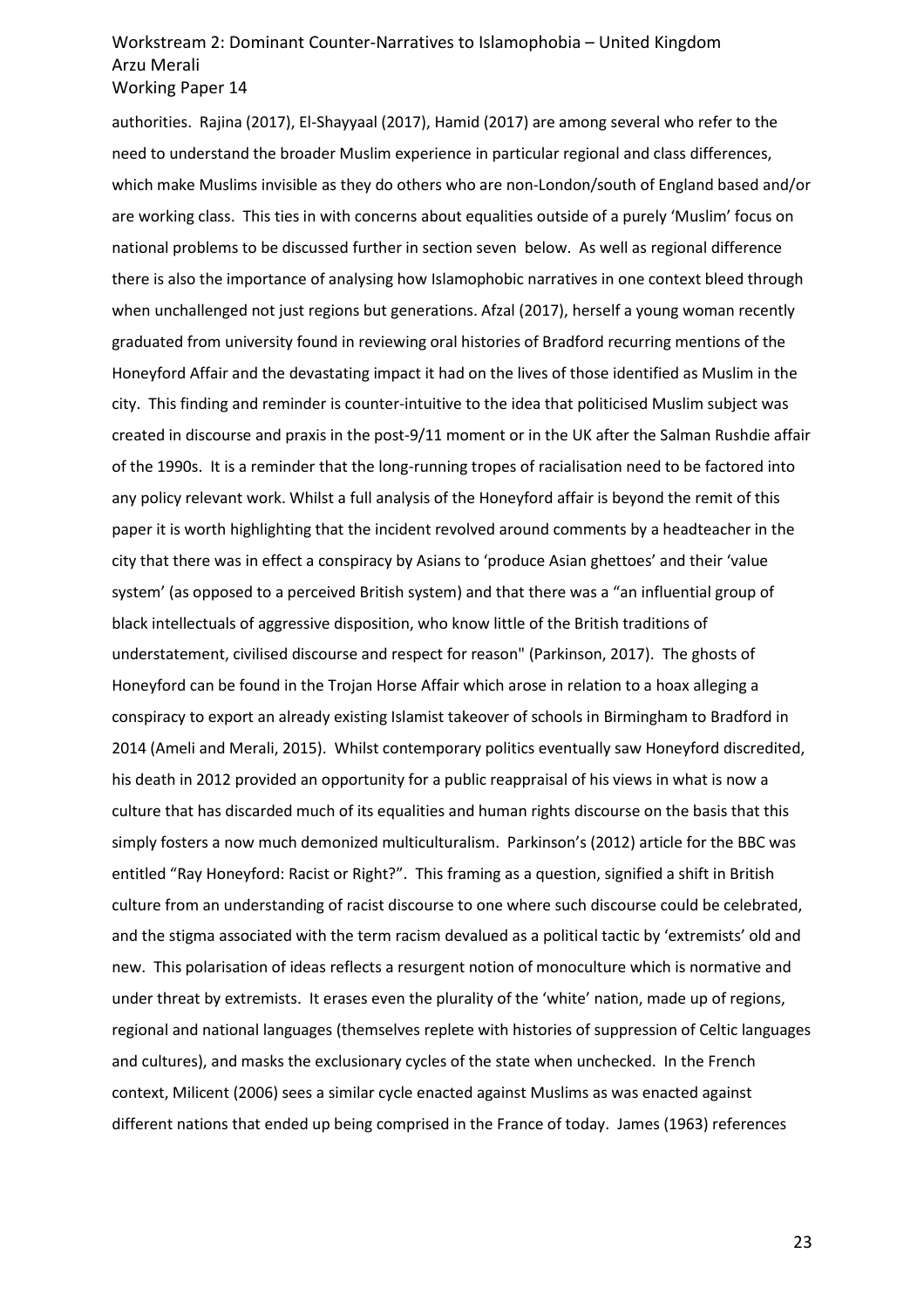this as a French colonial practice in the Caribbean which crushes the quest for national identity and differs from the British system, who seek instead to stifle such a quest.

In this scenario, the state and its and other major institutions' discursive praxis (Merali, 2017a and Ameli and Merali, 2014 and 2015) at best stifles and now more often crushes the idea of a plural national identity or one in which marginalised groups, particularly Muslims can have a say in developing. Repeated surveys have shown, that Muslims show deep loyalty to the state (Ameli and Merali, 2004a) (even above the rate of members of the majority community) (Comres, 2015, put the figure at 93%) yet their expectations as citizens of reciprocity is dashed at almost every turn (Ameli et. al. 2004a, 2004b and 2006) by a denial of their agency as citizens, their delegitimisation as agents for change whether for Muslims or society as a whole and their expulsion from the normal practice and equality before the law. The cultural shift around this situation is characterised by a state that does not deny this situation but justifies it based on a 'need' for securitisation of that community that has been thoroughly debunked over almost two decades. Many interviewees whether of Muslim and/or various backgrounds often felt that the ability to change this lay outside of direct interaction with state organs that had not only failed to address these issues but promoted policies that created and/or exacerbated the situation. Thus, movement building (Ameli and Merali, 2015) that is built on alliances between social activists, causes and marginalised groups including Muslims in their diversity was needed (including Kundnani, 2017, Rajina, 2017, Aked, 2017, Bouattia, 2017, Kapoor, 2017, Narkowicz, 2017) remains a preferred option for many whose critical voices and work on counter-narratives has been key. This begs the question as to what the state's response will be, but also demands that there the state's response can no longer be one of a mythical monoculturalism.

François (2015) highlights that even where there is an attempt to 'include' Muslims into the narrative of the 'one nation' mantra adopted by former Prime Minister David Cameron, it is focused only when addressing Muslims (see Cameron's Ramadan 2015 speech in François, 2015) followed swiftly by a denunciation of problematic 'Muslimness' that has an immediate and otherizing effect (see Cameron's speech two days later echoing his 2011 call for a "muscular liberalism", François, 2015). As François (2015) (whose work at SOAS includes a project on social cohesion) notes in response to Cameron's targeting of Muslims as individuals prone to radicalization and violence:

"…the reality is that individuals are enmeshed in structures. They are not floating atoms, they are part of a broader fabric that contributes to their sense of self and belonging – or lack thereof. That is partly the fabric of their local communities, but also, the fabric of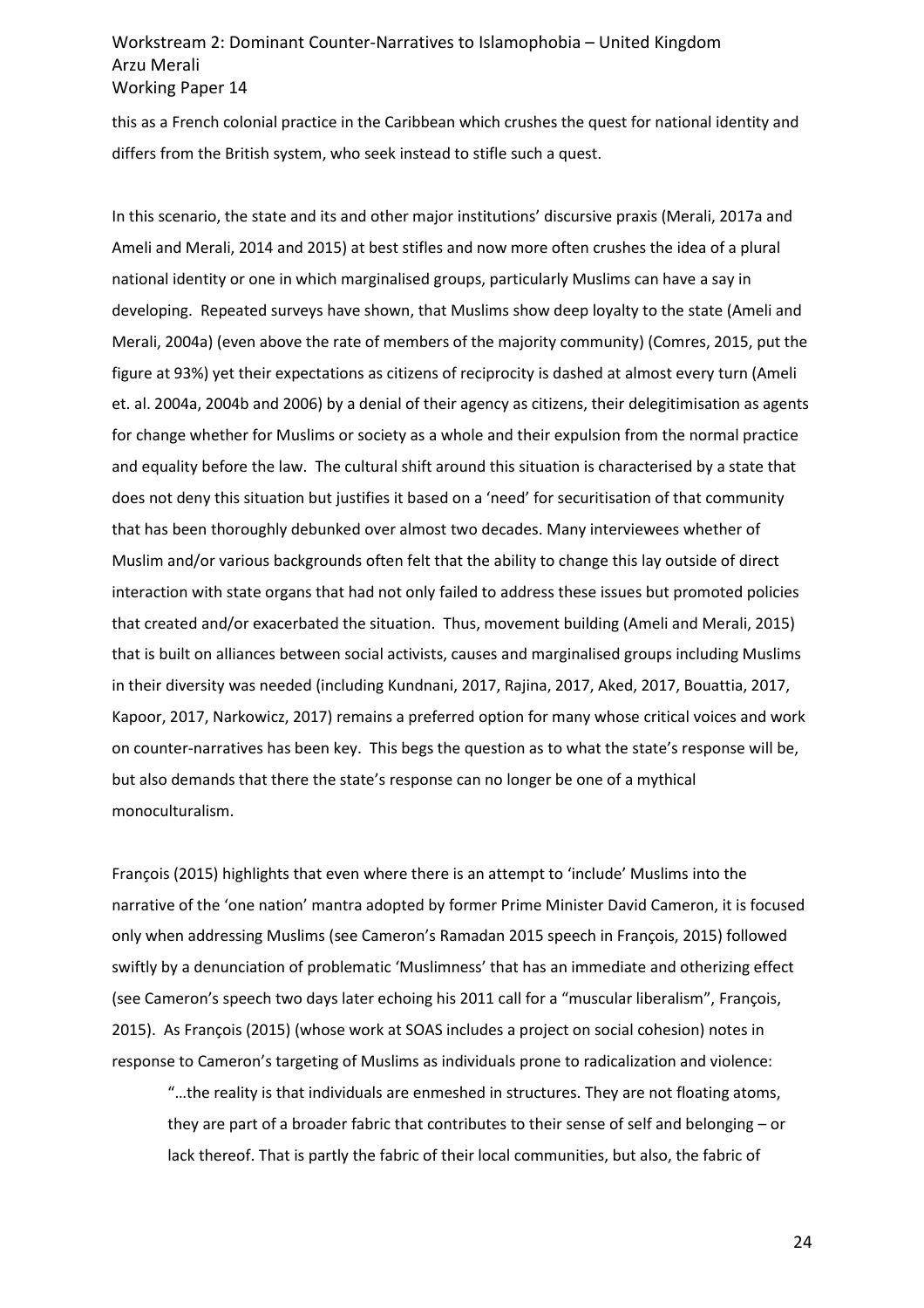broader society. To focus purely on individual motivations – or ideology – is to try and disculpate broader society from its responsibility to its citizens. It essentializes Muslims as somehow the pure product of their religion and conveniently glosses over government failings..."

Afzal (2017) highlights how narratives of segregation in Bradford focus on Muslims' isolation but do not look at the numerous reasons for the situation. This has been picked up by the Scottish Government in their report on Muslims (2011):

"There appears to be an underlying assumption that lack of cohesion<sup>4</sup> amongst communities is a problem in Britain that needs to be addressed… A key theme in the literature is that these policies often fail to recognise the impact of economic and social deprivation, along with discrimination on community relations. As Jayaweera and Choudhury report, there has been a growing critique of aspects of the community cohesion policy. In particular: "a key line of criticism challenges the extent to which the focus on social capital in the community cohesion policy turns attention away from the importance of social and economic deprivation and inequality" (Jayaweera and Choudhury 2008).

As a strategy or indeed expectation for civil society, the **importance of citizenship as a narrative is crucial. Kundnani (2017)**:

"I don't think we can just give up on citizenship because we're dealing with nation states and the only thing that we have in trying to tame them is the rights that come with being a citizen of them. I don't think it makes sense to completely give up on the language of citizenship but as soon as you start using the language of citizenship you're in some sense also binding yourself to the nation state. There's always a dilemma there… Because of the history of the British empire, there is a way in which we can play the game of citizenship but also play other games because we also have in our history experiences of British colonialism and experiences of struggle against that. We can operate inside the citizenship frame but then also draw on things that are outside it and counter to it. I think that we should allow

l

<sup>&</sup>lt;sup>4</sup> Footnote from citation: According to this report such diversity amongst Muslim communities includes the context for migration, different settlement histories, geographies and employment trends. See link www.communities.gov.uk/documents/communities/pdf/1203896.pdf. 32 Home Office (2001), Community Cohesion: A report of the Independent Review Team – Chaired by Ted Cantle, London Home Office.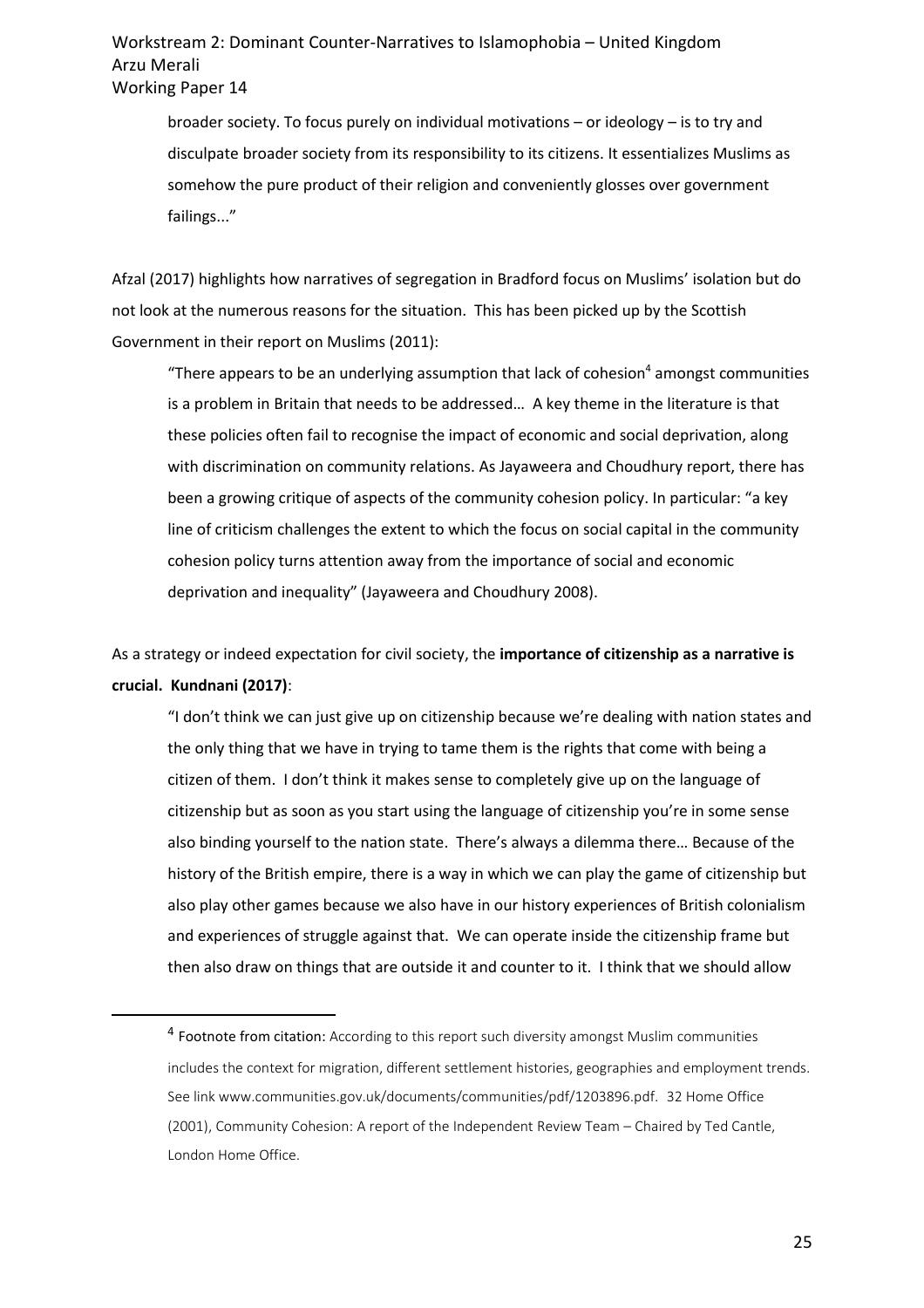ourselves to be in that double space and allow it to be productive for us. It's not surprising to me that the thing that seems to terrify the Islamophobic propagandists is precisely that relationship of being inside and outside. So, the ideal Muslim for the Islamophobe is the one who completely cuts themselves off from their relationships to the rest of the world and completely disowns Muslims in other parts of the world, and signs up in the most patriotic way to some idea of a nation. But, precisely being able to say "I'm inside the nation but also not of the nation" is the radical space to be and the one that gives the most purchase in taking on the Islamophobes. What that means in practice is that we become advocates both for our own communities in Britain but also for those parts of the world that are being victimized by Britain."

With some 'risk taking' in how 'autonomous narratives' are deployed, Kundnani (2017) suggests: "out of [this]… a stronger politics that can defend the community can emerge. And doing that in a way that is actually rooted in the needs and the lives of the communities rather than something that's abstract. It has to be something that can have that magical effect that you sometimes get in movements where you find the language that suddenly a lot of people are empowered by it and start participating in a project together and it spreads with its own energy - that kind of moment."

This failure to **include Muslims whether as individuals or groups within the story of the (one) nation** needs to be directly addressed. This extends not just to understanding the diversity of Muslims, but also in naming the problems Muslims face but also the problems of society in general. François (2017) argues both that the experiences of Islamophobia are distinct and are clumsily lumped under the one banner of Islamophobia when the impact on working class Muslims in Blackburn is considerably different than that on Muslim city workers in London. Further the problems faced by Muslims as a result of being differently categorised in the past:

"… at a different point in history, might have been looked at as working-class communities or second-generation immigrant communities or even communities that might have been identified according to their ethnicities. Today they are all just bundled under the label Muslim and I don't think that's a particularly helpful development because (Muslims know this) it's such a broad church for want of a better word…"

The issue of how inequality is conceptualised and dealt with is discussed in further detail in counternarrative seven below. **The idea again of who or what is a Muslim and what are the problems**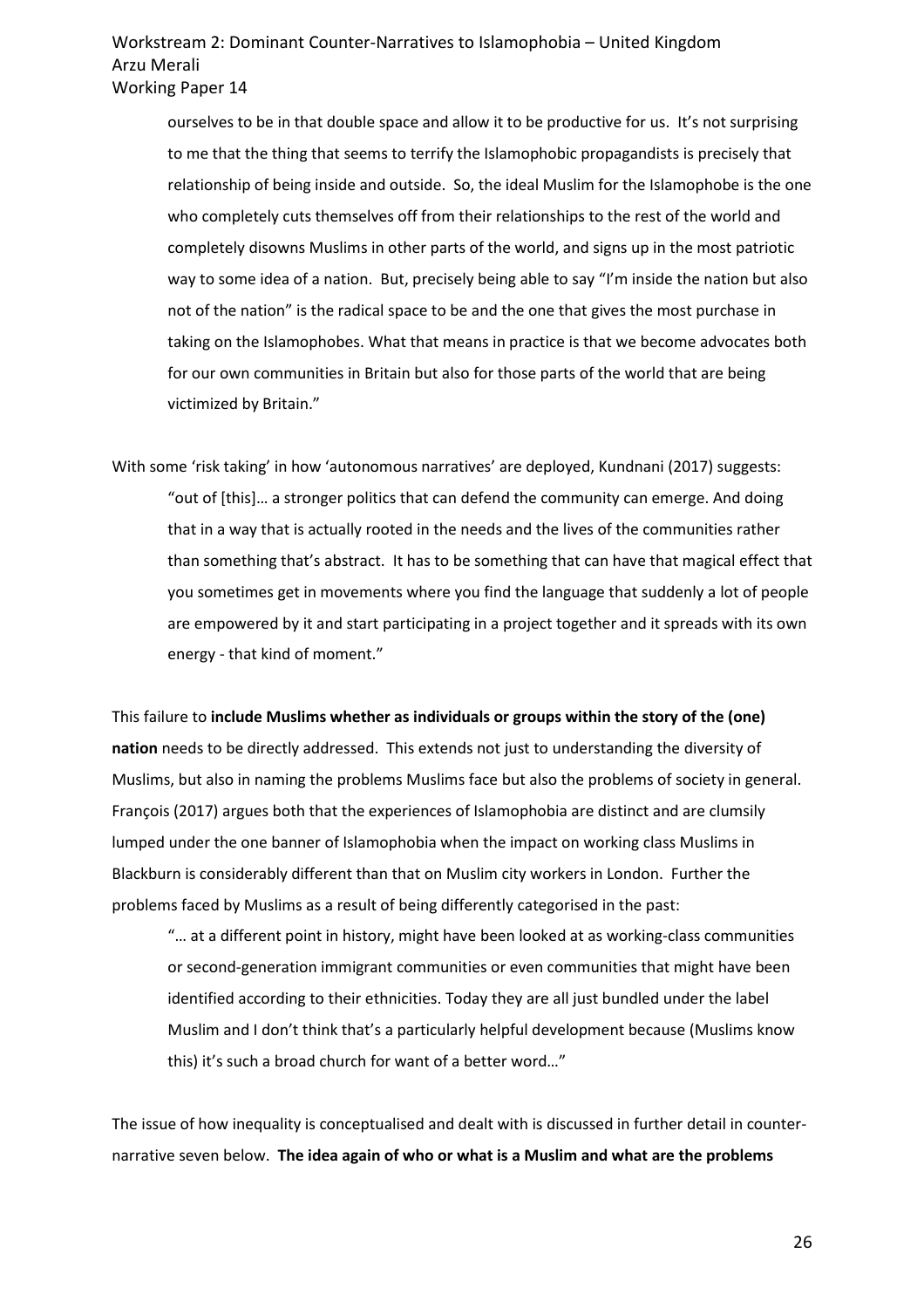**society face are not so easily collapsible as the current narratives of Islamophobia claim, and recognising this in the production of public discourse** is a first step.

Kundnani (2017) talks about the return to a baseline of the 'very simple equality and multiculturalism story that is in a way the official, liberal, tolerance argument that's been there in British society for some time as the official way of thinking about race.' He continues that more is needed in terms of diversifying the conversations, highlighting the narrowness of the foregoing in and of itself:

"…what's important [is] to have alongside that some more radical counter-narratives that in the end… will be necessary to really get to the root of this issue. Those ultimately take us to questions of empire and the economic system that we live under… that's one of the roots by which the discussion about Islamophobia connects over to issues of both class and issues of foreign policy and makes it part of the conversation that is ultimately a deeper crisis in British society. That part of the conversation is often neglected because it feels like it's starting to sound conspiratorial or it feels like it's starting to sound like the usual accusation of being apologist or terrorist. But I think it's a necessary part of the conversation."

The acknowledgement of the 'crisis of British society' in itself and as a conversation Muslims must be part of will be explored further in counter-narrative 5 below but dovetails with the metanarrative of Muslim space (4) to create their own narratives. Kundnani sounds some warnings from previous experiences of conversation and dialogue between marginalised groups, in this case Muslims and wider civil society, institutions and the state:

"the responsibility on the rest of us in British society is in a way the flip side of that which is to **respect the autonomy of Muslims**, and to **hear the voices that are coming out of Muslim communities on their own terms** not of course then to be translated into the languages that we might feel more comfortable with (which was the issue of the nineties)."

Whilst there were some **examples cited of Muslim figures within the commentariat** that might add some texture to this counter-narrative, the overall view was that their **participation was still conditional**:

"[Mehdi Hasan] is a mainstream figure but he is a practising and believing Muslim… I see him as a mainstream figure and he only goes so far and therefore he's not really dangerous to the system. Whereas maybe someone like Assed [Baig], if he was allowed to do the journalism that he wants to do, maybe he'd be more dangerous. But the system needs more opposition to justify its existence, it needs to give the impression that it's open and can tolerate dissent but it can only go so far. So many people like Mehdi and others like Owen Jones and Miqdaad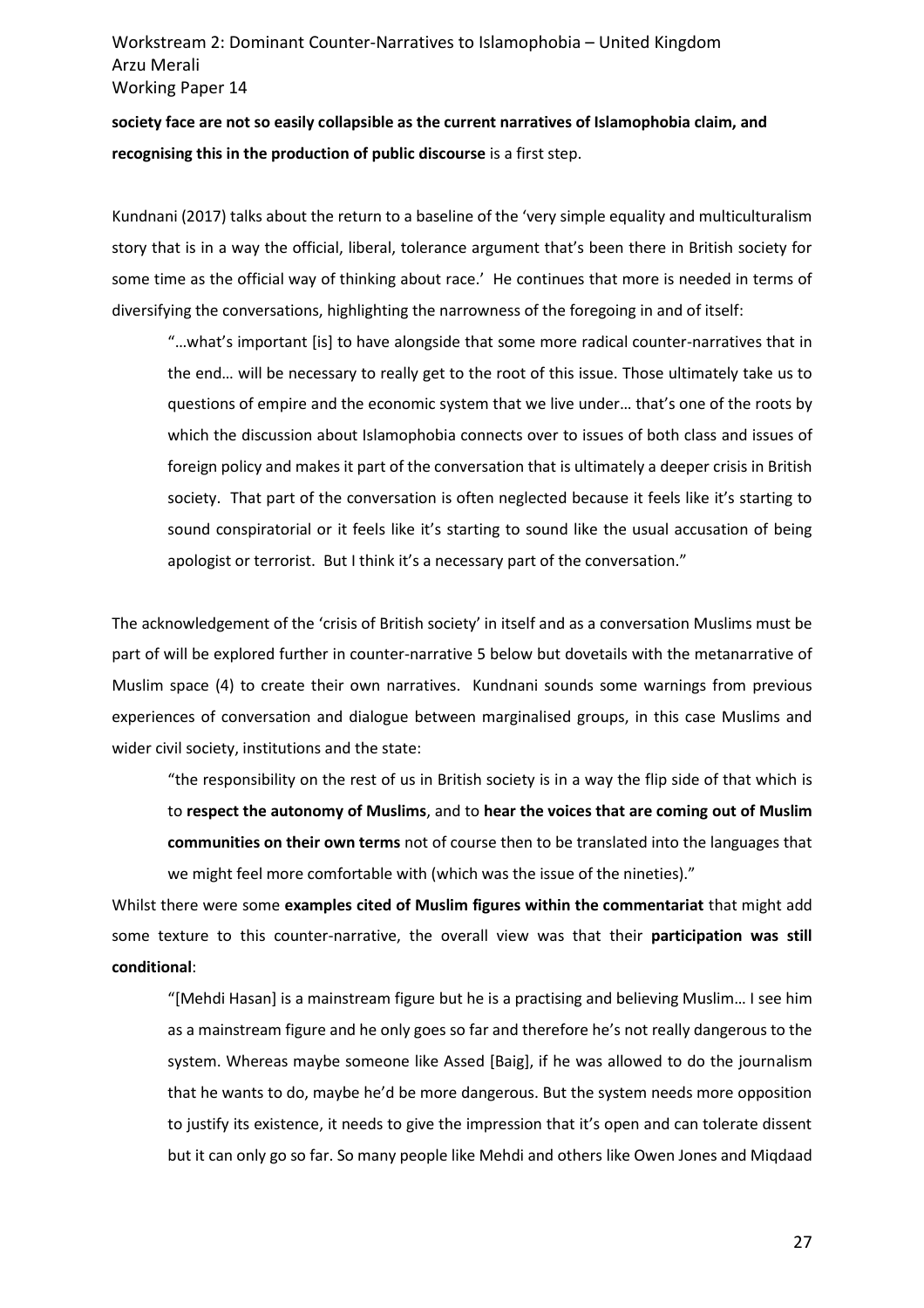Versi who is getting more of a prominent presence in the mainstream, they'll put aside… the harsher aspects of domestic and foreign policy… they won't talk about fundamental systemic issues that actually threaten the system and might force the system to challenge the system and might force them to fundamentally change their outlook." (Salih, 2017)

Williams (2017) sees the 'collusion with the Saudi regime' by successive governments as a factor in perpetuating demonised representation:

"…there is an emerging group of articulate young Muslim leaders but they are not getting heard. There is another kind of problem which is the political and economic dominance of certain influences in the Muslim world coming from Saudi that feed the myth that Islam is one thing and that is not getting any less either and that is to do with the political collusion with the Saudi regime which western powers seems to be stuck with."

Baig (2017) also argues that the parameters of Muslim participation in the cultural fabric of the nation is severely curtailed. He highlights how his report on Muslim women who do not speak English (which has been viewed in millions on social media<sup>5</sup>) received much support from Muslims but also from people who had hitherto not considered the issue in terms different from mainstream narratives<sup>6</sup>. The Prime Minister had criticised Muslim women who did not speak English, and also announced plans to test the English skills of spouses allowed to come to settle in the UK, with the possibility that they may be deported if their skills were not to an acceptable level. In particular the argument raised by Parveen Sadiq (in Urdu) in Baig's piece that: 'The English invaded more than half the world. Of the countries that they ruled, how many languages do the English speak?... People from third world countries contributed to making Britain, Great Britain, which up to this day they are in denial about…' was widely commended. It gave voice to the people deemed outside the pale by the narrative that Muslims are segregationist; it also gave space to the autonomous voices of grassroots Muslims, whose more incisive critique has hitherto found little expression in the national conversational space.

<sup>5</sup> Facebook views of the official Channel 4 News post number at the time of writing 2.1million, with over 25,000 shares

https://www.facebook.com/Channel4News/videos/vb.6622931938/10153567236491939/?type=3&permPage= 1.

The video also has been posted on various social media platforms and its reach is undoubtedly much higher.

<sup>6</sup> In January 2016, David Cameron made series of much criticised comments about Muslim women as "traditionally submissive" and targeted the small minority of women in the UK who did not speak English (Merali, 2016a)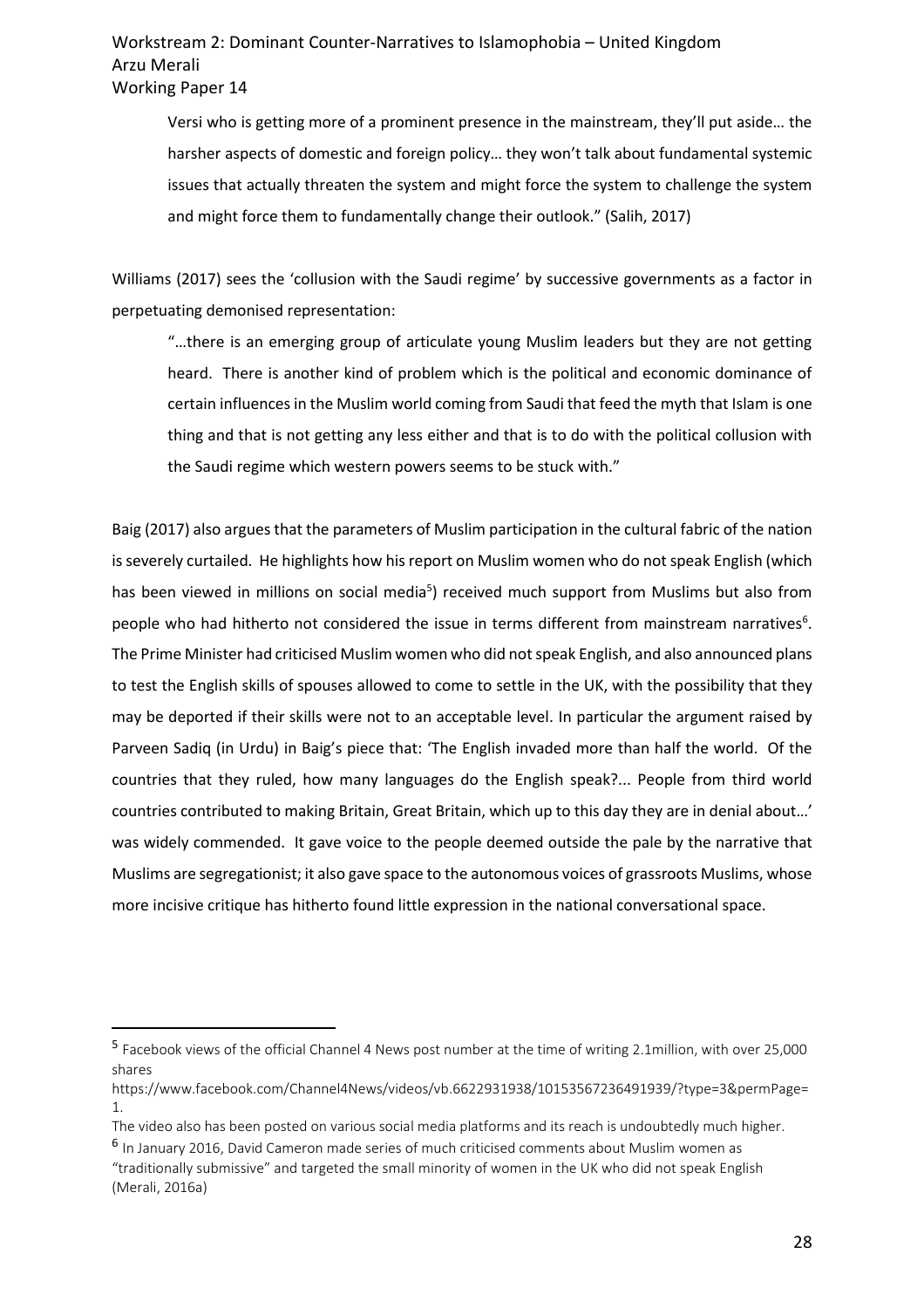Williams (2017) stated that the highlighting of e.g. Muslim women teachers working in many urban areas would form the basis of a good counter-narrative in the media, both highlighting Muslim contribution and subverting Islamophobic narratives of Muslim women as oppressed, segregated etc. In previous research (Ameli et. al. 2004a, Ameli and Merali, 2006a and Ameli et. al, 2007) highlighted from Muslim respondents this type of thinking – that is the truth telling on a mass scale will normalize Muslims. There are however now, some caveats to this. Ameli and Merali (2015) identify the pervasive environment of hatred against Muslims as forming a barrier that mediates all representation of Islam and Muslims. Whilst images of Muslims – even positive ones – are ubiquitous, the ambivalence of film and photography in particular (Sontag, 1982) and representation in general (Ameli, et. al., 2007) mean that representation is both familiar and alienating. No matter what a non-Muslim 'viewer' is shown about Muslims, the operation of Islamophobic discourses frames that view and the general Islamophobic 'gaze' pertains.

Poole (2017) describes grassroots initiatives that tackle this in the school setting as a short-term fix, which needs to be developed into longer term projects like:

"Educating in schools and through other organisations and more diversifying of the content that's out there, as well as diversifying contact. The issue of contact seems to be a really big one. It's a good mechanism in combatting some of the Islamophobia on a personal level but it's about trying to go beyond a kind of tokenistic contact e.g. schools take children out to mosques to try and educate them about Islam but it's not enough, it's too infrequent and too fleeting. There needs to be more mixing on a more regular basis."

Anonymous 4 (2017) also raises the issue of Muslim presence in Europe as something that needs to be funded and promoted through media and education:

"there is a rich hidden history of Islam in Europe from which to draw on - many Muslims already know about this - but it needs institutional funding (councils, central government, EU) to bring the history into common knowledge, e.g. through teaching it in schools, trips to historic sites, museums, media."

He likewise highlights existing materials on the Muslim presence, specifically the English Muslim presence in the UK

*3. Contextualising the nature and level of 'threat' posed by political violence per se by reviewing the epistemology of current security policies.*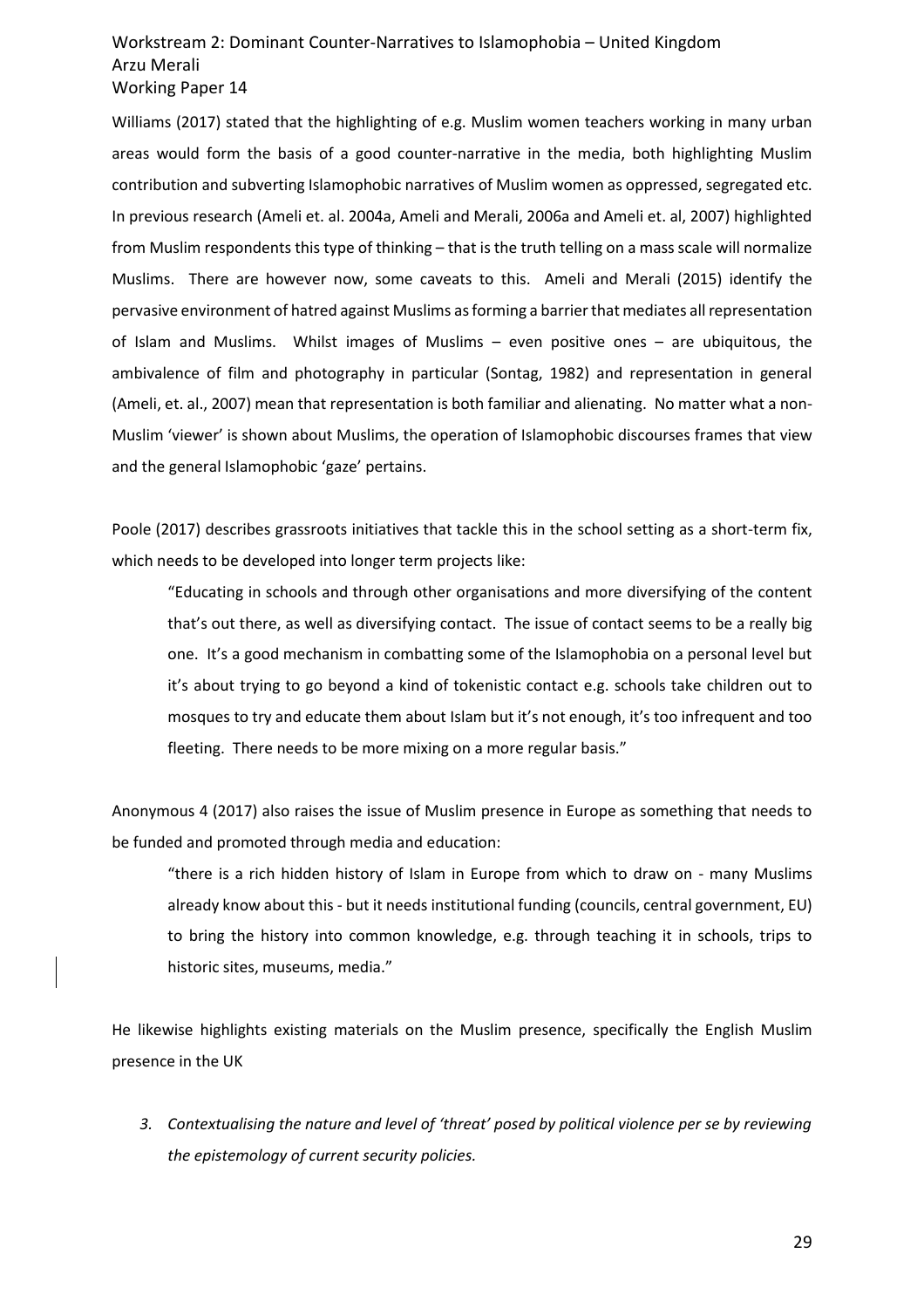Brittain (2013) outlines the crisis caused by ongoing securitisation praxes: 'what have been the costs in the UK and the US, to society and to the legal system which is supposed to represent the best values of society…?' Securitisation haunts every discourse regarding Muslims. Denied acceptance and thus the rights and assumed dignity of citizenship, Muslims are not considered to be British (Merali, 2017a). This perverse logic followed through sees them projected as living or existing not in Britain but in 'Islam' or 'Islamism whatever that may be' (François, 2015) in a public discourse that allows them to be eschewed from equal citizenship in the wider public psyche. This situation is part of and indeed significantly undergirds the narratives and the experience of Islamophobia in the UK, and was highlighted by the majority of interviewees as the most significant issue that needed dealing with in order to build a counter-Islamophobia culture in the UK.

The differential impact of institutions on citizens marked by their 'Muslimness' or other forms of racialisation and wider society are not as clinically distinct as the operation of a security narrative and set of praxes targeting certain outgroups suggest. Kapoor argues that part of the issue at stake here is the **need to understand that the authoritarian aspects of the nation state have always been there but have simply been exposed by the recent anti-terrorism cases** (2017). Berger and Mohr (2010) argue that the difference between the experience of

the racialised and non-racialised wo/man is that the former lives the content of European institutions in a shorter period of time, whereas the later has been socialised into them over generations. For the former the transformation is violent, for the later there is no transformation because they live within these institutions. This critique is necessary if conversations about the damage done to British society as a whole rather than simply as damage done to Muslims in particular. This sectioning off of the issue of Islamophobia furthers the idea that Muslims are something else that need to be dealt with separately – in this case by an exceptional legal regime that falls well below the guarantees and standards of the rest of the law in the country. This also normalises the law as neutral and decreases the space for critique and development of that law.<sup>7</sup>

The tropes of the narratives that undergird the securitization of Muslims, and the exceptional praxis of law and state against them are detailed extensively in Merali (2017a) and opposition to this has been framed largely by civil society calling for at the very least a review of the Prevent policy and its introduction into law since early 2016, to an all-out call for the repealing of ALL anti-terrorism laws

<sup>&</sup>lt;sup>7</sup> As Ahmed (2017) points out in section 7 below, whilst EU directives on equalities are often powerful on paper, case law developed and policies implemented in the UK often circumvent the demands made by such directives.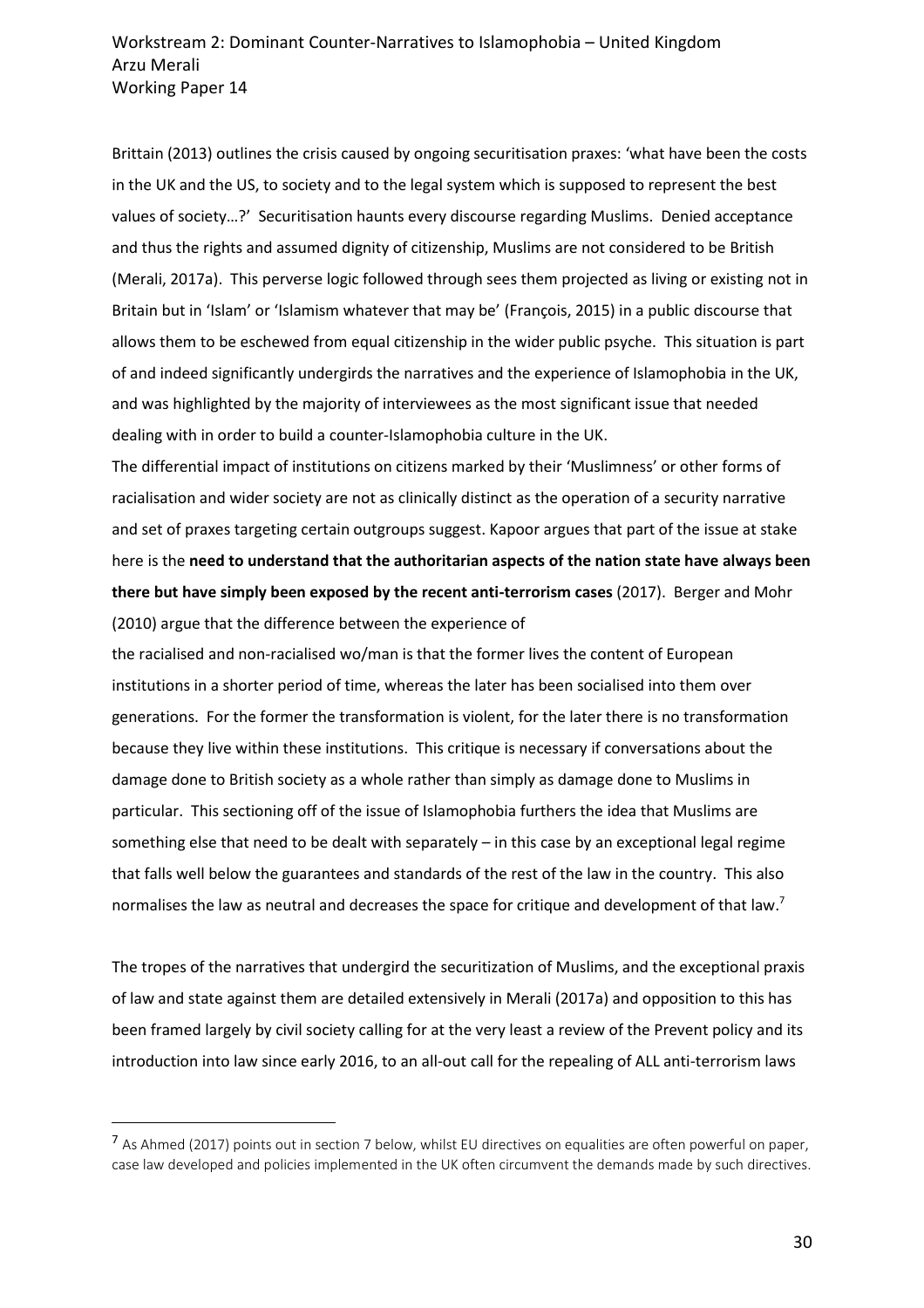(Jones et. al. 2015). Bouattia (2017) explains how the former of these has found echoes within the political establishment from all political parties to differing degrees, and that this is a testament to the persistence of civil society actors and NGOS, academics, dissenting politicians and lawyers and students' groups to critique the operation of the Prevent policy. Examples of this include the Students Not Suspects campaign (NUS, 2015 onwards), the wider operation of anti-racist campaigns by the National Union of Students Black Students Campaign (NUS, 2017), which includes shared work on Prevent related matters (see e.g. the Preventing Prevent Handbook, NUS Black Students, 2017) particularly during the academic years 2015 – 2017, the operation of organisations like PreventWatch, IHRC, CAMPACC, SACC, Cage and MEND (Merali, 2016b, 2017a, b) who all adopted critical positions with varying nuances across varying durations of time, some starting as far as twenty years ago in response to the introduction of the first new anti-terrorism laws in 1997 (Ansari, 2006) since the repeal of laws targeting political violence in relation to Northern Ireland.

As Bouattia (2017) and others have highlighted this activism has come at extreme personal cost for many involved whether as individuals or organisations, facing demonisation in the press and by politicians, as well as facing the prospects of being marginalised in political spaces. This is widely seen as one of the reasons that many Muslim civil society organisations were slow to criticise the processes of securitis<del>z</del>ation until they too found themselves demoni<u>s</u>zed<sup>8</sup>.

The call for a review of Prevent being taken up in some political circles is an achievement however what is more significant is that the new independent reviewer of the anti-terrorism laws, Max Hill QC, has spoken of the ideal scenario where there would be no anti-terrorism laws, and crimes of political violence would be prosecuted using the existing gamut of criminal law (Hill, 2017a). Hill was considered by many observers to be a potentially authoritarian and illiberal choice for the post, given his work for the Crown Prosecution Service in prosecuting several high--profile 'terrorism' cases<sup>9</sup>. In post he has called for higher sentencing tariffs for families of perpetrators of acts of political violence. The adoption of the critique by Hill that many of the laws enacted are simply a knee-jerk response to the idea that 'something needs to be done' (Merali, 2017b) and now marks a point where government must listen to the demands of even its hitherto strongly aligned supporters. It also re-emphasises the need for there to be space of critique for Muslims, free of fear

<sup>8</sup> See e.g. the targeting of the MCB by Boris Johnson on the pages of The Spectator (Ameli and Merali, 2015) <sup>9</sup> The so-called Ricin case which has been highlighted as an extreme failure by the state, its agencies, law enforcement and prosecution in particular and the media, regarding the unchecked operation of anti-Muslim prejudice that resulted not only in injustice for those directly targeted but had long term (Ameli and Merali, 2015). It was also argued that the events were hijacked for purely political purposes both domestically and abroad as a justification for the invasion of Iraq (Archer and Bawden, 2010)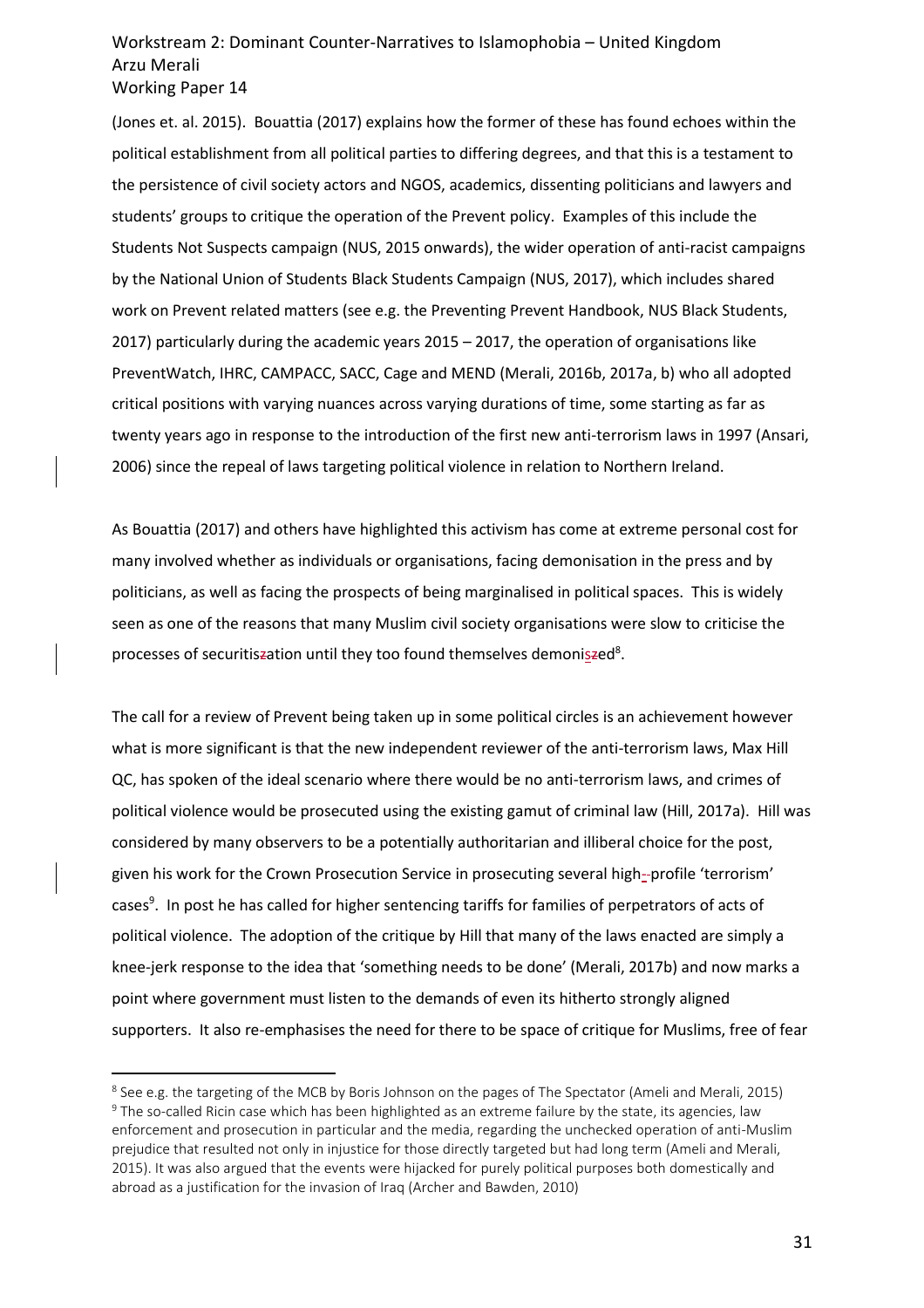and where their autonomy and their narratives are considered as part of the conversation. Hill's views confirm that in this instance a counter-narrative to (Islamophobic) securitisation that was much maligned when expressed by Muslims and civil society alliances (Jones, et. al. 2015, United to Protect our Rights, 2005<sup>10</sup>) has found mainstream acceptance. Surely a twenty-year cycle to get to this position is one that the state needs to avoid as the basis of reviewing policy?

Qureshi (2017) claims that the conversations that are being had have no 'epistemological basis' and that securitisation and the framing of Muslims as a threat to the UK needs to be challenged epistemologically. In short:

"That's why I respect the work of people like Marc Sageman quite a lot, who himself has come a long way in his own work. His book "Misunderstanding Terrorism", which came out last year, was a phenomenal piece of work because what he does is that he uses Bayesian probability analysis to make an assessment about what the actual threat is that is posed to non-Muslims by Muslims in the Western world. He categorizes the West as being Australia, New Zealand, Europe and North America. According to him, it ultimately boils down to one Muslim per million per year. That is the threat that is posed to the Western World, that he actually says, that's the way to talk about it. That's what we should be saying. All of this exceptional policy, this securitisation, exists despite the fact that 999,999 Muslims out of one million pose no threat at all to the West. And so, this is how we really need to reconceive of what the actual data is, what statistics tell us. And then how **policy should be informed by that**."

Hill QC's **meeting with advocacy group** Cage (Hill, 2017b) **to discuss their concerns regarding the current security regime**, is another repudiation of Islamophobic narratives of Muslims as a security threat and a threat to internal democracy if engaged with. In response to his critics Hill (2017b) explains:

"I have come under some criticism for agreeing to meet with Cage, an organisation considered to be beyond the pale in many circles."

"Successive Governments have taken the view that there are some organisations with which any engagement is inappropriate, and Cage certainly falls within that category. That is of course a matter for government and it is neither my place nor would it be appropriate for me to pass judgment on their stance."

 $10$  The signatories to this statement came from a wide civil society spectrum.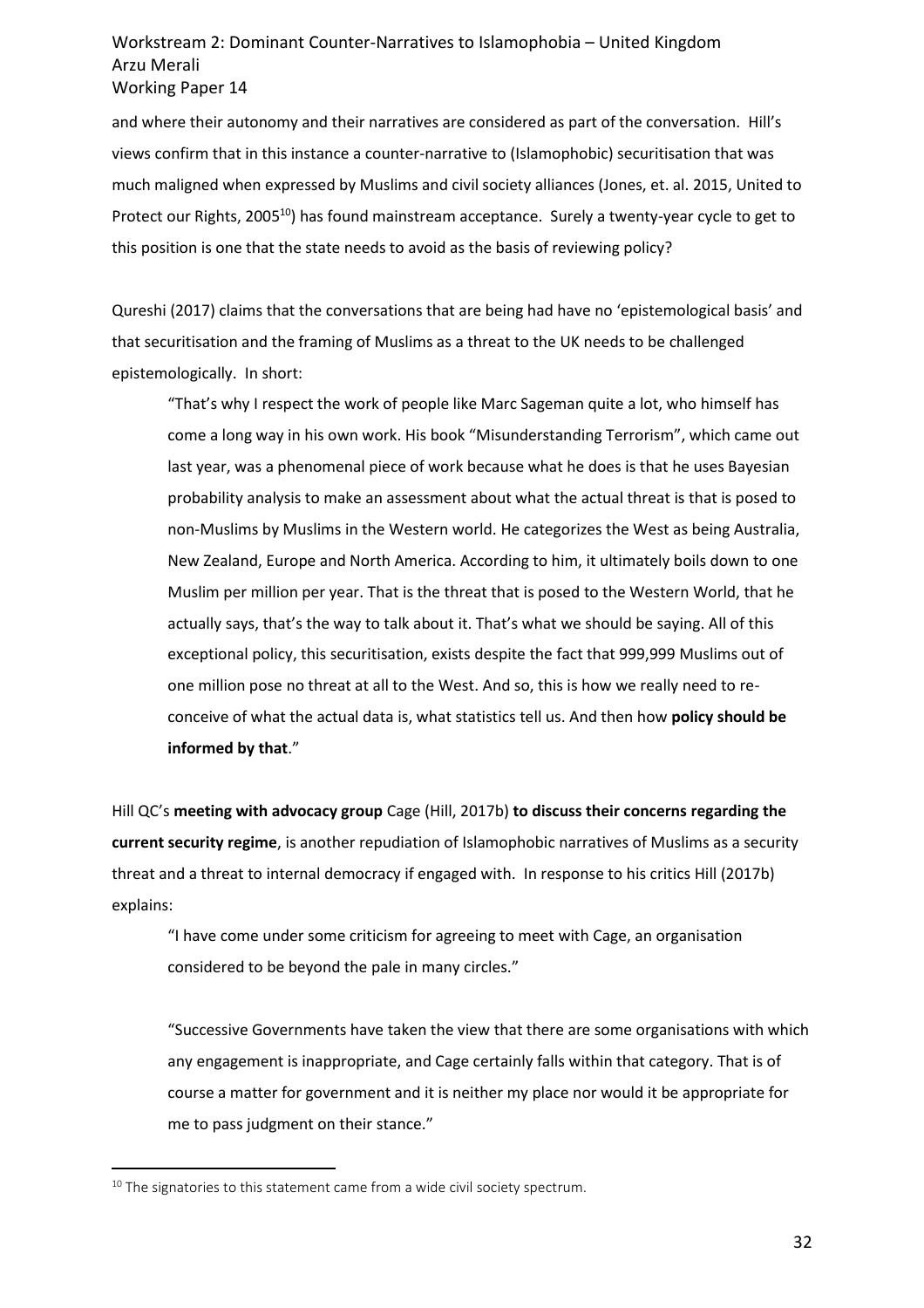"For my part, as the Independent Reviewer of Terrorism Legislation, it is my duty and within my remit to engage with anyone who is affected in any way by the legislation. This not only helps inform my annual review of the legislation but also informs my wider contextual understanding of how our laws apply generally to society."

As Hill QC, says and does, **reiterating the necessity of conversation between Muslim civil society, including those that have been demonised by established voices, is an imperative in breaking the cycle of literal, legal and conceptual expulsion of Muslims from the nation**.

Hill QC's own disavowal of the need for anti-terrorism laws is another example of how relevant political voices, in this case an appointed reviewer of law, must **look beyond current narratives of crime and security**.

#### *4. Acknowledging structural issues and racism(s)*

The metanarrative of allowing Muslim space intersects heavily with this section. As Kundnani (2017) identifies:

"Islamophobia is ultimately a symptom of bigger, wider, deeper issues in British society. Islamophobia is not just ever about Muslims, it's about a deep social crisis. But the experience of Islamophobia is also particular to Muslims and has its own particular feel and texture and history and experience and so forth. The challenge in taking it on is to both enable a space where Muslims can articulate and define their own experience and their own response to Islamophobia in Britain while at the same time being able to link that particular story to the wider crisis that Islamophobia needs to be linked to."

Part of that wider crisis is a wider issue of racism(s) in the United Kingdom. Whilst the UK has been celebrated (or demonized) for its equalities culture in the past, notably the Race Relations Acts of the 1960s and 1970s that brought some palpable change in the way minorities are treated, there is a case to make that that culture stagnated and if anything has found itself under attack as a result of unbridled Islamophobic narratives normalising racism in society once more. This is particularly evident in the post-Brexit rise in street violence against racialised minorities, whether those minorities were from European countries or BAME communities and / or Muslims. Zempi (2017) lays this at the door of the: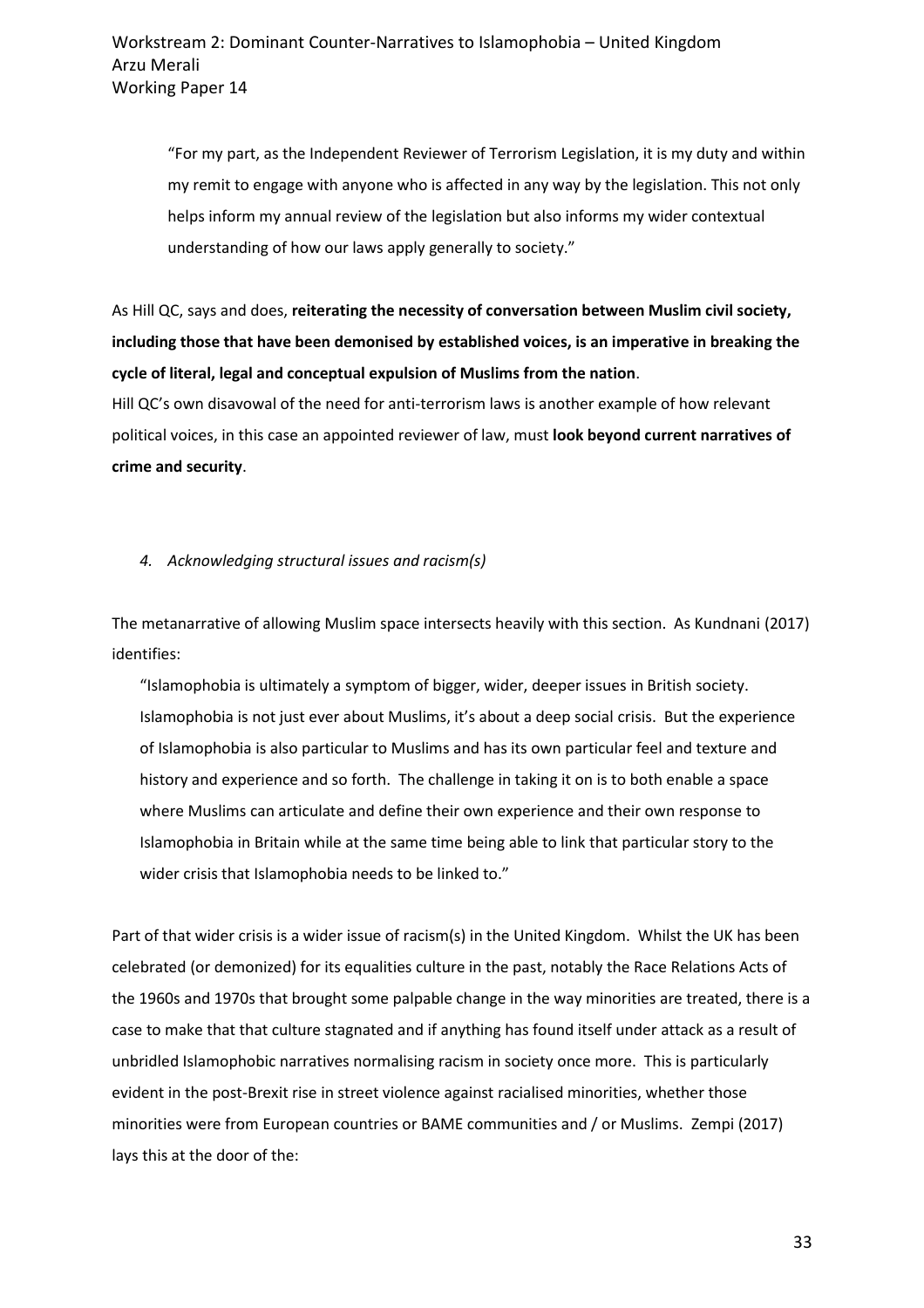"that toxic language that was used during Brexit, the arguments used by different camps in terms of favouring Brexit but also the actions of Trump for example banning Muslims from certain countries and rhetoric and language used against Muslims in the political context in the UK and US. I think it has legitimised hostility and discrimination from ordinary people, not just the far-right."

This space is important if the journey started in the report of the Scarman inquiry report (1981) which took the idea of racism within institutions as more than simply the accumulation of the prejudices of individuals, the 'bad apples' but as structural, as the McPherson inquiry report (1999) phrased it 'institutional racism'. This manifests in a variety of ways, but notably with regard to taking action for redress against injustice or simply accessing the structures and rules of the state, the following issues are hugely restricted for Muslims:

- (i) Accessing justice
- (ii) Immigration rules
- (iii) Accumulation of debt around (i) and (ii)
- (iv) The roll out of functions of the state to the private sector
- (v) How hate crimes are recorded, investigated and prosecuted

There are a number of equalities measures and protections in law, yet accessing these for many Muslims and other marginalized groups is hampered by the operation of structural barriers.

Discrimination in the workplace runs at high levels, and accessing employment is fraught with similar difficulties (see Merali, 2017a for a summary of relevant research). Provisions to tackle discrimination at work based on religion came into force at the end of 2003 in response to requirements to comply with the EC Equal Treatment Framework Directive. However, a number of problems arose immediately that made the provisions inaccessible, and where accessed still problematic. Notably legal aid was not initially available for these cases meaning that those bringing cases had to find thousands of pounds to fund cases themselves. This period was also one where lawyers taking on pro bono cases found themselves also targeted and measures brought in to make pro bono lawyers liable for costs should their case fail. As legal aid has been rolled back across the UK in recent years, even when there was a minimal amount of legal aid assigned to such cases in more recent years, as with all such cases the amount was nominal (a few hundred pounds) which is supposed to cover dozens of hours of work across a period of years. This impacted not just these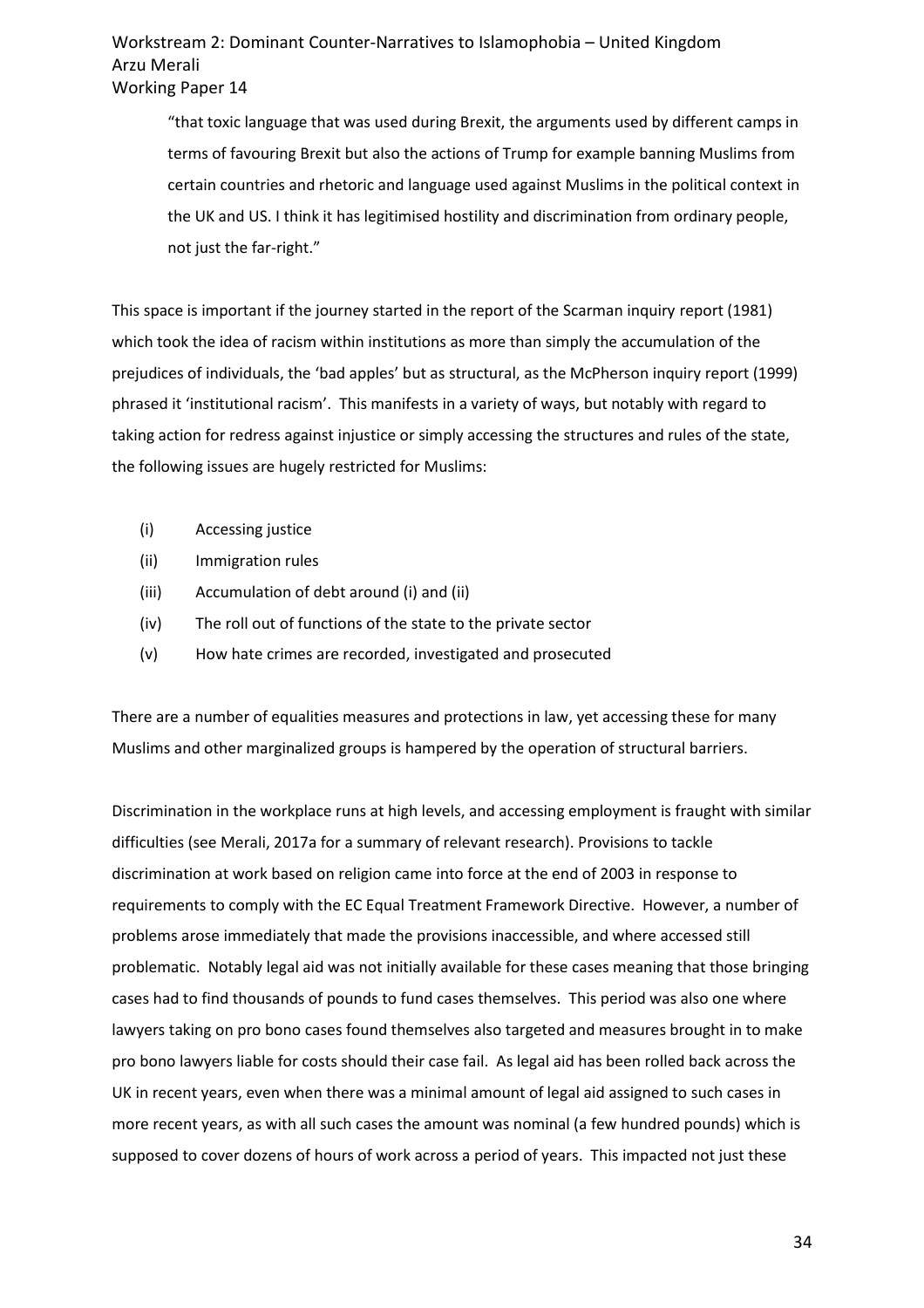cases, but immigration cases and indeed civil and criminal cases<sup>11</sup> across the board. The introduction of fees for employment tribunals is another barrier for accessing justice. Lawyers working in the field noticed a significant drop in cases after the introduction of fees (the fees were recently removed after a legal challenge). The impact of such measures is to ensure that despite the potentiality of redress, there are sufficient barriers to ensure that that redress is almost unachievable. **There need to be any number of reversals of such barriers** (Ahmed, 2017, Anonymous 1, 2017, Choudhury, 2017)**.**

Set within the wider context of case law developed around equalities provisions over a twenty-year period, there is an argument that case law has developed to hamper applicants rather than support their claims. The case of London Borough of Lewisham v Malcolm (2008), where an appeal to the House of Lords had the impact of making: "more difficult for a disabled person to prove disabilityrelated discrimination. The judgment means that for some types of disability discrimination cases the correct comparator for a disability-related discrimination claim is now the same as for a direct discrimination claim." (Equality and Human Rights Commission, 2016). This reflects anxieties around the religious discrimination rules which placed the burden of proof for discrimination on the applicant rather than the employer (as opposed to evidentiary burden as established by the Race Relations Act, 1976). As such **issues around the burden of proof**, are also pressing if there is to be any prospect of making existing legal provisions for equality a reality (Ahmed, 2017).

Additionally, a lack of **properly funded legal aid defence** is crucial not just for Muslim defendants but has been highlighted as one of the determiners for the disproportionate sentencing and thus disproportionate prison populations of Muslims and other racialized communities.

Aligned to this is the issue of the duty solicitor system, whereby those questioned in criminal or antiterrorism investigations may call a solicitor who is 'on duty' to represent them. For those who do not have access to the names of solicitors conversant in the details of the cases they are being questioned for, this representation, particularly in anti-terrorism related investigations and interviews e.g. Schedule 7 questioning, means they do not get appropriate or adequate advice. In such cases the advice given may result in defendants' not fully being able to exercise their rights, or exercise an effective defence.

<sup>11</sup> Curtailment of legal aid in criminal cases has also disadvantaged many Muslims who do not qualify for full legal aid in criminal matters making it even harder to have an effective defence for whatever crime petty or otherwise.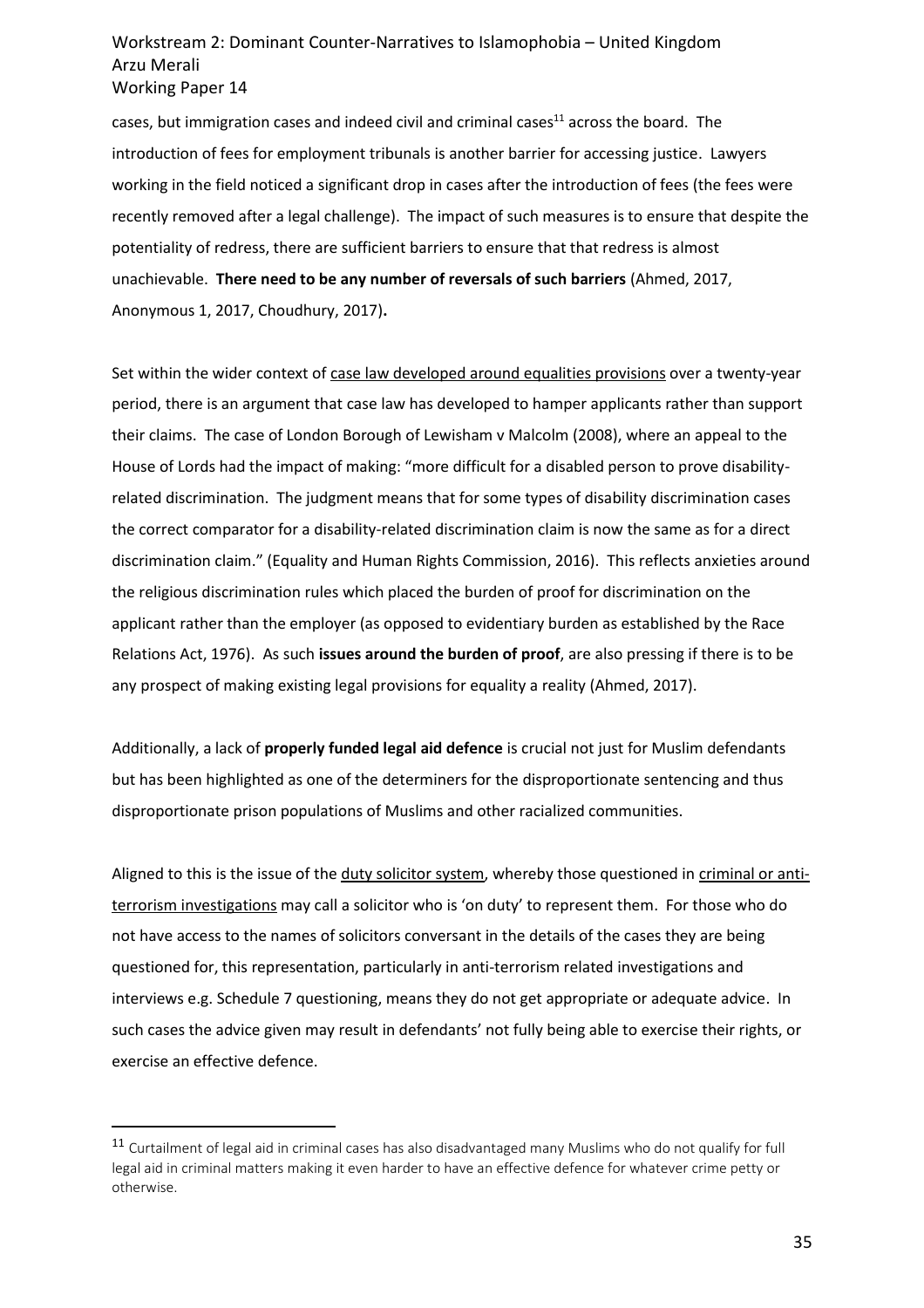Family proceedings have long been accused of institutional racism, including judgments and referrals based upon stereotypes and racist tropes rather than actual problems and issues (see, e.g. Islamic Human Rights Commission, 2000).

With regard to restrictive immigration rules, it was noted by interviewees (Ahmed, 2017, Ansari, 2017) that the financial threshold regarding bringing spouses or family members to the UK meant that Muslims, who hail from a largely working-class background, were disproportionately affected in being unable to meet the threshold, whilst also being disproportionately likely to want to bring family or spouses to the settle in the UK. As such, **a full review of these rules and the clear discriminatory impact they have on certain communities** must be a first port of call. Within that review, attention needs to be paid to the anecdotal evidence and impression amongst relevant professionals that rejections also have a bias against these communities. These **accusations of bias need further investigation, which must be done by independent researchers** but at the same time have relevant support including possibly financial, from the relevant state authority (in this case the Home Office). There also needs to be **political will from government to publicise the findings and implement the recommendations**. The cases of the Burnley Report (Holden & Billings, 2008) and the Trojan Horse inquiries (e.g. Kershaw, 2014 and Clark, 2014) highlight the trend that where government wish to make a point regarding the deficiency of Muslim communities or actors they can commission research, but when the findings – however rigorous – do not meet with that agenda, these reports are given so little support in their dissemination they are effectively suppressed (Burnley Report) or only those parts which meet the agenda are used without regard to findings and recommendations that go against the government's views (Brighouse, 2104 and Education Committee, 2015)<sup>12</sup>.

<sup>&</sup>lt;sup>12</sup> In the case of the Burnley Report, research was commissioned on the effect of segregated schooling. This came in the wake of a number of media and political proclamations about the existence of state schools where a very high percentage of the intake were Muslim children. Using the term enclavisation, the authors found contrary to popular tropes that:

<sup>&</sup>quot;The all-White school is unable by itself to overcome the entrenched White extremism that is mediated through the family, the peer group and the enclave. This strongly suggests that in towns with sizeable ethnic minorities, unless White young people are exposed during their school careers to fellow pupils of different ethnic and religious backgrounds, attitudes of White superiority and hostility towards those of other cultures are unlikely to be ameliorated and smouldering resentments will continue into adult life. Enclavisation, however, assists the development of liberal and integrative attitudes among young Asian/Muslim people by providing an oasis of liberality in a strong and cohesive sub- community." (Billings and Holden, 2008: 4)

In the case of the Trojan Horse inquiries, after 5 such inquiries, media and political attention was directed to an exchange of WhatsApp messages between teachers where one or more homophobic and one sectarian messages were exchanged. This was highlighted as a justification for the accusation of extremism when the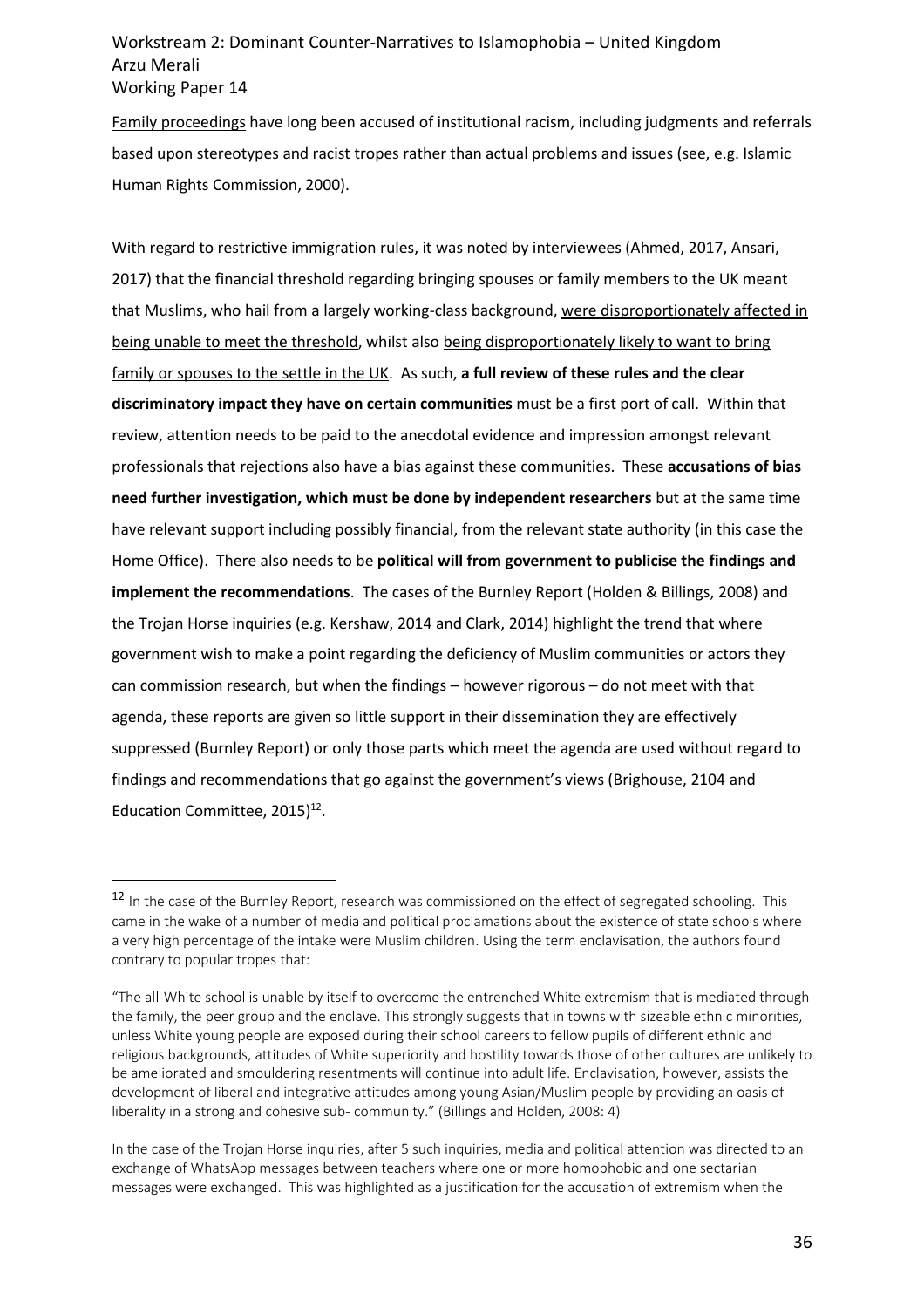The operation of the legal profession and its oversight bodies needs review. The failure to accept an understanding of institutional racism is summarised by Ahmed (2017):

"The SRA (Solicitors Regulatory Authority, the disciplinary body for lawyers for solicitors) … have been the subject of serious allegations of racial biases in disciplinary action. Statistically it's borne out that BME solicitors are the subject of far more disciplinary actions compared to non BME lawyers. There was also a report and the conclusion funnily enough was that there is a disproportionate amount of actions taken against BME solicitors compared to non BME solicitors but that there wasn't evidence of racism so that's the whole point, the whole thing I was speaking about presumptions. When it's proven statistically that certain things are happening, you have to do better than just say it's nothing to do with race. They can't just get away with it by saying it's nothing to do with race. Well what is the reason for it? And is there a plausible reason for it? And if they can show that there's a plausible reason for it then fine. So, there is a lack of progress on this issue from a number of organizations and number of institutions."

The **recording, investigation and prosecution of hate crimes need serious review** (MEND, 2014, Islamic Human Rights Commission, 2013, Ameli et. al, 2004b). Whilst the Director of Public Prosecutions Alison Saunders stated in August 2017 that:

"the CPS, police and others in the criminal justice system are ready to listen and, where we have the evidence, to hold those committing hate crimes to account. Victims should not suffer in silence and, as our new guidance makes clear, **victims can be supported at all stages of the criminal justice process**."

There remain serious criticisms that the caveat "where there is evidence" means that the majority of reports cannot be taken forward because they boil down to a he said / she said situation. This coupled with patchy or non-existent training for frontline police officers and investigating officers in recording hate motivation means that many cases that do go into the prosecution system are often not flagged as hate crimes (Choudhury, 2017). Particular attention to language used in crime or speech has been flagged up by ENAR (2017), and they recommend the **setting up of specialised units to initiate prompt and effective investigations**.

 $\overline{a}$ 

reports themselves found that there was no such charge to made against any of the schools, teachers, governors or pupils involved.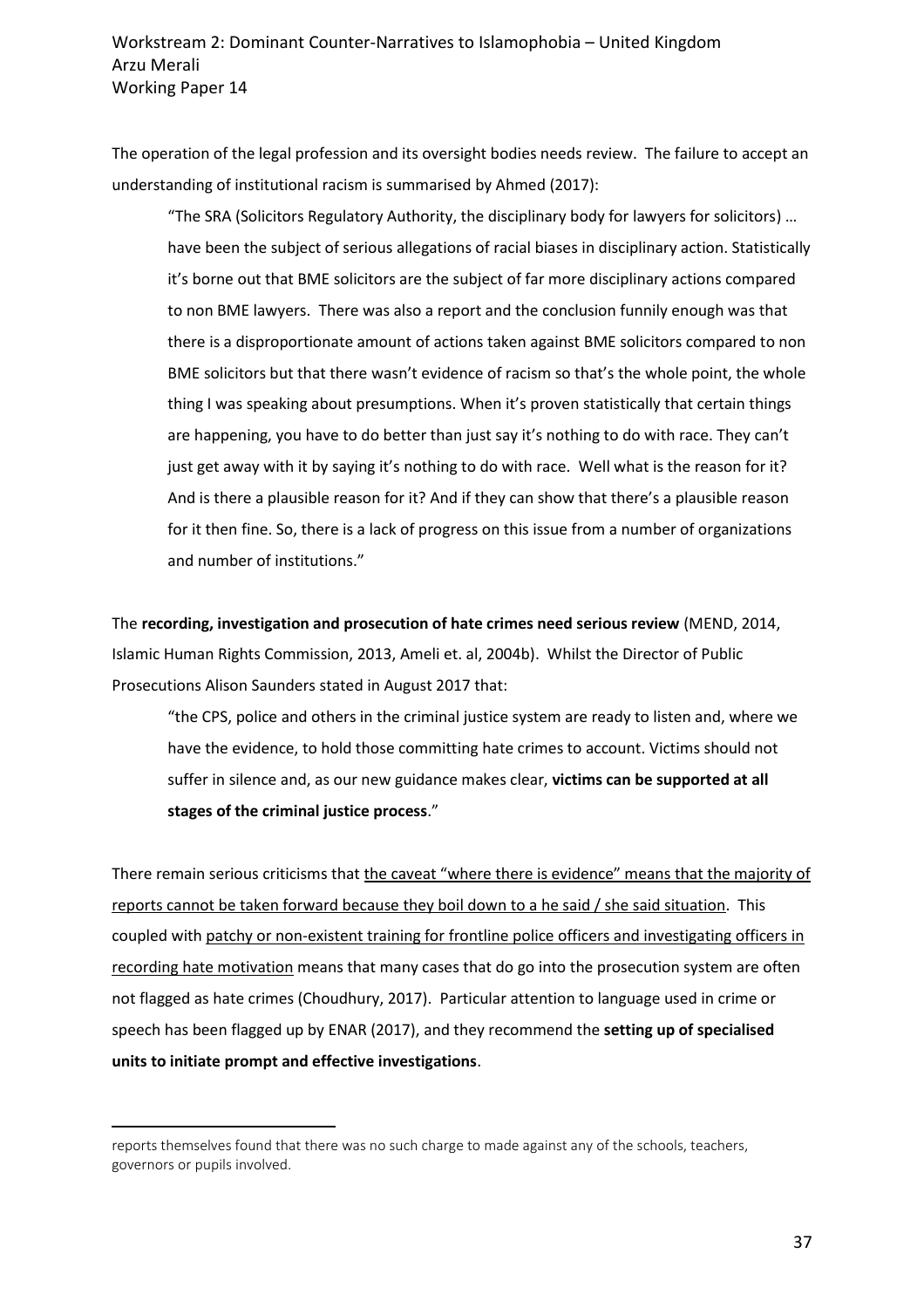Despite this critique, there was a note from Afzal (2017) that in her own cases of two Islamophobic attacks a few years apart, that she saw a shift in the reporting and logging culture that was positive with marked improvements.

**There needs to be serious revision of the epistemologies of anti-racism and equalities within institutions.** The roll out of state functions to the private sector and public-sector employees was a recurring critique, notably:

- (i) The requirements imposed by the Counter-Terrorism and Security Act 2015 for public sector employees to refer anyone they suspect of extremism to the police;
- (ii) The imposition of duties and penalties on private landlords, schools and other public services to report data or indeed individuals whose immigration status is in doubt. This includes reporting people who have overstayed their visa, and denying accommodation and medical and educational services to over-stayers and those whose immigration status is deemed dubious $^{13}$ .

The impact of these measures includes, but is not restricted to:

 $\overline{a}$ 

- A surveillance state in general being in operation where the functions of its policing are outsourced to service providers and private citizens. This situation impacts Muslims and other racialized communities disproportionately (Kapoor, 2017 cf above).
- The enforced homelessness and destitution of people caught up in the cycle of failed immigration applications and appeals.
- The denial of basic services to those deemed outside the pale, essentially normalising inequality as a normative function of the state.

There must be **a change in this culture at the highest levels that acknowledges that institutional racism, of which institutional Islamophobia is a part, exists and must be challenged through**:

(i) **Revision of Legal Aid provisions**. Legal Aid must be provided in order to allow access to justice, but also to prevent the vast accumulation of debt (Ahmed, 2017) that litigants, defendants or immigration applicants and sponsors fall under the current system. Those affected are disproportionately from Muslim and other racialized communities. A

<sup>&</sup>lt;sup>13</sup> At the time of writing cases involving people who have reported crimes to the police, have then been detained for immigration violations. This includes a woman who reported being kidnapped and raped, and a Polish man whose immigration was perfectly legal.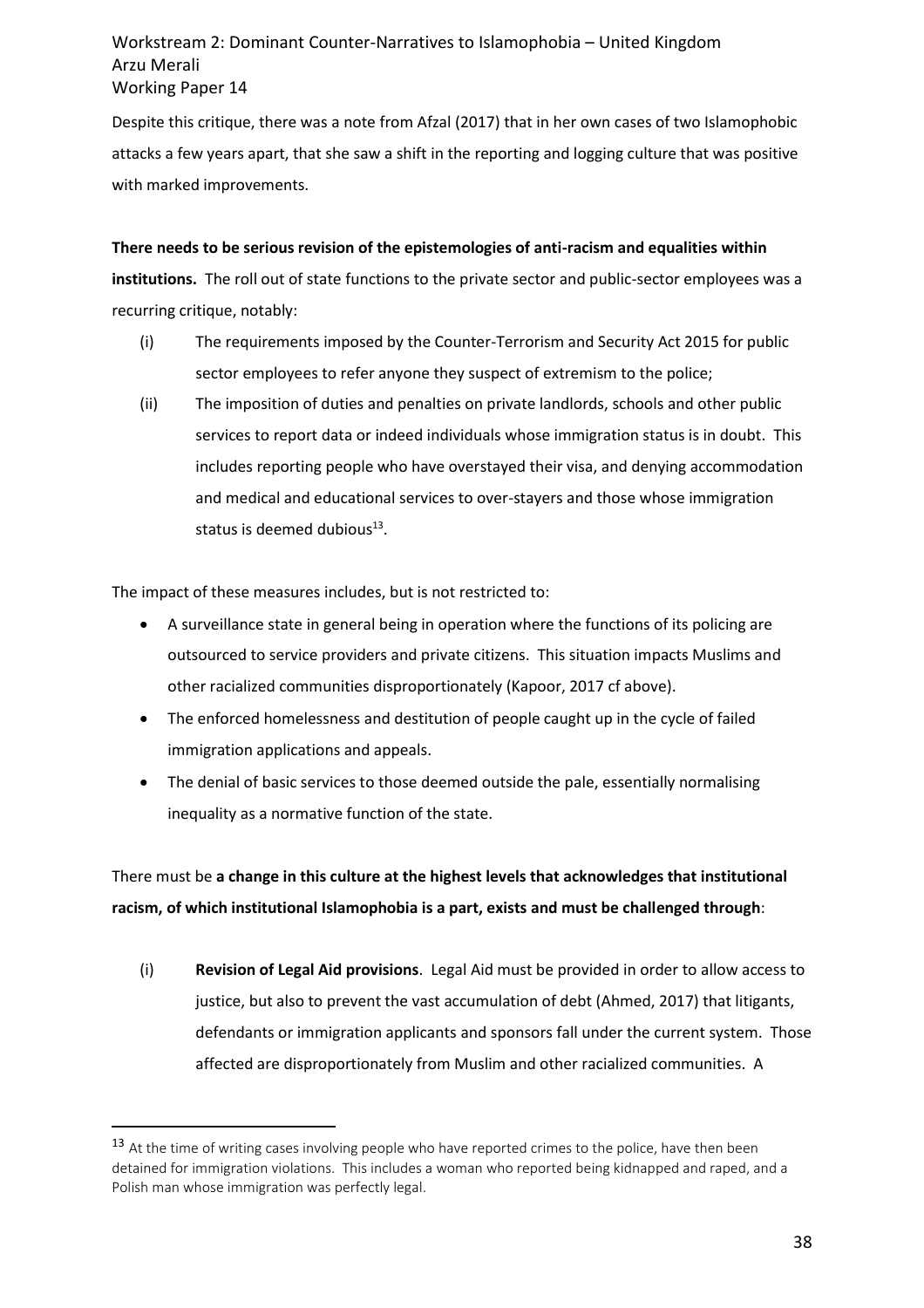caveat to this is that the level of Legal Aid offered must not be tokenistic. Recent changes to Legal Aid rules have made legal professionals either bear the brunt of financial cuts, or decline cases because they remain, even with minimal Legal Aid, financially prohibitive for their firms' existence.

- (ii) **Properly funded legal clinics** as a way to obviate the Legal Aid drought created by restrictions on Legal Aid funds is one solution suggested (Ahmed, 2017) that would require targeted interventions by the state to ensure that there is access to legal redress on issues such as immigration and employment.
- (iii) **Properly funded legal aid defence**, and systems of duty solicitors who are adequately experienced for criminal defendants and those questioned or charged under antiterrorism laws.
- (iv) **A change in the evidentiary burden in employment discrimination cases** where the burden of proof falls on an employer that they did not discriminate rather than on an (potential) employee that they were discriminated against (Ahmed, 2017). There is precedent for this in the Race Relations Act (1976) superseded by the Equality Act 2010 and making the approach consistent should be uncontroversial.
- (v) **Research into the impact of immigration rules** on Muslims and other racialized and marginalized communities e.g. financial thresholds, levels of rejection, need to submit evidence of return (Ahmed, 2017).
- (vi) **Forward movement on implementing policies that understand how institutional racism** (McPherson, 1999) operates and how to tackle structural discrimination that results. The call for this in regard to the issue of institutional Islamophobia was made as far back as 2004 in the Mubarek Inquiry report.
- (vii) There needs to be a **political push to ensure that the anomalies and injustices of the current equalities culture are erased**. This requires a recommitment to the McPherson principles (1999).
- (viii) **End of the policing of communities through unaccountable private individuals (e.g. landlords), charities, the NHS, and schools and universities**.

The foregoing is in some ways backward looking towards certain 'high' points of equalities culture in the past. This is not a case of unwarranted and misleading nostalgia, though there are dangers in creating a mythical past devoid of critique of its failing (Kapoor, 2017). It is more a case of setting a baseline (Kundnani, 2017 above) from which a movement forward can be established.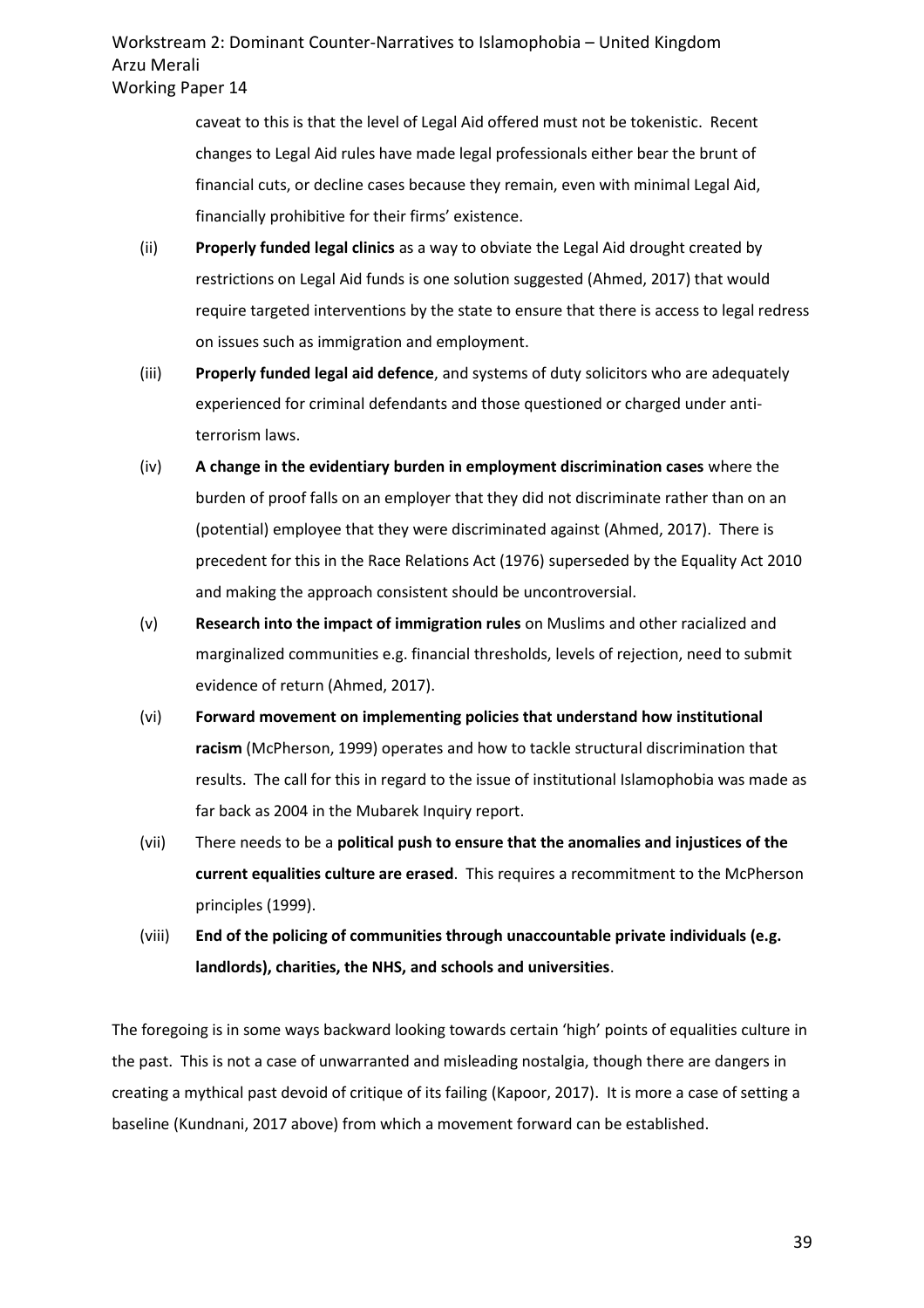Further problems and possible solutions based in civil society highlighted in interviews revolved around strategic litigation (Ahmed, 2017, Choudhury, 2017) and support for individual cases.

The possibilities and timing for strategic litigation appear to be narrowing, and the lack of public funds to bring such challenges also makes this a restricted route for civil society. Where cases have a prospect of succeeding and there is as a result an out of court settlement, or some form of resolution, this then does not get media uptake (either because of confidentiality clauses in settlements or the fact that a settlement is not as sensationalist as a win). Litigation that is settled out of court generates no written decision, and thus has no precedential effect.

Thus, between these impediments the possibility or utility of such litigation is a serious issue. Where there are significant outcomes e.g. the giving of substantial damages in a settled employment case, confidentiality clauses mean that the impact and possible normalisation through media coverage of the outcome of the case is negated (Ahmed, 2017, Choudhury, 2017). Where a case such as that brought against the government on the imposition of full naked body scanners at ports in the UK (Islamic Human Rights Commission, 2013), was resolved by the government removing said scanners in favour of those which did not violate citizens' rights, the coverage of such a case was minimal and again any normative impact of the acceptance that this measure, which had been brought in on the back of a narrative of securitisation, was lost by little or no media coverage or discussion (Choudhury, 2017).

The role of the media in this regard is crucial and thus some recommendations must fall onto their shoulders and cross over with counter-narrative eight below. With regard to a counter-narrative based on acknowledging structural racism, the **media need to move beyond the double-bind of lackadaisical and sensationalist reporting and focus instead on providing balanced and normative coverage of legal developments and the need for changes in the law**. The press has shown when it has taken on causes it can have an impact, with the Daily Mail being credited (and taking credit Dacre, 2012) in many ways for changing opinion and even putting political pressure on the police and legal system over the Stephen Lawrence case (though careful analysis of the Daily Mails' claims suggests these claims were exaggerated and that where there have been positive consequences these were unintended, Cathcart, 2017). Likewise, they stand accused of shifting the focus towards a demonised representation of Muslims and help push the law towards increasing disproportionality towards Muslims (Poole, 2016, Ameli and Merali, 2015).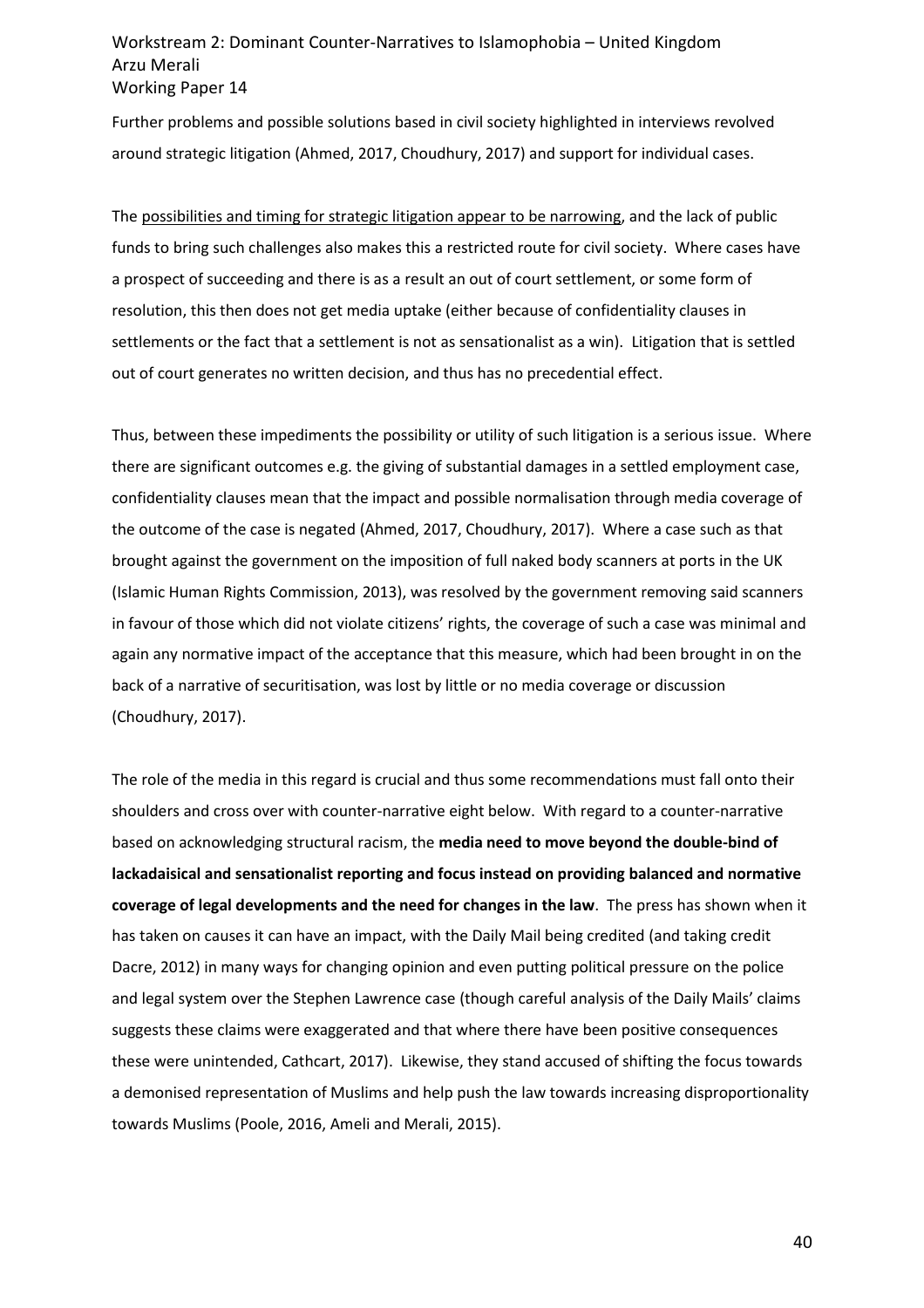The **setting up of more community initiatives and the community and independent funding of civil society organisations providing advocacy services and legal support for individuals needing support** is an increasingly needed support strategy. Whilst one organisation has an in-house solicitor for employment and immigration issues (Islamic Human Rights Commission, 2015) there is a dearth of legal support structures within civil society that mirrors in part the general decline of such support across BME civil society, but is also an indictment to the lack of organisation within civil society on issues which have existed for a long time.

Regardless of any lack in this regard, the critique of governmental failure to tackle or even complicity in creating an environment of hatred and hostility for Muslims is a recurring one. Haley (2017) highlights this complexity:

"That's been of particular concern to our campaign [Scotland Against Criminalising Communities] i.e. state and institutional Islamophobia. Concerns about Islamophobia are deflected into concerns about what you might call street Islamophobia and the actual views held by the general public and all the time the debate takes the purpose of should the government being doing more about that. From my perspective [the] government and government policies… are doing a great deal to stimulate and feed Islamophobic attitudes more generally so I think there's a lack of correct balance in dealing with these things. There's an excessive emphasis on dealing with Islamophobic views in the general public and that failure to get to grips with Islamophobia institutionalised in both government and party politics and other authorities or institutions."

The situation where civil society is in effect providing advice and services (support for victims of hate crimes and advocacy support services) (Bouattia, 2017), legislating and making policy that suppresses democratic values, equality and racism like Prevent (Aked, 2017), imposing discriminatory and restrictive immigration and detention regimes (Ahmed, 2017 and Anonymous 4, 2017), closing down discussion and denying the ability of Muslims to enter dialogue with the state and the institutions of the state regarding their experiences and expectations (François, 2016 and 2017, Ameli et. al, 2004a, 2004b, 2005a, 2005b, 2006, 2007, Kundnani, 2017, Williams, 2017) marks a situation where civil society regardless of its successes or failures cannot make a sustained change when there is no partner in the process of transformation from the government.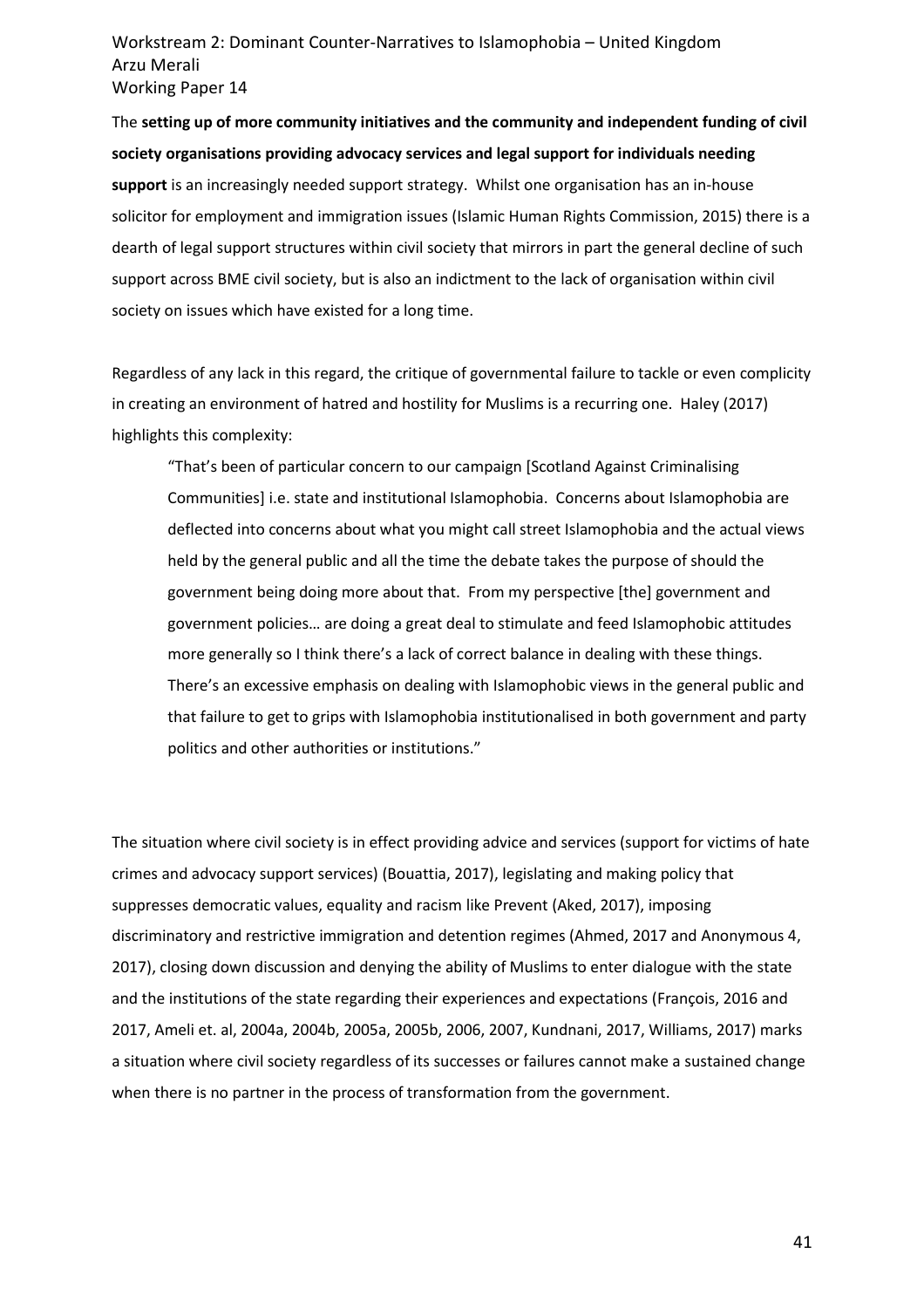The **daily impact of structural racism requires serious investigation**, but it appears even before this process begins there is a **need to establish once more the structural nature of racism and other societal problems**.

*5. Acknowledging Islamophobia as a form of violence that is relational to both recent and colonial history and current events in various Westernised settings that refer to each other in order to perpetuate each other.*

As Sadiq (in Baig, 2016 above) highlights the problematization of Islam and Muslims in the UK context though deeply entwined in the long durée of colonial history, largely represents itself as ahistorical and transnational. There is no overt conversation about the presence of Muslims or other racialized communities in the UK.

François (2017) ties the need for the reinventing of the story of the nation with an understanding of this history:

"nations need what you might call national myths as part of social cohesion, that the stories we tell ourselves about ourselves are inclusive and help to feel that we are united by a common thread. In the absence of that, a dark form of exclusivist nationalism which we've seen take over in Brexit can take over. We need alternative national conversations, alternative national myths which look back at the history of the UK, not in an exclusivist, I would say in many cases racist way, but in one which acknowledges the history of the multiple peoples who now inhabit this island and acknowledges the multiple ways in which the UK historically was intertwined with other cultures and civilisations and how our history is now an emerged one…"

The award-winning website, Our Migration Story: The Making of Britain (2017), is one of the ways this has been conceptualized as a learning tool, looking at migration to the UK over almost 2000 years of history:

"Drawing on the words and research of over 60 historians based in universities and historical institutions – including the National Archives, the Imperial War Museum, the Victoria and Albert Museum, and the Royal Historical Society – this website presents the often-untold stories of the generations of migrants who came to and shaped the British Isles."

Haley (2017) contextualises the impact further:

42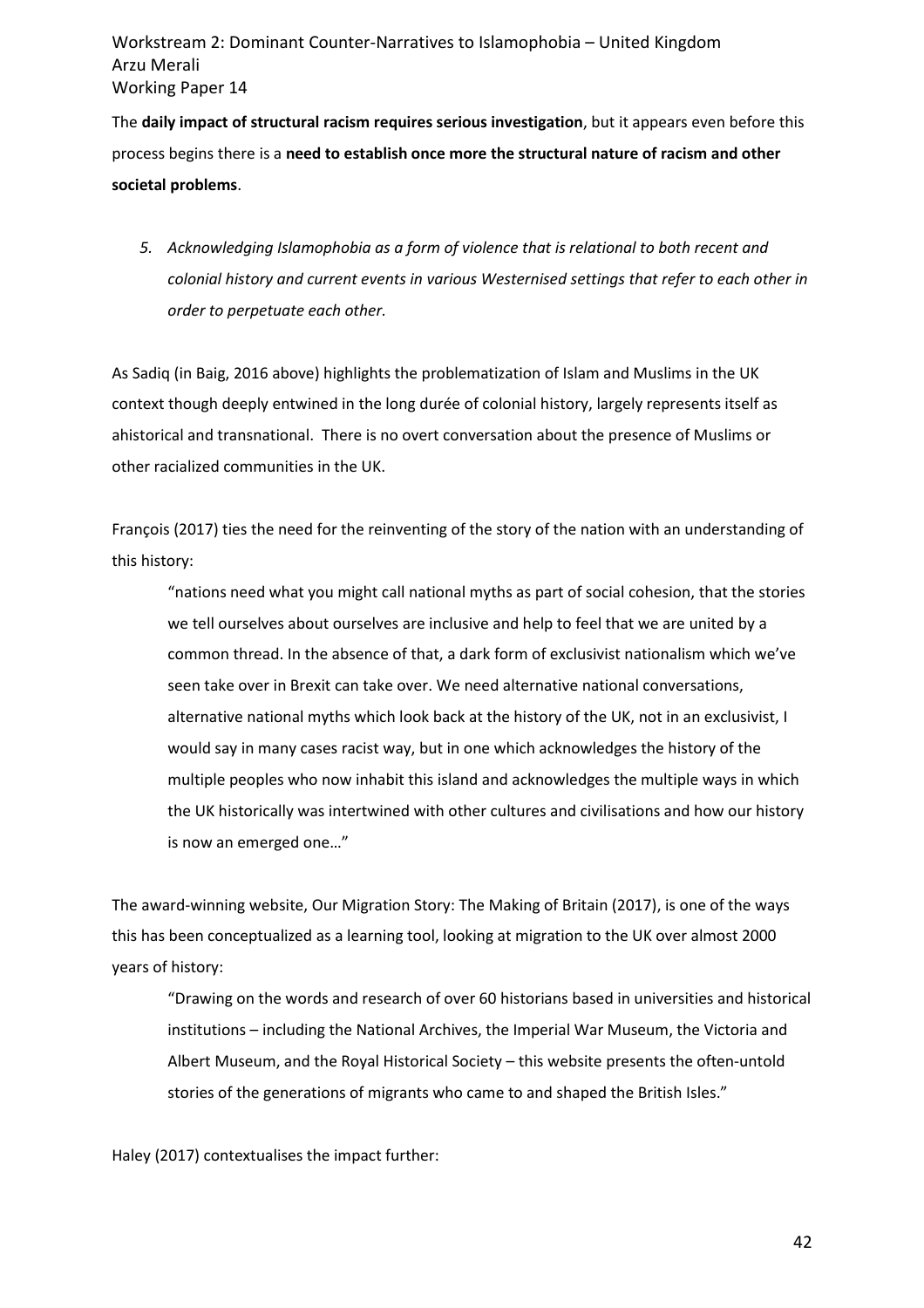"What we're seeing everywhere is that Islamophobia is the driver for the growth of the far right… it's Islamophobia that propelled Trump to the US presidency. If you look a bit around the EU it's the same. We've seen systematically for a decade or more, UKIP have tried to pick up on Islamophobia and racism and channel that and transfer those attitudes into something that's Islamophobia directed at EU migrants. There remains a really close relationship between the way that Islamophobia is exploited and the targeting of EU citizens."

"Everywhere you look Islamophobia is driving some of the biggest and most alarming political movements we've seen anywhere, but we're not seeing a response to that that's anywhere near to commensurate with the importance of the issue."

Goldberg's (2009) conceptualisation of the globalization of the racial pertains here:

"The support racial thinking and racism 'here' gets from 'there', both as a symbolic matter and materially, sustains and extends the impacts…"

"The globalisation of the racial is predicated on the understanding that racial thinking and its resonances circulated by boat in the European voyages of discovery, imported into the impact zones of colonisation and imperial expansion. Racial ordering, racist institutional arrangement and racial control were key instruments of colonial governmentality and control."

Sivanandan (2008) reflects on the dichotomy between 'colonialism and immigration' and racist narratives of the place of the other and of 'here' and 'there' in the UK:

"Myths and stereotypes reinforce each other. The myth sets out the story, the stereotype fits in the characters. It was said, for instance, that the post-war "influx" of West Indian and Asian immigrants to this country was due to "push-and-pull" factors. Poverty pushed us out of our countries, and prosperity pulled us into Britain. Hence the stereotype that we were lazy, feckless people who were on the make. But what wasn't said was that it was colonialism that both impoverished us and enriched Britain. So that when, after the war, Britain needed all the labour it could lay its hands on for the reconstruction of a wardamaged economy, it turned to the reserves of labour that it had piled up in the colonies. That's why it passed the Nationality Act of 1948 making us colonials British nationals. (Equally, when, after 1962, it did not need that labour, it brought in a series of restrictive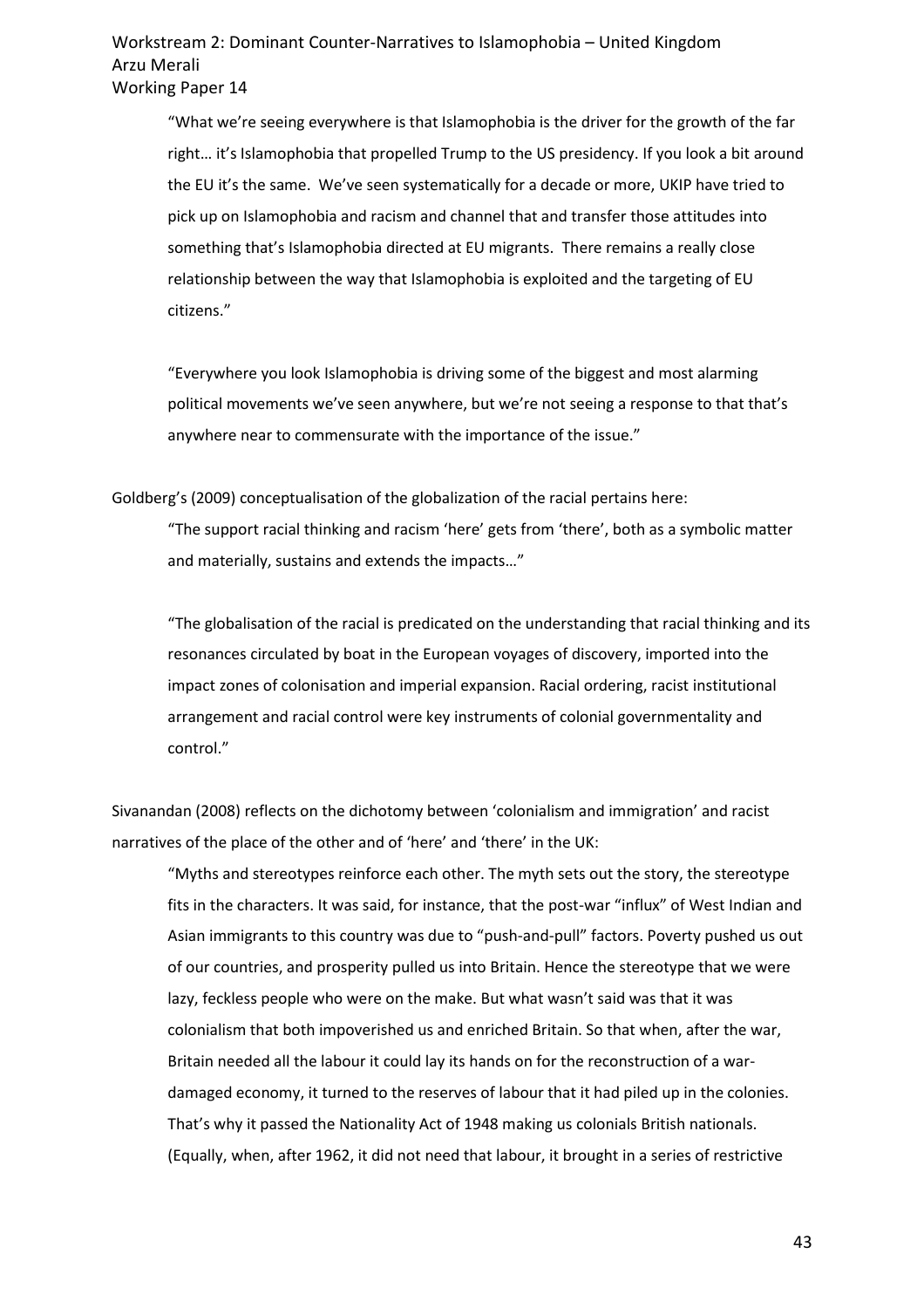and racist immigration acts.) Quite simply we came to Britain (and not to Germany for instance) because we were occupied by Britain. Colonialism and immigration are part of the same continuum – we are here because you were there."

"The same syndrome obtains today. Europe wants immigrant labour but not the immigrant, the profit from the one, not the cost of the other – except that the immigrants now are mostly from eastern Europe and what used to be the numbers theory – the fewer the immigrants, the more easily can they be "digested" – the phrase belongs to the original director of the Institute of Race Relations – is today the managed migration thesis of the government. Except, too, that the refugees and asylum seekers, thrown up on Europe's shores, stem from the uprooting and displacement of whole populations caused by globalisation, and the imperial wars and regime change that follow in its wake. Globalisation and immigration are part of the same continuum. We are here because you *are* there."

In this scenario there is even precarity of what legally defines a 'British national' as being essentially at the whim of a state governed in its own continuing colonial interests. This bucks the expectation of many that the British state is essentially the 'just state' (Hamid, 2017) that Muslim civil society leadership in particular aspire to and seek to persuade of Muslim humanity and thus deserving of inclusion within the story of the nation (Narkowicz, 2017).

Whilst Contractor (2017 above) has highlighted how the types of conversation between Muslims and the institutions of state need to be reset, others look to establishing a clear and honest narrative within political, academic and media discourse about the causality of the 'problems' ascribed to issues of Islam and 'Muslimness' that is fair, unbiased and reflects a wider understanding of structural and geopolitical factors rather than relying on

Islamophobic narratives to support contentious but ultimately devastating ideas and policies. Others seek to expound a clearer understanding of how racism, in particular anti-Muslim racism is a form of organisation that underpins various hierarchies of inequality in the current national and world order (Grosfoguel, 2013).

All three approaches rely on the need for 'acknowledgement' of certain realities. Existing and potential counter-narratives to Islamophobia in terms of conversation setting particularly in the media will be dealt with in counter-narrative eight, and the need to acknowledge hierarchies and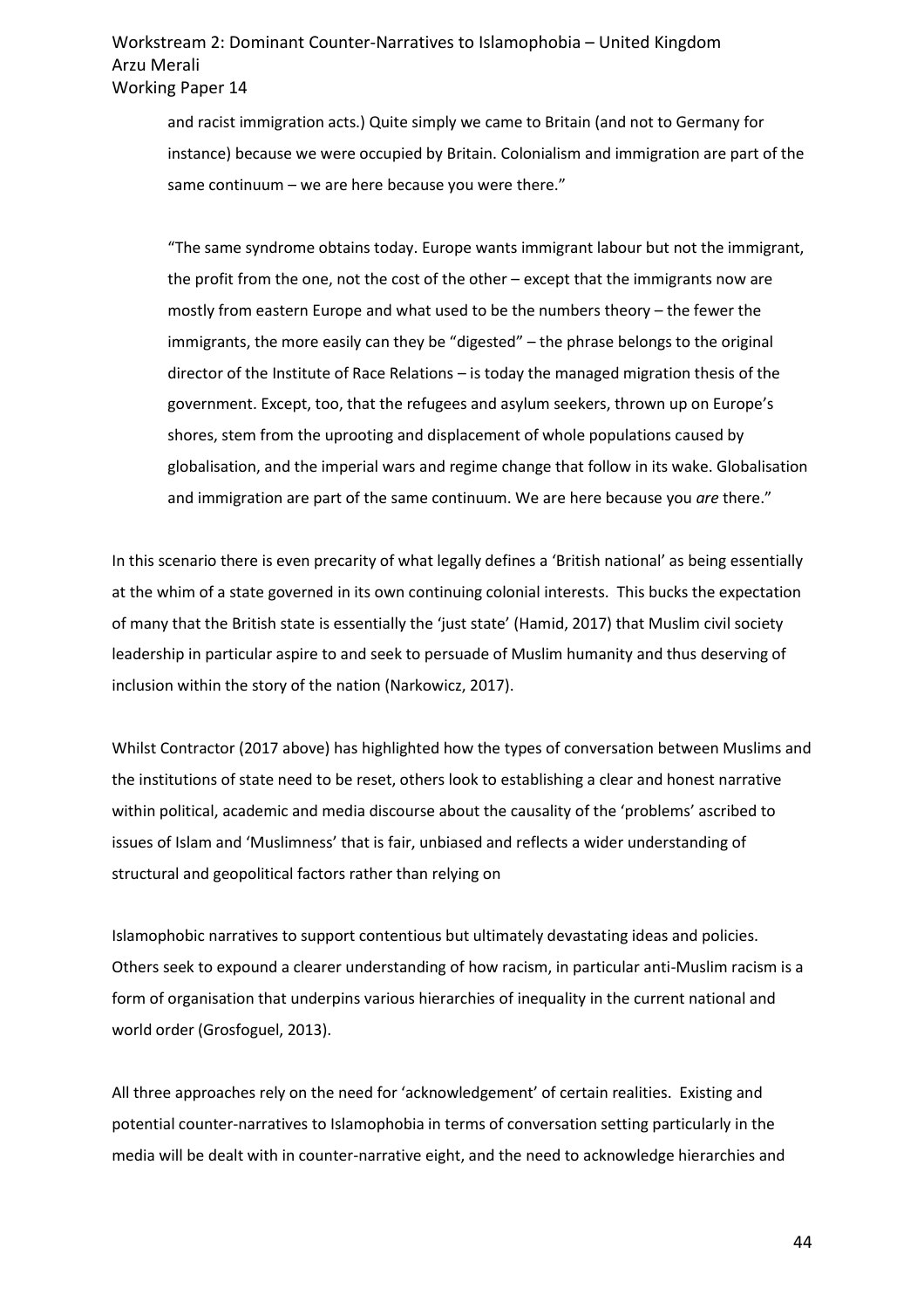how to move beyond them in counter-narrative six. This section will deal with the need for academia and government and its institutions to acknowledge ongoing histories and reframe not just current 'problems' but question the framing of the problems themselves if Islamophobia as a form of racialised governmentality (Sayyid, 2014) is to be unravelled in pursuit of a truly post-racial state.

*Experiencing Islamophobia through the medium of the state, media, academy and other institutions* Afzal (2017) highlights a shift in narrative whereby Islamophobia is acknowledged in some circles, yet the operation of this discourse lacks direction and efficacy:

"I feel like people are more open to talking about it now because everyone is talking about it or seeing it in Trump or this caricature. People are probably more comfortable now but it's still deeply uncomfortable in challenging it in everyday life. So, social media and I guess challenging Trump is fine and talking in a very abstract way about how islamophobia is really bad, that seems to be okay, but on the other side I still find it very difficult to have conversations with people who think that they know everything, who think that they understand the way that Islamophobia operates in society but still get it through to them that actually it's multi-layered and it's still very prevalent even though people are so aware of it."

Gendered forms of Islamophobia have highlighted street level experience and harassment of women (Islamic Human Rights Commission, 2000, Zempi & Chakroborti (2014), Ameli and Merali, 2005b, Ameli and Merali, 2015, Seta, 2016) but also the rise of Islamophobia as it impacts men through primarily the counter-terrorism laws (Rajina, 2017, Ameli et. al, 2004b). Whilst these gendered differences are now not as wide<sup>14</sup> as in previous years, they provide a way of understanding how policies and laws like the counter-terrorist regime extend in their impact not simply as an unintended consequence of otherwise robust laws responding to imminent threats or concerns, but as a form of governance based on maintaining separation and difference between groups of citizens / (non) citizens much as past forms of colonial governance operated. The street level experience of Islamophobia cannot be untied from the responsibility of the state and its legal extend over society both as perpetrator of violence and failed protector of its violated citizens.

l

<sup>&</sup>lt;sup>14</sup> See Ameli and Merali, 2015 on the parity in experiences of violence, and Deport, Deprive and Extradite (2017) on the increased targeting of women by the anti-terrorism laws and its adjuncts e.g. family proceedings etc.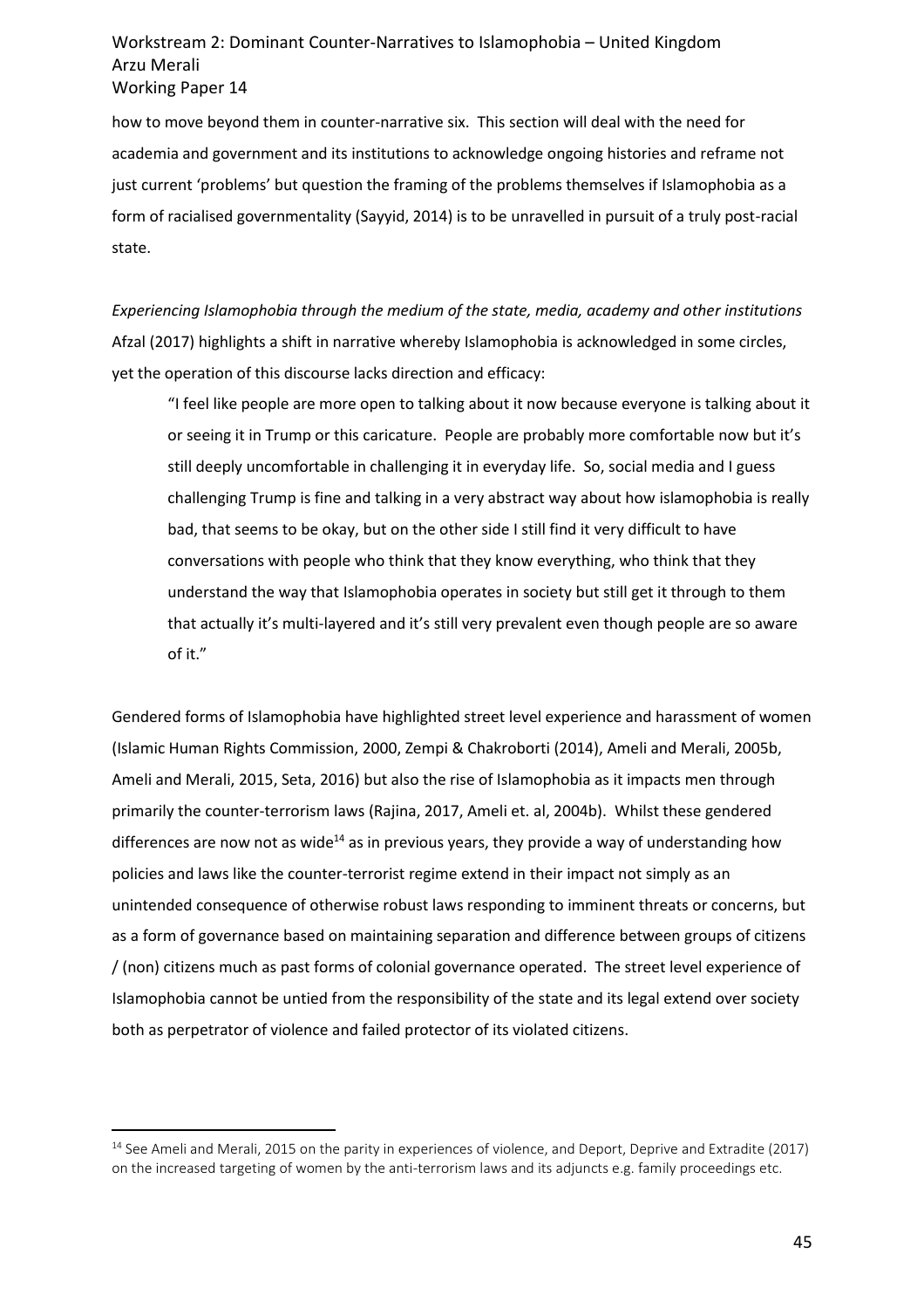Acknowledging the following have been highlighted as prerequisites to the reformulation of policy and the developing of good practice in countering Islamophobia:

- (i) the epistemologies of current security praxis and studies are at best poorly constructed and at worst deliberately disingenuous (Qureshi, 2017, Begg, 2017, Ansari, 2006, Jackson et. al., 2007, Breen-Smyth, undated)
- (ii) the UK is only nominally Christian<sup>15</sup> and that in terms of values it has an aversion to all religion thus marginalizing believers of all faiths calling into question its pretentions to liberalism (Williams, 2017, Farron, 2017, François, 2016)
- (iii) the operation of institutional racism throughout the praxis of government, its institutions and within academia resulting in flawed knowledge production;
- (iv) that the long durée of colonial history must be considered in understanding current praxes of government and the 'problems' and 'frames of reference' that result (Kundnani, 2016);
- (v) Discussing political violence but not in a vacuum. Aked (2017): '…if you are going to talk about that you need to talk about foreign policy, state violence as well you need to talk about policy, state violence you need to also talk about political violence in the far right as well."

Existing counter-narratives that have been deployed in this regard have included the following which are now themselves under critique as reproducing cycles of powerlessness:

- (i) responding to government consultations on laws and policies (IHRC, 2015);
- (ii) increasing Muslim participation in the academy, and other institutions, services and professions;
- (iii) individual and community projects that try to show Muslims in their 'true' light;
- (iv) inter-faith and outreach work;

 $\overline{a}$ 

(v) awareness raising events, third party reporting projects and projects around street level Islamophobia and discrimination.

The limits to these can be summarised as them being all short-term strategies, which when operating without more long term strategic vision, can serve to simply reinforce the cycle of

<sup>&</sup>lt;sup>15</sup> The 2011 England Wales census found that 59.3% of the population identified themselves as Christian (ONS, 2012). However when it comes to practice, in 2016, a Church of England report found that the number of people regularly attending church stood at 18 people per 1,000 regularly attending church and were predicted to fall to 10 per 1,000 over the next three decades (Sherwood, 2016).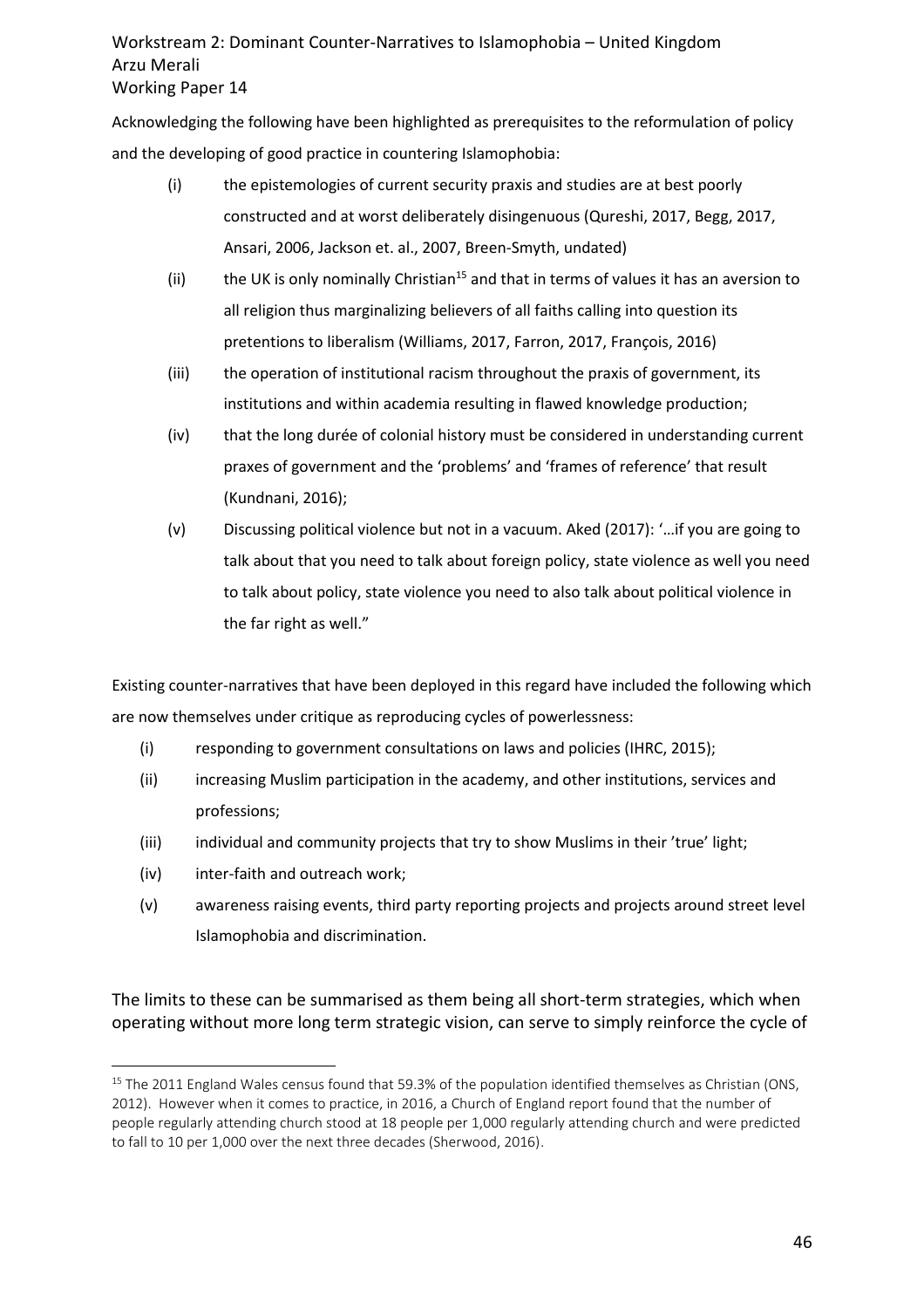exclusion. All the above respond directly to narratives of Islamophobia and thus risk what Malik (2014) identified as reinforcing their connection with and thus validating narratives of Islamophobia.

Counter-narrative work cited as examples of good practice and work which address the long-term aims of countering Islamophobia begin with the need for they type of **barrier breaking interventions** in the public space evidenced in counter-narrative 3 above by Max Hill QC, as well as civil society groups led by those working with and giving voice to those directly affected.

There was some criticism (reflecting long standing concerns) of the 'saris and samosas' approach to education about diversity (see Ameli et. al. 2015). Participants at the IHRC & SACC workshop on Education (2017) felt that such education needed to embed things in the curriculum rather than one off lessons on multiculturalism, and that what was required was critical literacy.

Williams (2017) cites the need for both government and the state education system to be the primary recipients of counter-narratives:

"I think the two target audiences are government and I am repeatedly taken aback about how little information is in the minds of ministers and staff. How do we address this through the state education system? It seems to me to be an **overwhelming case for a really balanced religious and cultural studies syllabus to look at how religious 'others' are constituted and set up and essentialized**."

The adoption by parts of the academy of the **need for decolonised curricula** has been highlighted as major step forward, with projects such as Dismantling the Master's House at University College London initiating causes such as the Why is My Curriculum White? - and Why isn't my Professor Black? movement - which in themselves and in concert with other movements like #RhodesMustFall and the NUS Black Students Campaign led to the establishing of degrees focussing on Black Studies and critical re-evaluations of existing curricula. At the time of writing a letter from student activists at the University of Cambridge to the English Faculty is credited as having started a process of 'decolonization' of the English syllabus (Morgan, 2017). The need to acknowledge begins in the realm of learning and various interviewees and general critique point to the direction of travel going in the opposite way at the level of schools with the introduction of ideas around the benign nature of British colonialism and the benefits brought to those colonised. The **latter was seen as undergirding structural racism and in need of radical transformation**.

Revisiting history textbooks at school to reflect: "rethink[ing] the stories we tell our children about who we 'are' and we need to acknowledge the historical wrongs that have been done in order to recognise the historical inequalities that have fed into some of the current inequalities…" (François, 2017)

The **usefulness of terms such as 'institutional racism'** (McPherson, 1999) and **'institutional Islamophobia'** (Mubarek Inquiry, 2004) (Ahmed, 2017, Elahi, 2017) have been oft cited, and the backlash against the terms from certain think tanks (see Mirza et. al., 2007 cited in Ameli and Merali, 2015) has only served to highlight to those concerned with tackling Islamophobia the importance of the terms. The revolving door between certain think tanks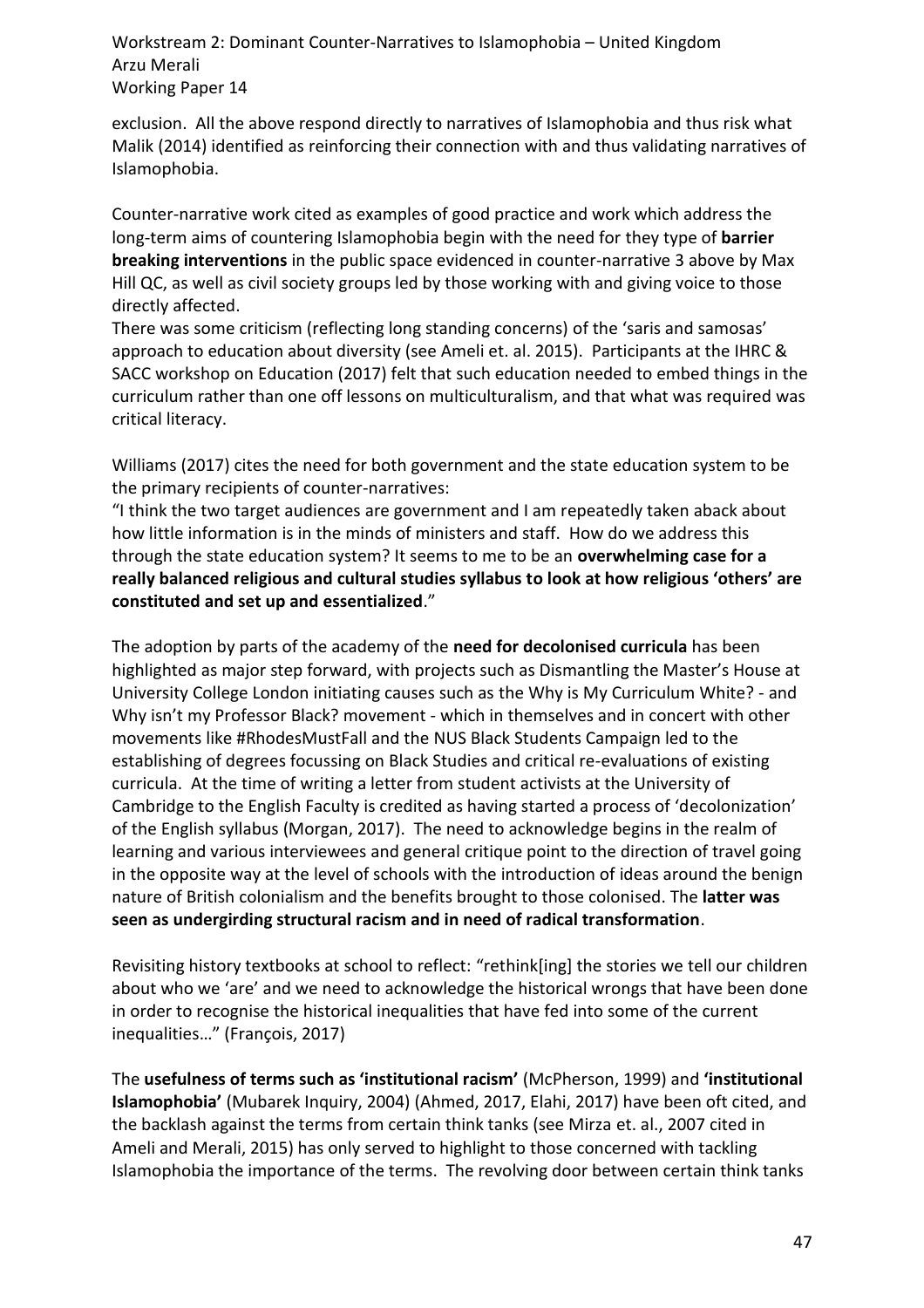and government and the continuous exchange of personnel between political, media and think tank positions is part of the meta-narrative of accountability and lack thereof that has run throughout this part of the research. There appears to be no accountability for the stranglehold on power but also narratives of power and the terms of governmentality exercised by increasingly smaller groups of people holding increasingly narrower views in particular with regard to Islam, Muslims and other racialized groups. **Exposing these connections** has been part of counter-narrative work of Spinwatch and others, but **accountability for this situation or ways to loosen this stranglehold** are yet to manifest in particularly consistent ways.

Existing and possible counter-narratives revolve largely but not solely outside the realm of **direct consultations** with national government as currently a futile and counter-productive exercise (Kundnani, 2017, Islamic Human Rights Commission, 2015), but does not exclude **working with local authorities**. A case in point is the work undertaken in Burnley to counter an EDL demonstration in particular and the rise of the far-right in general between the council, the Lancashire Council of Mosques, and Blackburn Cathedral (Contractor, 2017). This incident highlights how a shared sense of community against a nativist discourse was built over successive years in a manner unrelated to platitudes about 'one nation' (Cameron cited in François, 2016), the need for social cohesion (Cameron, 2007) and muscular liberalism (Cameron, 2011) as opposed to multiculturalism (Cameron, 2011 ibid). Other counter-narrative work includes **working with the established church and other faith groups outside existing narratives of extremism and British values**. Contractor highlights the appointment of a dialog officer at Blackburn Cathedral:

"When the Blackburn Cathedral realized that, the demographics of Blackburn have changed forever... They decided to appoint a dialog officer… and her job was very much about trying to make the cathedral an open space because Blackburn is a small town and the cathedral is the towering landmark of that particular town and her job was to make Blackburn as a city more cohesive and the cathedral more inclusive.'"

Although there is a huge emphasis on inter-faith work pushed by the Prevent agenda, there were many examples of inter-faith work cited that challenged the stereotypes that are perpetuated by Prevent related work e.g. Muslims in need of socialisation to the ideas of tolerance. Such alliances include those between various Jewish groups and activists (from orthodox, liberal and secular backgrounds) and Muslim groups and activists on Boycott, Divestment and Sanctions campaigns, as well as protesting for Palestinian rights, and also on social issues e.g. rights of students to express their religious beliefs.

The need for this work to be from the grassroots, and maybe supported by larger bodies who take a hands-off approach is one that Contractor (2017) recommends based on her research:

"…we asked people what they thought needed to be done to reduce discrimination on the basis of peoples' beliefs and they said we don't need any more laws, we've enough laws and policy in place. What we also discovered in that particular project where discrimination occurs, it's not because of policy, policy is robust, it's because of attitudes of individuals. What people suggest we do and that became a recommendation, they said we needed more dialog and faith intercultural dialog and we needed more education but in both cases the feeling was we need to move away from institutional stuff, where top down doesn't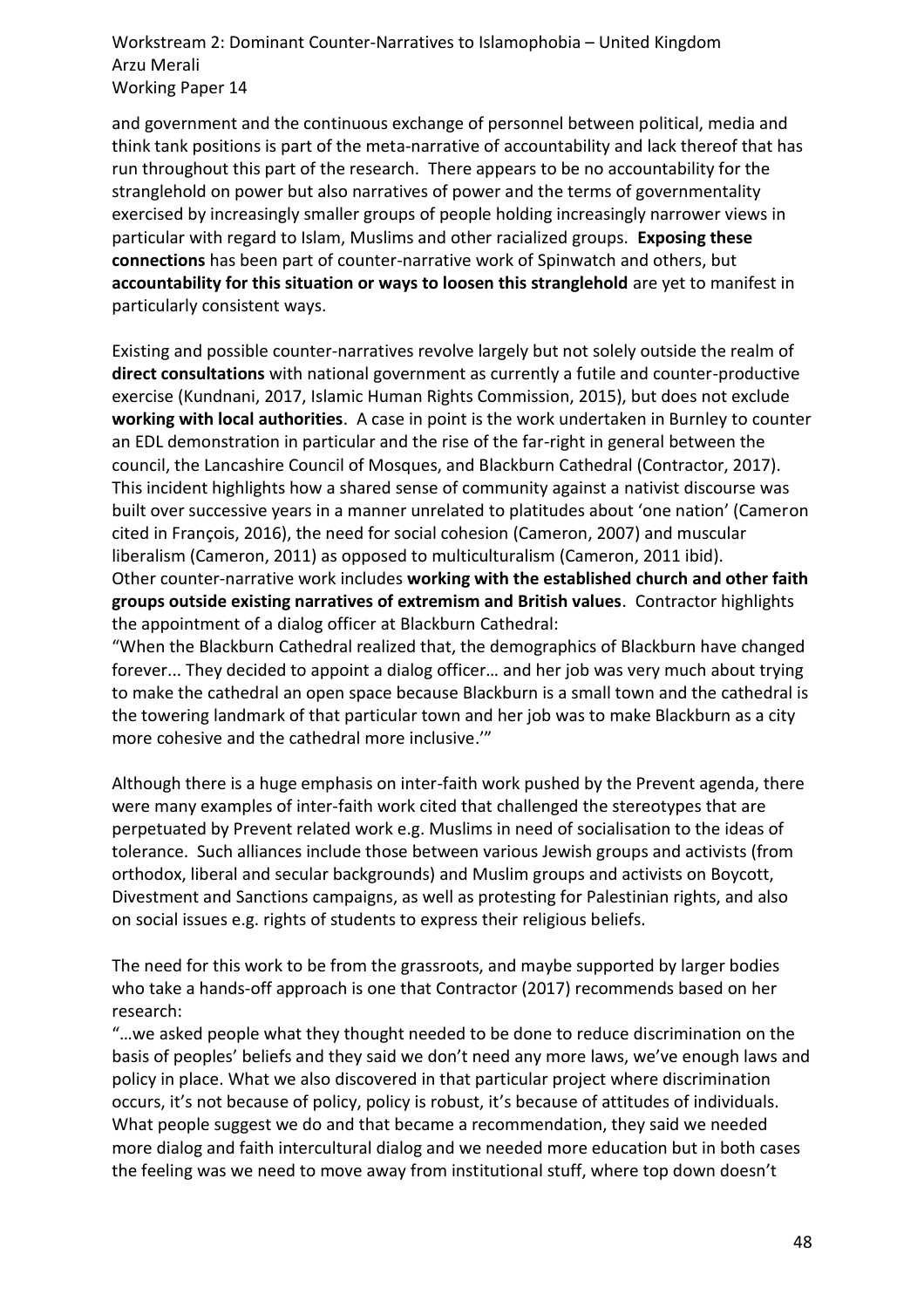always work... you need some sort of middle path where you have organisations leading on things but where local groups, Islamic societies, universities, community groups, mothers' groups in our inner cities, where they are empowered and given resources through some sort of centred body to roll these things out, make them happen, make them relevant to their local needs as well because there's no point talking about national agendas when communities are worried about roads and garbage pickups or roads that are not properly surfaced so it has to be pertinent to local needs as well."

**Acknowledging the structural nature of racism** is a repeated refrain from interviewees and an emerging and urgent critique in the literature. Whilst all respondents welcomed awareness raising around the issue of Islamophobia, a frequent concern raised was the failure to conceptualise it as 'more than' 'street hostility' and discrimination. Further concerns were raised that the issue of discrimination was treated differently and almost as a form of 'Islamophobia lite' whether in awareness raising or (insofar as any institutional conversations exist) at a policy level. **Recognizing discrimination as a form of structural violence** (Johnson, 2017) was key recommendation that supports the idea of understanding and tackling Islamophobia as a series of overlapping and interlocking discourses.

There is also a need to **tackle the immediate threat to Muslim women at the street level and in public spaces**. The need for Muslim women to feel safe when in public, and not have to modify their behaviour is one shared by all women, however the threat of Islamophobic hatred being levelled at them gives an added dimension and urgency to the issues they face. There have been repeated calls from civil society for better training of police services on such issues, and also in recording and understanding the dimensions of religious hatred in attacks. A failure to understand the latter has resulted in many cases not being properly recorded and thus any prosecution that comes about does not have the religious element factored into this, once more suppressing a reality faced by Muslims from the public and legal imagination.

This 'safety' needs to extend to their interaction in everyday life at school, at work or going about their everyday business, where many report feeling they have to modify their behaviour and simultaneously not attract adverse attention by lowering their profile (Ameli and Merali, 2017). Bearing the burden of conviviality (Rajina, 2017) requires Muslim women to be always on alert to represent all Muslims because of the pervasive political, media and legal gaze on Muslims. Not having to answer questions or proactively portray 'Muslimness' as non-threatening, pleasant etc. is a form of safety (and equality with other women) currently lacking for Muslim women. Rajina (2017) compares this situation ironically with one of the much-criticised facet of the counter-terrorism regime i.e. Schedule 7, where a person held for questioning 'does not have the right to remain silent.' **The right to be silent whether before the law or as a day to day participant on the life of the nation is a key facet of citizenship** currently denied Muslims.

This need for safety and retreat from hostile environments has in part been addressed by the **creation of physical and conceptual safe spaces** (Bouattia, 2017). Whilst there has been backlash against this concept, interviewees highlighted that this space is a crosscutting issue between counter-narratives of Islamophobia.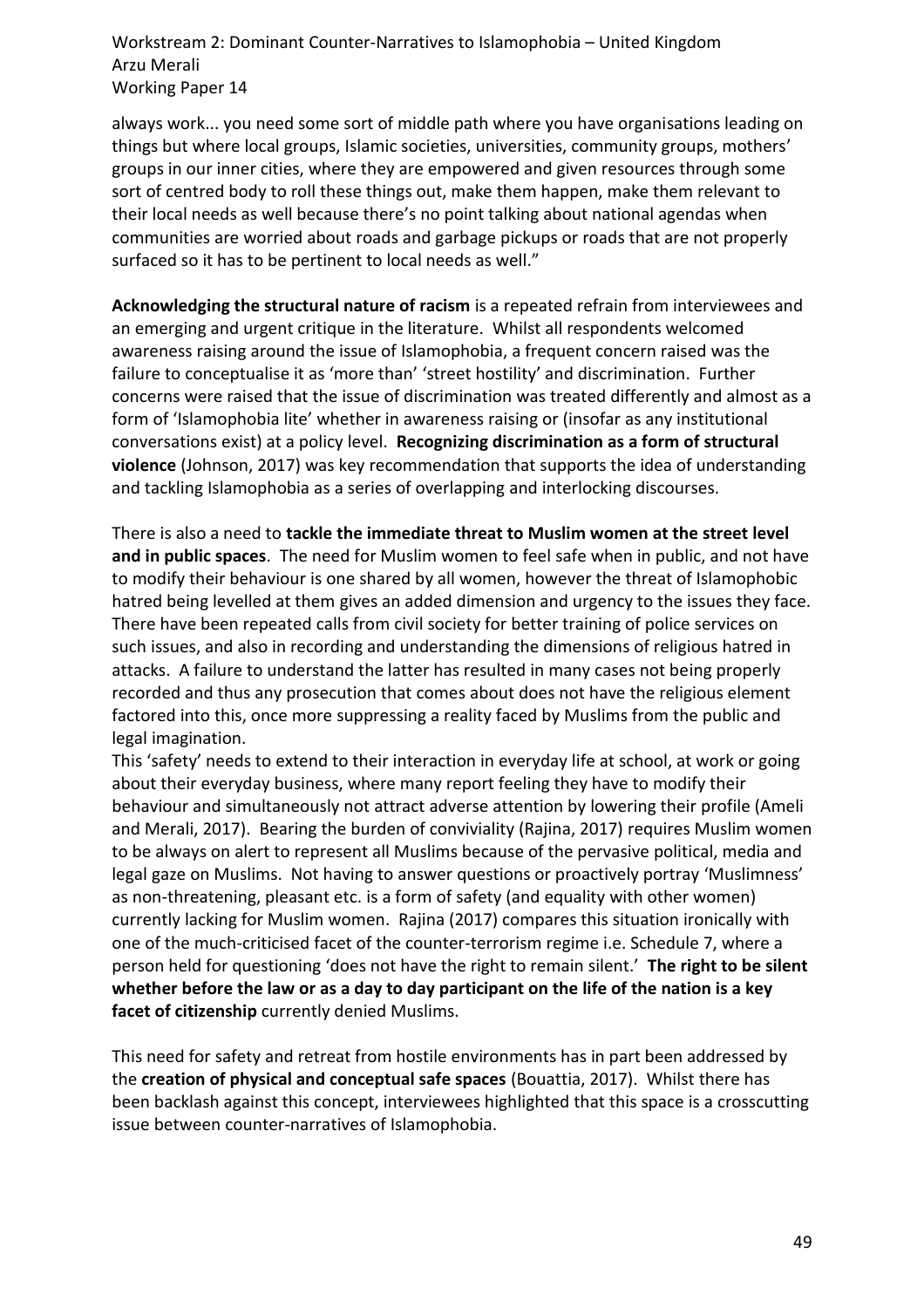Rowan Williams, the former Archbishop of Canterbury, was caught up in a media storm in 2008 when he gave a public lecture in which he claimed that at some point Muslim civil law (shariah) would be part of the legal landscape in the UK (much as Beth Din courts are for the Jewish community. Williams (2017) states that the status of the word 'shariah' at that time (and even currently) is a dogwhistle term evoking media backlash and a variety of tropes and stereotypes, and that his aim by raising it was to say: "'shariah' needed to be understood in its diversity… don't assume that you from the outside can pick out the essential core meanings, we have to listen to the practitioners". Further whilst the: "media reaction was overwhelmingly negative in a sort of know nothing way i.e. never mind what they say we know what it means and that has gone on keeps coming up on women's rights, and issues in Islamic world. I had hoped that by addressing an audience of lawyers… that something of debate might start up, and in spite the media reports the lawyers who were there on the whole took this seriously and argued about it and of course the Lord Chief Justice a few months later took this forward."

**Recognising the perversity and refocusing the gaze of the state** is a key demand of many interviewees. The obsession with what Muslim women wear rather than e.g. Home Office circumventing human rights rules to deport people (Ahmed, 2017) epitomises a situation that is frequently being exposed outside of government and institutional circles but which has not had much purchase within institutions and government structures yet. Whilst civil society now feels forced to externalise its complaints regarding human rights issues, it is clear the state simply regroups and recalibrates when external criticisms or directions are received. If the UK is serious in tackling social issues it needs to take on board critique like that of the United Nations which has denounced the securitized culture that prevails (Human Rights Council, 2017).

This has further purchase when discussing the anti-terrorism regime which spread across sectors and is found to work within and through family proceedings (Fero, 2017, Deport, Deprive, Extradite, 2017, Anonymous 5). Anonymous 5 stated:

"cases get referred by the anti-terrorism branch to social services, and are driven not by social workers but anti-terrorism officers, with the possibility of care proceedings levelled against parents… siblings have even been split up. There are cases where bizarre stuff is happening when you go before a social worker…it's a system that has been developed now, that is difficult to deal with... all of these cases are driven behind the scenes by police officers."

This problem is compounded by the fact that (as with other barriers to accessing justice), family lawyers in the UK are not always or often specialised in criminal (including antiterrorism) law and are thus not able to represent clients adequately.

Previous critique from the UN Rapporteur on Religious Freedom, Asma Jahangir raises the question, (mirrored in questions about the divining of 'true Islam' by government and media):

"The Special Rapporteur would like to emphasize that **it is not the Government's role to look for the "true voices of Islam" or of any other religion or belief**. Since religions or communities of belief are not homogenous entities it seems advisable to acknowledge and take into account the diversity of voices. The Special Rapporteur reiterates that **the contents of a religion or belief should be defined by the worshippers themselves**."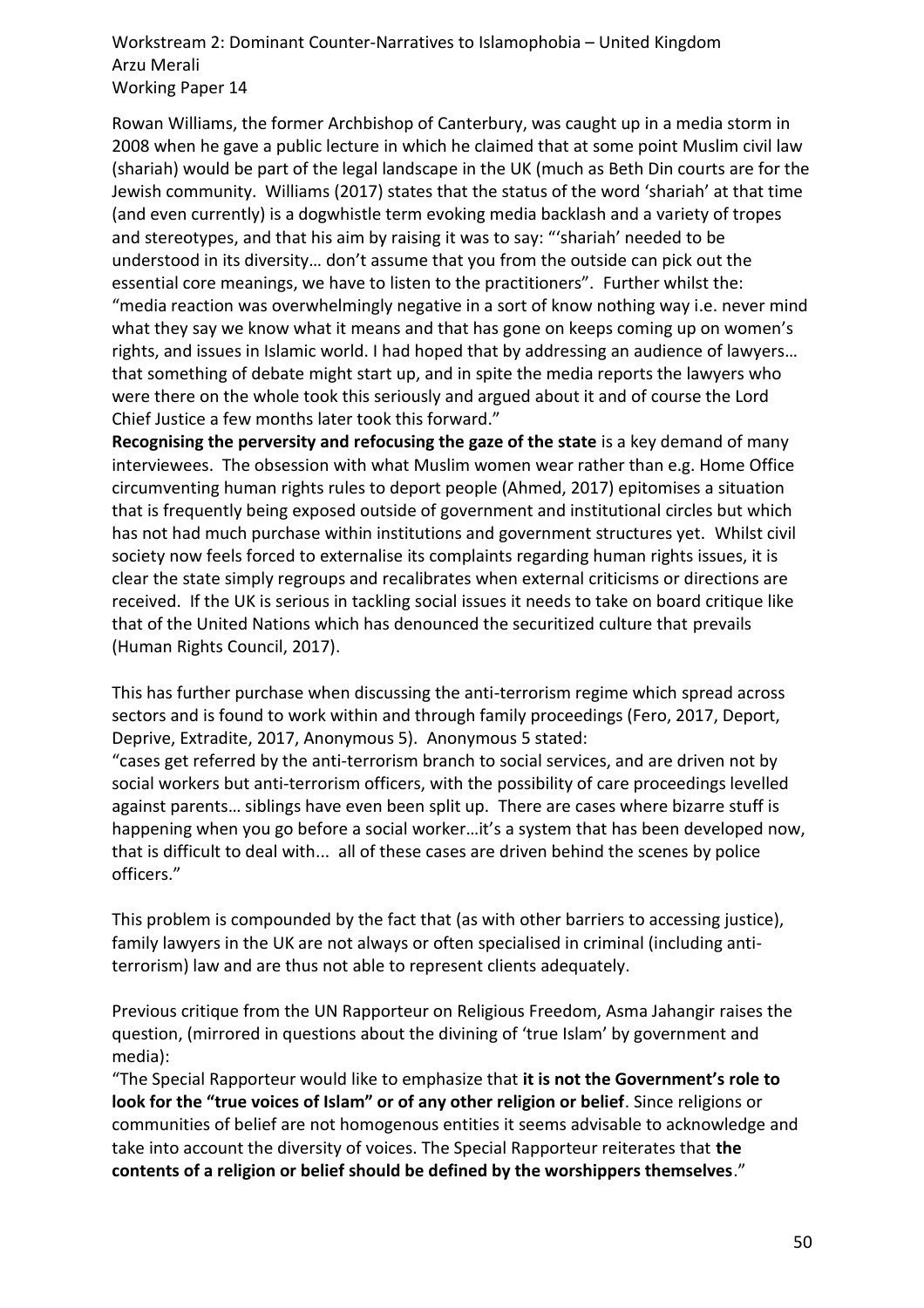Whether this relates to Prevent and other government sanctioned inter-faith work, or the operation of policies working to socially engineer the Muslim community (Ansari, 2006, IHRC et. al. 2005) Jahangir's comment pertains in exposing how hierarchies of racism are not only undergirded by government policy but exploited by them too.

#### *Removing hierarchies of racism and acknowledging Islamophobia as a form of racism.*

A repeated counter-narrative over several decades has been the invoking of the 'Jewish' community as a model, whether by Muslims themselves (Rajina, 2017, Runnymede, 1997 and 2017) or by political figures (Cameron, 2007). Ameli et. al., discuss the wider implications of this with regard to faith communities (2006b). Their findings from qualitative and quantitative work, highlight Muslim expectations within the existing parameters of minority rights in the UK. The call for **parity between minoritised and/or religious communities** i.e. the acceptance of minority identity and the 'benefits' that go with it should be on a par across major religious minorities, or indeed across major religions (Beth Din courts, the Synod, Muslim arbitration). This can provide (i) examples of good (state) practice; (ii) a marker by which to measure the treatment of Muslims by the state; but counterintuitively (iii) can inhibit the improvement of the situation of Muslims but also (in this case) Jews, by using certain aspects of recognition of 'Jewish' identity as the final point of good practice regarding religious and or racialized communities in the UK.

Ahsan (2017) sounds a warning regarding monopolisation of narratives of suffering from whichever community, and emphasizes the need for there to be more than piecemeal or nominal shows of solidarity. In particular, he calls for **a more interwoven understanding and solidarity between campaigns, causes and oppressed groups**. He highlights his work with the Hillsborough Committee campaign, as well as referencing what he calls the 'repeating pattern through other suspect communities' including the Irish through the 1960s until the Good Friday agreement, the American-Japanese and their experience of internment, as well as the targeting of the white working class in the Orgreave Affair (demonised as striking miners) and the survivors and victims' families after the Hillsborough Disaster (demonised as 'scousers'):

"…there is a repeating pattern through other suspect communities, obviously Irish people in the 70's and the Japanese-Americans and their internment and so I view this as part of that wider branch of history and I am working closely with other communities… I went to the Orgreave (Miners' Strike) and memorial on 33<sup>rd</sup> anniversary and I looked some of the language used by the Tory minister and there were things said by the minister, certain things like 'extremist ways' or 'democratic ways' and obviously phrases like that… similarly if you look at the language use against 'scousers' [Hillsborough] they are firstly blamed for their own death, they are blamed for their poverty, they are blamed…"

Also highlighting commonality of (potential) experience, Rajina (2017) highlights the existence and relative security of some Jewish schools in Stamford Hill, London where the experience and institutions of the Jewish community provide for her examples of good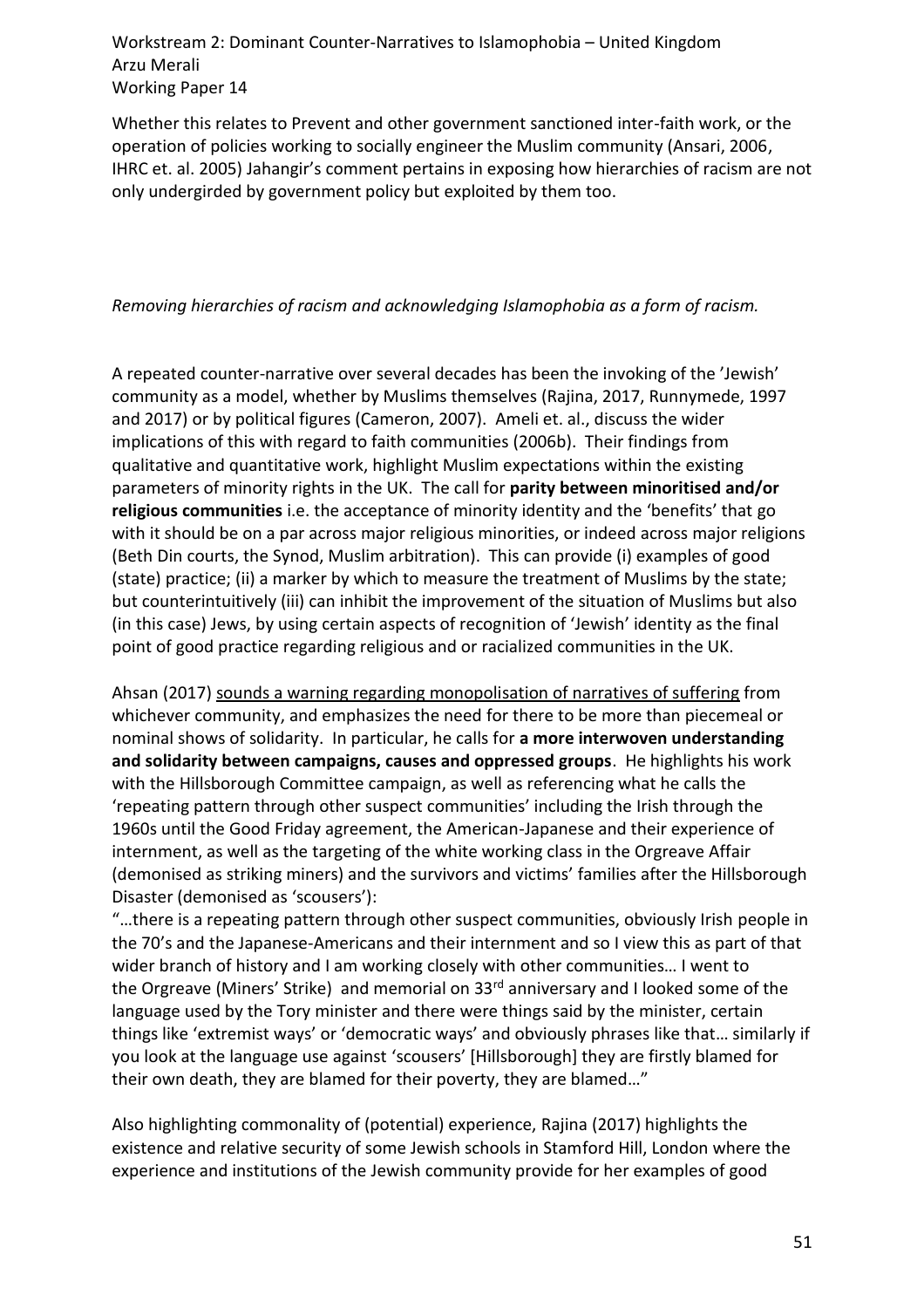practice. In the maintaining of an Eastern-European, Yiddish speaking identity some eight generations or more after arrival in the UK, there is ample scope for Muslims to emulate and government and local authorities to adopt in their approach to Muslims. Rajina points to the fact that there are many schools in that community which are known to be failing schools but which have been largely left alone by the authorities because of the community's 'putting their foot down'. As an example to Muslim communities this is illustrative of how a confident and determined community can face off hostility from the authorities to maintain their access to the institutions without external harassment. Kundnani (2017) highlights that the Muslim community's failure to draw a red line with the government over the Trojan Horse affair was a miscalculation, that has resulted in increased harassment. As a recommendation to civil society, **establishing boundaries over issues affecting the community** is part of a long-term strategy that has in the case of some parts of the Jewish community in the UK been shown to have effect.

This example bucks the narrative of minority conditionality imposed by Cameron (2007) as resting upon a critical conversation between the state and racialised minorities. Cameron (2007) claimed that the demands for Muslims to reform had precedent in the conversations between state and non-Jewish communities on one side and the Jewish community on the other fifty years previously over the possible conflicts between their identity and Britishness. It is implied in his speech that an assimilationist track taken by the Jewish community has led to their full acceptance in British society and that this is the route Muslims in the UK must take. This speech forms the basis of much policy developed and rests upon and reproduces various Islamophobic narratives of Muslims as an internal threat, disloyal and incompatible with the nation. It also revives similar anti-Semitic tropes by reenvisioning the history of Jewish communities in the UK, as recent, conditional and entirely socialised to the state, and is worthy of examination and more treatment in regard to the rise of anti-Semitism in the UK in other research.

François (2017) highlights also: "the Jewish community; they have then had certain commissions put in place to assess the state of anti-Semitism in the UK and then policies can be devised off the back of those. We know that in the UK that has not been devised by the UK government in the same way for Muslims despite repeated claims to do that..." Williams (2017) see **trends and traits of Islamophobia that mirror the anti-Semitism in Europe of earlier years and asks why lesson are not learned from this**.

A particular sector feeling Islamophobic pressure is civil society. Organisations, whether constituted as charities or not have felt the brunt of a media and political focus that singles them out in a manner distinct from other communities (see Merali, 2017a for a summary). Accountability for this situation is demanded by several respondents, but also forms the basis of expectations of equality of expectation and treatment between minority community charities. Anonymous 2 (2017) highlights a number of cases that have come to his attention of Muslim charities having inquiries and investigations opened against them by the Charity Commission based on media attacks against trustees' possible beliefs or possible damage to a charity's reputation based on confusion as to whether that charity is involved in certain events or not. Anonymous 2 notes that this has resulted in the very least, charities against whom no wrong doing has been found finding themselves at the very least, bogged down in endless rounds of correspondence with the Charity Commission caused by repeated complaints by the same members of the commentariat. At worst they have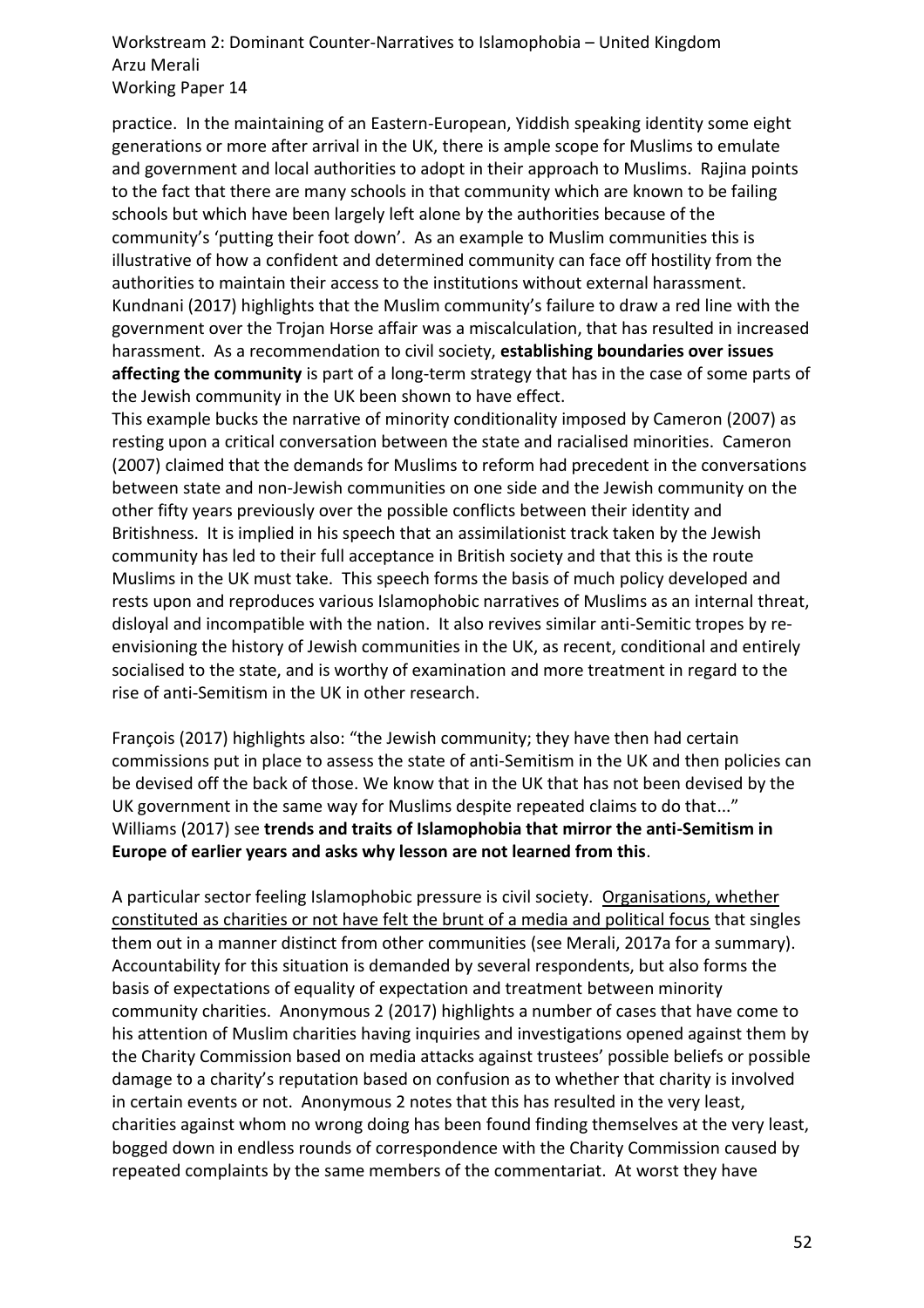trustees removed and replaced by trustees chosen by the Charity Commission and or had assets frozen. Issues that the Charity Commission have raised in this regard include, support for the Palestinian cause, perceived association with comedy events, perceived association with criticism of *Charlie Hebdo*. As Anonymous 2 notes, charities such as UK Toremet (Islamic Human Rights Commission, 2015) have meanwhile been found to be providing financial support that included funding the purchase of equipment for Israeli Defence Forces whilst they were engaged in military actions that have violated the Geneva Conventions, and in the case of UK Toremet have supported illegal settlements (White, 2017), with only minor sanction, and no finding that any of the activities mentioned are in any way contrary to what constitutes charitable aims in their opinion.

**Accusations within the third sector have existed for some time that the disproportionality of inquiries, investigations and actions against Muslim charities are an indicator of institutional racism and requires serious, independent investigation (Anonymous 2, 2017).** Accountability for such investigations and inquiries, and the revision of both the operation of investigatory powers, but also the particularities of differential treatment facing charities whose work deals in sole or large part with racialised communities. This is particularly important when the actions of the Charity Commission appear to be pursuing an increasingly political agenda $^{16}$ .

Currently, without the ability to bring legal challenges against the Commission (curtailed by the issues mentioned above) Muslim civil society and the third sector have no way to challenge the decisions of the Commission. Even when the Charity Commission was forced to accept that it could not interfere (in a manner in which it had) in the funding by Joseph Rowntree Charitable Trust or other charities of organisations like CAGE, and despite it being proven that part of this interference came from William Shawcross, the commission's Chair, directly, he remains in place.

A second aspect of the hierarchies of racism revolves around impact and the **making invisible of groups of people**. Ahmed (2017) highlights the plight of people rendered destitute due to the prohibitive costs of immigration applications, and the vicious cycle of being denied the right to work whilst applications are pending. People in this situation are also denied medical treatment and cannot rent properties. The latter means they are rendered homeless (either sleeping on the streets or sofa surfing). This process makes invisible those affected to such an extent that they are rendered almost invisible in any conversation about equalities in the UK. It is not that just conceptually they are considered beyond the pale, they are physically rendered invisible. The making visible of such injustice as projects like Deport, Deprive, Extradite, or the expose work on detention centres and removals (Miller, Corporate Watch et. al., 2013) needs to be continued but **the work of civil society in exposing these injustices requires in the long run, partners within institutions of the state in tackling the structural nature of these injustices** (Ameli et. al. 2004a).

Discriminatory barriers including those that prevent complaints from those who have suffered discrimination being lodged and prevent them from progressing at school or work,

 $\overline{a}$ 

<sup>&</sup>lt;sup>16</sup> see Merali (2017a) on the accusations of a conflict of interest regarding the appointment of former Henry Jackson Society member, William Shawcross as the Chair of the Commission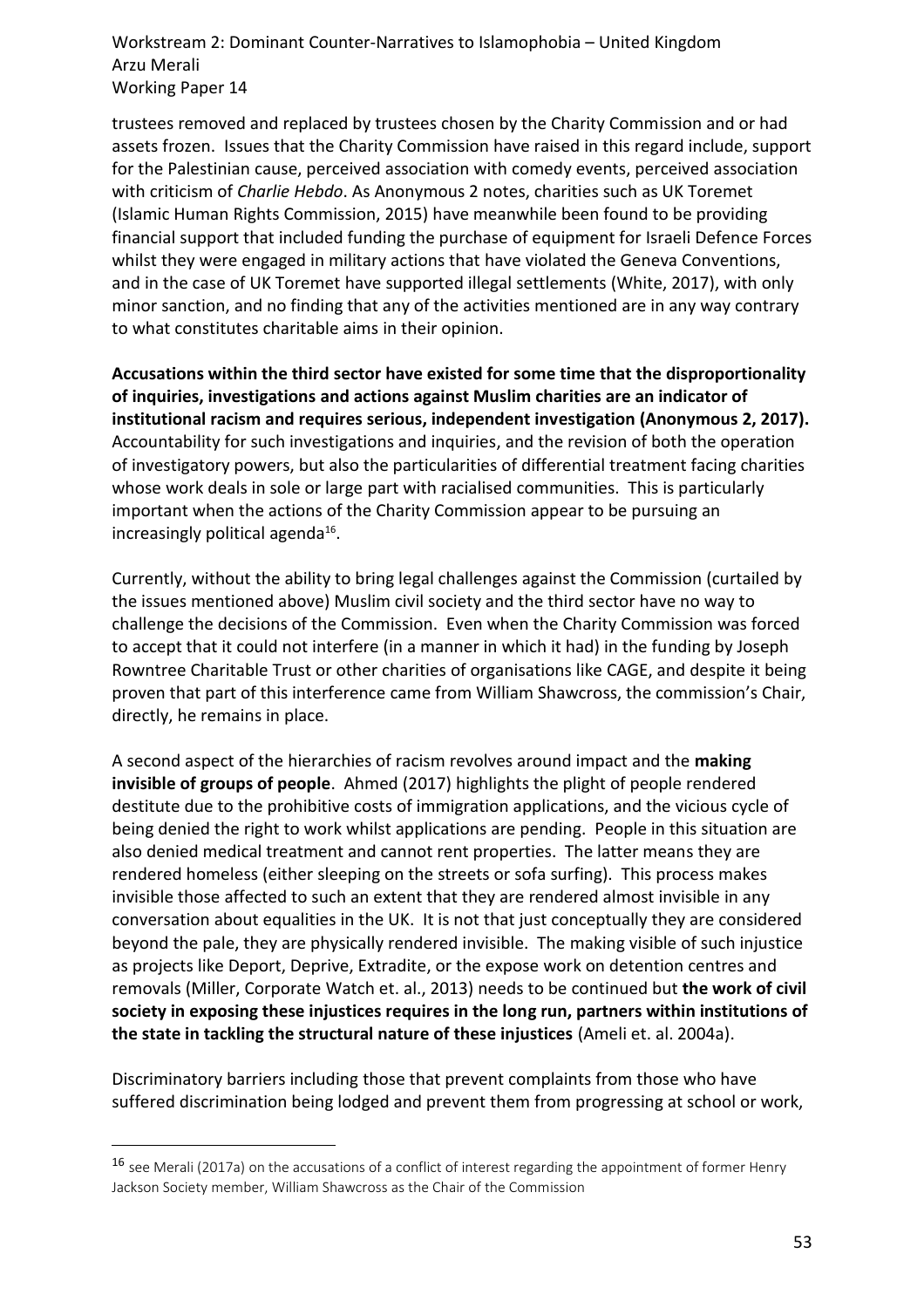are another form of making racialised individuals invisible and groups that require redress. In this regard educational space and workplace cultures have peculiar anomalies in creating hierarchies of racism where anti-racist measures (insofar as they are obliged to exist via equalities policies) are made as a one size fits all and do not always cover issues that are a bar to Muslim participation e.g. socialising and bonding around alcohol after work, participating in school discos or dance classes, uniform requirements that do not take in the diversity of Muslim expectations and beliefs etc. **Finding ways of tackling the different experiences of inequality faced by different racialized or marginalised communities and groups within institutional settings is imperative if existing equalities norms are to be achieved** (Choudhury, 2017). This could include in the school setting, clearer guidance from government on issues such as uniform (currently there is no specific advice from the government regarding the rights to wear religiously mandated clothing); working around issues like times of fasting and breaking fast, prayer times, fasting during exam periods etc. This lack has meant that advocacy organisations are getting increased calls from families where children are now being told to remove hijabs, shave beards or are forbidden from praying at school, or whose children have been referred through Prevent because they asked for a place to pray.

As with the Charity Commission and the question of accountability, similar questions arise as to how there can be accountability for the actions of OFSTED, the schools' inspectorate. It was heavily criticised for its interventions in the Trojan Horse school affair, and its new chair (Amanda Spielman) at the time of writing is facing a campaign calling for her resignation after she issued guidance to inspectors to question pre-pubescent girls who wear *hijab* as to their reasons for wearing it. Spielman's guidance is in violation of both the existing equalities culture (Merali, 2017c) in the UK as well as established human rights norms. An open letter signed by over a thousand academics and activists lambasted this move as racist (El-Enany et. al. cited in Halliday, 2017). As an initiative started by dissenting members of the academy this letter has sent a powerful message to a state institution that their actions are at the very least being held to account in some manner. However, it is battling not just Ofsted as an institution with no accountability but the discursive practice of domination hatred (Ameli, 2012) where narratives cut across political media, educational, social and legal spheres and reinforce each other. The motions behind Spielman's move also originate in the press, as Hooper (2017) notes, in The Times. According to him the impact of this: '…is now shaping how parents are interacting with children at toddler age. [T]he challenges are huge and it's very difficult actually at this point to imagine where we'll be in five years or ten years.'

Zempi (2017) also calls for more accountability including from the government which: "is the indirect perpetrator but something should be in place where politicians are held accountable for creating panic. So, lies told about immigrants have gone unchallenged. If I teach my students false information, I will be held accountable. No-one is really challenging them. Maybe a parliament committee or something along the lines can ensure accountability."

In order to tackle these issues, the following were suggested as accepting that there is a preexisting frame of reference that does not have a logic behind it but is essentially based on privileging by making visible the invisible: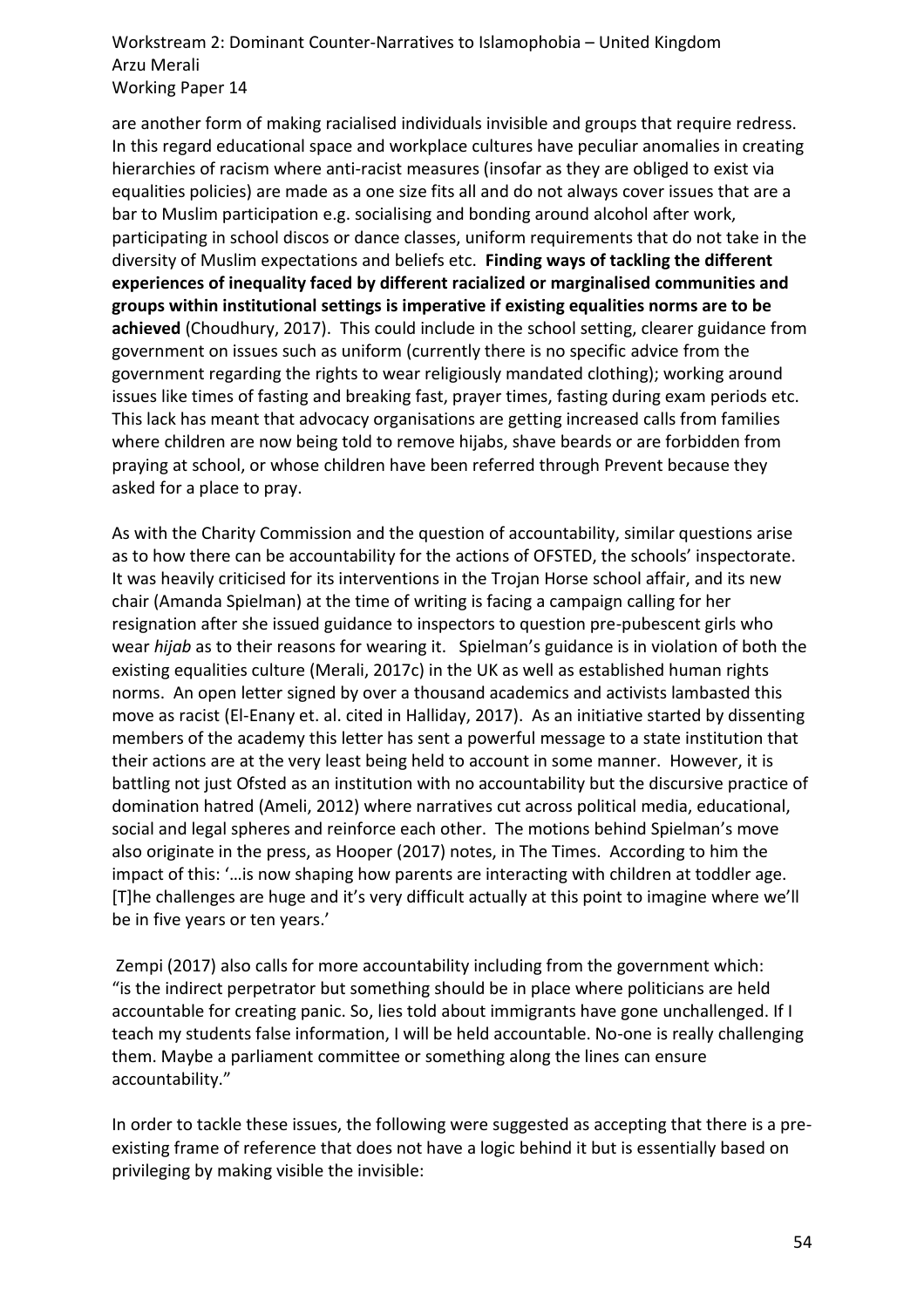Creating parity between Muslim family law councils and Beth Din courts (Ameli et. al. 2006b)

Parity in state funding and state oversight over Muslim faith schools with, in particular Catholic and Jewish schools.

Full and easily accessible accountability mechanisms for decisions taken by inspectorates (Oftsed, Charity Commission etc.), including more transparency in disciplinary proceedings against officers within these organisations, as well as accountability for the comments, guidance and work for the chairs of the organisations.

Better regulation of the public/private sector and a more robust culture preventing conflicts of interest between media professionals, and politicians, political appointees and their other affiliations, including the increasing number of active think tanks.

Highly visible meetings between institutions of the state with demonized groups.

Addressing differential treatment of racialized minorities by regulatory bodies, e.g. the Charity Commission, the Solicitors Regulatory Authority, Oftsed etc.

A thorough review of immigration rules and detentions

# *A refocus on equalities, or ideas of injustice as the normative focus of the state.*

Respondents fell within two broad categories of views regarding the equalities culture in the UK. They can be summed up by Elahi (2017) who saw the best counter-narratives to Islamophobia in existing equalities measures but also the refocusing of the conversation around 'Muslims' and 'social problems' (much as François, 2017 does) onto issues of socioeconomic deprivation and class.

Johnson (2017) and Kapoor (2017) conversely were very cautious about this approach. Kapoor cited above, preferred to use the word 'injustice' as conveying the power of the experiences being faced, and also a point of awareness raising amongst wider society. SACC (2017) uses this term in concluding its practical recommendations to the EHRiC: "there needs to be respect for the demands of justice (and recognition of the wider issues of racial justice that are engaged) in responding to Islamophobic incidents."

Johnson (2017) elaborates on the problematics of equalities' vocabulary and nostalgia: "I think there were moments of hope maybe… I think that we forget that there was so much violence that led to colonised people gaining their freedom – there was just *so* much violence. So even to describe that period of time as a potential period of hope is something I'm a little bit hesitant to do."

Tackling the institutionalisation of inequality under a security discourse has been touched on in section three. A broader expansion of this follows.

The UK's culture of equalities was hitherto much celebrated in civil society within and outside the UK as one of the most progressive. However, the rise of an anti-multiculturalist narrative and the rise of a nativist discourse have increasingly rendered this history as inimical to British values and a threat to the internal democracy of the UK (Merali, 2017a). In this scenario, Muslims are posited as the vanguards of multiculturalism, who are simultaneously seen to be promoting a segregationist agenda (and therefore are in need of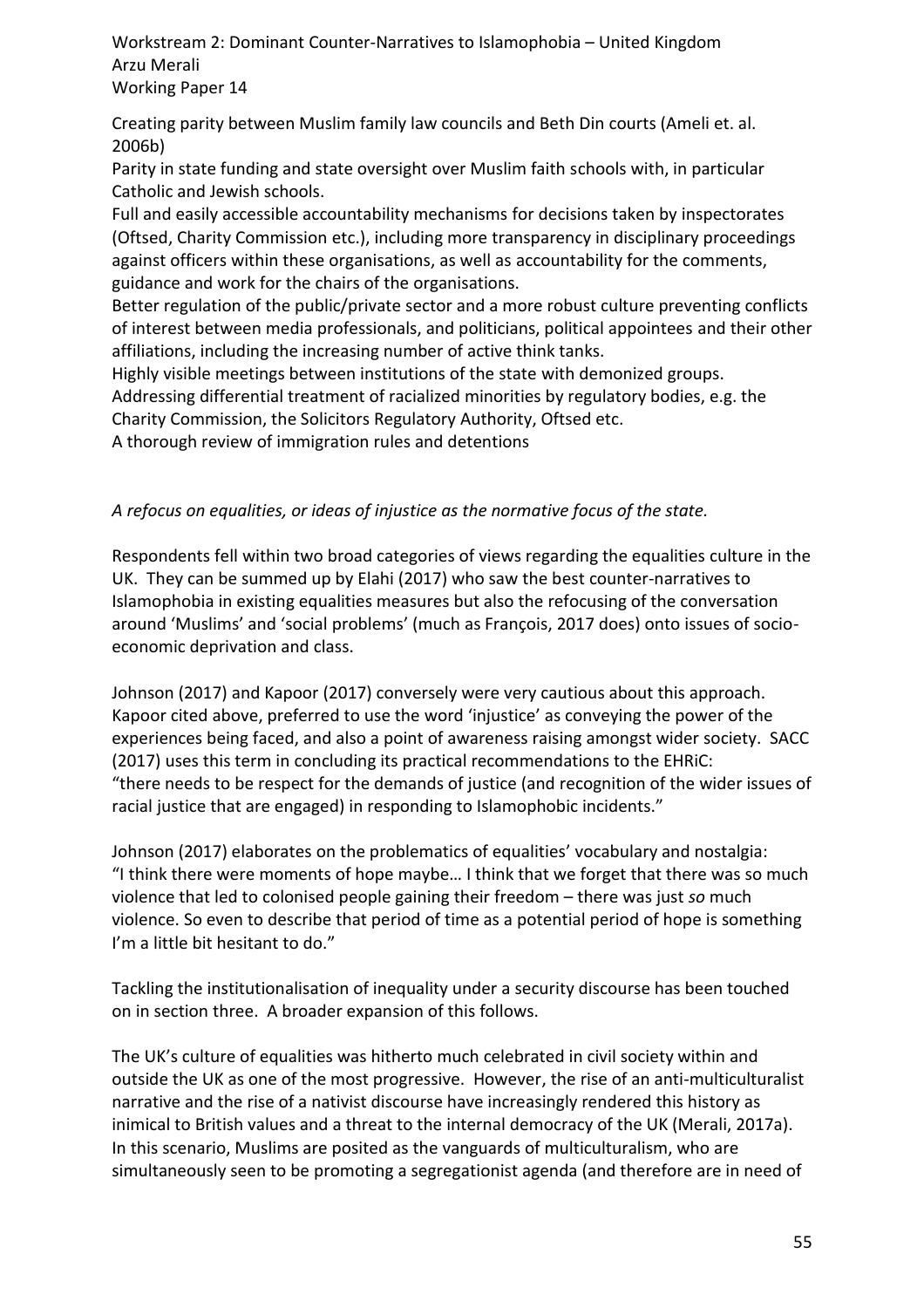assimilation/integration) but also as entryists whose civic participation is construed as seeking to advance an 'Islamist', 'privileging', 'extremist', 'segregationist' cause. The rise of the obsession regarding **entryism** highlights the extent to which the Muslim ability to project themselves into the future has taken hold, whereby Muslim aspirations based on pre-existing praxis amongst the majority is seen, not as (deferential) emulation and evidence of integration but as something other, by virtue of its 'Muslimness' (Merali, 2017b).

**Many laws and policies still in existence need bolstering in the legal culture but also the popular imagination**. This includes rules regarding employment discrimination (Ahmed, 2017), existing equalities cultures established in education (Choudhury, 2017), the setting up of parliamentary and ministerial oversight committees for controversial or contested regulations or pressing social issues. These needed to be brought to light for a new generation as the normative culture of the UK, as well as brought to bear on issues of accountability for government institutions, in particular but not solely inspectorates (Choudhury, 2017, Ferguson, 2017, #HandsOffMuslimKids (Amalia, 2017), El-Enany et. al. 2017).

**Where new rules might be useful they could be incorporated into workplace practice in a manner similar to health and safety rules for smaller companies (Ahmed, 2017)** as well as the adoption of Diversity Charters for larger organisations, unions and employment agencies that address discrimination and provide appropriate remedies (ENAR, 2017)

François (2017 describes this **refocus on equalities as a way to cut through demonised narrative** even where there are contentious issues between the community and the state over the state's expectations of Muslims:

"…whenever there are issues of inequality, those should be tackled head-on and I see a lot of blame on communities being located in cultural arguments like I referred to earlier, so when we talk about Muslims in any way, whether its politicians or journalists, its often a very easy way of locating the source of the problem in their identity as Muslims, so the reason we have certain schools which might be teaching things that the government doesn't think is acceptable would be down to the religious identity of the individuals and not perhaps the deregulation of education, for example which actually allows any community to set up schools on the basis of curriculum they would devise themselves, this becomes a problem only for particular communities, home-schooling, only a problem for particular communities."

**Dealing with the discriminatory practice of the state also found succour with the equalities narratives from within institutions**. Kundnani (2017) highlights: 'managers at the universities did, for albeit a brief moment, want to push back against Prevent and did so to some extent. They did so in the name of understanding the equalities impact of these policies…'

Participants from within equalities bodies at the IHRC and SACC workshop (2017) highlighted the impact that Prevent had had on schools, with one equalities officer relating that head teachers had approached her office asking for directions and guidelines on how politics could be discussed at school. The report of Dean (2017) also highlighted that Muslim school children suffered inequality and were victims of hate crime, and this became a useful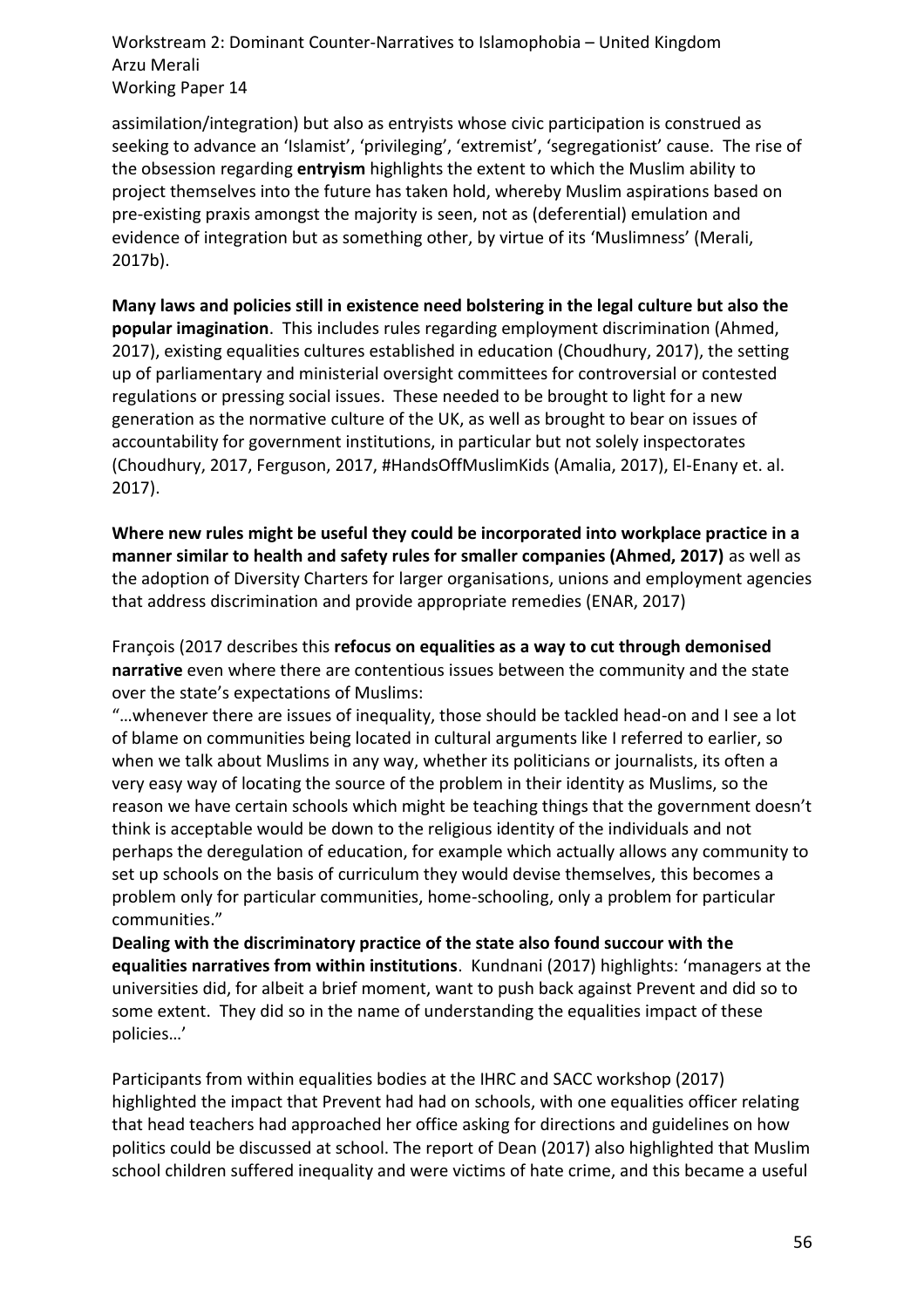tool for teachers, parents and equalities advocates in Edinburgh to get a discussion about school culture opened up, and to challenge institutional denials regarding racism.

A locus for a revived equalities culture was also raised by some interviewees with some deeply criticising the Equalities and Human Rights Commission that was constituted to replace discrete equalities bodies that existed previously. Some interviewees mentioned the EHRC simply to say they were not aware of anything they were doing on issues of racism and religious discrimination. Afzal (2017) cites incidents at university when she was involved with the students' union where EHRC reports would be:

"regularly used against any kind of event that I would try and hold the way that the outcomes of the decisions that the university made on trying to fulfil their obligation under Prevent was to stop any kind of discussions on Islamophobia or Palestine or any kind of campaigning issues."

The need to recognize the concept of hate crime within equalities training was highlighted as imperative (and already implemented in some places in Scotland). This is something that a body like the EHRC should provide leadership on but was felt to be failing on (Jasper, 2017).

Sayyid highlights the problems caused by the constituting of the EHRC:

"The danger then is that this simplification of equality laws and the joining up of the distinct equality strands enables Britain to construct itself as a progressive, 'post- racial' liberal society, thus racism becomes invisible and is instead understood as a human rights issue. That is the bringing together of all groups and dispensing with single issue bodies such as the CRE, sustains and strengthens the notion that 'we are all the same' and as such reinforces the discourse of colour blindness, universalism and unification which masks the persistence of structural inequalities that remain embedded within contemporary Britain. [Sayyid et al 2013]"

Jasper (2017) called for the **bringing back of the Commission for Racial Equality**:

"Racial inequalities in the UK are widening according to the EHRC. Austerity has amplified racism and the EHRC whilst recording these increases is spineless in challenging Government policy that has seen incidences of race discrimination and race hate spiral. It's time to bring back the CRE who at least had a track record of reducing racial inequalities and who in their later years, led by Sir Herman Ousley were never shy of challenging Government policy or irresponsible political rhetoric. I want equality in my lifetime and that requires urgent action. Under the EHRC we will still be having these discussion in 50 yearstime."

# *Accuracy in, agitation for and sanction for failure in delivering accurate representation in particular but not solely media representation.*

The media as a source of Islamophobic narratives has been extensively outlined in previous work (Poole, 2002, Ameli et. al., 2007, Ameli and Merali, 2015 etc.). Tackling the impact of this is an ongoing project with a plethora of examples from civil society and alternative media, but considerable lack from the mainstream media and wider political culture. Whilst disproportionately affecting Muslims, the operation of mainstream media is deeply problematized in the wider UK culture, as the Leveson Inquiry (2012) bears testament too,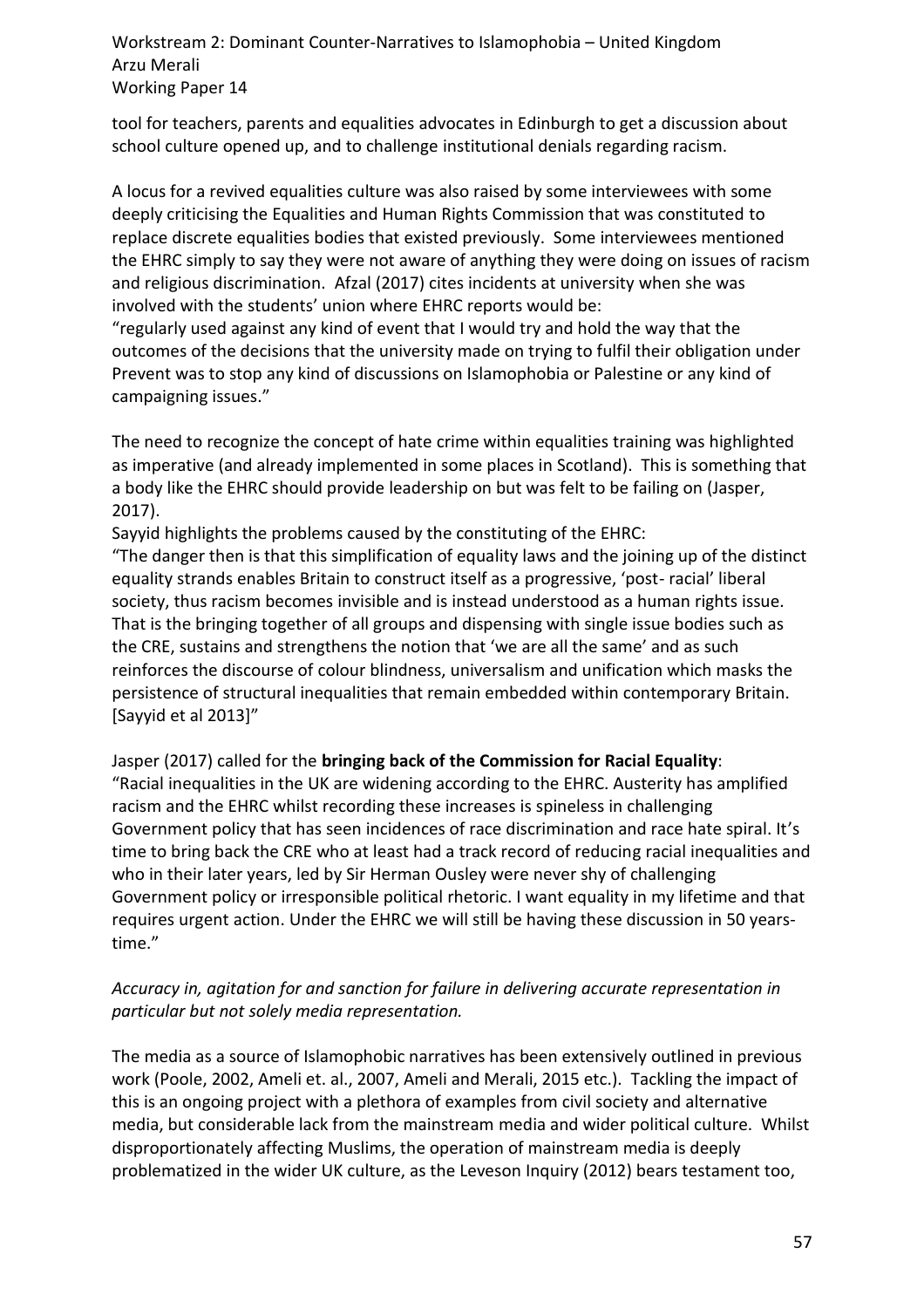the business of which remains unfinished with calls for an urgent review circulating at the time of writing (Hacked Off, 2017) $^{17}$ .

Ameli et. al. (2012) argue that those citizens who have been incited to Islamophobia are also a type of victim of Islamophobia in that they have been pushed into action by media and political discourse. Parkinson (2017) felt that protestors attending far-right demonstrations he had covered as a journalist had been pushed to this by misrepresentation of Muslims in the media.

The recommendations as to how to deal with media cut across narratives but also sites of Islamophobia. The media in particular is acknowledged as underpinning, reinforcing, (re)producing and normalizing anti-Muslim political and public discourse. Poole (2017) describes the situation, the cause and the needed action thus:

"it is so embedded now in so many institutions and it's become normalised and naturalised so that people don't recognise it for what it is because if anybody criticises then you get either the idea that, if it's a Muslim criticising Islamophobia then its extremism, if it's not then it's an attack on liberal values. So, there isn't an easy answer because it's got to come from political and social context and that doesn't appear to be changing any time soon."

Whether the narrative is that of Values and Britishness which then morphs into a state policy of Fundamental British Values which is then the basis of serious diversions from existing equalities praxis and the justification for various derogations from established human rights norms, this process has been repeatedly highlighted not just in the field-work for this research but for many years previously.

Tackling this falls broadly into the categories of:

Civil society initiatives and responses; successes and critiques thereof;

Mainstream and Alternative Media initiatives, media (self)regulation, reform and cultural transformation;

State re-evaluation of media monopolies and laws regulating hate speech.

# Civil society

 $\overline{a}$ 

Whilst there has been a long history of Muslim community outreach to the media and calls on the media to interact with a wider representation of Muslims in various contexts (Ameli et. al., 2004a, b, 2005b, 2007), there remains a significant lack in media response to these issues (Narkowicz, 2017, Ahsan, 2017, Winstanley, 2017, Parkinson, 2017, François, 2017, Hooper, 2017, Salih, 2017) with significant critique coming from within and without media circles.

In terms of civil society initiatives, there was qualified support but also critique for initiatives that sought to challenge the media that used existing complaints mechanisms, in particular an initiative to use the Independent Press Standards Organisation (IPSO) to challenge misrepresentation of individual Muslims. Whilst this gave some form of redress where successful to individuals targeted e.g. Bouattia (2017, MCB, 2017), interviewees were also concerned that (a) the scope of IPSO was still limited to redress against named individuals

<sup>&</sup>lt;sup>17</sup> The campaign group Hacked Off is supported by civil society groups, victims of press abuse and public figures.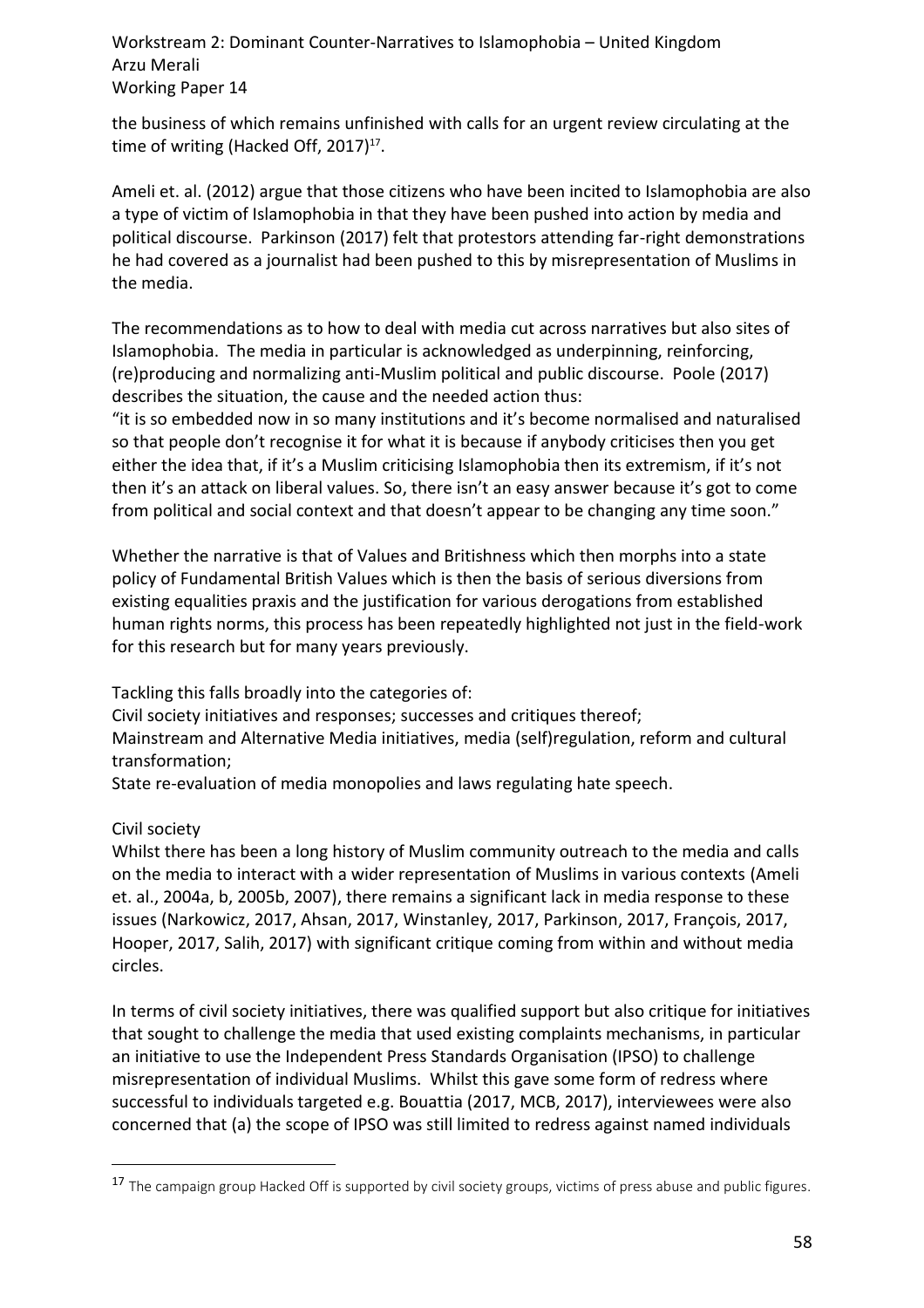rather than issues of demonization and racist narratives that target communities, groups or organizations. Sanction by IPSO resulted in published apologies, usually buried in small print inside papers. Where the law was sought as a recourse for libel e.g. Baroness Warsi's settlement with the Jewish News (2017)<sup>18</sup> or Shadjareh with the Times (2008), this seemed to rely on cases where a specific falsehood had been printed rather than the more general demonisation that accompanied the claim meaning pieces written with anti-Muslim bias but which were careful not to directly make false claims about individuals, there was little recourse to the law.

Even where such claims were made, the ability of individuals to seek redress in the courts was hampered by lack of legal and other barriers already highlighted above.

Interviewees were further critical of civil society initiatives that relied on existing broadcast oversight mechanisms like IPSO and OFCOM (though OFCOM was felt to be more robust, it came under similar criticism).

The case of Kelvin McKenzie's attack on Fatima Manji, the Channel 4 News anchor is illustrative of the limits of IPSO, which found in favour of McKenzie whose article in The Sun received over 800 complaints. McKenzie had contended that the sight of Manji in a *hijab* anchoring the news after the Marseilles attacks was offensive and went on to lambast the hijab as a symbol of oppression and misogyny. Its findings, rather than highlighting and sanctioning the racist portrayal of both Manji and Muslims in general, sought instead to incorporate such representations within the frame of debate and reasonable discussion (Greenslade, 2016). Manji and her bosses had argued that the article discriminated against her as a Muslim and also incited hatred against Muslims. Poole (2017) highlights the repeated use of this type of defence as a double-standard used to silence critical voices: "There's a difference isn't there between legitimate criticism and hate speech and offensive speech which is just racist. It seems like any attempt to say 'you can't say that, that's offensive' is an attack on free speech but free speech is just said as a way of protecting privileged rights. It's not legitimate."

As Hooper (2017) highlights, Kavanagh is in fact a board member of IPSO and this conflict of interest has not been raised at any point, and that: '…these institutions need to be examined a little bit more closely by those of us in the media who are attuned to these issues. From a media perspective, I think that's the way to go.' In his opinion the current situation it is only civil society initiatives which are trying to tackle structural racist media representation that are having any effect:

"We've moved from the era when we talked about institutional racism, institutionalized racism notably around the Lawrence inquiry. We can now talk about institutionalized Islamophobia within the media...The Times and The Sunday Times, I think the newspapers that, when I wasn't looking for stories to react to, they served those stories up on a weekly basis for several years, you know, deeply, deeply damaging and unfounded allegations about people so… in terms of challenging that there's been some good work done. I think there's stuff [done]… in terms of complaining to IPSO and raising the profile of Islamophobic media coverage that has been quite useful. I think there are issues that need

 $\overline{a}$ 

<sup>&</sup>lt;sup>18</sup> The Jewish News agreed to pay substantial damages and print a front page apology for an op-ed that claimed she was a supporter of ISIS.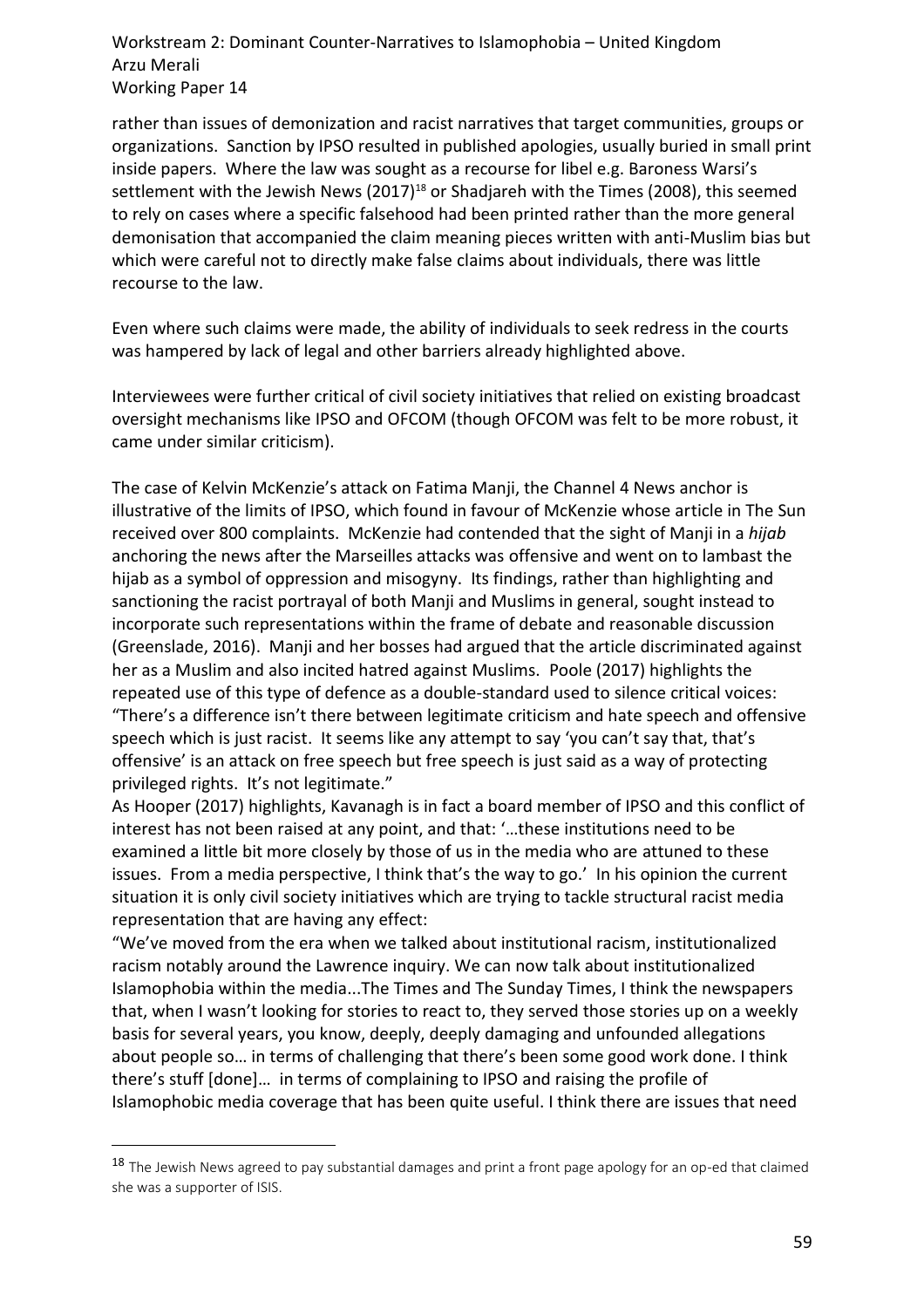to be raised about IPSO as well, obviously, the fact that Trevor Kavanagh was on their advisory board… I think there's good work been done by MEND and MPAC and lots of community activism which shines a light on this stuff and highlights it. I think that's all really important and the fact that it is now taking place in a social media environment where things can be challenged very quickly. I think that's very helpful."

Without a longer-term strategy initiatives that sought to use IPSO and other regulatory mechanisms were at risk of re-inscribing a problematic narrative (Narkowicz, 2017) that existing mechanisms were adequate and that Muslims were unable or unwilling to use these to make reasonable claims, or that the findings of the body in cases like that of Manji were acceptable thus normalising deeply problematic understandings of free expression. This also legitimised the idea that Islamophobia in the media where it existed did so in individual cases not as part of a conscious or unconscious culture.

Veteran journalists highlighted that Muslims and Muslim civil society in particular needed to be more media savvy, particularly in dealing with the management of content rather than on issues of individual presentation. Salih (2017) argues that Muslims must learn when and how to interact with the mainstream media.

**Tackling the tendency of sensationalism** even in high-brow news magazines which tended to pit a so-called liberal Muslim voice (usually from a narrow pool of individuals associated with The Quilliam Foundation and other government backed organisations) and so-called extremist groups like Al-Ghurabah and Al-Muhajiroun against each other. This leaves out the voices of the vast majority of Muslims on any given issue and denies them a voice usually about issues like the securitized state, other community related issues or British foreign policy that are of great and direct concern to them. Salih (2017):

"It's a way they're framing their programmes, framing their debate, framing articles, just seems very skewed to me. Even when you're doing a so-called balanced debate on a Muslim question that the very premise of the debate is very Islamophobic. There are so many things they could do differently. I guess hire more people that aren't just brown or black faces but who ultimately talk the white man's lingo and won't challenge them but hire people who will actually represent the community. And get rid of the tokenistic approach they have to hire ethnic minorities now."

For civil society, Salih argues that they should be 'encouraging a no platform policy' with both 'extreme' types of unrepresentative voices. Likewise, as a medium to long-term strategy he advocates Muslim understanding that for the media to access news content from Muslims, Muslims themselves are able to set in part the terms of their participation through such strategies. Muslims as the repository for media content are then in a position to recalibrate the relationship between Muslims and the mainstream media in a less skewed fashion.

Poole (2017) believes there are already examples of this happening. Her research has indicated that where there are anti-Muslim social media hate campaigns there are often more social media posts responding with counter-narratives and some of these are being picked up in the mainstream media thus getting through to wider society: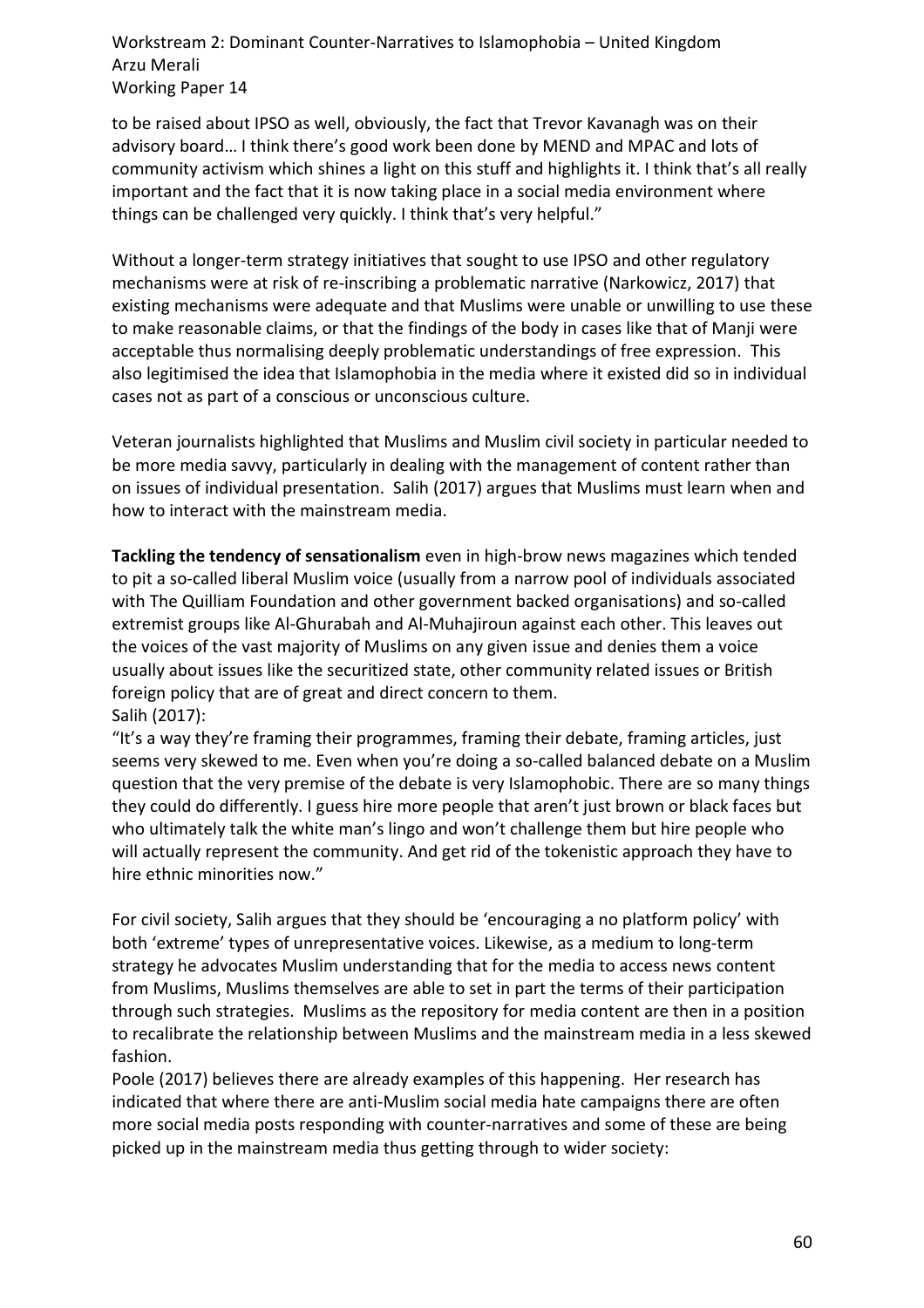"But you can see examples in… Channel 4, BBC, The Guardian, local media, where its beneficial for those organisations to represent Muslims positively. So, if there's a demand, then the media are going to start paying attention to that demand… Once organisations realise that they've got to meet the requirements of their audience which is getting more and more diverse then that's when perhaps things might change a bit."

Sinan Siyech (2017) argues that Google's Redirect program that redirects users trying to access terrorist materials to so-called 'moderate Islamic' sites, should be used as a model to redirect internet users from Islamophobia. Other initiatives include the making more widely known of Google's suppression of sites reported to them as hateful, deliberately lowering their ranking when searches are made.

However, Poole tempers this with the caveat: 'You can see progress, you can see that those institutions are listening but in terms of the general representation, then I would say the framework of representation is getting more-narrow. There is more volume of coverage and narrower representation towards the Islamic terror framework.'

Mainstream and Alternative Media initiatives, media (self)regulation, reform and cultural transformation

However civil society practice cannot fix the power imbalance between parties. This idea of not just better representation in personnel but in product as well goes back to the Kerner Report (1967) in the US which highlighted the lack of understanding in the media of issues affecting and impacting black minorities in the US but also how that lack contributed to racist representation in the media. In order to tackle this using Kerner, Ameli and Merali (2015) suggested:

• **Expand coverage of Muslim community affairs and of race and Islamophobia problems** through **permanent assignment of reporters familiar with the issues around these affairs**, and through **establishment of more and better links with the Muslim community**. The Muslim community is a diverse one, and the media needs to engage with that diversity and not promote or rely on sensationalist or apologetic voices that simply help propagate deeply held negative ideas. Williams (2017) summarises thus: "We don't have enough of Muslims voices invited into the public space. One of the challenges of the media is to look for a greater diversity."

• **Integrate Muslims and Muslim activities into all aspects of coverage and content**, including newspaper articles and television programming. The news media must publish newspapers and produce programmes that recognise the existence and activities of Muslims as a group within the community and as a part of the larger community (adapted from Kerner, 1967). Ameli et al (2004a and 2007) **emphasise the idea that a dual space for minorities is essential for any society to foster a sense of citizenship among minorities**. To do this, a space for minorities to call their own is essential and a media that is supported in the conceptual sense by dominant society is essentially a part of that.

• Recruit more Muslims into journalism and broadcasting and promote those who are qualified to positions of significant responsibility. Bodi explains further that media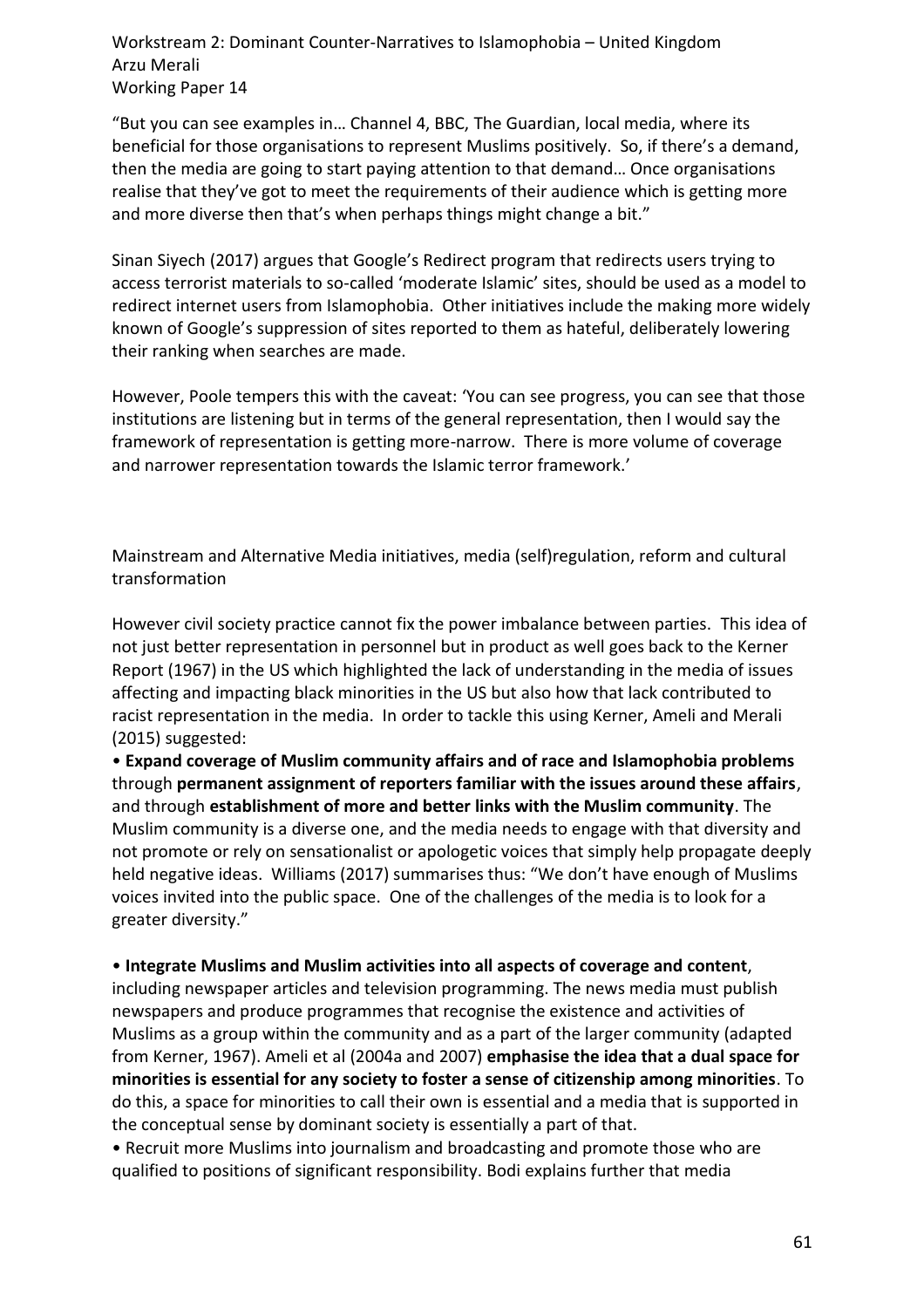institutions should: '[h]elp nurture Muslim journalistic talent within mainstream media settings to promote inclusiveness to combat institutionalised Islamophobia.' Recruitment should begin in high schools and continue through college; where necessary, aid for training should be provided (Baig, 2017, Salih, 2017).

• Accelerate efforts to ensure accurate and responsible reporting of news concerning Muslims and all minorities through adoption by all news gathering organisations of stringent internal staff guidelines, but also as part of a more accurate representation of so-called 'foreign affairs' (Winstanley, 2017).

• Cooperate in the establishment of and promotion of any existing privately organized and funded independent institute(s) to train and educate journalists in Muslim affairs, recruit and train more Muslim journalists, develop methods for improving police-press relations, review coverage of Muslim related issues, and support continuing research in these fields. Bodi (2017) takes this further and argues for: 'Support [for] education initiatives for senior mainstream media personnel around issues of Islamophobia and how to avoid it.' Johnson (2017) highlights the case of an individual Imam in Denmark in the run up to and subsequent to the Danish cartoons affair, and its resonance for now in a post-Brexit culture. The lack of redress for the individual in this matter is eclipsed by the **need for the media to understand how its vilification of someone who simply tried to start a dialog on an issue of concern and avoid conflict is indicative of a supremacist culture within the media**, **which reinforce state narratives**:

"…he had actually spoken to the people who ran the newspaper *before* it became an issue – before it became an international issue – and tried to get them to apologize, tried to get them to engage in a discussion. And they refused. And *then* he started talking about it internationally. And the Danish media just *hounded* him. It was really horrendous. To the extent that even after he passed away a lot of the news media were like, oh "Radical Muslim Has Now Passed Away." It was one of those moments where you realize, even this man who you know... who is really just trying to tell people "hey, the ways in which this language is perpetuating is really unfortunate" has been *hounded* from that point in time until the end of his life, which is incredibly sad. And then now, it's another moment where I've seen a lot of young Muslims, young people of colour more broadly and young Muslims specifically, thinking about what it means to grow up in Britain post-Brexit."

#### *Silencing*

This repeated experience of Muslims, either as victim or as witness, sharply critiques the media and wider culture's self-perception of a free, fair and balance media. The experience of the Imam as well as the experience in curtailing of the work of Muslim journalists is set in sharp contrast with the argument that free speech is one of the fundamental values of the society we live in. Additionally, this claim ignores the heavy hand of the law to curtail and criminalise speech under anti-terrorism laws. A combination of actual criminalisation and a culture of fear, means that Muslim voices are silenced, even when they are expressing thoughts and ideas no different from non-Muslim peers which go unsanctioned. It is the media's role to highlight these anomalies at the very least, and to campaign for a more open space for dialog rather than pursue restrictive practices in framing stories and curtailing the ability of journalists, particularly Muslim journalists from pursuing stories within the mainstream (Baig, 2017, Salih, 2017, Bodi, 2017).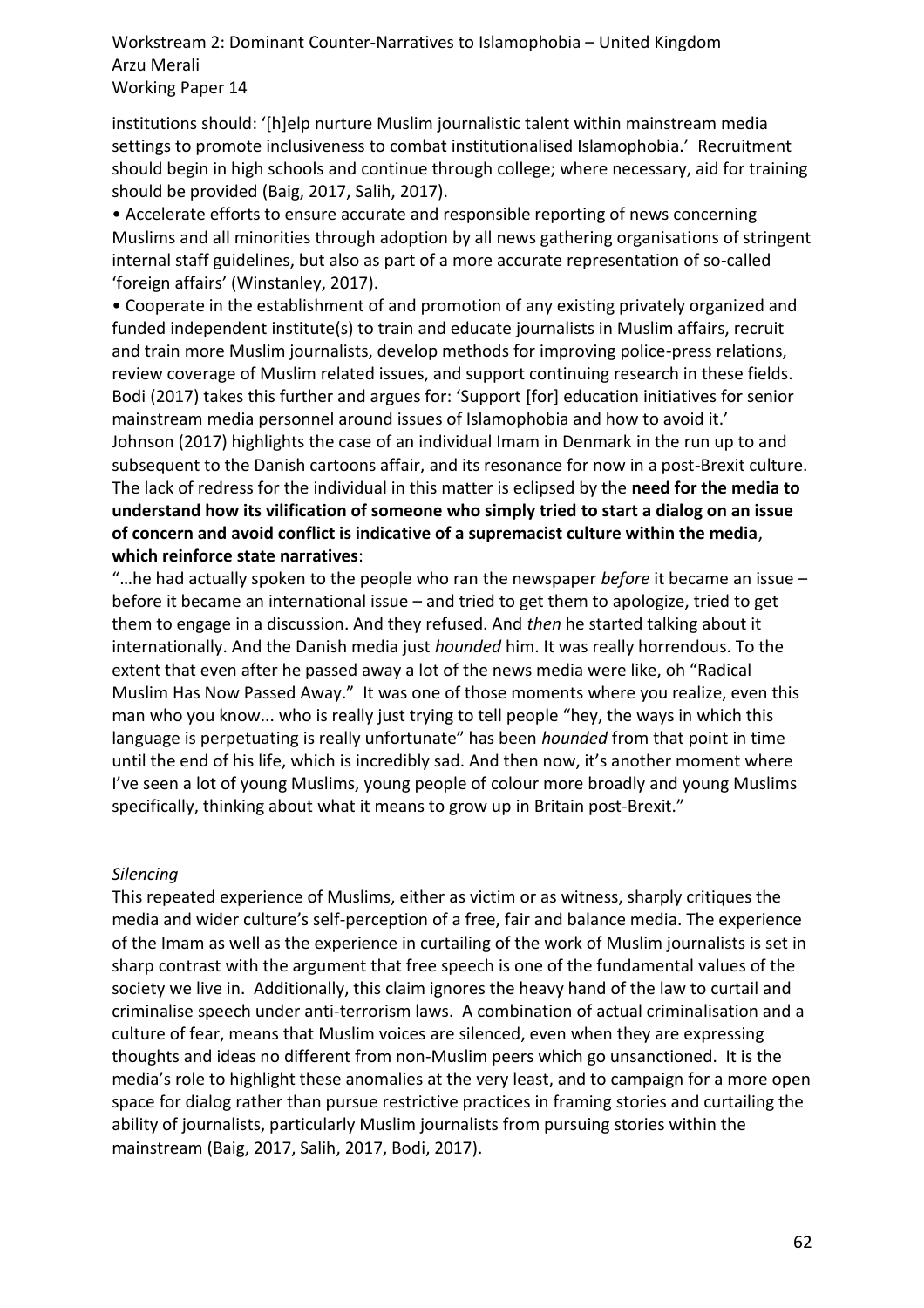# *Truth-telling and Tackling Bias*

Berger's critique (2016) of the functionality of current news media as reporting a political discourse 'emptied of any meaning', which presents and classifies the world with the 'jargon and logic of management experts' is particularly revealing of the challenge faced by counter-narrative work that seeks to tell 'truth' or be 'accurate'. In Berger's analysis of the news as the showing of a succession of spectacles, 'deprived of context, in numbing succession' coming as shocks not stories is a reflection of the critique of many interviewees of how Muslims, Islam or related issues are portrayed, the cumulative effect being to shock and scare rather than to make known.

Winstanley (2017) highlights role of Electronic Intifada, Salih (2017) the role of 5Pillars.com in trying to report accurately on issues that have been very much skewed in their framing in the mainstream media. Whilst Salih claims there is no such thing as an 'independent media' and there should be no pretence regarding this, Winstanley and Hooper (2017) argue that the reporting of truth is the main way to tackle the issue of negative framing in the mainstream media. Winstanley highlights the operation of anti-Muslim narratives in political and media discourse on Palestine, as Palestine is a Muslim majority nation: "one of the main narratives against the Palestinians by Israel and its supporters in the West is that they're Islamic extremists, Palestinian organizations are Islamic terrorists and Palestinian resistance movements are terrorists. The issue is Islam is negative and negative portrayals of Islam in this country come up a lot in those portrayals. There's quite a big crossover between the pro-Israel lobby and what's often termed counter-jihad movements… quite often they cross over quite a lot with pro-Israel organizations."

Likewise, Hooper (2017) highlights work at Middle East Eye that tries to 'present the Middle East in a more intelligent way that reflects the reality on the ground more than traditional narratives'. However, he notes pessimistically that this issue of framing or creating wider counter-narratives may not be something within the remit of journalists. He sees the role of journalists and civil society intertwining to raise awareness of Islamophobia and the problems of framing. To that end:

"The racism paradigm is useful in the sense that a lot of people who may have been racist in a fairly unthinking way perhaps thirty or forty years ago, I suppose there's a positive social trend in some aspects and we just need to continue pushing ahead with that in terms of how Islamophobia is framed but the key to that is obviously addressing issues with foreign policy."

Parkinson's (2017) work on the rise of the far-right in the UK over a number of years is another example of building a significant body of work for short and medium-term awareness raising, particularly when through one media outlet.

Mills (2017) extends this to wider issues with regard to the role of the BBC in promoting a widely pro-government narrative in its output. Both and numerous others emphasise the need to persist with such narratives despite attacks from anti-Muslim commentators, as an essential part of creating and maintaining alternative/Muslim space for expression and agency. Salih and others acknowledge that this will not in itself address the hegemony of ideas in the mainstream. Indeed, there is an increasing view that responding to, lobbying and negotiating with the media is not a useful long-term strategy, whilst such methods must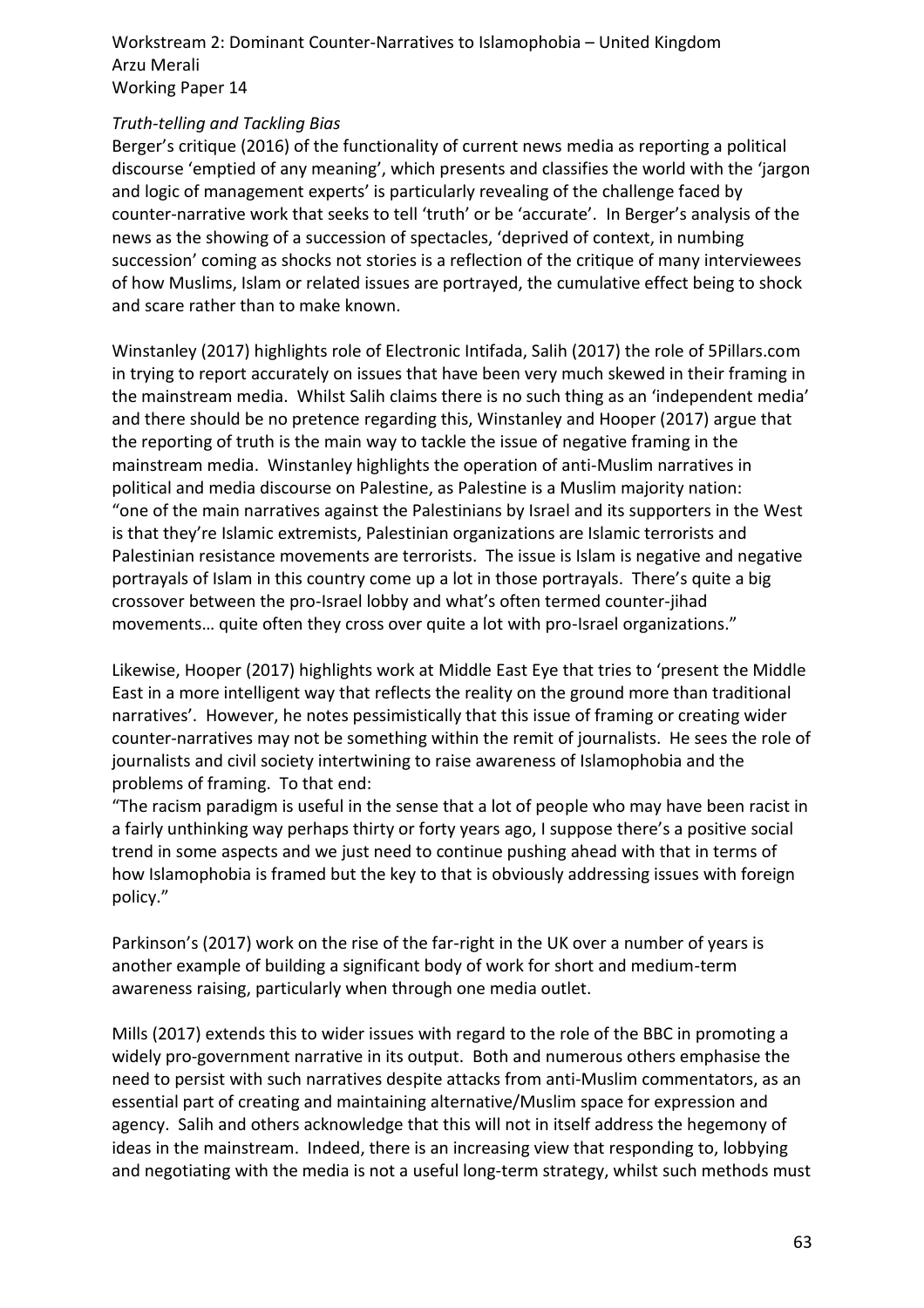be employed in order to fulfil short term functions like the highlighting of discrimination case victories (Ahmed, 2017), or to get redress for personal violations (Bouattia, 2017). Parkinson (2017) expresses the frustration of many including within journalism at the failure of the post-Leveson culture. Whilst there are many fines given to newspapers there: "[has] got to be more accountability and more punishment towards the people in that profession when they do something like that. It's not happening. If a journalist makes up a story or completely misrepresents a story and it aids and abets a racial or hatred angle, I'm afraid they should probably lose their job and they shouldn't be employed again because they have broken the golden rule of the ethics of journalism."

Anonymous 3 (2017) and Anonymous 4, journalists, spoke of the impact of the Cathy Newman affair as highly demoralizing for journalists of colour in mainstream settings, as well as journalists close to the Channel 4 news team.

In 2014, scandal hit Channel 4 News when its presenter Cathy Newman was found to have lied about a negative encounter at a mosque. Parkinson describes the responsibility of journalists and the failure highlighted by this incident:

"any news outlet can be guilty of that, some more than others. I mean, for instance, what I would consider probably one of the best go-to news outlets would be Channel 4, but remember what Cathy Newman did and made up a story about when she went to the London mosque and she was told to leave because she was a woman. They released video footage that showed her going in and leaving on her own accord. I mean, why would you do something like that? As a journalist, you have a responsibility to make sure you're not making up stories, you're not actually helping a racist or a hatred narrative. It's our job to be there to show things that are really going on."

Parkinson (2017) highlights the **need for unions to take a more active role in lieu of more regulation**, using a case where a Paparazzi had been expelled from the National Union of Journalists after appearing on a TV show. Whilst unions tackling major newspapers and their staff would probably require a legal fighting fund, the possibility has been proven. Resources for media to help news media transform itself exist aplenty, with UNESCO, the Fundamental Rights Agency, the Ethical Journalism Network and various Muslim civil society groups having issued recommendations, guides, best practice exemplars on a number of issues, however the uptake remains small. These guides vary in their approaches with many highly sympathetic to the 'dilemmas' faced by the mainstream media (Ethical Journalism Network, 2012). Others provide sophisticated analyses, case studies and good practice guides on issues like the reporting on terrorism that avoids making generalisations that promote anti-Muslim or more generally demonising narratives. These guides are an existing form of counter-narrative that enriches the media environment should the mainstream media decide on self-evaluation and cultural transformation on this issue as they have done on other issues, notably the reporting of sexual orientation (Ameli et. al., 2007).

A caveat offered by Hooper (2017) is worth noting with regard to the role of journalists charged with exposing Islamophobia as being an essential short-term aim, but which does not work without longer term thinking and wider support regarding the transformation of the media culture: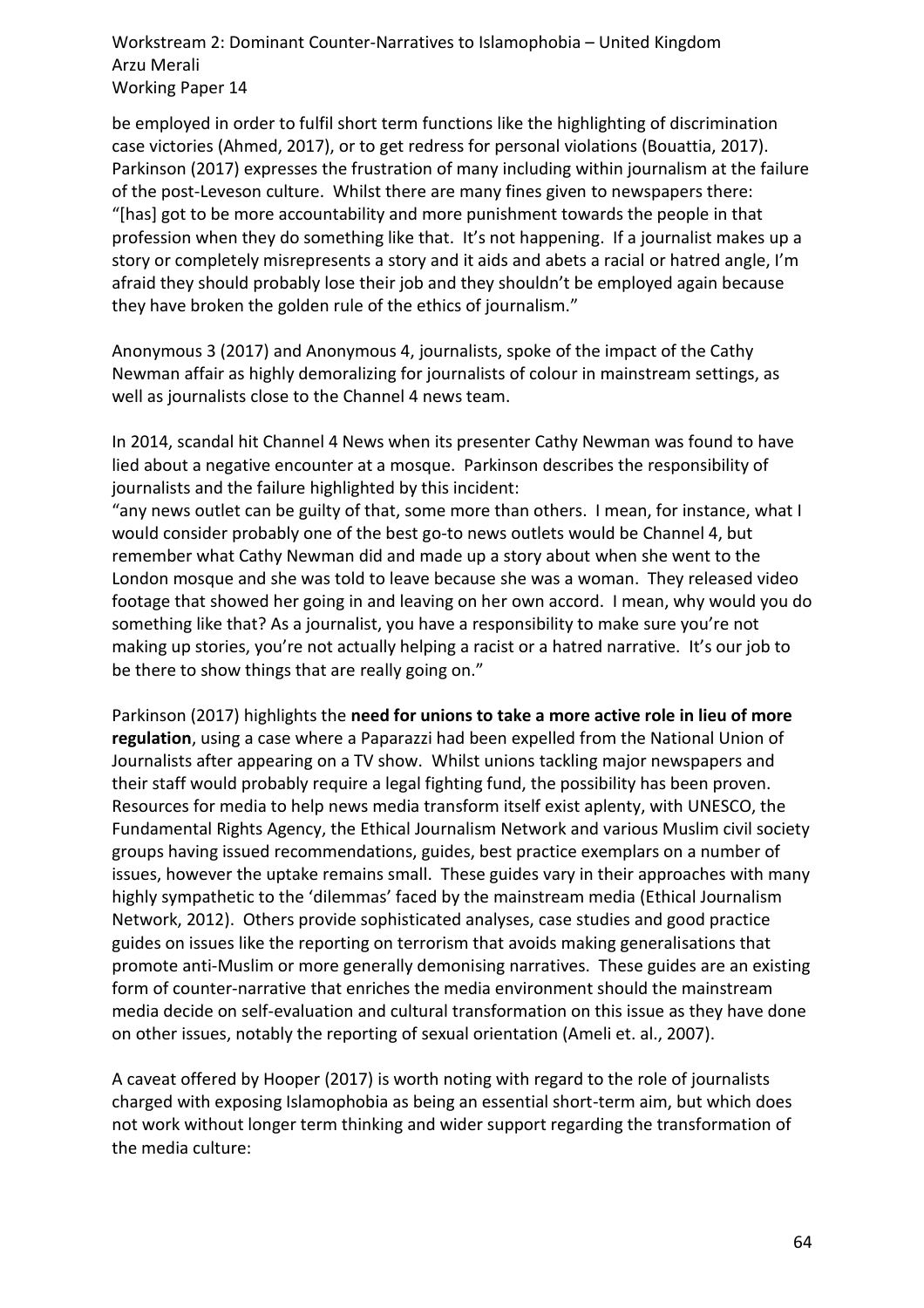"Going forward, in terms of how we address it, I suppose journalistically, my interest is always in finding stories that expose the inconsistencies, the hypocrisies; how this Islamophobic ideology surfaces in terms of public policy or how people are treated and journalistically, that's quite straightforward, we just keep finding the stories that tell us that that is happening. That's absconding responsibility a bit because it leaves it for others to think about what we do with that. I think there's an inherent danger in that, as well, in the sense that if my career depends on finding examples of Islamophobia and reporting them then I'm going to continue…"

Beyond this a **genuine dialogue between mainstream media and Muslims**, whether through a broad range of civil society organizations or outreach to the grassroots that is based on Kerner principles of identifying Muslim issues as part of the news media landscape, rather than in a sensationalist fashion.

The **strengthening of existing complaints mechanisms** (Hacked Off, 2017, Bouattia, 2017, Ameli and Merali, 2015, Parkinson, 2017, Baig, 2017) is a short-term demand which itself will only fulfil the function of widening scope for redress as a short-term strategy. Without partnership from main media organisations, the cultural shift that is needed is unlikely to happen.

Poole (2017) argues that there are existing accepted levels of regulation of broadcast media and also regulations for social media that can be a starting point for printed press regulation:

"…there's lots of opposition to that but it could be regulated like broadcasting is. The problem is the media is becoming more fragmented so more difficult to regulate, but there are some steps to regulate it. So, with the internet, there's been more pressure put on digital companies to regulate content that appears on their platforms. So, it is possible to put pressure on companies to do that."

Bouattia (2017) argues that one of the functions of organisations like IPSO must be to **monitor media representation of minorities both in the case of where individuals are targeted by negative media complaints, but in terms of general trends of representation of minoritized groups**. As much research already exists on the representation of Muslims in the media pre-dating 9-11 (see e.g. Poole, 2002, Poole and Richardson, 2006, Richardson, 2004) as well as a substantial research post that date, it seems clear that external pressures are needed to make the mainstream media engage with these findings. Whistleblowers from inside the profession, reference cases where news media have cynically stoked anti-Muslim hatred even where inaccuracies exist. Despite this being revealed in the Leveson Inquiry into media practices, the resulting body set-up to replace the existing press complaints mechanism (IPSO) has no mandate to initiate complaints against papers when such issues are exposed, or tackle wider issues of demonization, monitoring etc. Part of this lack has been attributed to the setting up of IPSO as a holding organization until the **second**  part of the Leveson Inquiry is completed<sup>19</sup>. However, the political backing for the second part of the Inquiry seems to have dissipated and campaigners are worried that despite

 $\overline{a}$ 

<sup>&</sup>lt;sup>19</sup> This part of the Inquiry was delayed for criminal proceedings against certain newspaper personnel were complete. Now completed there has been a delay in announcing the start date from the government, and there have been rumours that the government does not want it to restart (Hacked Off, 2017).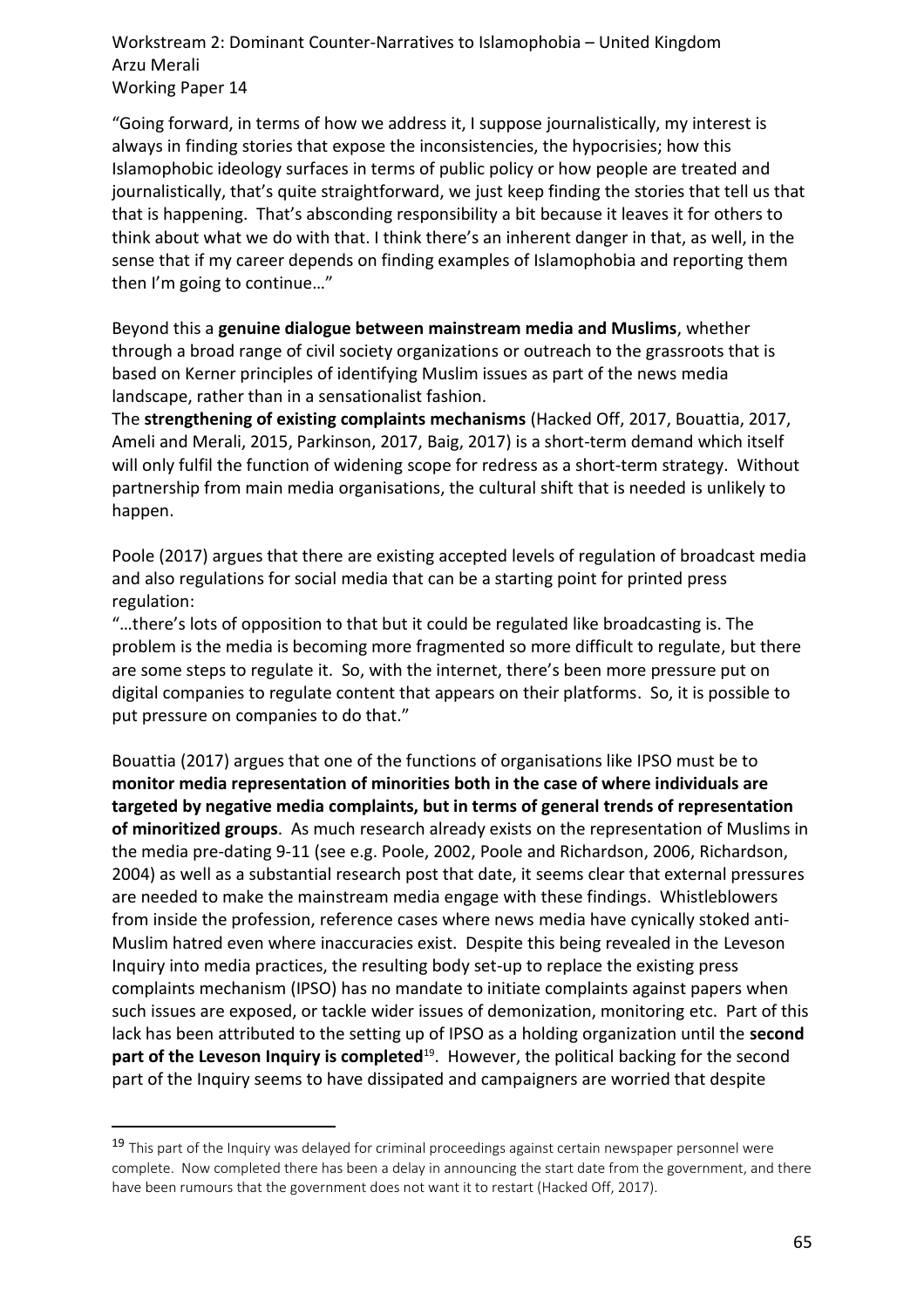previous assurances, no such Inquiry will now be completed (Hacked Off, 2017). Whether via Leveson Part II or some other form of Inquiry, the outstanding issues raised in that report like the demonization of groups, need to be addressed.

## State measures

 $\overline{a}$ 

# *Breaking up / preventing monopolies*

Aside form Muslim critiques of the operation of the mainstream media, there is a more general critique about the power of certain figures and corporations in monopolizing newsmedia. The role of the state in ensuring that there are no monopolies of ownership (Ahsan, 2017 and Parkinson, 2017) goes some way to minimizing damage caused by the trends in certain media that work in tandem with political discourse and policy development. Bodi (2017) conceptualizes it further to clarify how imbalance of power that impacts minorities affects the idea of media equality and balance. He advises that the government must: '[**t]ake steps to resist the trend towards consolidation in the media industry as minority groups do not have the financial clout to buy into conglomerates**.' Poole (2015) advises that there are measures that grassroots civil society can and do take the lead on: '**small measures from the ground up**, you're talking about **educational measures**, about **lobbying certain organisations that are willing to listen like the BBC and Channel 4, The Guardian**.'

This does not of course prevent cross-cutting narratives of Islamophobia pervading when there is a ubiquitous culture of anti-Muslim hatred. The Ethical Journalism Network (2012 onwards) has provided a guide to Hate Speech for journalists, however this relies on selfregulation, which has been demonstrably inconsistent and unaccountable. This raises the spectre of the need for tighter and consistent hate speech laws. Whilst issues like the 'glorification of terrorism' and 'incitement to religious and racial hatred' are covered in parts of the anti-terrorism and existing criminal law, their extend seems to be heavily biased towards prosecuting Muslims and racialized groups. There is an argument that such laws must either be used against non-racialized perpetrators including those given a media platform e.g. Katie Hopkins whose columns and social media comments have been heavily criticized for demonizing Muslims, migrants and other minorities<sup>20</sup>. Whilst curtailing speech is always a controversial demand, the current situation where the speech of Muslims is criminalized but that of those who call for a 'final solution' against Muslims is not, cannot be allowed to continue. Either there is consistent application of these laws, or their total repeal or a total review to make effective the boundaries that have always existed regarding what is and is not hate speech and can and cannot be allowed. As Narkowicz (2017) explains:

" It's like when you think about women and it's not okay to say certain things about women, it's not okay to sit on morning TV and say all women are stupid and they're less intelligent... in the UK that is not acceptable because it is not acceptable in the mainstream… it is unacceptable and why. Well we allow hate speech in the media and we don't punish hate speech like Katie Hopkins', why doesn't she get punished? I don't understand why she wouldn't be charged for her hate speech or spreading hate. So when people see the media and celebrities doing it it is becoming okay and I don't think we can expect the media to

<sup>&</sup>lt;sup>20</sup> Hopkins had called for a 'final solution' after the Manchester Arena attack in 2017, and had previously called migrants 'cockroaches.' (Topping, 2017)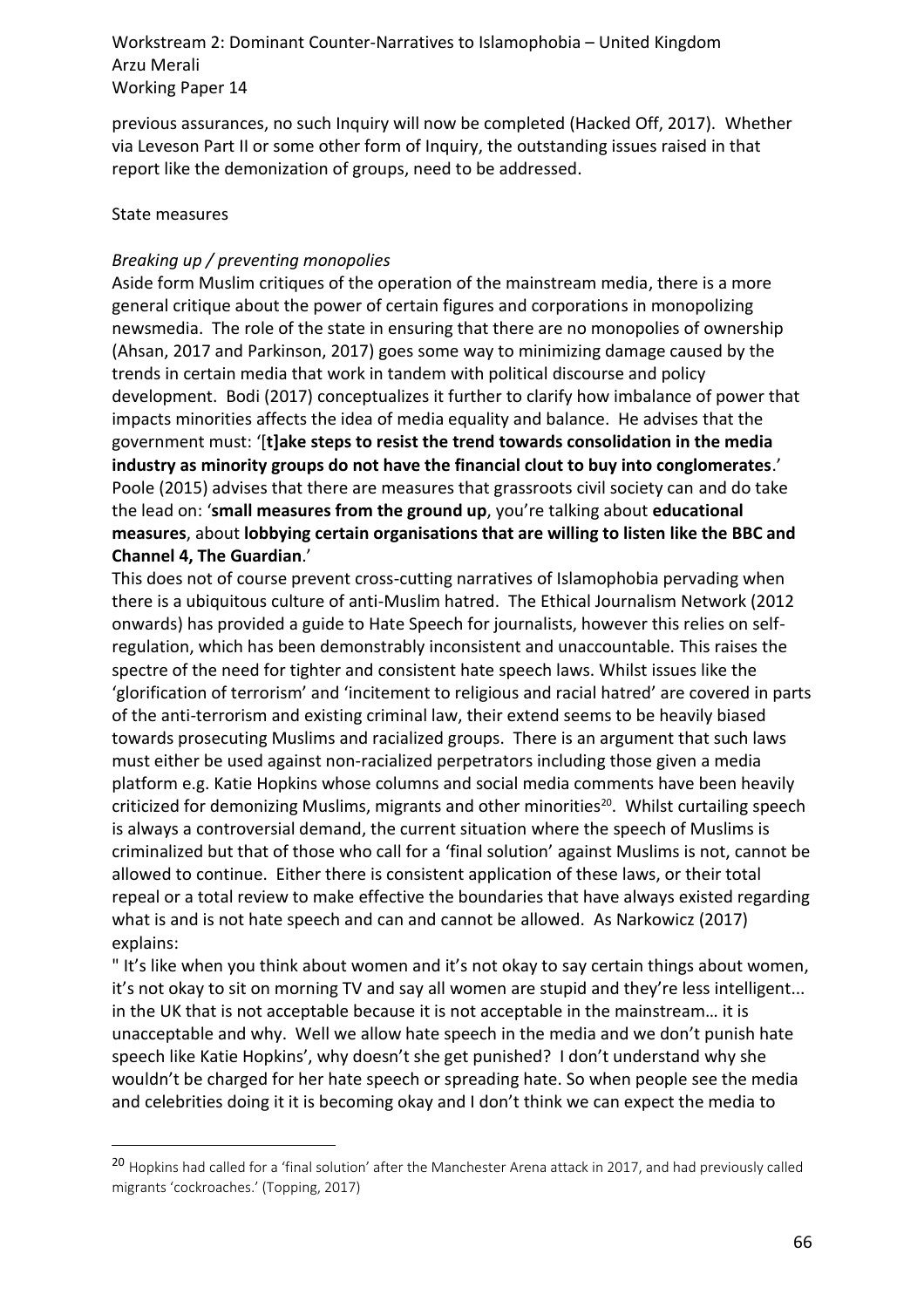change much but it is the government that should lead on this, the government should say these are not our values, we don't promote hate speech, the rest have to catch up with that."

Bodi (2017) sums up his concerns by: '[u]rg[ing] member states to **enact anti-hate speech legislation to criminalise Islamophobia and other forms of hate expression** in the media.'

A cultural shift in understanding who is part of the national, and how national histories have been intimately intertwined with Muslims and Muslim cultures and nations over centuries.

In her critique of the academy Rajina (2017) highlights how at the outset of her PhD research she found that work on the Bengali community focused on their perceived problems e.g. socio-economic issues rather than their views. Tied to this was the failure to look at the relationship between that community and its existence in the UK physically and in the long durée imagination where the histories of the UK and Bengal are intimately intertwined. More **academic but also cultural review of these histories** is a way of resetting the collective imagination as to who is part of the nation. These attempts are not necessarily in and of themselves a panacea and those attempting to do this need to be mindful not to reproduce cycles of exclusion of Muslim and other racialized voices. Thus recent attempts to address the critique of the British penchant for costume dramas undermining black representation, by having a more diverse set of walk on parts as well as minor characters (see e.g. Howards End, 2017, Doctor Who (Orthia ed., 2017) and Gunpowder, 2017) has also come under fire from both critics of the exclusion and critics of the inclusion. Whilst the latter attempt to hold on to the fallacy that no such diversity existed (and have been refuted in de Lisle, 2017 and Turner and Diver, 2017), the former hold that the inclusion of visual diversity without then also factoring what the impact of racialization meant in those contexts is another way of sanitizing a history fraught with the inequalities created by empire. Making sure that there is better consultation in cultural production obviates some the above problems and indeed those created and discussed around the National Youth Theatre's cancelling of Homegrown discussed above. The idea of immigrants and migrants being outside the accepted understanding of what is the nation, also needs challenging by cultural and news media, not least the histories averred to by Sivanandan above regarding the creating of British nationals out of the peoples of the empire and their subsequent expulsion from that category. Efforts like those of Forgotten Heroes (Forgotten Heroes 14-19, 2017) that highlight the Muslim contribution in terms of manpower in the First World War are a civil society initiative with very little uptake by the mainstream imagination that is itself being moved into new and restricted narratives of that episode in history. This shift in narrative regarding the Great War is indicative of a wider trend to disassociate not just groups of people but groups of ideas from that of Britishness. Where once there was a thorough and almost commonplace critique in cultural production, education and newsmedia of the First World War as a largely imperial war that saw much unnecessary slaughter of young European men (itself a critical history from which Muslim and other racialized bodies are erased), there is now in its place an idea that this as a war fought for human rights and that any dissenting narrative of that war is somehow anti-British (Merali, 2014). That these narratives come from the same narrow political stables is again a cue to the question of accountability and control of the major institutions in the UK narrowing, with less opportunity for dissenting voices to be heard.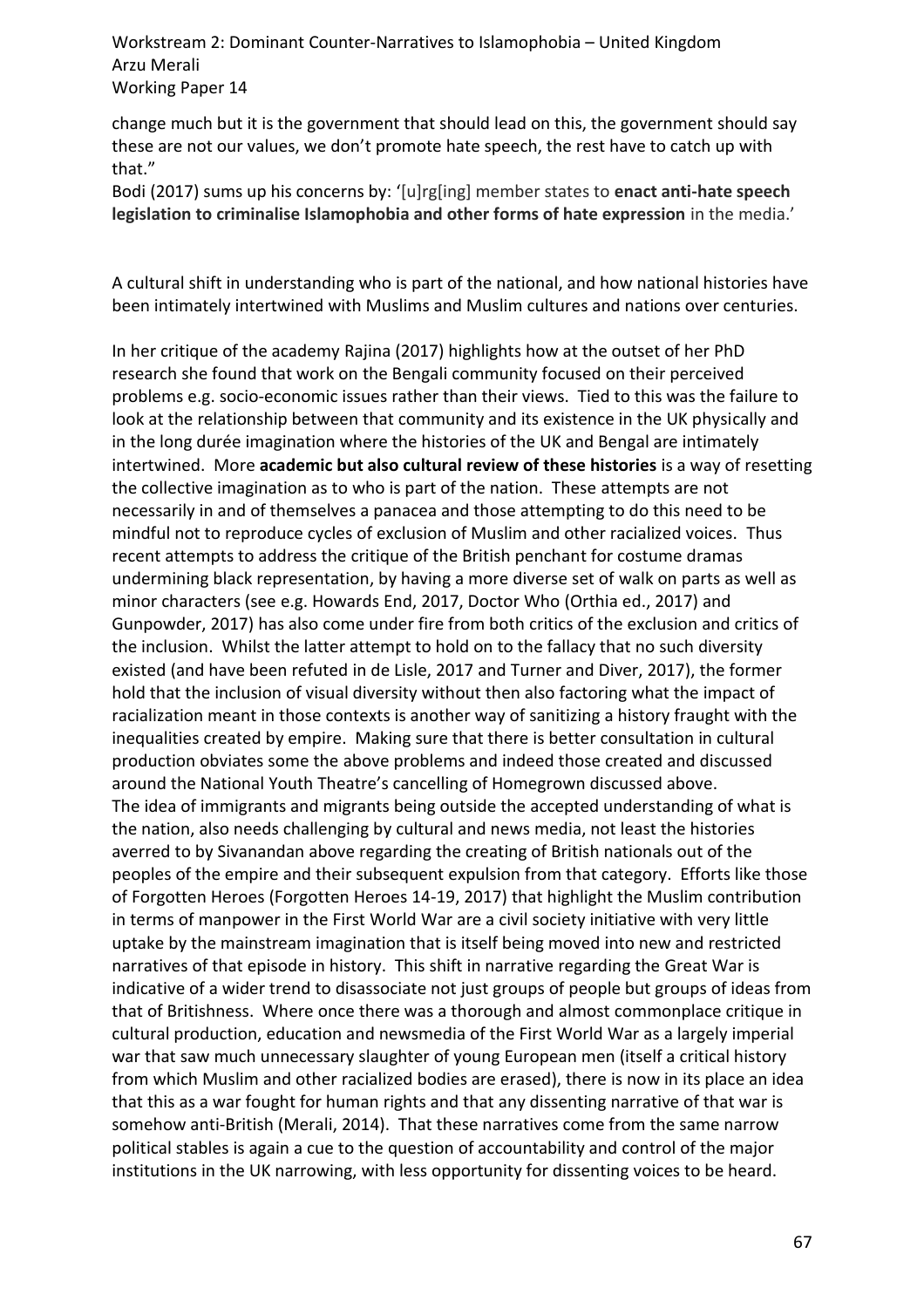Afzal (2017) reflects on such initiatives as being conflicted and suggests that Muslims themselves need not take this track to prove their worth:

"If we want to talk about the Muslim contribution then it's fine to talk about it in ways that highlight that this happened and the fact that it's hidden or covered up and it's not mentioned and it's an erasure of history, that much I can understand. But what I don't understand is this need to go so much further and act like we've got something to prove because we don't."

Rather than having an Indigenes<sup>21</sup> moment in the UK, there is instead a pushback against that history with Christopher Nolan's film *Dunkirk* coming under heaving criticism for its erasure of non-white faces from its retelling of that moment. The **attempts to interrogate historical erasure**, even in the most conformist manner (Forgotten Heroes does not challenge current narratives of the First World War) are left almost entirely to civil society and there must be **uptake amongst wider cultural producers, rather than the rise of a culture of erasure.**

This erasure reiterates the narrative of Muslims as invaders (Merali, 2017a), which finds realisation in policy and media discourse around immigration and the taking in of refugees. The need to **delink the ideas of migration and invasion** is imperative. The EIS's three booklets for schools on 'The Myths of Immigration' are an example of how this can be practically achieved at a young age (2017). Ahmed (2017) outlines how the effects of immigration rules on racialized communities include: destitution, exclusion from services (medical, educational), and homelessness. This comes as the result of dehumanization and the work of campaigners and journalists like Anonymous 4 (2017) tackle this narrative but have no working partner at the level of the state. As Kapoor (2017) and Kundnani (2017) contend, there is a need for organization outside of advocacy with the state which tries to (re)connect the idea of the 'other' be it Muslim, immigrant, migrant or any other type or combination of types of racialized 'other' with members of wider society. This **widening or equalizing of what it means to me part of the nation** should have an inevitable knock on effect on legal interpretations of rules (Ahmed, 2017) just as the converse is currently seen to be true in equalities related law and policy.

Johnson argues that beyond this type of inclusivity there is a need for ways to deal with white supremacism within political and cultural discourse. This in and of itself need not be a specific project. The almost accidental impact of TV personality Nadiya Hussain has been highlighted by many interviewees as one which has had an almost entirely positive impact on the story of what it means to be part of the story of the UK (Hamid, 2017, Rajina, 2017, Johnson, 2017). Hussain won a reality baking show and has since gone on to present many programmes dressed in hijab. This **process of normalization of Muslim symbols and faces in the cultural life** of the nation, is not without problems (Johnson, 2017). This in itself is an **indictment of what Johnson (2017) describes as the liberal self-perception of the state that requires further exploration in cultural circles**. Liberalism has been reimagined by both proponents (Huntington, 1996, Ferguson cited in Skidelsky, 2011) as a strict adherence to a certain set of values rather than as a system of tolerating different views and values (Farron,2017 and Williams, 2017).

l

<sup>21</sup> The 2006 film *Indigenes* (Days of Glory in the English version) The deals with the contribution of North African soldiers to the Free French Forces during the Second World War and, controversially, with the discrimination against them. The film's release contributed to a partial recognition of the pension rights of soldiers from former French possessions by the French government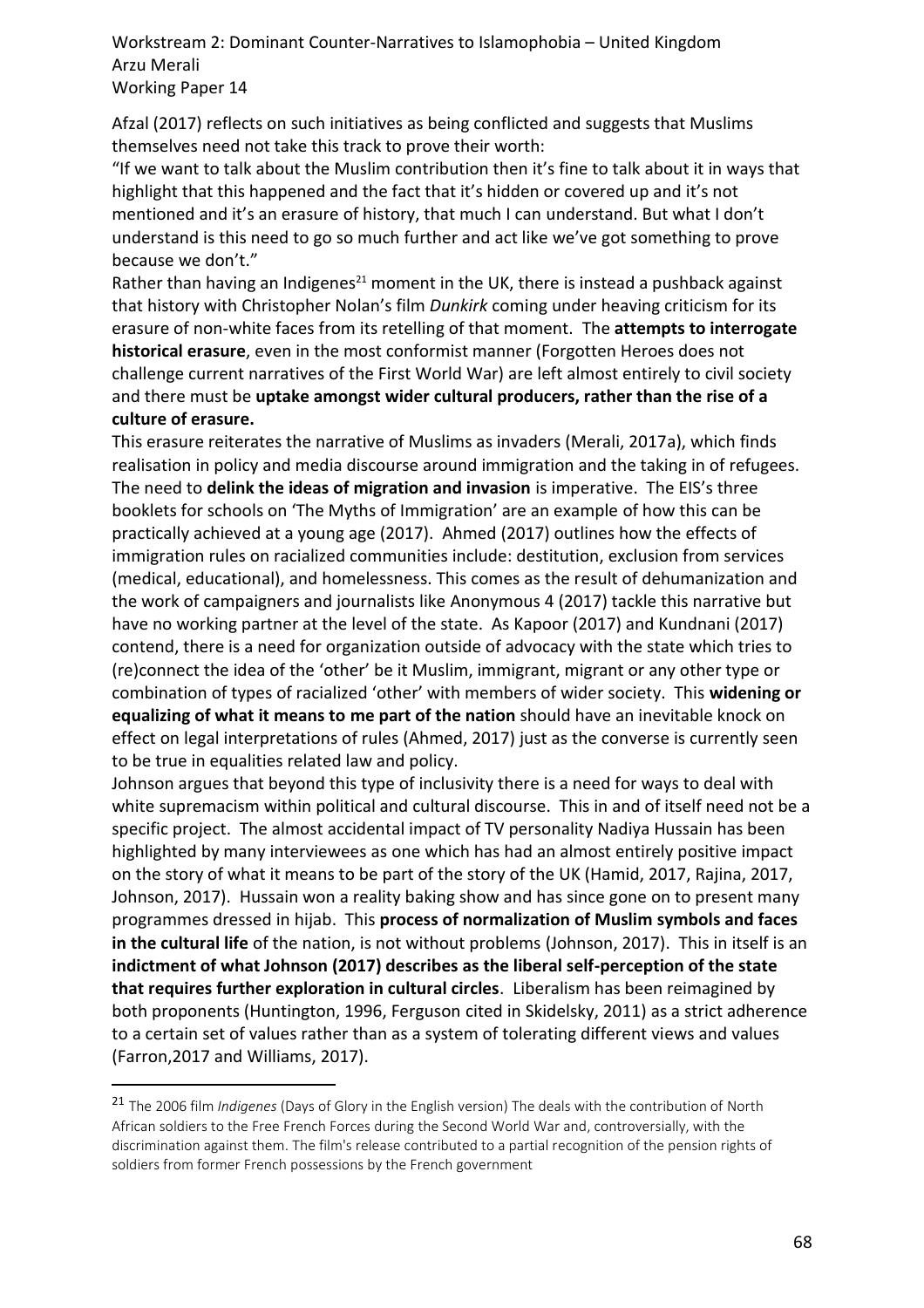Without this cultural shift, the type of Islamophobic harassment from colleagues and even managers that Ahmed (2017) reports as the daily log of calls to his practice, are considered by the perpetrators to be entirely normal and indeed liberal acts. As Bouattia (2017) and various others have indicated, there has to be more sustained work on exposing this contradiction at the heart of the self-perception of the state as liberal, in order to tackle the normalization of right-wing ideas under a liberal garb.

Aked (2017) referencing Kundnani's (2017) call for a new peace movement, sees the recapturing of liberal arguments as a way of reimagining Muslim rights:

"when he [Kundnani] says radicalism [is] not necessary being a bad thing… at root it can mean political engagement and again it is a liberal narrative to say that political engagement is the right of Muslims as much as anyone else… [it is] a positive narrative to put forward that not many people would not deny… The fact that now if people are organizing against Prevent, that itself is now deemed as suspect of extremism, but it comes down to democratic values. I am speaking in broad terms, but I think those are the three key words, democratic values, equality, anti-racism,…"

The **debating of fascism and fascists is reported by various as a particularly alarming development**.

Poole (2017) describes the situation where far-right voices are finding a platform on mainstream media through the idea of 'balance':

"…this idea of a neutral mainstream that's been normalized and these other groups with other voices were operating outside of that kind of mainstream so if you get one from one side and one from the other then you've got a balance. But that is deceiving because it covers over the fact that a lot of these views are being related in the mainstream but the way they're being discussed is perhaps less sensationalist in terms of the way they're framed so… that's not an example of balance."

In November 2017, LBC contacted the chair of IHRC to discuss the Defence Secretary's comments that British born Daesh fighters should be killed by drones. Shadjareh (2017) writes that he:

"asked, 'are you saying the discussion is 'should we use drones to assassinate British citizens on nothing more than a level of suspicion rather than using due process?'… The LBC producer failed to understand that persisting with such a discussion perpetuates the idea that only certain people are thought of as human enough to be worthy of due process." **Addressing this shift in the values of the reporting center or of balance between extremes that allows far-right narratives to be normalized needs to be urgently addressed by editors.** Poole (2017):

"…it is problematic **the media and the government** don't listen to, **engage with certain parts of academia because there is the research there that could… be tapped into**, the government said they want to deal with extremism and radicalisation and yet they don't listen to all the studies that are out there, they only listen if it fits into their idea of what needs to be done and that communication between academic and state institutions like the media, that's where a lot of progress can be made but they don't want to see the problem. **It's not that there is no knowledge being produced. It just isn't being listened to**." Sheridan and Gillett (2005) make similar demands with regard to their work and Bar-Tal and Labin's (2001) where they establish a link between a rise in racism and racist attacks postlarge scale events (Sheridan and Gillett's study looked at 9-11), however there appears to be no obvious take-up of this as an issue worthy of policy.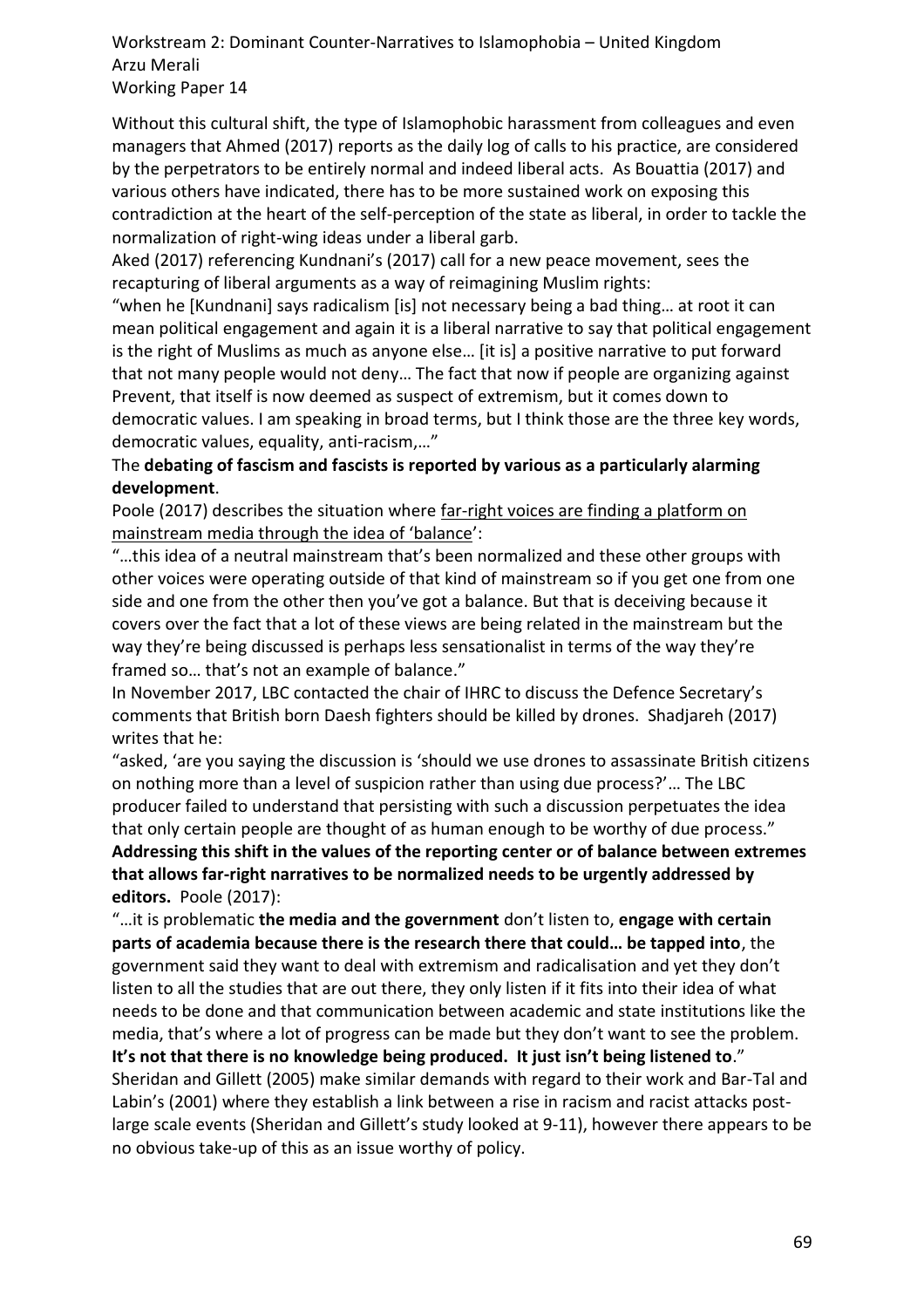Recapturing and creating further space for Muslim narratives of being

The need for movement building (Kundnani, 2017 and Bouattia, 2017) has already been averred to. The role that such movements have includes creating spaces for those marginalized to be able to not only speak freely but to take control of their own narrative and participate in movement building on the terms set by those narratives. In lieu of a sympathetic state that encourages / protects the spaces needed, this role must fall onto nascent movements. This is not something that can be adequately fulfilled by the workings of individual or small groups of civil society organisations.

The spaces needed within such movements suggested by respondents cross-cut sectors, but include arts spaces (Rajina 2017, Ahsan, 2017), alternative media (Winstanley, 2017, Salih, 2017 and Hooper, 2017), spaces for self-care which include the ability to create alternative narratives to the 'constant cognitive abuse' that Johnson (2017) identifies as the state of the post-9-11 generation which does not know of any other type of narrative except the types outlined in the introduction above. Kassam (2017) describes this need based on his own experience as a raison d'etre for the creation of The Muslim Vibe (a media hub that straddles news and cultural stories for Muslims):

"I have discovered my identity but for us growing up at least my generation it was a very difficult time and space that we were in and now there are so many conflicts... So, it's important to create spaces where people can actually champion this identity… growing and developing themselves."

Examples of how this could work include the aforementioned example Homegrown. How could a movement (a) step in in cases where a play like Homegrown was effectively censored / pulled? Is there or can there be made space where such a work could be performed with the support, financial and otherwise, outside of the mainstream. This support would need to include the ability to withstand political and (pseudo)legal pressure e.g. through Prevent mechanisms or the anti-terror laws, as well as the support required of any artistic production.

The erasure, not only of 'Islamic', or 'Muslim' voices, but histories is not simply a local or regional one. Hoskote (2007 in ed. Merali, 2008) describes the portrayal of the 'House of Islam' post-9-11 in the global media as a 'politics of image which presents the House of Islam as a repository of horror, showing it chiefly through images of violence, terror, desolation, the unreason of the mob, the intolerance of pulpiteers – the model of reportage from zones of crisis and conflict.'

Hoskote continues:

"The tendency to reduce Islam's richly variegated tradition to... bigotry ... and violence..., the reflex of picturing it as a breeding-ground for fire-breathing *ayatollah* and kamikaze martyrs, obscures the fact that Islam was - for nearly a millennium – a vibrant cultural framework that linked South and West Asia with North Africa and West Europe, synthesising Arab, Greek, Persian, Indian, Turkish, Mongol and Chinese influences. During this millennium, civilization was embodied by the House of Islam (with its emphasis on the illumination of learning, urbane sophistication, social and geographical mobility, and a mercantile economy)..."

As Ameli and Merali (2015) note: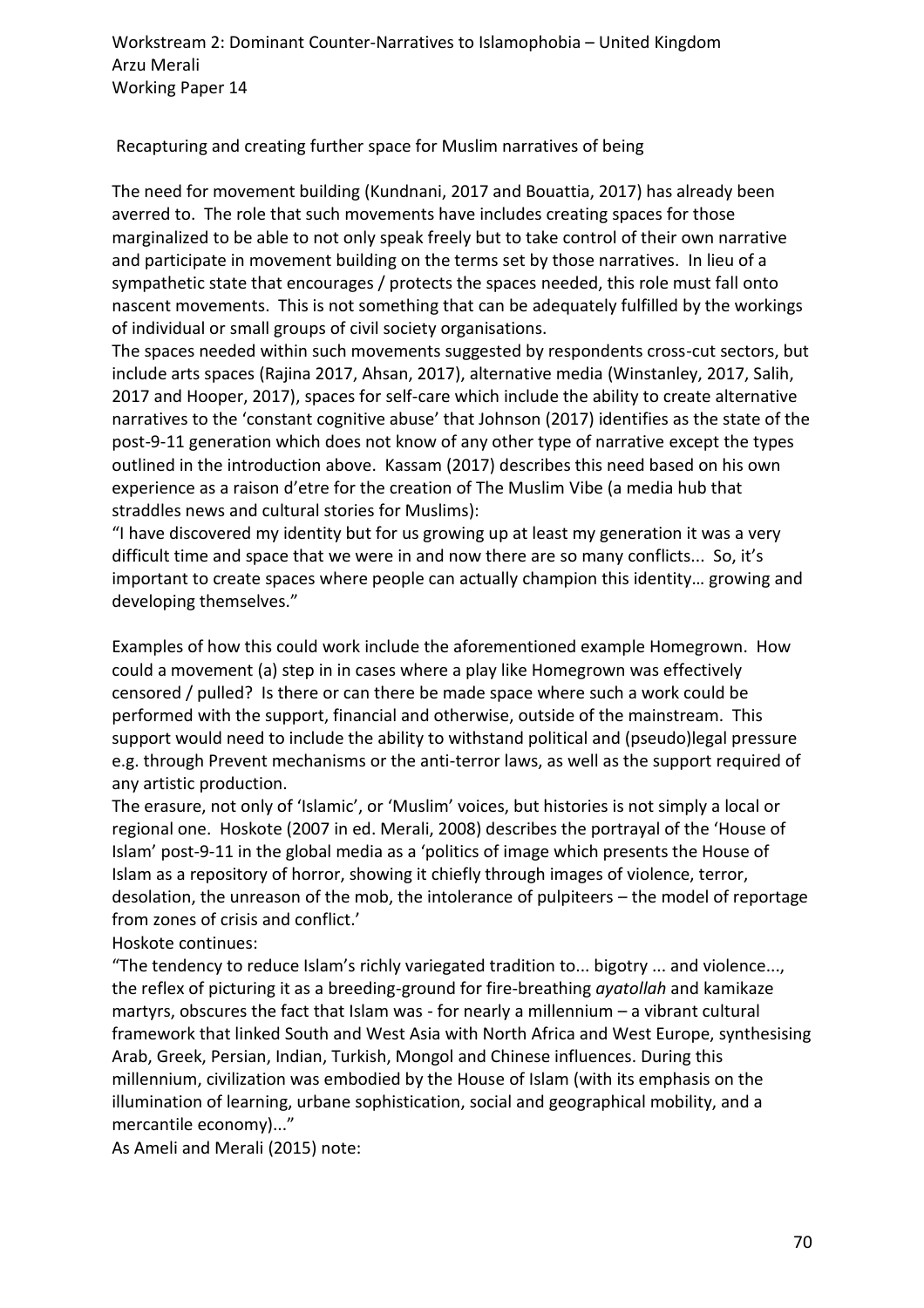"That tendency to reduce can only be tackled through serious reassessment of how representation is produced. It is not enough (though much needed) to simply refrain from negative stereotyping. There has to be the enrichment of representation that humanises all subjects, and in the cases of out-groups like Muslims, this can only come from the presentation of the idea of a 'House of Islam' that has historical context and civilizational meaning."

This contextualization can only come in the present circumstances within wider political movements that understands the wider global as well as the local context of this erasure and this history. There exist many arts projects that require further support from movements including, the Khidr collective, Oomk, Variant Space and the Khayaal Theatre Company. An arts fund to support such initiatives Amal has been recently set up and provides support that is less tied to established funds which have or are perceived to have political conditions attached. The Saqi gallery and publishing house is an older example of this praxis with similar initiatives in Muslim civil society e.g. Kube publishing, IHRC Gallery and Bookshop, Algorithm, Amrit publishers, Turath, Islamic Texts Society and other publishing houses and galleries.

Existing projects already work in hybrid political spaces sometimes working within the mainstream and at others within discrete sections of or wider sections of movements. Better understanding of the nuance and thus the power of this diversity can form the basis of kinder and more egalitarian movements (Salih, 2017), Kassam, 2017 and Ameli and Merali, 2015).

Likewise the proliferation of alternative and semi-alternative media provides a basis for creating narratives and spaces for existing or marginalized narratives of being (Bodi, 2017). Whilst these do have and should have more impact on the mainstream media, it does not have to be the prime aim of such initiatives (Salih, 2017). Having a space of recognition (Kassam, 2017) has a palliative effect on those whose voices have been suppressed. Attacks on any part of these spaces need to be understood as an attack on all (Salih, 2017). In particular the independence of those initiatives, whether from state interference and engineering (Salih, 2017) or attack or usurpation by other states, (notably Saudi Arabia, Salih, 2017b and Williams, 2017). Salih (2017b) describes the quandary of a 'Muslim' media currently, with some becoming: 'irresponsible sectarian mouthpiece which is only good for advancing western/Saudi/Qatari foreign policy and destroying other countries'. Having a media that report on politics, rather than becoming involved in propagandizing for any state or project is the pre-eminent challenge for movements.

Whilst the above again rely on civil society to take the burden for what should be the normative and transformative project of the state, the meta-narrative of accountability remains. As Bouattia notes:

"…it's an incredibly incredibly worrying time to be Muslim and the more that I travel and meet with other groups, the greater the problem [I see]. And whilst I'm under no illusion that, in relation to the state or, big institutions and their roles and intentions – I think there needs to be pressure and accountability around questions of what the hell is happening around Islamophobia around the world. And there needs to be an international recognition of some of those things, and at least processes and spaces where you can challenge and start to have real pushbacks on the kind of international policies that we are seeing and the treatment of Muslims in every space."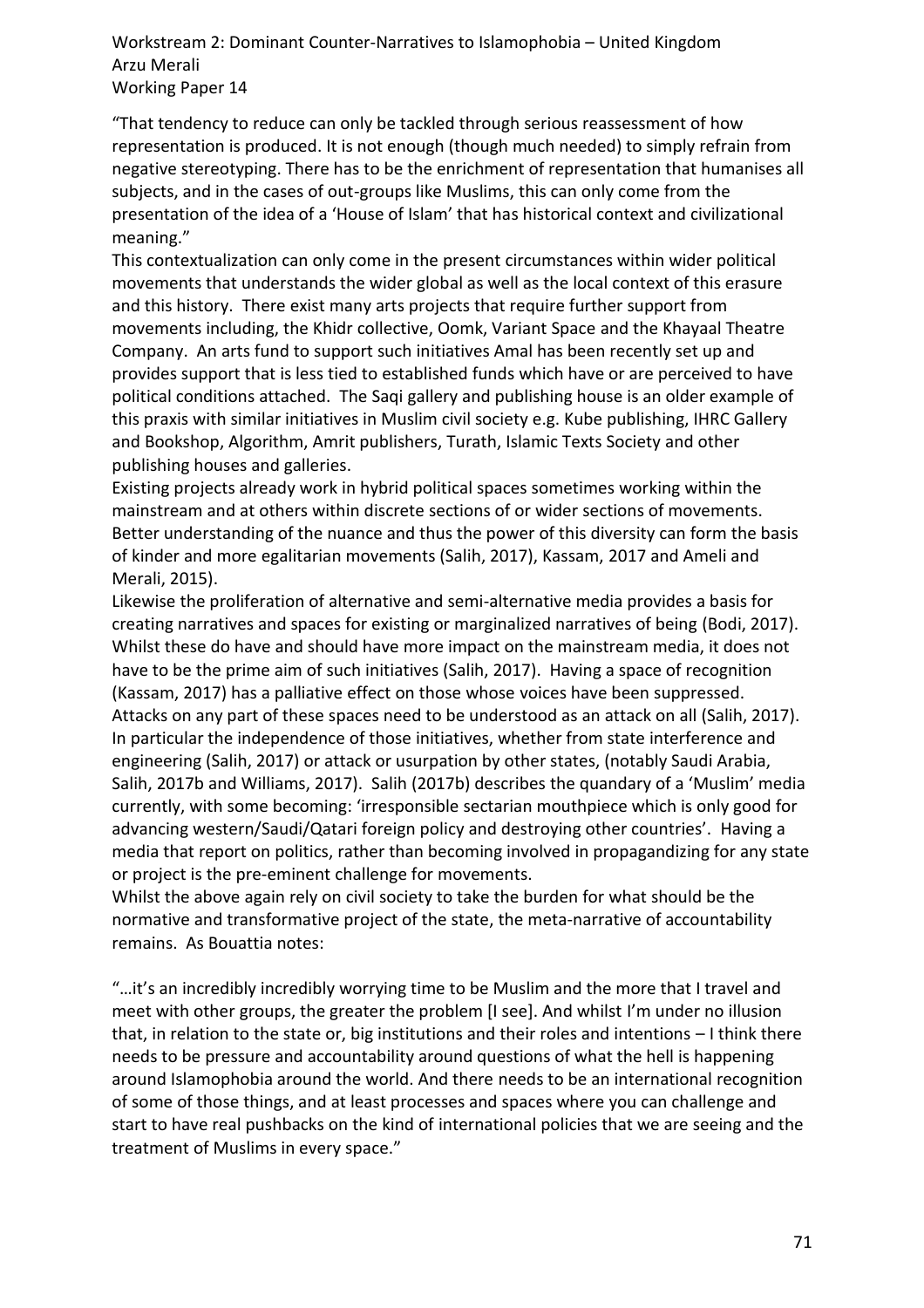A strong peace movement (Kundnani, 2017) cannot challenge injustice without being attacked itself. The type of attacks that even 'mainstream' figures in the political establishment have faced e.g. former cabinet member Baroness Warsi and London Mayor Sadiq Khan are indicative of the need for counter-narratives of normalization of Muslim presence (Williams, 2017). Both Warsi and Khan were attacked for links to or sharing platforms or facilitating entryism of 'extremists' and by dint of, somehow evidencing extremism themselves. Extremism and radicalization as terms are easily bandied about in the current culture of securitization and their instrumentalization in Islamophobic narratives has been discussed in Workstream 1 (Merali, 2017b). According to Williams (2017), these types of attacks are a:

"…major distraction because it draws us back to the particularist question i.e. if you are a Muslim then you must have this agenda and if you don't have this agenda it's only because you are concealing it very successfully... it's a bit like the way historically in Europe people have talked about Jews in public life... I think there's quite a bit to be learned from the history of anti-Semitism... I have just been reading Simon Schama's 'History of the Jews: Volume 2' and page after page have sparked in my mind regarding Islamophobia..."

"We need to make those connections more publicly because those who have learned something from the history of anti-Semitism need to be prodded to do something about Islamophobia."

This dovetails with the liberal self-perception of the state (Johnson, 2017), which at the moment stands exposed as a myth to many of those interviewed. To those that share this self-perception, the liberalism of the state has been undermined by its commitment to the Prevent programme and its failure to tackle Islamophobia and other forms of racism, and its undermining of the institutions and culture that hitherto provided some protection from and sent a normative signal about racism at the individual and structural level. The wider question of whether the abuses of minority rights, as well as the structural and individual violations of civil and political rights enshrined in the European Convention on Human Rights by the praxis and increasingly the overt ideology of the state (under successive governments) cannot be solved within civil society. Whilst this is the locus of a vociferous debate, itself targeted and often silenced by state forces, it is ultimately the institutions that make up the state and the wider institutions that legitimize the power of nation states as arbiters of social mores to address both violations of these norms but also how accountability and recompenses can be affected in the short and the long term. Until then, the despondency of many of those interviewed, that there will be and cannot be anything of use offered from state institutions will remain.

#### **Conclusion**

Two recurring concerns came across in this research. Firstly, a sense that engagement with government, media and other main institutions was in large part futile, and where warranted was to be done with little expectation of reciprocity. The British Muslims' Expectations Project (Ameli, et. al., 2004 – 2007) had reported that despite very negative experiences, and low levels of satisfaction, Muslims in the UK (and indeed those interviewed as experts, both Muslim and non-Muslim) had believed in and advocated greater participation in political and educational fields, and even (though the media was cited as the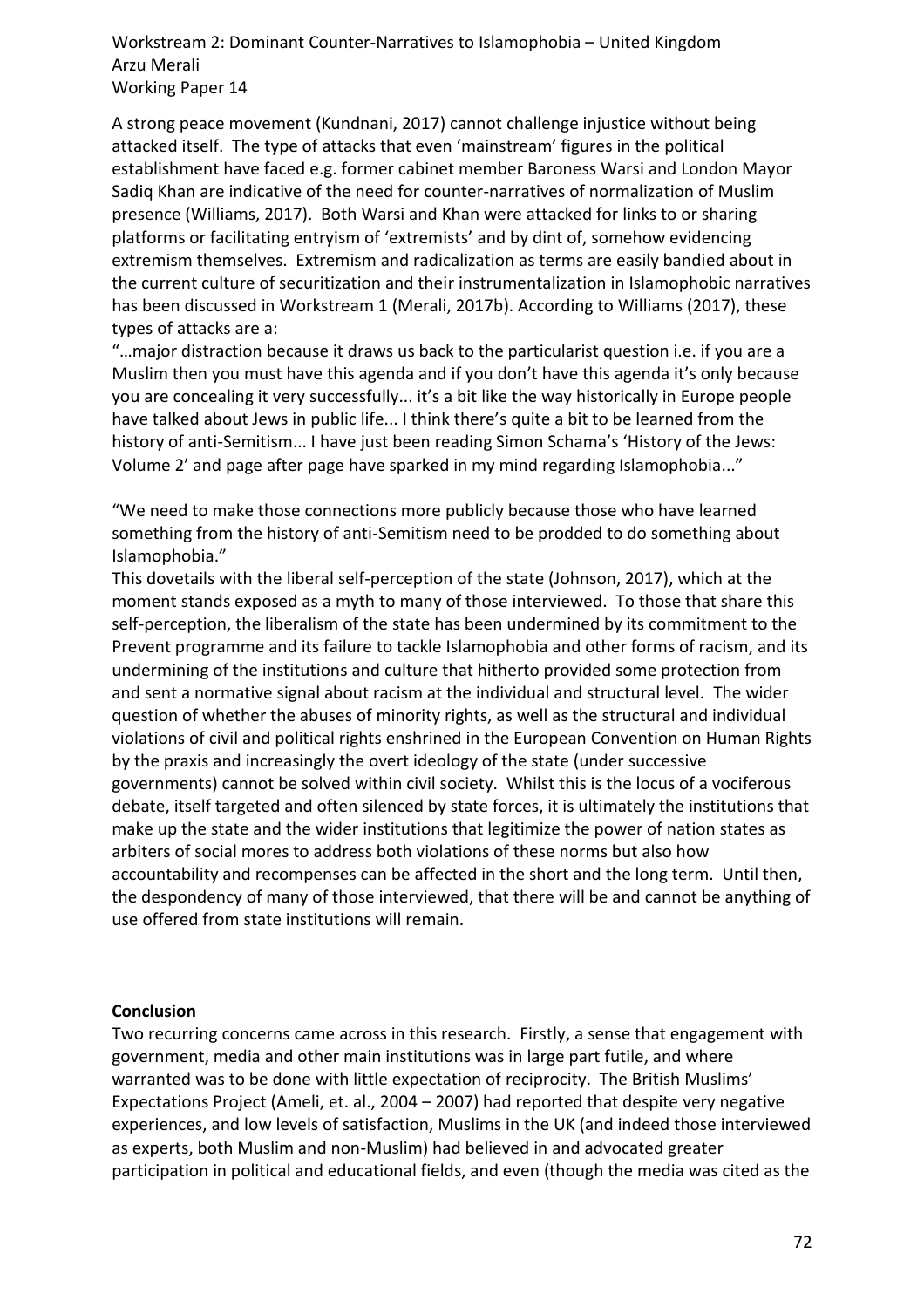main cause of Islamophobia at that time) with the media. By 2015, in terms of Muslim responses, this faith in the political process had collapsed (Ameli and Merali, 2015) and this is mirrored here. The narrowing of representations of 'Muslimness', the gradual exclusion of Muslims from public and political space by accusations of extremism and entryism, and the rise of a nationalistic and nativist discourse around Britishness that constructed its identity against various tropes of 'Muslimness', all served not simply as barriers to Muslim participation in the life of the nation, but as markers of expulsion of the Muslim subject from equality as citizens and protection from and equality before the law. Arendt's description (Ameli and Merali, 2015) of the transformation of the state from the instrument of law to the instrument of nation pertains in this regard to describe a process of identity formation (Fundamental British Values) that when interrogated, has little or no coherence, but which is mobilised against racialised others, in particular by the instrumentalization of Islamophobia. Migration and the so-called migrant crisis, immigration and equal citizenship for racialized minorities are all subsumed under the overwhelming banner of Muslim problems and distract from the crisis at the heart of British society (Kundnani, 2017).

The second concern was that despite more than twenty years of conversations, research and advocacy on the issue of Islamophobia, not only was there little or no significant progress from institutions or the state in tackling the problem, there was a marked downward turn. Islamophobia in British society was universally considered to be normalised to the extent that the sense of hopelessness in mainstream institutions and the political process was in many cases directly a result of this normalization. The state had presided over and reproduced through various legal measures including but not solely antiterrorism laws and policies a state of exception, wherein not only had a group of people been dehumanised enough to become a 'hated society' (Ameli, 2012) but that the process of creating 'hated societies' is one that is legitimised by the state. In this scenario where the legitimisation of an 'environment of hate' has not only trumped internal and external perceptions of the UK as a multicultural state, but has become part of the fabric of a national story of what it means to be British. Not only is Britishness navigated through a denial of 'Muslimness', it is also represented through the articulation of supremacism as a normal facet of law and nation.

Almost twenty years after the McPherson Inquiry gave rise to the term 'institutional racism' the UK, rather than moving towards a culture and praxis that embraces the need for developing analysis and praxis based on this idea, has regressed to a stage analogous not simply to pre-McPherson but even pre- the Scarman Report (1981 cited in Lea, 2003). The Scarman report, undertaken by a Conservative peer under the auspices of a Conservative government which looked into the riots of 1981 by largely black youth, expressed sentiment that would be crystallised in the term 'institutional racism' by Macpherson nearly two decades later. Scarman wrote of practices which are 'unwittingly discriminatory against black people.' (Scarman 1981 para 2.22) and 'police attitudes and methods have not yet sufficiently responded to the problem of policing our multi- racial society." (Scarman 1981 para 4.70) (both cited in Lea, 2003). Scarman saw the riots as an expression of 'a demand for inclusion in social citizenship rights by those who had become marginalised through a combination of racial discrimination and economic decay. His proposed reforms were directed to this end.' (Lea, 2003). In the wake of riots in 2011, the UK government did not call for an inquiry, instead setting up a cross-party panel whose findings cited criminality and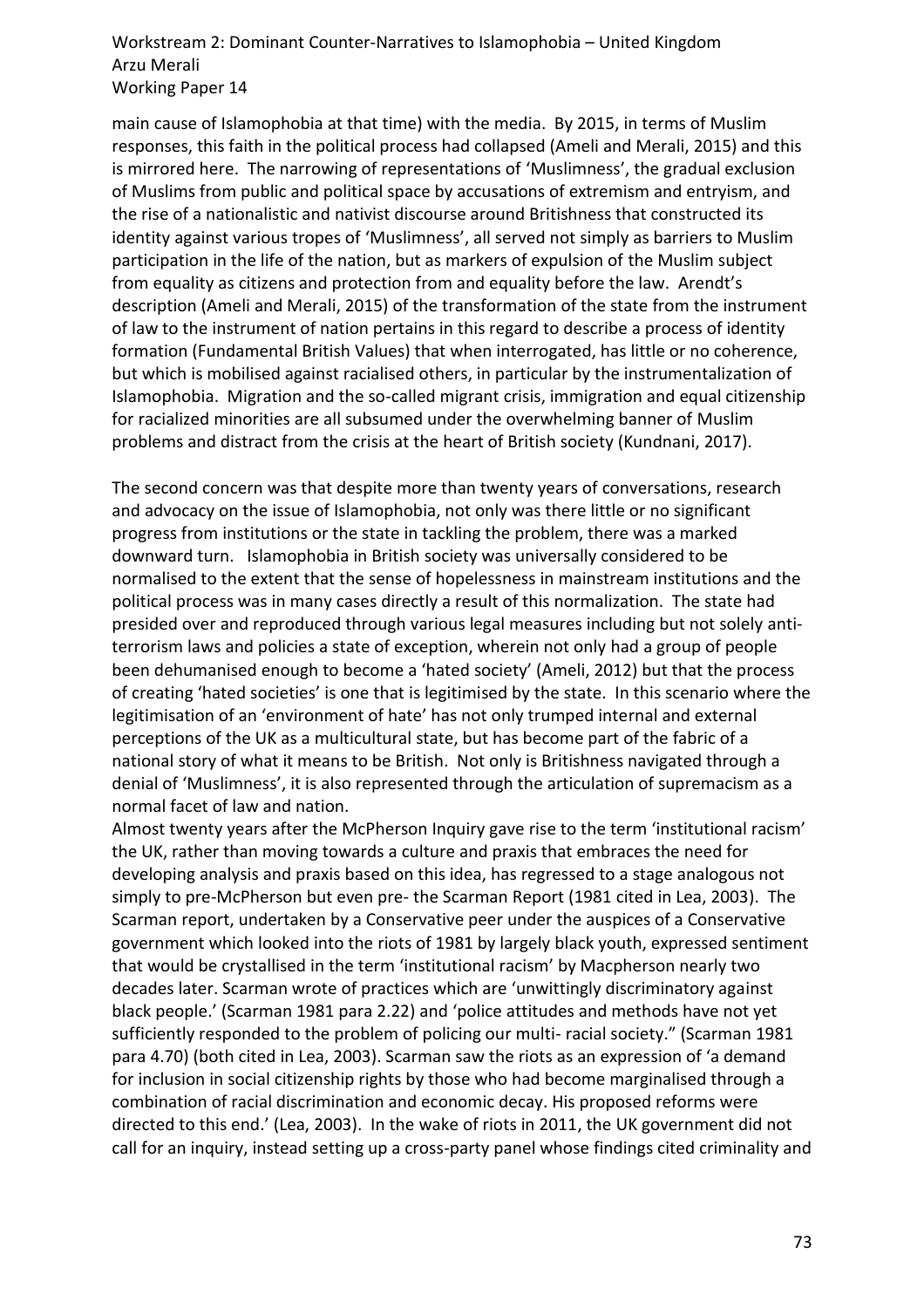poor character amongst rioters as a causal factor, again ignoring the possibilities of there being pre-existing structural and institutional problems (Ameli and Merali, 2015).

Acknowledging the problem of Islamophobia and its structural nature were demands to the state and institutions that formed the crux of existing and possible counter-narratives to Islamophobia. Normalising the possibilities of 'Muslimness', in whatever form without continuous sanction and engineering from the state, and admitting to the diversity of the nation formed the next most powerful counter-narrative strand. Self-analysis by the state and its institutions to its claims of liberalism but also the charges levelled against it of institutional racism (including Islamophobia) as an urgent project upon which policies and laws must be based, enacted, reviewed and or repealed formed the third strand. The final strand rested on the idea that the state and institutions' obsessions with 'Muslimness' needed honest reflection and appraisal and failing that the mechanisms for accountability for what ultimately was the experience of individual and group vilification and demonization at the hands of an ever-narrowing political agendas needed to be made more robust where they existed and needed to be created where there was an absence.

These four strands also contained recommendations for civil society (in lieu of and in parallel with any institutional counter-narratives). Creating and or developing the existing movement(s) for social justice, with an emphasis on alliance building between other marginalised groups. Within this 'internal' solidarity, building between disparate Muslim groups and also different regions was highlighted. Using the arts and creating and developing existing alternative art spaces was another recommendation. Likewise, the need to strengthen advocacy and legal support services from within the community and develop more alternative media (in parallel with but of less significance than entering mainstream media) were highlighted. However, developing and asserting Muslim autonomy in all its diversity was seen as both with precedent (with many seeing this as the route parts if not all of the Jewish community in the UK had taken) was seen as key in fending off the encroaches of institutionalised forms of Islamophobia on the daily health and well-being of Muslims and other marginalised groups in the UK.

Whilst the feeling was in some ways pessimistic as to the trends of state and the region as a whole, the determination to struggle for justice for everyone suffering the crises of modern Britain was pre-eminent and agreed upon as the urgent project of civil society.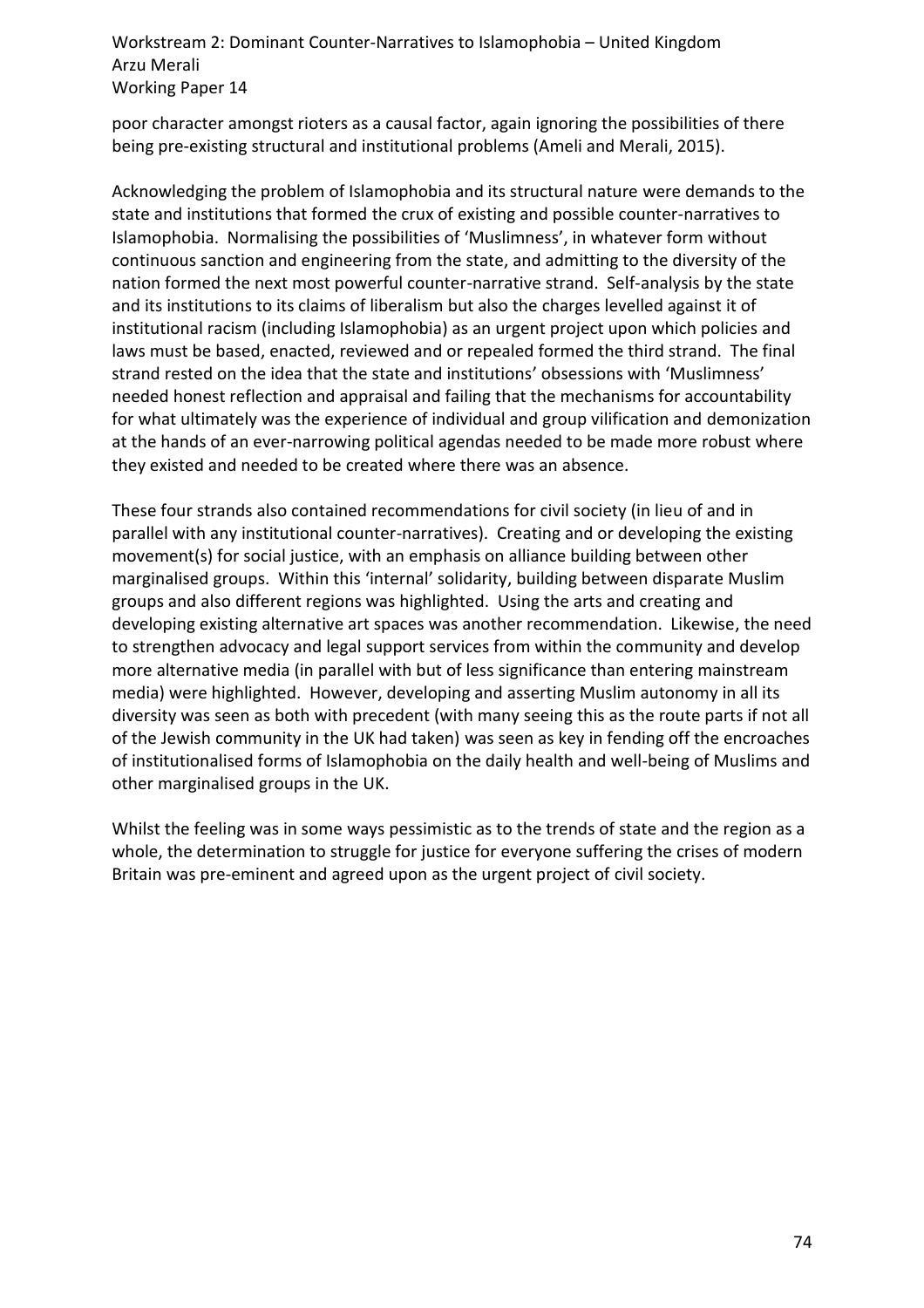## *5. References*

## *Interviews*

Afzal, Sumayyah, 2017 *Interview with A. Merali* Former Diversity Development Officer at Peace Museum, Bradford and journalist and Former NUS Executive Officer Ahmed, Musthak, 2017 *Interview with A. Merali* Immigration and Employment Law Solicitor, IHRC Legal Ahsan, Hamja, 2017 *Interview with A. Merali* artist, curator and author Aked, Hillary, 2017 *Interview with A. Merali* researcher Anonymous 1, 2017 *Interview with A. Merali* Lawyer Anonymous 2, 2017 *Interview with A. Merali* Lawyer and Charity Trustee Anonymous 3, 2017 *Interview with A. Merali* journalist Anonymous 4, 2017 *Interview with A. Mendheriya* journalist Anonymous 5, 2017 *Interview with A. Merali* Criminal Defence and Family Lawyer Ansari, Fahad, 2017 *Interview with A. Merali* Immigration Solicitor Baig, Assed, 2017 *Interview with A. Merali* Broadcast journalist Begg, Moazzam, 2017 *Interview with A. Merali* Activist and outreach worker

Bodi, Faisal, 2017 *Interview with A. Merali* Former Journalist

Bouattia, Malia, 2017 *Interview with A. Merali* Former President of National Union of Students 2016 - 17, journalist

Choudhury, Abed, 2017 *Interview with A. Merali*

Contractor, Saraiya, 2017 *Interview with A. Merali* Head of IHRC Advocacy

El-Shayaal, Khadijah, 2017 *Interview with A. Merali* Researcher

Elahi, Farah, 2017 *Interview with A. Merali* Research and Policy Analyst, Runnymede

Francois, Myriam, 2017 *Interview with A. Merali* Researcher, journalist, broadcaster

Haley, Richard, 2017 *Interview with A. Merali* Chair of Scotland Against Criminalising Communities

Hamid, Sadek, 2017 *Interview with A. Merali* Senior Researcher at Oxford Centre for Islamic Studies Hooper, Simon, 2017 *Interview with A. Merali*, freelance writer

Jasper, Lee, 2017 *Interview with A. Merali*, politician, activist and former senior policy advisor on equalities to the Mayor of London

Johnson, Azeezat, 2017 *Interview with A. Merali* academic, social geographer, lecturer in Human Geography

Kapoor, Nisha, 2017 *Interview with A. Merali* lecturer in Sociology at York

Kassam, Salim, 2017 *Interview with A. Merali* Founder and Co-Editor, Muslim Vibe

Khan, Mohammed,2017 *Interview with A. Merali* tutor in community development and youth work Kundnani, Arun, 2017 *Interview with A. Merali* author and adjunct professor of media, culture and communications

Narkowicz, Kasia, 2017 *Interview with A. Merali* post-doctoral researcher

Parkinson, Jason, 2017 *Interview with A. Merali* freelance video journalist

Poole, Elizabeth, 2017 *Interview with A. Merali* senior lecturer in Media, Communications and **Culture** 

Qureshi, Asim, 2017 *Interview with A. Merali* Research Director, CAGE

Rajina, Fatima, 2017 *Interview with A. Merali* an academic specialising on British Bangladeshi Muslims

Salih, Roshan Mohammed, 2017 *Interview with A. Merali*

Williams, Rowan, 2017 *Interview with A. Merali* former Archbishop of Canterbury, currently Master of Magdalen College, Cambridge

Winstanley, Asa, 2017 *Interview with A. Merali* journalist

Zempi, Irene, 2017 *Interview with A. Mendheria* lecturer in Criminology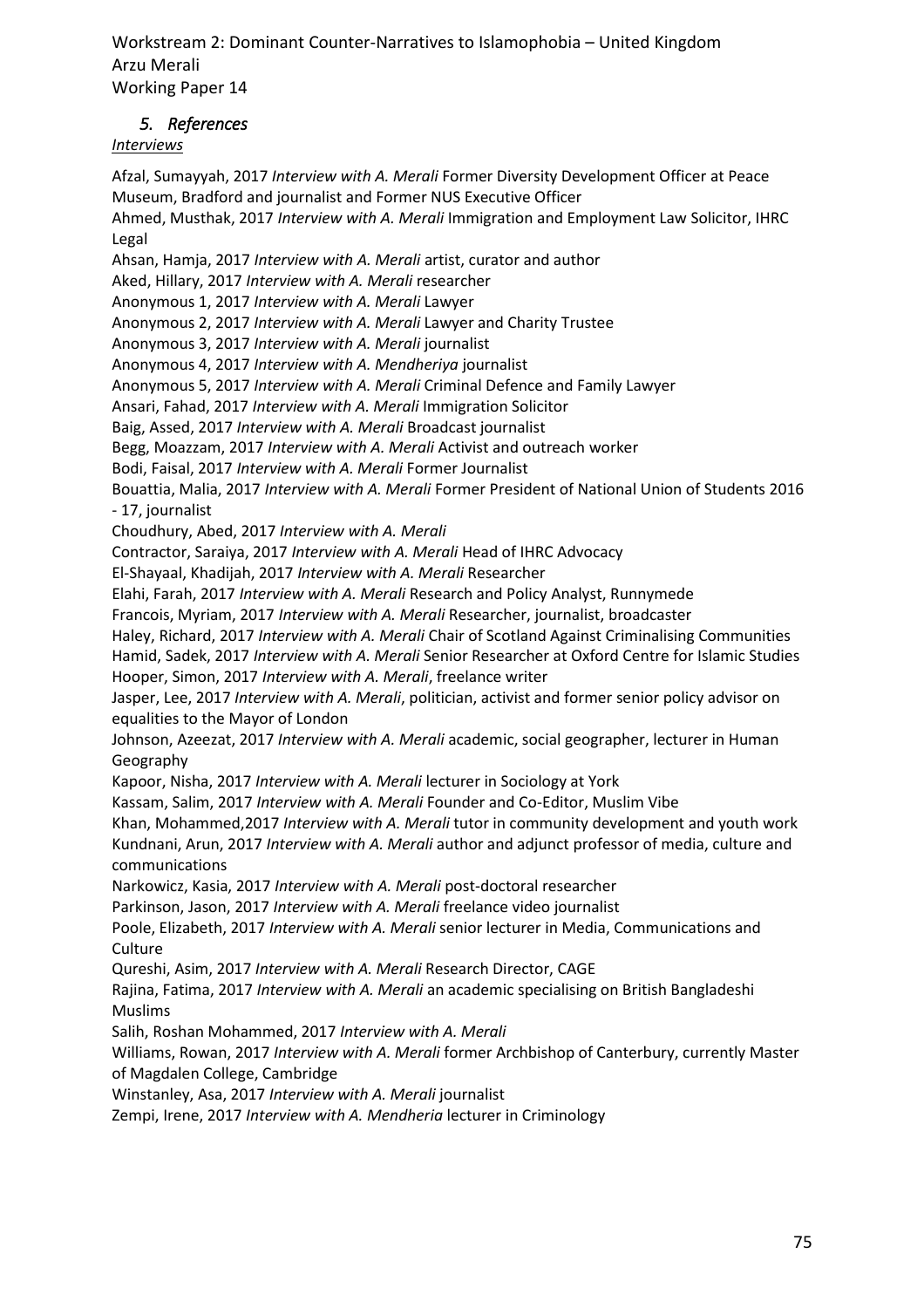*Bibliography*

'Our Migration Story: The Making of Britain' (2017), website. Available at: [www.ourmigrationstory.org.uk.](http://www.ourmigrationstory.org.uk/)

'Trojan Horse' letter. PDF

Amalia. (2017). #Handsoffmuslimkids: Twitter Roars Back at Ofsted

<https://www.amaliah.com/post/36088/handsoffourmuslimkids-twitter-roars-back-ofsted>

Ameli, S. R. Merali, A. and Shahghasemi, E. (2012). France and the Hated Society. Wembley: Islamic Human Rights Commission.

Ameli, S. R., and Faridi, B., and Lindahl, K., and Merali, A. (2006b). Law and British Muslims: Domination of the majority or process of balance? Wembley: Islamic Human Rights Commission. Ameli, S. R., Azam, A., Merali, A. (2005). British Muslims' expectations of the government: Secular or Islamic? What schools do British Muslims want for their children? Wembley: Islamic Human Rights Commission.

Ameli, S. R., Elahi, M. and Merali, A. (2004). Social discrimination: Across the Muslim divide. British Muslims' expectations of the government, v. 2. Wembley: Islamic Human Rights Commission. Ameli, S. R., Merali, A. (2006a). Hijab, meaning, identity, otherization and politics: British Muslim women. Wembley: Islamic Human Rights Commission.

Ameli, S. R., Mohseni, E. and Merali, A. (2013). Once Upon a Hatred: Anti-Muslim Experiences in the USA. Wembley: Islamic Human Rights Commission.

Ameli, S. R., Mohseni, E., Shahghasemi, E., Rahimpour, M. (2011). Getting the message: The recurrence of hate crimes in the UK. Wembley: Islamic Human Rights Commission.

Ameli, S.R. (2010). Domination Hate Model of Intercultural Relations. Academic speech at Faculty of World Studies, University of Tehran

Ameli, S.R., Marandi, S.M., Kara, S., Merali, A. and Ahmed S.T.(2007). British Muslims' Expectations of Government – The British Media and Muslim Representation: The Ideology of Demonisation. Wembley: Islamic Human Rights Commission

Ameli, S.R. & Merali, A. (2015) Environment of Hate: The New Normal for Muslims in the UK. Wembley: Islamic Human Rights CommissionAnsari, F. (2004). Terror in the Name of Anti-Terrorism: The UK in 2004 [online], Islamic Human Rights Commission, Available at:

[http://www.ihrc.org.uk/attachments/6650\\_04NOVTerrorinnameantiterror.pdf](http://www.ihrc.org.uk/attachments/6650_04NOVTerrorinnameantiterror.pdf)

Ansari, F. (2005 and 2006). British Anti-Terrorism: An Anti-Muslim Witch-hunt [online], Islamic Human Rights Commission, Available at:<http://www.ihrc.org.uk/file/2006Terrorreport.pdf>

Archer, L. & Bawden, F. (2010). Ricin! The Inside Story of the Terror Plot that Never was. London: Pluto

Available at[: http://scholarworks.umb.edu/humanarchitecture/vol5/iss1/2.](http://scholarworks.umb.edu/humanarchitecture/vol5/iss1/2) [Accessed 8 April 2017] Available at[: http://www.ihrc.org.uk/publications/briefings/10595-assessing-hate-crimes-and](http://www.ihrc.org.uk/publications/briefings/10595-assessing-hate-crimes-and-backlash-for-policy-change)[backlash-for-policy-change](http://www.ihrc.org.uk/publications/briefings/10595-assessing-hate-crimes-and-backlash-for-policy-change)

Baig, A. (2014) Why I choose not to wear a poppy. Huffington Post. [Online]

[http://www.huffingtonpost.co.uk/assed-baig/poppy-remembrance-\\_b\\_2052098.html](http://www.huffingtonpost.co.uk/assed-baig/poppy-remembrance-_b_2052098.html)

Baig, A. (2016) Muslim women on English language, integration and extremism. VIDEO [Online]. Available at[: https://youtu.be/Vg1yyFOPPEI](https://youtu.be/Vg1yyFOPPEI)

Belaon, A. (2014). Muslim Charities: A Suspect Sector [online], Claystone. Available at: [http://www.claystone.org.uk/wp-](http://www.claystone.org.uk/wp-content/uploads/2014/11/MuslimCharities_SuspectSector_Claystone.pdf)

[content/uploads/2014/11/MuslimCharities\\_SuspectSector\\_Claystone.pdf](http://www.claystone.org.uk/wp-content/uploads/2014/11/MuslimCharities_SuspectSector_Claystone.pdf)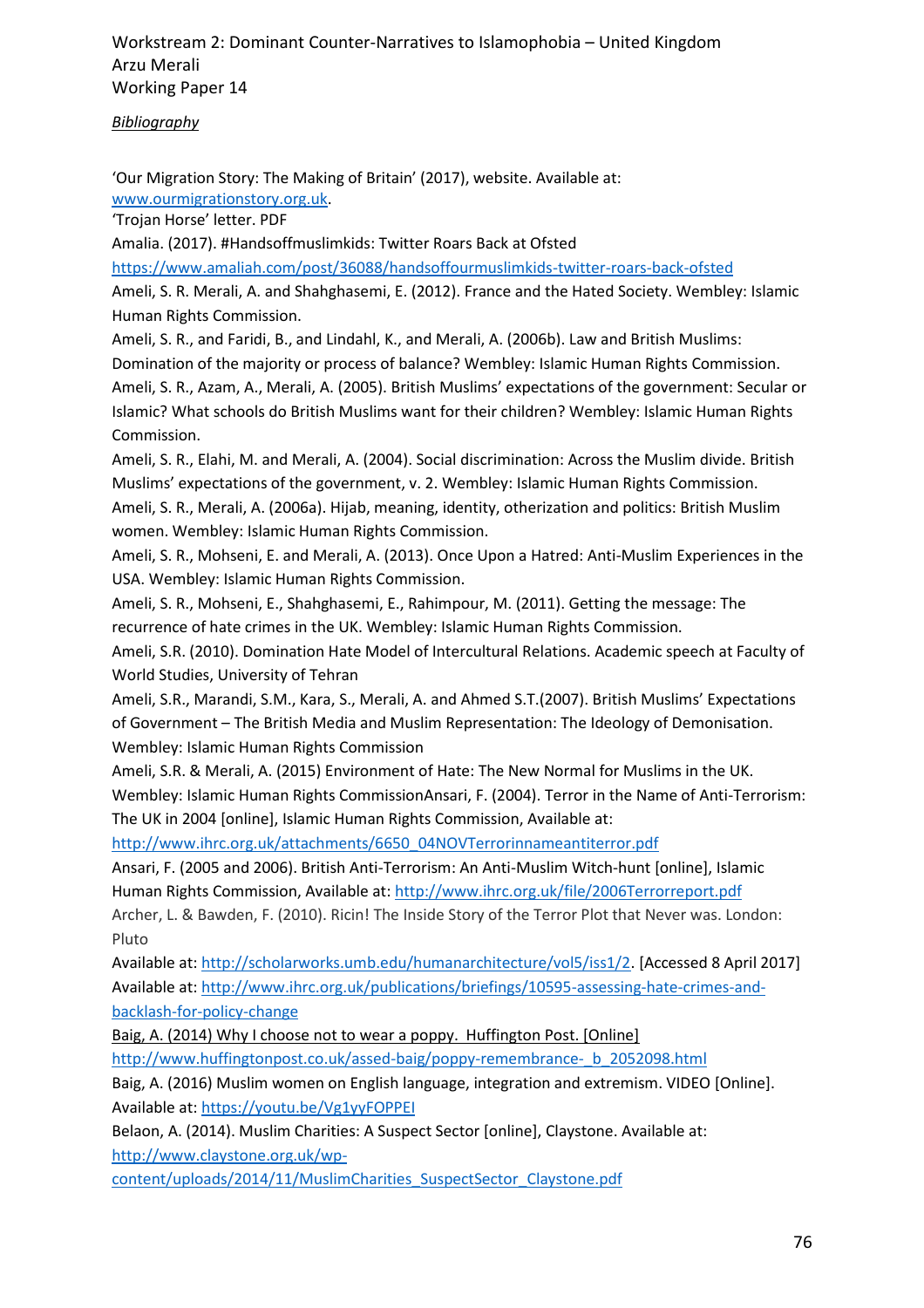Berger, J. (2016). Confabulations. UK: Random House

Berger, J. and Mohr, J. (2010). A Seventh Man. London: Verso.

Billings, A., & Holden, A. (2008) Interfaith Interventions and Cohesive Communities, The effectiveness of interfaith activity in towns marked by enclavisation and parallel lives. The Burnley Project, Lancaster University. PDF

Billings, A., and Holden, A. (2008) Interfaith Interventions and Cohesive Communities, The effectiveness of interfaith activity in towns marked by enclavisation and parallel lives. The Burnley Project, Lancaster University. PDF

Black, L. (2014). Why isn't my Professor Black? UCL. [Online] Available at:

<http://www.dtmh.ucl.ac.uk/isnt-professor-black-reflection/>

Boffey, D. and Helm, T. (2016) Vote Leave embroiled in race row over Turkey security threat claims. The Observer [Online] Available at[: https://www.theguardian.com/politics/2016/may/21/vote](https://www.theguardian.com/politics/2016/may/21/vote-leave-prejudice-turkey-eu-security-threat)[leave-prejudice-turkey-eu-security-threat](https://www.theguardian.com/politics/2016/may/21/vote-leave-prejudice-turkey-eu-security-threat)

Breen-Myth, M. (undated) Whither the study of political terror? Challenges, problems and issues for a critical research agenda. Centre for the Study of Radicalisation and Contemporary Political Violence (CSRV) [Online} Available at:

[https://www.google.co.uk/url?sa=t&rct=j&q=&esrc=s&source=web&cd=6&ved=0ahUKEwjnrPjh1vzX](https://www.google.co.uk/url?sa=t&rct=j&q=&esrc=s&source=web&cd=6&ved=0ahUKEwjnrPjh1vzXAhULIJoKHX8JDCQQFghFMAU&url=https%3A%2F%2Fwww.aber.ac.uk%2Fen%2Fmedia%2Fdepartmental%2Finterpol%2Fcsrv%2Fisa-terrorism-final-mariebreensmyth.doc&usg=AOvVaw2xBYZ-Yz5ds9Fbs3FDddHn) [AhULIJoKHX8JDCQQFghFMAU&url=https%3A%2F%2Fwww.aber.ac.uk%2Fen%2Fmedia%2Fdepartm](https://www.google.co.uk/url?sa=t&rct=j&q=&esrc=s&source=web&cd=6&ved=0ahUKEwjnrPjh1vzXAhULIJoKHX8JDCQQFghFMAU&url=https%3A%2F%2Fwww.aber.ac.uk%2Fen%2Fmedia%2Fdepartmental%2Finterpol%2Fcsrv%2Fisa-terrorism-final-mariebreensmyth.doc&usg=AOvVaw2xBYZ-Yz5ds9Fbs3FDddHn) [ental%2Finterpol%2Fcsrv%2Fisa-terrorism-final-mariebreensmyth.doc&usg=AOvVaw2xBYZ-](https://www.google.co.uk/url?sa=t&rct=j&q=&esrc=s&source=web&cd=6&ved=0ahUKEwjnrPjh1vzXAhULIJoKHX8JDCQQFghFMAU&url=https%3A%2F%2Fwww.aber.ac.uk%2Fen%2Fmedia%2Fdepartmental%2Finterpol%2Fcsrv%2Fisa-terrorism-final-mariebreensmyth.doc&usg=AOvVaw2xBYZ-Yz5ds9Fbs3FDddHn)[Yz5ds9Fbs3FDddHn](https://www.google.co.uk/url?sa=t&rct=j&q=&esrc=s&source=web&cd=6&ved=0ahUKEwjnrPjh1vzXAhULIJoKHX8JDCQQFghFMAU&url=https%3A%2F%2Fwww.aber.ac.uk%2Fen%2Fmedia%2Fdepartmental%2Finterpol%2Fcsrv%2Fisa-terrorism-final-mariebreensmyth.doc&usg=AOvVaw2xBYZ-Yz5ds9Fbs3FDddHn)

Brighouse, T. Sir. (2014) Trojan horse affair: five lessons we must learn – The Guardian. [Online] Available at: http://www.theguardian.com/education/2014/jun/17/trojan- horse-affair-five-lessonshelp-schools

Brittain, V. (2013). Shadow Lives: The Forgotten Women of the War on Terror. London: Pluto Press. Cameron, D. (2011). Full transcript | David Cameron | Speech on radicalisation and Islamic

extremism | Munich | 5 February 2011. The New Statesman. [Online]. Available at:

<https://www.newstatesman.com/blogs/the-staggers/2011/02/terrorism-islam-ideology>

Cameron, D. (2007). No-one will be left behind in a Tory Britain. The Guardian. [Online] Available at: <https://www.theguardian.com/commentisfree/2007/jan/28/comment.conservatives>

Carter-Ruck. (2008) The Sunday Times Apology - Massoud Shadjareh [Online] Accessed at: <https://www.carter-ruck.com/news/read/massoud-shadjareh>

Catchart, B. (2017). The *Daily Mail* and the Stephen Lawrence Murder. The Political Quarterly [Online]. Available at:

Clark, P. (2015). Report into allegations concerning Birmingham schools arising from the Trojan Horse affair.

Crescent International. (2016). Exclusive interview with prominent journalist Roshan Muhammed Salih. [Online] Available at[: https://crescent.icit-digital.org/articles/exclusive-interview-with](https://crescent.icit-digital.org/articles/exclusive-interview-with-prominent-journalist-roshan-muhammed-salih)[prominent-journalist-roshan-muhammed-salih](https://crescent.icit-digital.org/articles/exclusive-interview-with-prominent-journalist-roshan-muhammed-salih)

Dacre, P. (2012) A glorious day for justice: How the Mail's monumental risk could have put editor Paul Dacre in court. . . but instead did 'a huge amount of good and made a little bit of history'. Daily Mail [Online] : [http://www.dailymail.co.uk/news/article-2081934/Stephen-Lawrence-murder-How-](http://www.dailymail.co.uk/news/article-2081934/Stephen-Lawrence-murder-How-Mails-risk-did-huge-good.html#ixzz50kndCubN)[Mails-risk-did-huge-good.html#ixzz50kndCubN](http://www.dailymail.co.uk/news/article-2081934/Stephen-Lawrence-murder-How-Mails-risk-did-huge-good.html#ixzz50kndCubN)

De Lisle, L. (2017). Gunpowder — did it lose the plot? The Times. [Online]. Available at: https://www.thetimes.co.uk/article/gunpowder-did-it-lose-the-plot-3rg8qg0dl Dean, S. (2017). Islamophobia in Edinburgh Schools. Edinburgh: SACC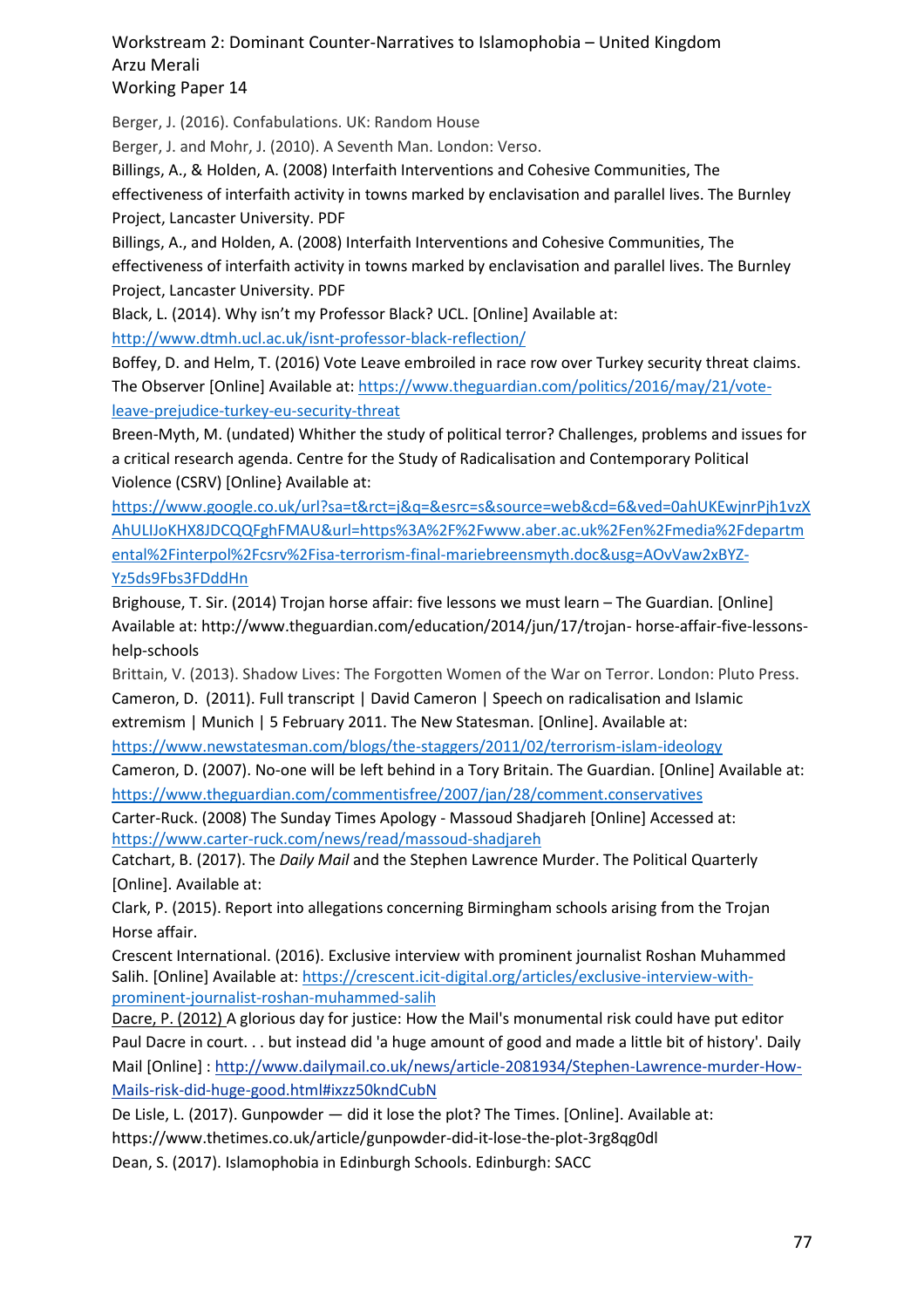Dearden, L. (2014). Britain First 'battalion' invades mosque demanding removal of 'sexist' entrance signs. The Independent [Online] Available at[: http://www.independent.co.uk/news/uk/home](http://www.independent.co.uk/news/uk/home-news/britain-first-battalion-invades-mosque-demanding-removal-of-sexist-entrance-signs-9607978.html)[news/britain-first-battalion-invades-mosque-demanding-removal-of-sexist-entrance-signs-](http://www.independent.co.uk/news/uk/home-news/britain-first-battalion-invades-mosque-demanding-removal-of-sexist-entrance-signs-9607978.html)[9607978.html](http://www.independent.co.uk/news/uk/home-news/britain-first-battalion-invades-mosque-demanding-removal-of-sexist-entrance-signs-9607978.html)

Dismantling the Masters House (undated). UCL. [Online} Available at: [http://www.dtmh.ucl.ac.uk](http://www.dtmh.ucl.ac.uk/) Education Committee. (2015) Education - Seventh Report

Extremism in schools: the Trojan Horse affair. Parliament.uk [Online]. Accessible at: <https://publications.parliament.uk/pa/cm201415/cmselect/cmeduc/473/47302.htm>

EIS. (2017). The Myths of immigration Booklets. [Online] Available at: [http://www.eis.org.uk/Anti-](http://www.eis.org.uk/Anti-Racism/MythsofImmigration.htm)[Racism/MythsofImmigration.htm](http://www.eis.org.uk/Anti-Racism/MythsofImmigration.htm)

El-Enany, N., et. al. cited in Halliday, J. (2017) Ofsted accused of racism over hijab questioning in primary schools. The Guardian [Online]. Available at:

[https://www.theguardian.com/education/2017/nov/28/ofsted-accused-racism-hijab-questioning](https://www.theguardian.com/education/2017/nov/28/ofsted-accused-racism-hijab-questioning-primary-schools)[primary-schools](https://www.theguardian.com/education/2017/nov/28/ofsted-accused-racism-hijab-questioning-primary-schools)

El-Khairy, O, and Latif, M. (2016). Drama in the age of Prevent: why can't we move beyond Good Muslim v Bad Muslim? The Guardian. [Online] Available at:

[https://www.theguardian.com/stage/2016/apr/13/drama-in-the-age-of-prevent-why-cant-we](https://www.theguardian.com/stage/2016/apr/13/drama-in-the-age-of-prevent-why-cant-we-move-beyond-good-muslim-v-bad-muslim)[move-beyond-good-muslim-v-bad-muslim](https://www.theguardian.com/stage/2016/apr/13/drama-in-the-age-of-prevent-why-cant-we-move-beyond-good-muslim-v-bad-muslim)

Equality and Human Rights Commission (2016). London Borough of Lewisham v Malcolm - the judgement and its impact. [Online] Accessible at: [https://www.equalityhumanrights.com/en/legal](https://www.equalityhumanrights.com/en/legal-casework/malcolm-case)[casework/malcolm-case](https://www.equalityhumanrights.com/en/legal-casework/malcolm-case)

Ethical Journalism Network. (2012 onwards). Hate speech: A five-point test for journalists. [Online]. Ferguson, N. cited in Skidelsky, W. (2011). Niall Ferguson: 'Westerners don't understand how vulnerable freedom is'. The Guardian. [Online]. Available at:

<https://www.theguardian.com/books/2011/feb/20/niall-ferguson-interview-civilization>

Fero, K. (2017) *Eyes of Aliyah* [Accessed: 2 December 20170 Available at:

[https://youtu.be/T6W5Ihr\\_M2Y](https://youtu.be/T6W5Ihr_M2Y)

Forgotten Heroes 14 – 19 (2017) [Online] [http://www.muslimsinww1.com](http://www.muslimsinww1.com/)

Francois, M. (2015). Why is David Cameron using British Muslims as scapegoats for the governments failings? New Statesman [Online]. Available at:

[https://www.newstatesman.com/politics/2015/06/why-david-cameron-using-british-muslims](https://www.newstatesman.com/politics/2015/06/why-david-cameron-using-british-muslims-scapegoat-his-government-s-failings)[scapegoat-his-government-s-failings](https://www.newstatesman.com/politics/2015/06/why-david-cameron-using-british-muslims-scapegoat-his-government-s-failings)

Gilligan, A. (2015) Islamic 'radicals' at the heart of Whitehall – The Telegraph. [Online] Available at: http://www.telegraph.co.uk/news/politics/11427370/Islamic- radicals-at-the-heart-of-Whitehall.html Accessed: 12.08.2015

Glenton, J. (2015) Remembrance Day: Why the Cenotaph has become the dark heart of British

Militarism. IB Times [Online] Available at: http://www.stopwar.org.uk/index.php/news-

comment/648-remembrance-day-why-the-cenotaph-has-become-the-dark-heart-of-britishmilitarism

Goldberg, D.T. (2009). Racial comparisons, relational racisms: some thoughts on method. *Ethnic and Racial Studies*, 32(7), pp. 1271-1282.

Greenslade, J. (2016). Kelvin MacKenzie 'entitled' to attack Channel 4 News over hijab, says watchdog. The Guardian. [Online]. Available at:

[https://www.theguardian.com/media/greenslade/2016/oct/19/kelvin-mackenzie-entitled-to-attack](https://www.theguardian.com/media/greenslade/2016/oct/19/kelvin-mackenzie-entitled-to-attack-fatima-manji-over-hijab-says-ipso)[fatima-manji-over-hijab-says-ipso](https://www.theguardian.com/media/greenslade/2016/oct/19/kelvin-mackenzie-entitled-to-attack-fatima-manji-over-hijab-says-ipso)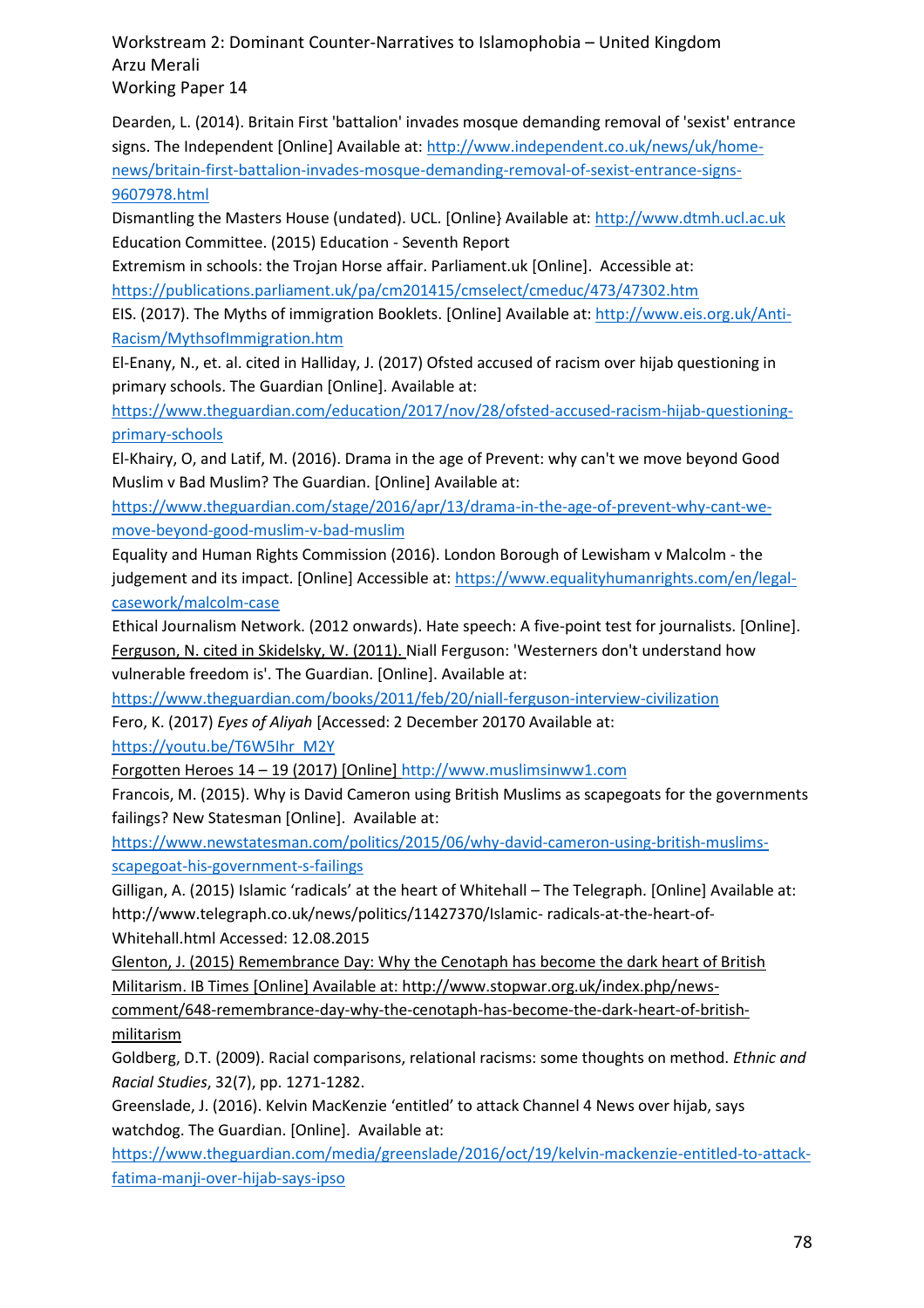Griffin T., Aked, H., Miller, D. and Marusek, S. (2015)[. The Henry Jackson Society and the](http://www.spinwatch.org/images/Reports/HJS_spinwatch%20report_web_2015.pdf)  [Degeneration of British Neoconservatism.](http://www.spinwatch.org/images/Reports/HJS_spinwatch%20report_web_2015.pdf) June, Glasgow: Public Interest Investigations. Grosfoguel, R. (2013) Discussion: Decolonizing Postcolonial Studies and the Paradigms of Political-Economy. Wembley: Islamic Human Rights Commission https://www.youtube.com/watch?v=o0bcqBdg360

Grosfoguel, Ramon (2012). "The Multiple Faces of Islamophobia ," Islamophobia Studies Journal, Vol. VI, issue No. 1 (Fall): 9-33.

Grosfoguel, Ramón and Mielants, Eric (2006) "The Long-Durée Entanglement Between Islamophobia and Racism in the Modern/Colonial Capitalist/Patriarchal World-System: An Introduction," Human Architecture: Journal of the Sociology of Self-Knowledge: Vol. 5 : Iss. 1 , Article 2.

Groves, J. (2015) UK Muslims helping jihadis, says Cameron: Communities must stop 'quietly condoning' barbaric ISIS, PM warns in blunt speech – Daily Mail. [Online] Available at:

http://www.dailymail.co.uk/news/article-3130540/David- Cameron-says-communities-stop-quietlycondoning-ISIS-blunt- speech.html

*Gunpowder* (2017). BBC One, 21 October, 28 October, 4 November.

Hacked Off. (2017). Join Hacked Off In Demanding Leveson Part 2. [Online] Available at: <https://youtu.be/QlHNkklH65w>

Helm, T., Taylor, M. and Davis, R. (2011). David Cameron sparks fury from critics who say attack on multiculturalism has boosted English Defence League. The Guardian. [Online] Available at:

<https://www.theguardian.com/politics/2011/feb/05/david-cameron-speech-criticised-edl>

Hill QC, M. (2017b) Meeting of the Independent Reviewer with Cage. [Online] Available at: [https://terrorismlegislationreviewer.independent.gov.uk/meeting-of-the-independent-reviewer](https://terrorismlegislationreviewer.independent.gov.uk/meeting-of-the-independent-reviewer-with-cage/)[with-cage/](https://terrorismlegislationreviewer.independent.gov.uk/meeting-of-the-independent-reviewer-with-cage/)

Hill QC, M. in Dearden, L. (2017a). Terror laws should be scrapped, says Government's independent reviewer of terrorism legislation. The Independent. [Online] Available at:

[http://www.independent.co.uk/news/uk/home-news/terror-laws-uk-offences-abolish-max-hill](http://www.independent.co.uk/news/uk/home-news/terror-laws-uk-offences-abolish-max-hill-interview-independent-reviewer-legislation-isis-attack-a7883836.html)[interview-independent-reviewer-legislation-isis-attack-a7883836.html](http://www.independent.co.uk/news/uk/home-news/terror-laws-uk-offences-abolish-max-hill-interview-independent-reviewer-legislation-isis-attack-a7883836.html)

*Howards End*. (2017). BBC One. 13, 20, 27 November and 3 December.

<http://ethicaljournalismnetwork.org/resources/publications/hate-speech/introduction>

<http://onlinelibrary.wiley.com/doi/10.1111/1467-923X.12441/full>

[http://webarchive.nationalarchives.gov.uk/20140122144905/http://www.official-](http://webarchive.nationalarchives.gov.uk/20140122144905/http:/www.official-documents.gov.uk/document/hc1213/hc07/0780/0780.asp)

[documents.gov.uk/document/hc1213/hc07/0780/0780.asp](http://webarchive.nationalarchives.gov.uk/20140122144905/http:/www.official-documents.gov.uk/document/hc1213/hc07/0780/0780.asp)

[http://www.ihrc.org.uk/activities/press-releases/10411-press-release-ihrc-victory-on-strip-search](http://www.ihrc.org.uk/activities/press-releases/10411-press-release-ihrc-victory-on-strip-search-body-scanners)[body-scanners](http://www.ihrc.org.uk/activities/press-releases/10411-press-release-ihrc-victory-on-strip-search-body-scanners)

http://www.ihrc.org.uk/publications/briefings/6565-United-To-Protect-Our-Rights

[http://www.independent.co.uk/voices/fanatical-muslim-tweets-islam-zamzam-ibrahim-student](http://www.independent.co.uk/voices/fanatical-muslim-tweets-islam-zamzam-ibrahim-student-politics-this-is-the-truth-a7821591.html)[politics-this-is-the-truth-a7821591.html](http://www.independent.co.uk/voices/fanatical-muslim-tweets-islam-zamzam-ibrahim-student-politics-this-is-the-truth-a7821591.html)

[https://www.ons.gov.uk/peoplepopulationandcommunity/culturalidentity/religion/articles/religioni](https://www.ons.gov.uk/peoplepopulationandcommunity/culturalidentity/religion/articles/religioninenglandandwales2011/2012-12-11) [nenglandandwales2011/2012-12-11](https://www.ons.gov.uk/peoplepopulationandcommunity/culturalidentity/religion/articles/religioninenglandandwales2011/2012-12-11)

https://www.researchgate.net/publication/318921396 Google should turn its attention to battli ng Islamophobia

[https://www.theguardian.com/commentisfree/2017/aug/20/hate-crimes-online-abusers](https://www.theguardian.com/commentisfree/2017/aug/20/hate-crimes-online-abusers-prosecutors-serious-crackdown-internet-face-to-face)[prosecutors-serious-crackdown-internet-face-to-face](https://www.theguardian.com/commentisfree/2017/aug/20/hate-crimes-online-abusers-prosecutors-serious-crackdown-internet-face-to-face)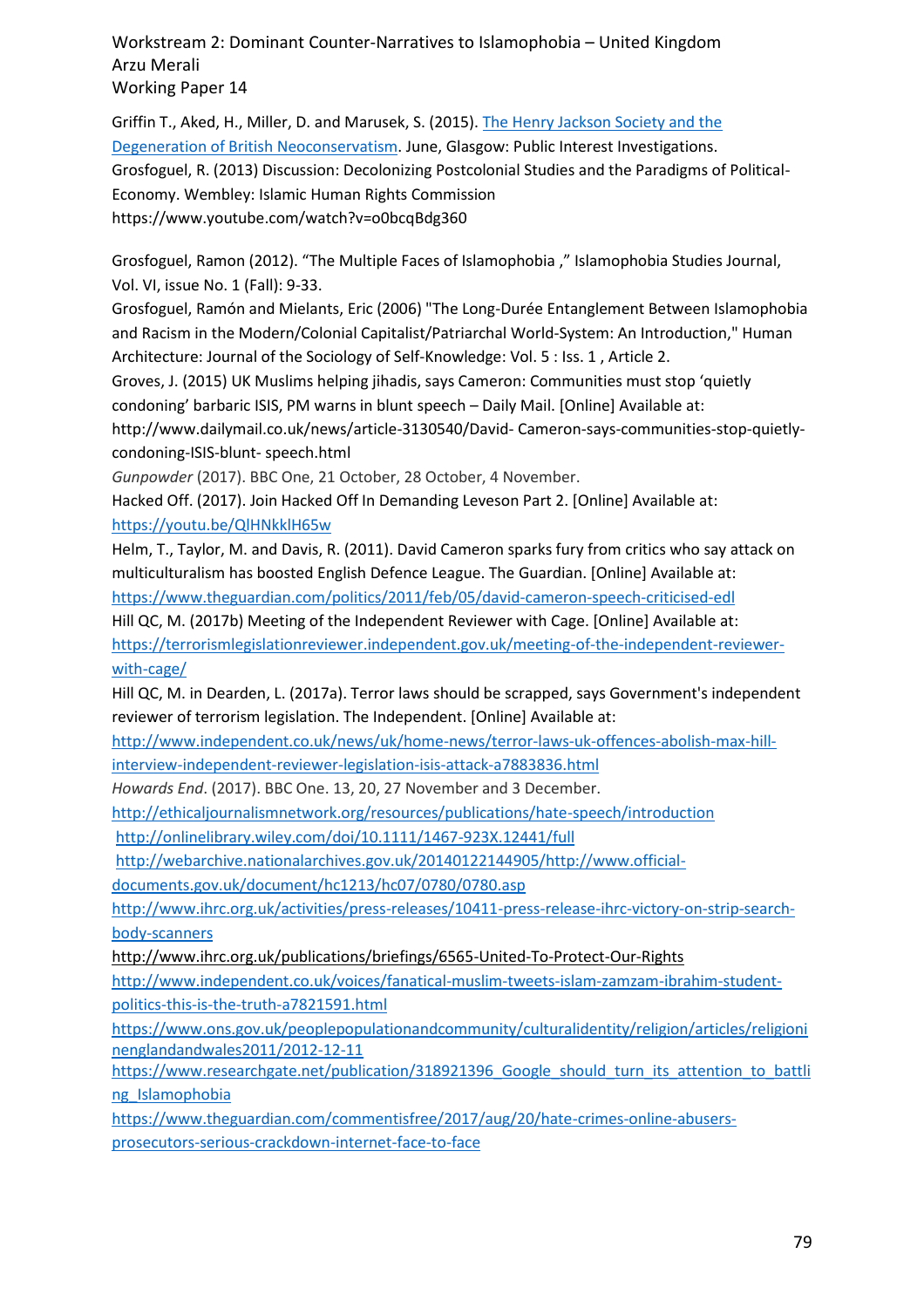Hughes, L. (2017). David Cameron: More Muslim women should 'learn English' to help tackle extremism. [online] Telegraph.co.uk. Available at:

http://www.telegraph.co.uk/news/uknews/terrorism-in-the-uk/12104556/David-Cameron-More-Muslim-women-should-learn-English-to-help-tackle-extremism.html [Accessed 10 Apr. 2017]. Human Rights Council (2017). Report of the Special Rapporteur on the rights to freedom of peaceful assembly and of association on his follow-up mission to the United Kingdom of Great Britain and Northern Ireland. [Online] Available at:

[https://www.google.co.uk/url?sa=t&rct=j&q=&esrc=s&source=web&cd=7&ved=0ahUKEwiZutLN4vz](https://www.google.co.uk/url?sa=t&rct=j&q=&esrc=s&source=web&cd=7&ved=0ahUKEwiZutLN4vzXAhWBQpoKHbWwAVwQFghRMAY&url=http%3A%2F%2Fwww.ohchr.org%2FEN%2FHRBodies%2FHRC%2FRegularSessions%2FSession35%2FDocuments%2FA_HRC_35_28_Add.1_AEV.docx&usg=AOvVaw2GBSiOOkHmWIYJEc-YUwpS) [XAhWBQpoKHbWwAVwQFghRMAY&url=http%3A%2F%2Fwww.ohchr.org%2FEN%2FHRBodies%2FH](https://www.google.co.uk/url?sa=t&rct=j&q=&esrc=s&source=web&cd=7&ved=0ahUKEwiZutLN4vzXAhWBQpoKHbWwAVwQFghRMAY&url=http%3A%2F%2Fwww.ohchr.org%2FEN%2FHRBodies%2FHRC%2FRegularSessions%2FSession35%2FDocuments%2FA_HRC_35_28_Add.1_AEV.docx&usg=AOvVaw2GBSiOOkHmWIYJEc-YUwpS) [RC%2FRegularSessions%2FSession35%2FDocuments%2FA\\_HRC\\_35\\_28\\_Add.1\\_AEV.docx&usg=AOvV](https://www.google.co.uk/url?sa=t&rct=j&q=&esrc=s&source=web&cd=7&ved=0ahUKEwiZutLN4vzXAhWBQpoKHbWwAVwQFghRMAY&url=http%3A%2F%2Fwww.ohchr.org%2FEN%2FHRBodies%2FHRC%2FRegularSessions%2FSession35%2FDocuments%2FA_HRC_35_28_Add.1_AEV.docx&usg=AOvVaw2GBSiOOkHmWIYJEc-YUwpS) [aw2GBSiOOkHmWIYJEc-YUwpS](https://www.google.co.uk/url?sa=t&rct=j&q=&esrc=s&source=web&cd=7&ved=0ahUKEwiZutLN4vzXAhWBQpoKHbWwAVwQFghRMAY&url=http%3A%2F%2Fwww.ohchr.org%2FEN%2FHRBodies%2FHRC%2FRegularSessions%2FSession35%2FDocuments%2FA_HRC_35_28_Add.1_AEV.docx&usg=AOvVaw2GBSiOOkHmWIYJEc-YUwpS)

Ibrahim, Z. (2017). The tabloids published my teenage tweets and implied I'm a fanatical Muslim – so let me set the record straight. The Independent. [Online] Available at:

IHRC and SACC (2017). Workshop on Decolonising Education, unplished

Islamic Human Rights Commission (2013)[. PRESS RELEASE: IHRC victory on 'strip-search' body](http://www.ihrc.org.uk/activities/press-releases/10411-press-release-ihrc-victory-on-strip-search-body-scanners)  [scanners](http://www.ihrc.org.uk/activities/press-releases/10411-press-release-ihrc-victory-on-strip-search-body-scanners) [Online]. Available at:

Islamic Human Rights Commission (2015) Press release: IHRC to end participation in anti-terror laws consultations. [Online] Available at: http://www.ihrc.org.uk/activities/press- releases/11331-pressrelease-ihrc-to-end-participation-in-anti-terror-laws-consultation

Islamic Human Rights Commission (2017). Unpublished data on threats to religious sites.

Islamic Human Rights Commission. (2013). Assessing Hate Crimes and Backlash for Policy Change. [Online]

Islamic Human Rights Commission. (2015) QUESTIONS TO THE CHARITY COMMISSION REGARDING CHARITIES GRANTING AID TO ORGANISATIONS AND CHARITIES IN ISRAEL INCLUDING BUT NOT EXCLUSIVELY THE ISRAELI DEFENSE FORCES. [Online]. Available at:

[http://www.ihrc.org.uk/publications/reports/11579-questions-to-the-charity-commission-regarding](http://www.ihrc.org.uk/publications/reports/11579-questions-to-the-charity-commission-regarding-charities-granting-aid-to-organisations-and-charities-in-israel-including-but-not-exclusively-the-israeli-defense-forces)[charities-granting-aid-to-organisations-and-charities-in-israel-including-but-not-exclusively-the](http://www.ihrc.org.uk/publications/reports/11579-questions-to-the-charity-commission-regarding-charities-granting-aid-to-organisations-and-charities-in-israel-including-but-not-exclusively-the-israeli-defense-forces)[israeli-defense-forces%20](http://www.ihrc.org.uk/publications/reports/11579-questions-to-the-charity-commission-regarding-charities-granting-aid-to-organisations-and-charities-in-israel-including-but-not-exclusively-the-israeli-defense-forces)

Islamic Human Rights Commission. (2015). IHRC Legal. [Online]. Available at:

<http://www.ihrc.org.uk/advocacy/116-advocacy/11426-ihrc-legal>

Jackson, J.P. (2016) *Cross-cultural Research, Evolutionary Psychology, and Racialism: Problems and Prospects.*Philosophy and Theory in Biology, 8.

Jackson, R., Gunning, J., and Breen-Smyth, M (2007). The Case for a Critical Terrorism Studies.

[Online]. Available at: [https://www.aber.ac.uk/en/media/departmental/interpol/csrv/case-for-a](https://www.aber.ac.uk/en/media/departmental/interpol/csrv/case-for-a-critical-terrorism-studies-richard-7.pdf)[critical-terrorism-studies-richard-7.pdf](https://www.aber.ac.uk/en/media/departmental/interpol/csrv/case-for-a-critical-terrorism-studies-richard-7.pdf)

Jahangir, A. (2008) MISSION TO THE UNITED KINGDOM OF GREAT BRITAIN AND NORTHERN IRELAND [Online] Available from<http://www.refworld.org/docid/47c41aef2.html>

Jones, Lady, et. al. (2015). Groundless anti-terror laws must go | Letters. [online] Available at:

https://www.theguardian.com/politics/2015/feb/05/groundless-antiterror-laws-must-go [Accessed 1 March 2017].

Jayaweera, H. and Choudhury, T. (2008). Immigration, faith and cohesion: Evidence from local areas with significant Muslim populations. York: Joseph Rowntree Foundation cited in

Kappeler, S. (1986). The Pornography of Representation. Oxford: Polity.

Kershaw, I. (2014). Investigation Report: Trojan Horse Letter. Birmingham City Council / Eversheds. PDF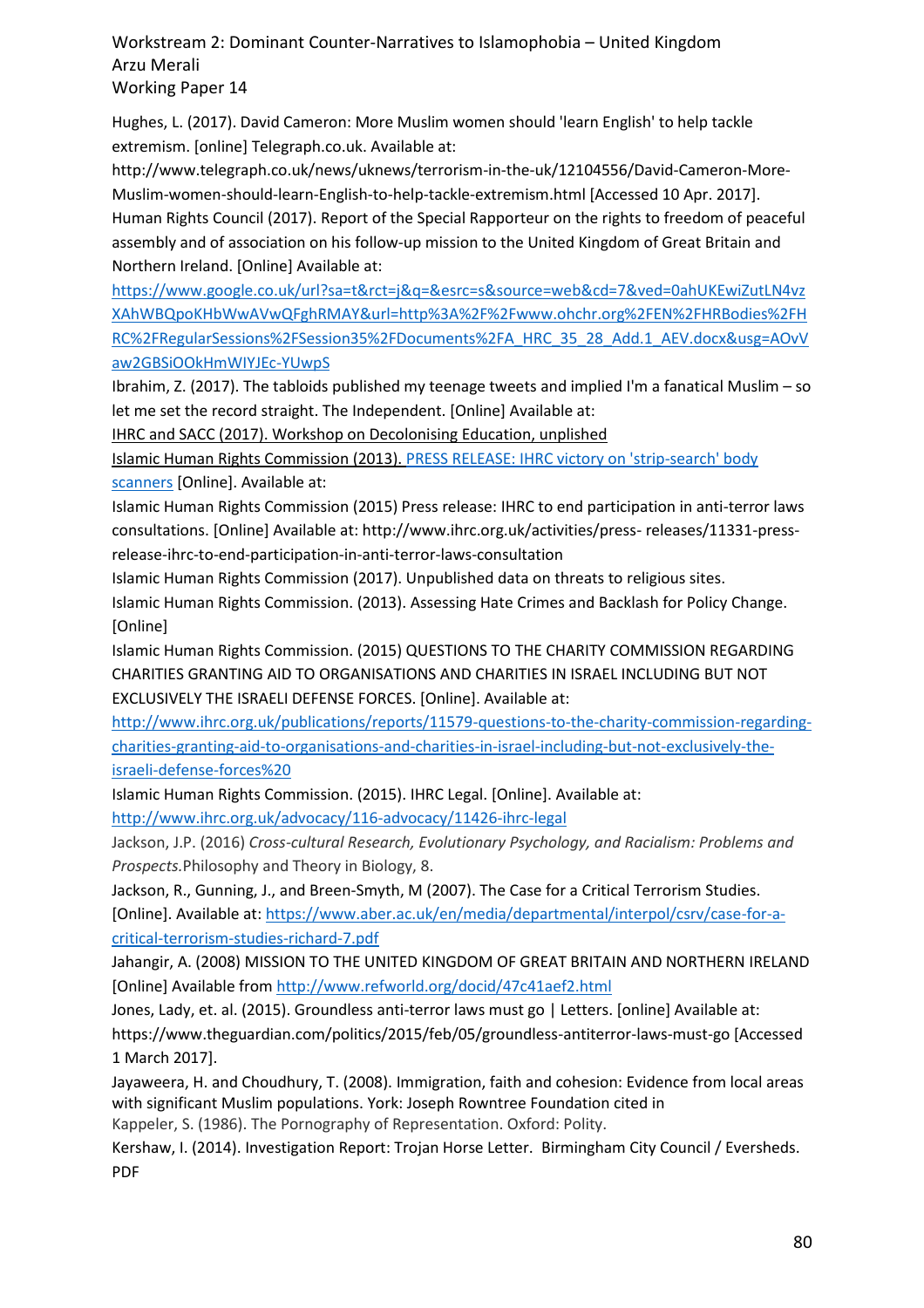Kidd, S. and Jamieson, L. (2011). EXPERIENCES OF MUSLIMS LIVING IN SCOTLAND. Edinburgh: Scottish Government Research.

Klug, Brian. 2013. "Interrogating the new anti-semitism". Ethnic and Racial Studies 36, no. 3: 468– 82. Cited in Sayid, S. (2014). A measure of Islamophobia. Islamophobia Studies Journal, 2(1), 10– 25.

Kundnani, A. (2016). Islamophobia: lay ideology of US-led empire. Kundnani.org [Online] Available at: [http://www.kundnani.org/wp-content/uploads/Kundnani-Islamophobia-as-lay-ideology-of-US](http://www.kundnani.org/wp-content/uploads/Kundnani-Islamophobia-as-lay-ideology-of-US-empire.pdf)[empire.pdf](http://www.kundnani.org/wp-content/uploads/Kundnani-Islamophobia-as-lay-ideology-of-US-empire.pdf)

Lea, J. (2003) From Brixton to Bradford: Ideology and Discourse on Race and Urban Violence in the United Kingdom – John Lea's Website. [Online] Available at:

http://www.bunker8.pwp.blueyonder.co.uk/misc/riots.htm

Leveson, L. (2012) An inquiry into the culture, practices and ethics of the press: report [Online]. Available at:

Malik, N. (2014). The Sun's 'Unite against Isis' campaign is a proxy for anti-Muslim bigotry. The Guardian [Online] Available at: [https://www.theguardian.com/commentisfree/2014/oct/08/sun](https://www.theguardian.com/commentisfree/2014/oct/08/sun-unite-against-isis-muslim-bigotry)[unite-against-isis-muslim-bigotry](https://www.theguardian.com/commentisfree/2014/oct/08/sun-unite-against-isis-muslim-bigotry)

Manzoor-Khan, S. (2017). This is not a humanising poem. [Online] Accessed 27 November 2017 Available from[: https://youtu.be/G9Sz2BQdMF8](https://youtu.be/G9Sz2BQdMF8)

MCB. (2016). Daily Mail Corrects Slur Against NUS President. [Online]. Available at:

<http://www.mcb.org.uk/daily-mail-corrects-slur-against-nus-president/>

MEND. (2014). Police Crime Commissioners. [Online] Available at:

<https://mend.org.uk/news/police-crime-commissioners/>

Merali, A. (2017a) Workstream 1: Dominant Islamophobic Narratives – UK: Working Paper 10.

Countering Islamophobia Toolkit [Online] Available at[: https://cik.leeds.ac.uk/wp-](https://cik.leeds.ac.uk/wp-content/uploads/sites/36/2017/07/2017.07.31-WS1-UK-Final-with-Cover.pdf)

[content/uploads/sites/36/2017/07/2017.07.31-WS1-UK-Final-with-Cover.pdf](https://cik.leeds.ac.uk/wp-content/uploads/sites/36/2017/07/2017.07.31-WS1-UK-Final-with-Cover.pdf)

Merali, A. (2017b). Yes, another white man is UK's terror watch dog - but diversity is nothing without reform. [online] Middle East Eye. Available at: [http://www.middleeasteye.net/columns/david](http://www.middleeasteye.net/columns/david-anderson-prevent-terrorism-qc-counterterrorism-839101568)[anderson-prevent-terrorism-qc-counterterrorism-839101568](http://www.middleeasteye.net/columns/david-anderson-prevent-terrorism-qc-counterterrorism-839101568)

Merali, A. (2017c): Islamophobia in the United Kingdom: National Report 2016, in: Enes Bayraklı and Farid Hafez, European Islamophobia Report 2016, Istanbul, SETA, 2017

Merali, A. (2017d). Don't mention the (permanent) war: Dunkirk and the histories and imageries of fascism. [Online] Available at[: http://ihrc.org.uk/blogs/arzu/11927-dont-mention-the-permanent](http://ihrc.org.uk/blogs/arzu/11927-dont-mention-the-permanent-war-dunkirk-and-the-histories-and-imageries-of-fascism)[war-dunkirk-and-the-histories-and-imageries-of-fascism](http://ihrc.org.uk/blogs/arzu/11927-dont-mention-the-permanent-war-dunkirk-and-the-histories-and-imageries-of-fascism)

Milcent, T. (2006). France: A Story of a society falling down. Islamic Human Rights Commission.

[Online]. Available here[: http://www.ihrc.org.uk/publications/briefings/6256-briefing-france-a-story](http://www.ihrc.org.uk/publications/briefings/6256-briefing-france-a-story-of-a-society-falling-down)[of-a-society-falling-down](http://www.ihrc.org.uk/publications/briefings/6256-briefing-france-a-story-of-a-society-falling-down)

Miller, P., Stop Deportation, Youssef, S., Corporate Watch. (2013). Collective Expulsion. Corporate Watch Co-operative: London

Mills, T. (2016). The Myth of a Public Service. Verso: London.

Mirza, M., Senthilkumaran, A. and Ja'far, Z. (2007). Living Apart Together: British Muslims and the paradox of multiculturalism. Policy Exchange PDF

Morgan, C. (2017). [National Student Stories: Cambridge takes steps to 'decolonise the curriculum'](https://theboar.org/2017/11/cambridge-takes-steps-decolonise-curriculum/). The Boar. [Online] Available at: [https://theboar.org/2017/11/cambridge-takes-steps-decolonise](https://theboar.org/2017/11/cambridge-takes-steps-decolonise-curriculum/)[curriculum/](https://theboar.org/2017/11/cambridge-takes-steps-decolonise-curriculum/)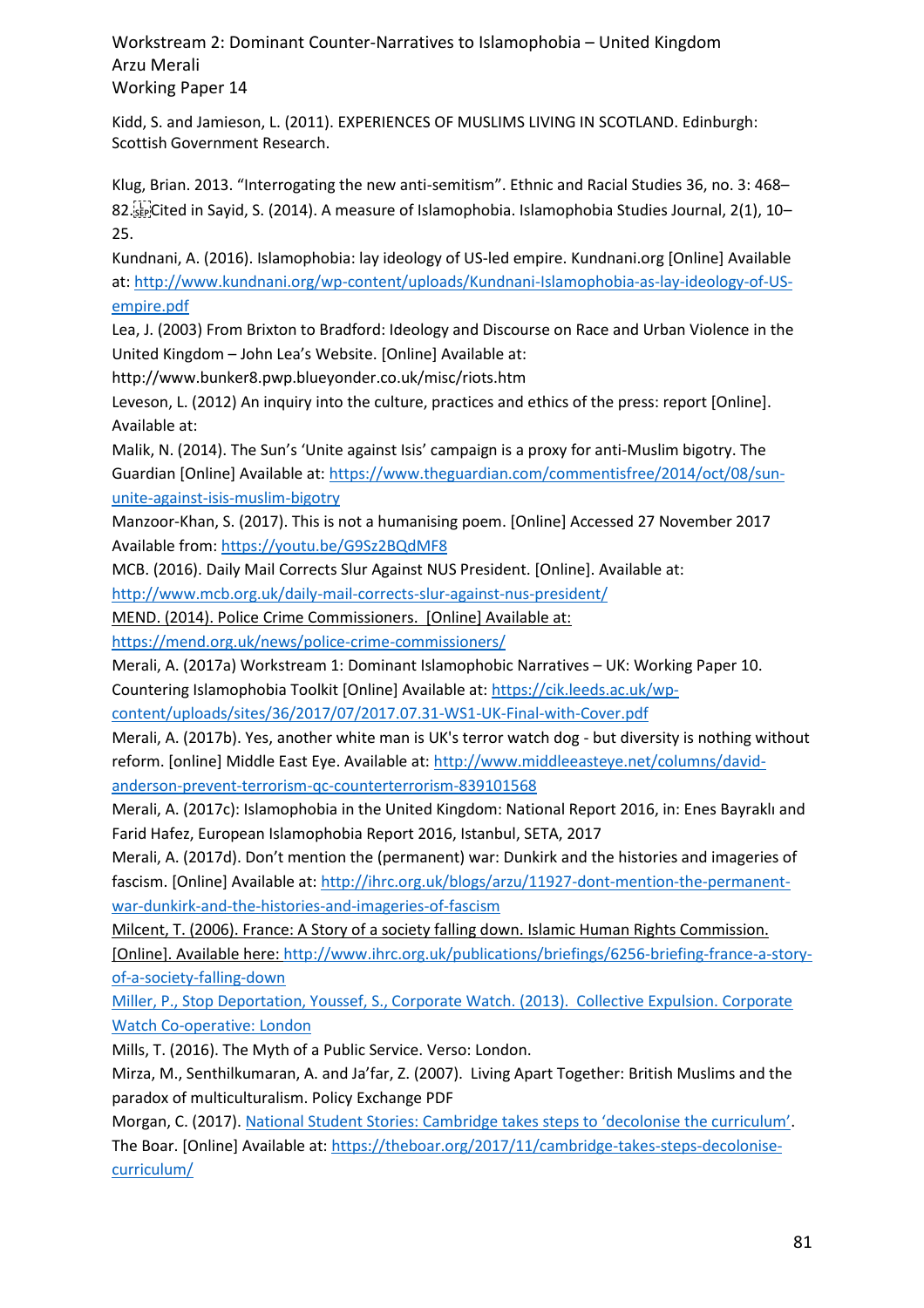Mubarek Inquiry Report, (2006) [https://www.gov.uk/government/publications/report-of-the-zahid](https://www.gov.uk/government/publications/report-of-the-zahid-mubarek-inquiry)[mubarek-inquiry](https://www.gov.uk/government/publications/report-of-the-zahid-mubarek-inquiry)

National Union of Students: Black Students. (2017). Preventing Prevent Handbook 2017. PDF. National Union of Students. (2015 onwards). We Are Students Not Suspects. NUS Connect [Online] Available at[: https://www.nusconnect.org.uk/campaigns/preventing-prevent-we-are-students-not](https://www.nusconnect.org.uk/campaigns/preventing-prevent-we-are-students-not-suspects)[suspects](https://www.nusconnect.org.uk/campaigns/preventing-prevent-we-are-students-not-suspects)

National Union of Students. (2017). Black Students Campaign. NUS Connect. [Online] Available at: <https://www.nus.org.uk/en/who-we-are/how-we-work/black-students/>

ONS. (2012). Religion in England and Wales 2011. [Online] Accessed at:

Orthia, L. (2013). Doctor Who and Race. Bristol: Intellect

Parkinson, J. (2012) Ray Honeyford: Racist or right? BBC News Online. [Online] Available at: <http://www.bbc.co.uk/news/uk-politics-16968930>

Payton, M. (2016). Muslim women ridiculing David Cameron over comments about 'traditional submissiveness'. The Independent [online] Available at:

[http://www.independent.co.uk/news/uk/home-news/lim-women-ridiculing-david-cameron-over](http://www.independent.co.uk/news/uk/home-news/lim-women-ridiculing-david-cameron-over-comments-about-traditional-submissiveness-a6832351.html)[comments-about-traditional-submissiveness-a6832351.html](http://www.independent.co.uk/news/uk/home-news/lim-women-ridiculing-david-cameron-over-comments-about-traditional-submissiveness-a6832351.html)

Poole, E (2002) Reporting Islam: Media Representations of British Muslims. (I.B.Tauris)

Poole, E. (2002). Reporting Islam: Media Representations of British Muslims. London:I.B. Tauris

Poole, E. (2011) Change and Continuity in the Representation of British Muslims Before and After 9/11: The UK Context. Global Media Journal – Canadian Edition, 4(2), 49-62.

Poole, E. and Richardson, E. eds. (2006). Muslims and the News Media. New York: Tauris Razack, S.H. (2008). Casting Out: The Eviction of Muslims from Western Law and Politics. Toronto:

University of Toronto Press Report of the Zahid Mubarek Inquiry Volume 1. (2006) London: The Stationary Office. PDF Richardson, E. (2004). (Mis)Representing Islam: The racism and rhetoric of British broadsheet newspapers (Discourse Approaches to Politics, Society and Culture). Amsterdam: John Benjamins

Roberts, R. (2017) Hate crimes targeting UK mosques more than doubled in the past year, figures show. The Independent [Online] [http://www.independent.co.uk/news/uk/home-news/hate-crime](http://www.independent.co.uk/news/uk/home-news/hate-crime-muslims-mosques-islamist-extremism-terrorism-terror-attacks-a7989746.html)[muslims-mosques-islamist-extremism-terrorism-terror-attacks-a7989746.html](http://www.independent.co.uk/news/uk/home-news/hate-crime-muslims-mosques-islamist-extremism-terrorism-terror-attacks-a7989746.html)

SACC (2017). Written submission from SACC to EHRiC for its Inquiry into Bullying and Harassment of Children and Young People in Schools. PDF

Saunders, A. (2017) Hate is hate. Online abusers must be dealt with harshly. The Guardian [Online]. Available at:

Sayyid, S. (2014). A measure of Islamophobia. Islamophobia Studies Journal, 2(1), 10–25.

Scottish Government. (undated). "Summary: Religious Group Demographics". Available at:

[http://www.gov.scot/Topics/People/Equality/Equalities/DataGrid/Religion/RelPopMig.](http://www.gov.scot/Topics/People/Equality/Equalities/DataGrid/Religion/RelPopMig) [Accessed on 10 May 2017]

Seta, D. (2016) Forgotten Women: The impact of Islamophobia on Muslim women. ENAR. PDF Shadjareh, M. (2004) Aliens in their own country. The Guardian. [Online] Available at:

<https://www.theguardian.com/uk/2004/apr/01/britishidentity.race>

Shadjareh, M. (2017) When Murder Becomes the Norm. [Online] Available at:

<http://ihrc.org.uk/news/comment/11989-when-murder-becomes-the-norm>